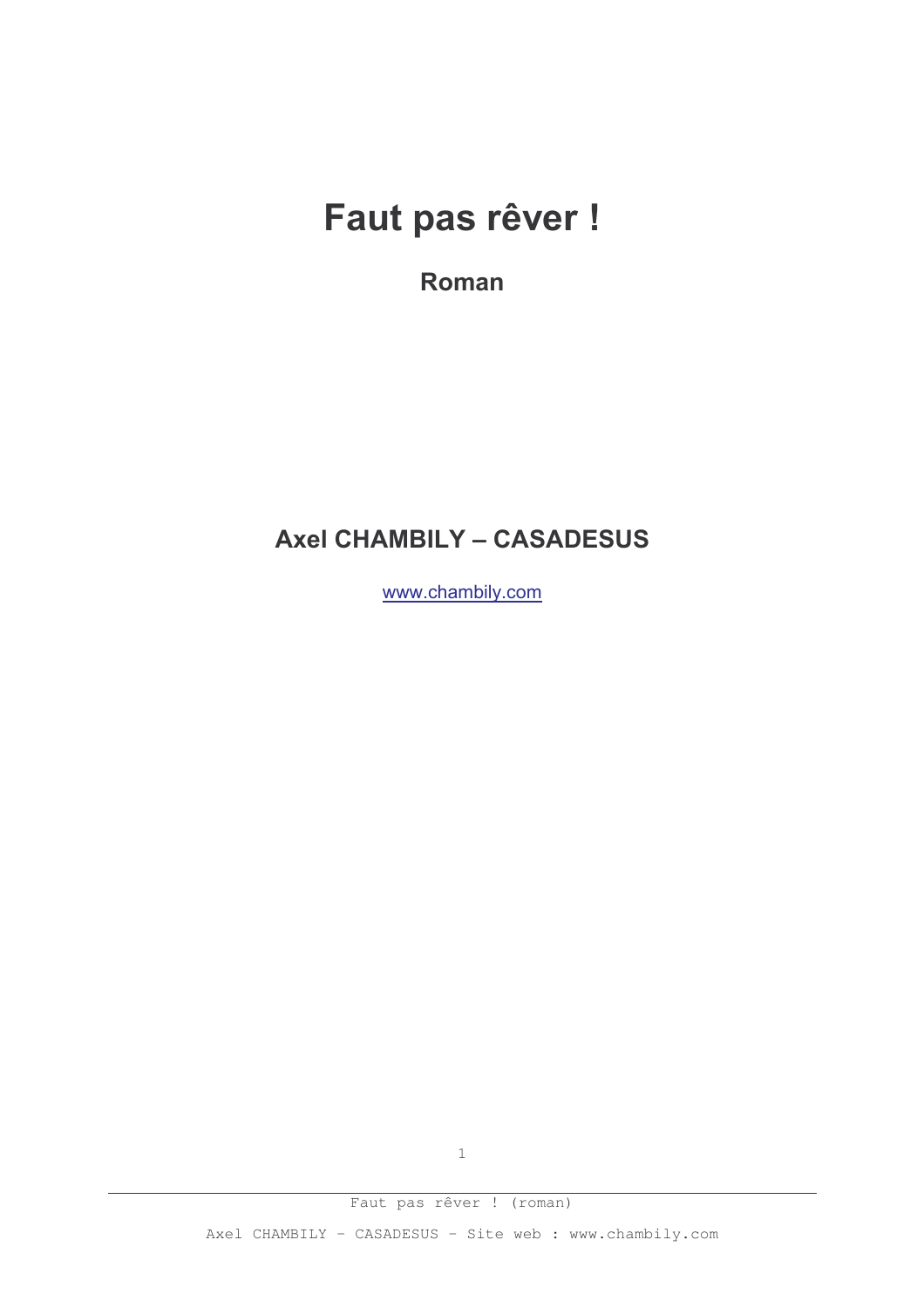1

Tara Lutsang était une drôle de fille. Née en Thaïlande et abandonnée par sa mère, elle avait été adoptée par un couple de français quatre mois après sa naissance, vingt six ans plus tôt. Elle avait bien sûr quelque chose d'asiatique, mais ce quelque chose était très subtil sous des traits en apparence très européens, qui laissaient penser que son père biologique n'avait été qu'un visiteur de passage au pays de l'hévéa. Ses grands yeux noirs brillaient de vivacité derrière de petites lunettes rondes cerclées de métal.

Un peu fashion victim sans vouloir se l'avouer – ni, surtout, l'avouer à ses copines -, Tara portait ce matin la un boléro qui laissait voir son adorable petit nombril et un jean un peu avachi qui permettait de montrer juste-un-tout-petit-peu l'élastique détendu de sa culotte. En revanche, Tara n'aurait porté pour rien au monde une de ces monstrueuses paires de baskets hyper mode qui lui semblaient un crime contre la féminité. Elle leur préférait sans hésiter de fines chaussures à talon et à bout pointu qui, il faut bien le dire, détonnaient un peu avec le reste tout en contribuant à un look pas ordinaire...

Plus féminine que Tara, il était difficile de l'être ! Physiquement en tous cas, toutes ses copines ne cessant de lui répéter qu'elle se comportait comme un garcon. A cause de sa façon d'appréhender la sexualité, qui était pour le moins libre ! La tenue du jour lui avait été inspirée par un savant tirage aléatoire dans les tiroirs de sa commode. En fait, c'aurait tout aussi bien pu être bas résilles et porte-jarretelles ! Avec, pourquoi pas, un blouson aviateur pour le haut. Et rien en dessous, comme assez souvent. Et pas forcément de culotte. Quand on lui faisait remarquer son goût prononcé pour les séances d'habillage en double aveugle, elle adorait poser la colle suivante :

- Tiens, gros malin qui ne fais rien au hasard, dis-moi combien je dois tirer de chaussettes dans mon tiroir pour avoir une paire assortie, sachant qu'il y a douze paires de chaussettes noires et dix sept de blanches ?

La réponse suivait invariablement après quelques minutes de cogitations intenses mais infructueuses de l'infortuné pris à parti.

- Ben, trois, banane !

Faut pas rêver ! (roman)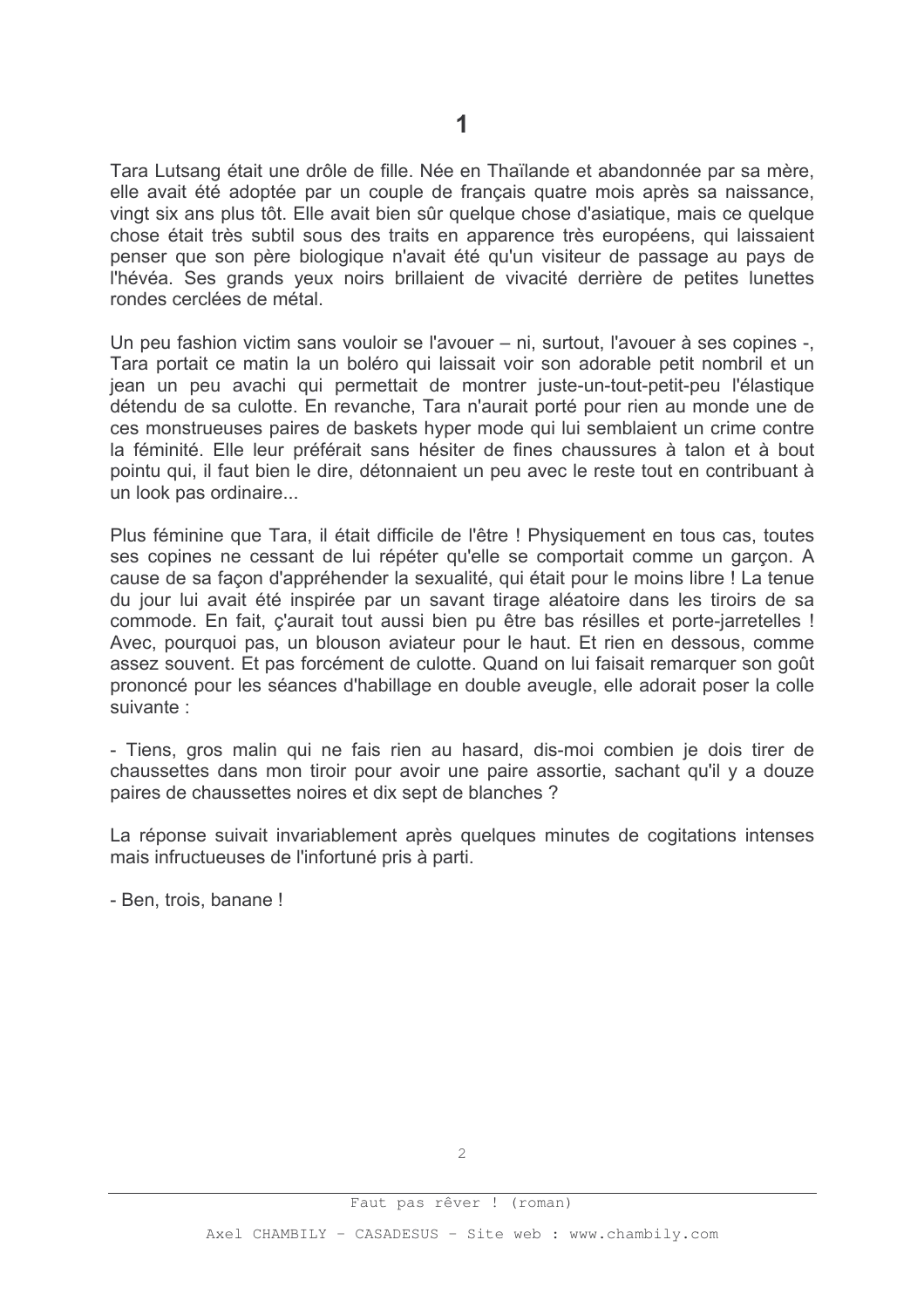Il n'y avait pas une foule démente boulevard Saint Michel pour un début de journée de printemps qui s'annonçait sympa côté météo. Tara n'avait pas cours aujourd'hui. La fac de psycho, ca allait bien cing minutes, mais point trop n'en fallait. Quand ses parents posaient des questions trop insistantes sur l'état d'avancement de ses études, ils avaient facilement droit au rituel "Ca me gave !". Aujourd'hui, c'était juste promenade du côté du Luxembourg. Avec, qui sait, une ou plusieurs rencontres agréables et si possible imprévues...

- Tiens, je me ferais bien un petit kawa.

Le serveur n'était quère débordé et ne perdait rien du spectacle que donnait Tara assise lascivement à la terrasse du bistrot, sur le trottoir, apparemment très occupée à peigner ses longs cheveux plus noirs que noirs. Et plus raides que raides. La pensée de quelqu'autre raideur l'effleura un instant quand elle s'en aperçut... Il est vrai que sa façon de se coiffer évoquait autre chose que le salon voisin où l'on apercevait des mémés papotantes et permanentées sous des casques brûlants. Surtout quand une main s'aventurait plus bas que nécessaire pour se donner une caresse furtive. Et forcément coquine. Tara était très coquine. Ses copines disaient même parfois cochonne, mais ça ne lui plaisait pas plus que ça.

Un "gratuit", journal de petites annonces, traînait sur la table voisine. Justement, Tara cherchait depuis quelques jours un job pour pouvoir payer sa chambre d'étudiante. Pour ne plus avoir à recourir à la séance de mendicité mensuelle auprès des parents. Qu'elle adorait, OK, mais bon... Entre une demande pour une baby-sitter et une proposition pas franchement claire pour faire des photos, un encadré disait :

"Le Centre d'Etudes Sophrologiques de Paris recherche des volontaires pour des expériences sur le sommeil. Rémunération motivante. Appelez le 01 44 93 87 80."

- Ca tombe nickel, j'adore dormir ! Et si, en plus, on me file des ronds pour ca, je vais adorer I

- Allô ? Le CESP ? Bonjour, j'appelle pour l'annonce.

Tara n'était pas du genre à traîner. Pour une fois, le portable était chargé... Ca devait être un signe du destin, sourit-elle intérieurement !

- Allô  $2$ 

On avait bien décroché à l'autre bout de la ligne, mais personne ne répondait. Il y avait l'air d'y avoir un vacarme pas possible, là-dedans, ce qui était surprenant pour un centre d'études sur le sommeil !

- Allô...?

Faut pas rêver ! (roman)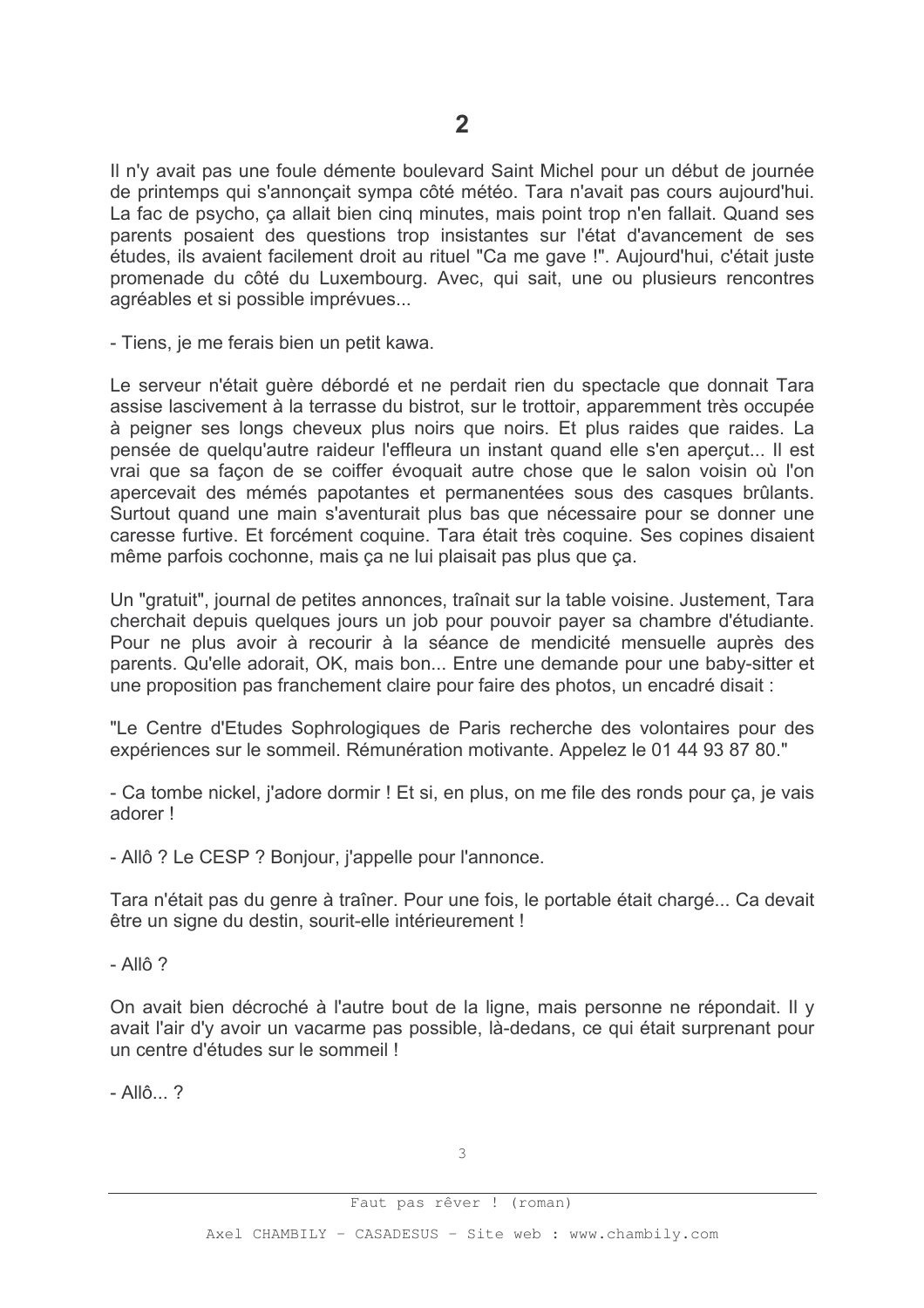Tara ne percevait que de vaques bruits de chaises déplacées et des cris étouffés. Au moment où elle allait raccrocher, une voix essoufflée répondit enfin :

- Allô ? Oui, bonjour mademoiselle. Je vous prie de bien vouloir m'excuser, j'ai renversé un pot de fleurs en voulant décrocher trop vite.

- Cela fait toujours autant de bruit quand vous renversez un pot de fleurs ?

- Non, répondit la voix féminine, se forçant à vouloir montrer un air amusé, mais cette pièce est très sonore.

- Et vous vous jetez toujours avec autant de bravoure sur le téléphone quand il sonne ? Le pauvre ! ajouta Tara histoire de mettre encore plus mal à l'aise son interlocutrice.

- Je suppose que vous appelez pour l'annonce, mademoiselle, coupa assez froidement celle-ci.

- Oui, j'aimerais avoir quelques détails, s'inquiéta tout de même Tara.

- Ce n'est pas facile à expliquer au téléphone. Le mieux serait que vous passiez au centre

- Pas de problème, je suis libre aujourd'hui. C'est où ?

- 28, rue Ligner, pas loin de la porte de Bagnolet (métro Alexandre Dumas, à deux pas du Père Lachaise). Vers onze heures ?

- Parfait, répondit Tara, toujours aussi sûre d'elle, je m'appelle Tara Lutsang.

- Vous demanderez le docteur Alain Vergnes.

En raccrochant, Tara se dit que, décidément, elle était vraiment aussi louf que le prétendaient ses copines de fac. Et, avant de prendre le bus, elle alla s'acheter une part de tarte aux fraises à la boulangerie. Les fraises, elle se disait que c'était bon pour son teint. Elle s'en disait, des trucs, Tara !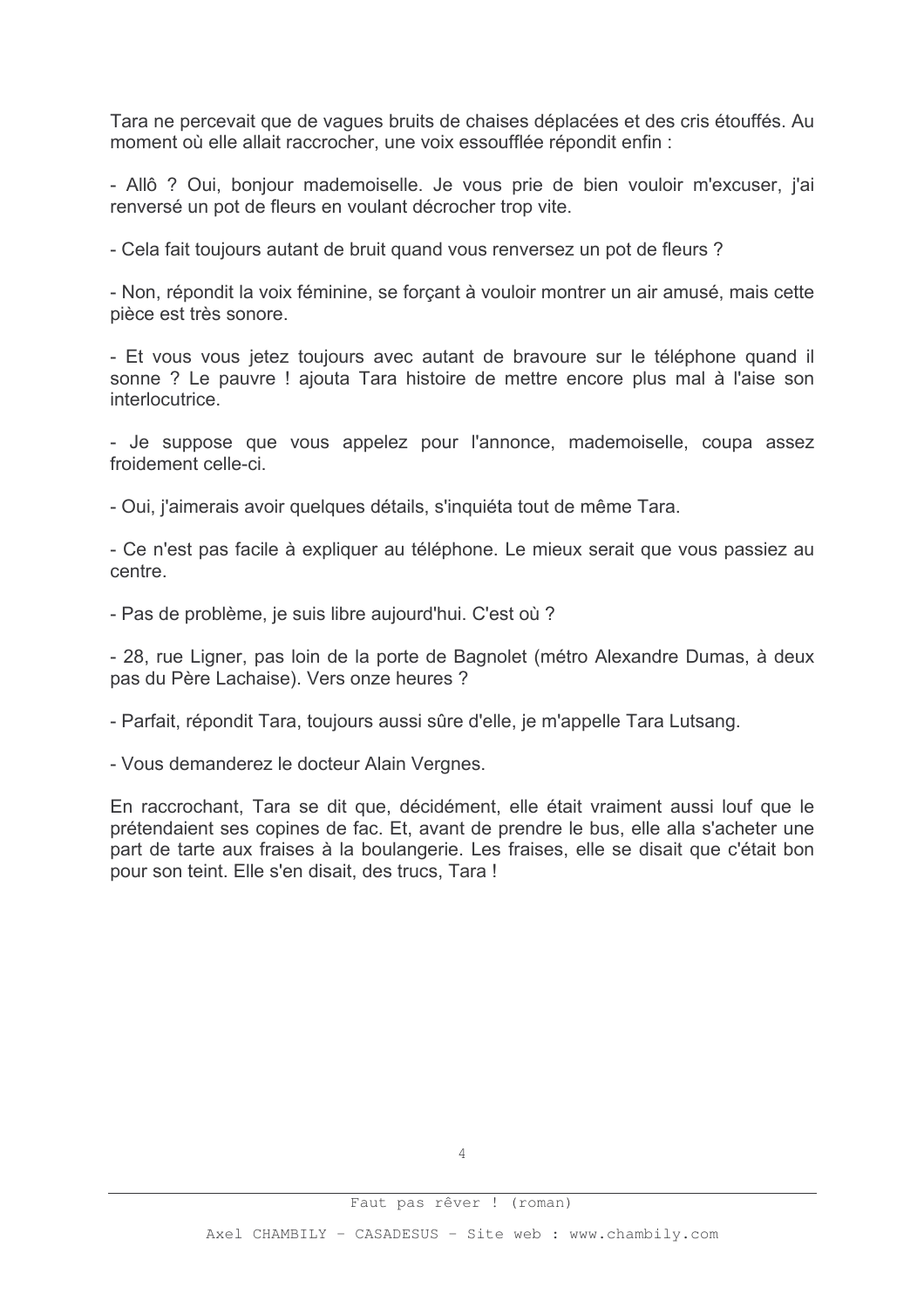S'il y avait eu une bataille rangée entre deux armées de sophrologues, tout semblait maintenant redevenu calme rue Ligner (métro Alexandre Dumas, à deux pas du Père Lachaise). Après avoir sonné au rez-de-chaussée d'un immeuble assez banal (dont la porte d'entrée était tout de même surveillée par une caméra vidéo). Tara était accueillie avec plus de chaleur qu'au téléphone. C'était vraisemblablement la même personne qui lui avait répondu, charmante jeune femme blonde d'une trentaine d'années habillée d'un tailleur strict mais très élégant. Rien ne paraissait subsister du tohu-bohu entr'entendu. Le hall d'accueil n'était pas plus sonore que ca, et le pot de fleurs n'avait pas l'air d'avoir subi de bien redoutables outrages.

3

- Je suis Carole Désaleux, l'assistante du docteur Vergnes.

Bien que les looks de Tara et de Carole soient aux antipodes, les deux jeunes femmes se trouvaient mutuellement sympathiques et attirantes. La poignée de mains qu'elles échangèrent tenait plutôt de l'effleurement feutré. Et Tara n'y fut pas insensible. Carole non plus, qui prolongea assez ostensiblement son regard sur le nombril dénudé de Tara.

- Le docteur Vergnes va vous recevoir et vous expliquer ce que nous faisons et ce que nous cherchons.

Carole fit asseoir Tara dans une espèce de studio d'enregistrement et la laissa seule dans la pièce. Il y avait une glace assez épaisse au milieu, comme on en utilise pour isoler les chanteurs lors de prises de son. Et s'il y avait bien des micros dans cette partie de la salle, on y trouvait assez curieusement un lit là où on aurait plutôt attendu un tabouret ou un fauteuil pivotant sur roulettes. L'autre partie ressemblait plus à une console de mixage traditionnelle, avec des écrans de contrôle et des casques abandonnés négligemment sur les chaises inoccupées. Il régnait une douce chaleur, bien plus confortable que les dix-huit degrés que s'accordait Tara dans sa chambre. Tara regrettait finalement ses choix vestimentaires du jour. Elle aurait aimé sentir ses cuisses plus libres pour s'accorder quelques caresses si apaisantes comme elle les aimait tant. Elle en voulait un peu à Carole d'être la cause de ces humides pensées... Mais tenait tout de même serré entre ses jambes le plat de sa main gauche.

Ce qu'elle commençait à faire n'échappa sûrement pas au docteur Vergnes lorsqu'il entra assez brusquement, faisant légèrement sursauter Tara qui retira précipitamment sa main et se leva.

Le docteur Alain Vergnes avait la quarantaine grisonnante. Sportif et élancé foutrement séduisant, pensa évidemment Tara -, il portait un costume de flanelle gris souris. La veste et la chemise avaient un col mao qui amena quelques instants les pensées de Tara dans son pays natal. Une barbe coupée très court soulignait d'agréables traits, paisibles et mystérieux. Une jolie pochette d'un violet très intense donnait la touche finale à une élégance naturelle que Tara ne pouvait s'empêcher de trouver sans défaut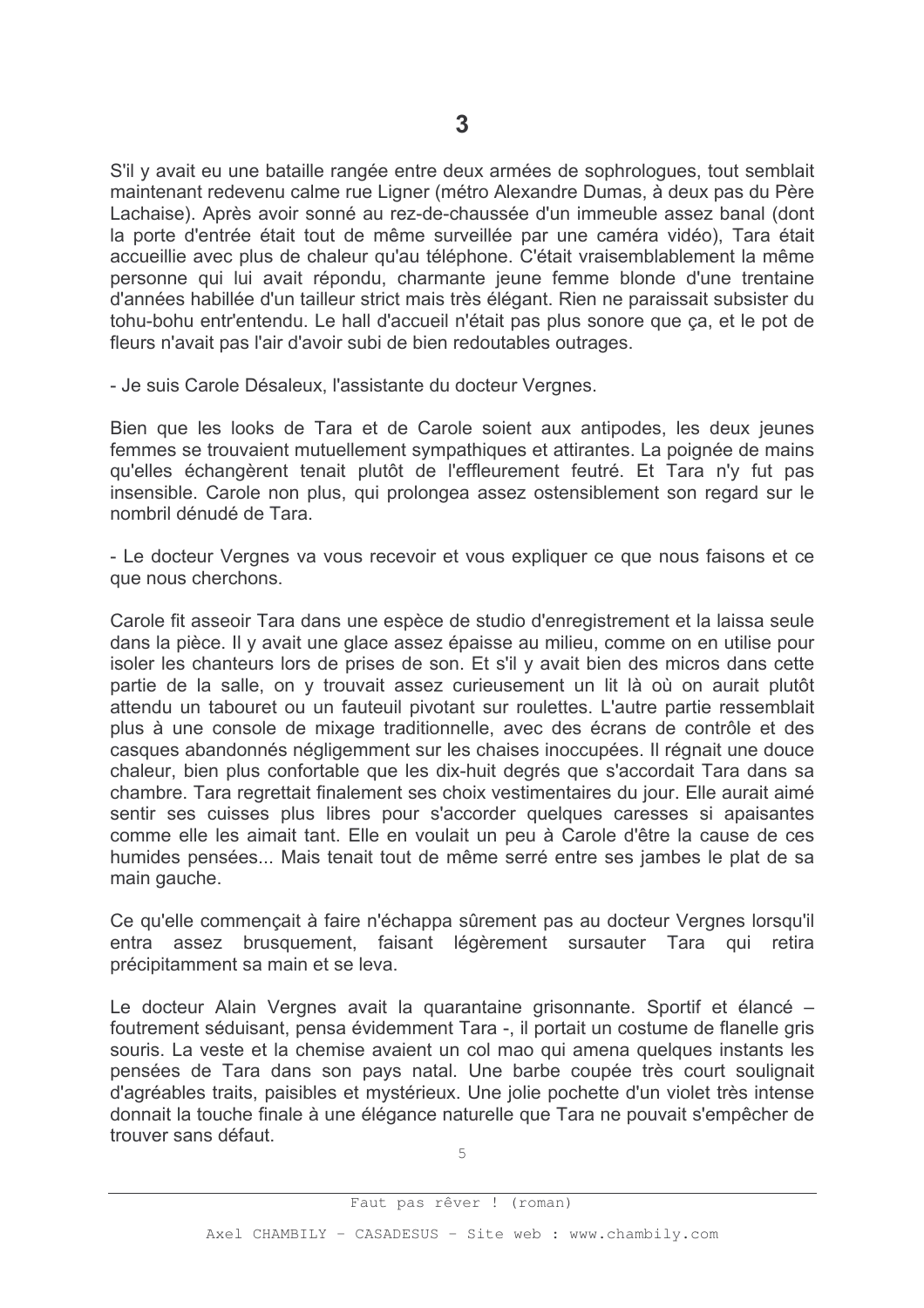- Mademoiselle Lutsang ?

- Qui, c'est moi qui ai appelé pour l'annonce.

Pas de poignée de mains. Pas de circonstance. Pas le moment. Non, vraiment pas. Ni Tara ni le docteur Vergnes n'avaient envie du geste habituel et convenu. Ils ne le sentaient pas. C'était un peu comme si une complicité s'était établie entre eux l'espace d'un seul instant. Juste un échange de regards, profonds. D'encre d'un côté, d'azur de l'autre. Et un échange d'odeurs. Suaves. Capiteuses. Tara ne portait jamais de parfum et offrait comme une provocation olfactive la seule senteur musquée de sa peau ambrée. Côté Alain Vergnes, c'était plus classique, mais un peu entêtant tout de même : XS de Paco Rabanne. Si elle ne se retenait pas, elle lui aurait fait l'amour tout de suite, là. Ca lui était déjà arrivé plusieurs fois. Mais il fallait bien qu'elle ait l'air un peu sérieuse. Après tout, c'était un entretien d'embauche !

- Quand j'ai téléphoné, il y avait un sacré remue-ménage ici !

- Ah ? Le docteur Vergnes eut un geste évasif montrant à qui voulait l'entendre qu'il n'avait pas envie de s'appesantir sur le sujet.

- C'est quoi, la sophrologie ? demanda Tara avec sa candeur habituelle, ne faisant rien voir du trouble qui l'avait envahie.

- C'est l'étude de la conscience en harmonie.

Le docteur Vergnes avait un très léger accent qui ajoutait encore à son charme. Tara ne parvint pas à l'identifier, mais il lui évoqua quelque pays de l'est.

- En harmonie avec quoi ?!

- En harmonie avec elle-même, avec le monde qui l'entoure. On utilise pour cela des méthodes de relaxation, de lâcher-prise, on travaille sur la respiration, le schéma corporel, l'hypnose.

- Le lâcher-prise ? reprend Tara, je connais ! Je suis bouddhiste... Y'a du boulot !

- Ah. répondit le docteur Vergnes, intéressant, J'espère que vous aurez l'occasion de m'en dire plus. Et, parmi toutes ces choses, nous nous intéressons plus particulièrement au sommeil, parce que c'est normalement un état de relaxation naturel. Vous avez déjà entendu parler du sommeil paradoxal ?

- Vous trouvez ça paradoxal, le sommeil, vous ? Moi, je trouve ça sympa. Ca me prend pas vraiment la tête. Je dors, je rêve et c'est tout. Y'a pas beaucoup de paradoxe là-dedans pour moi !

- Le sommeil paradoxal est une phase particulière du sommeil. Il a été découvert en 1958. C'est la phase pendant laquelle on observe des mouvements oculaires chez le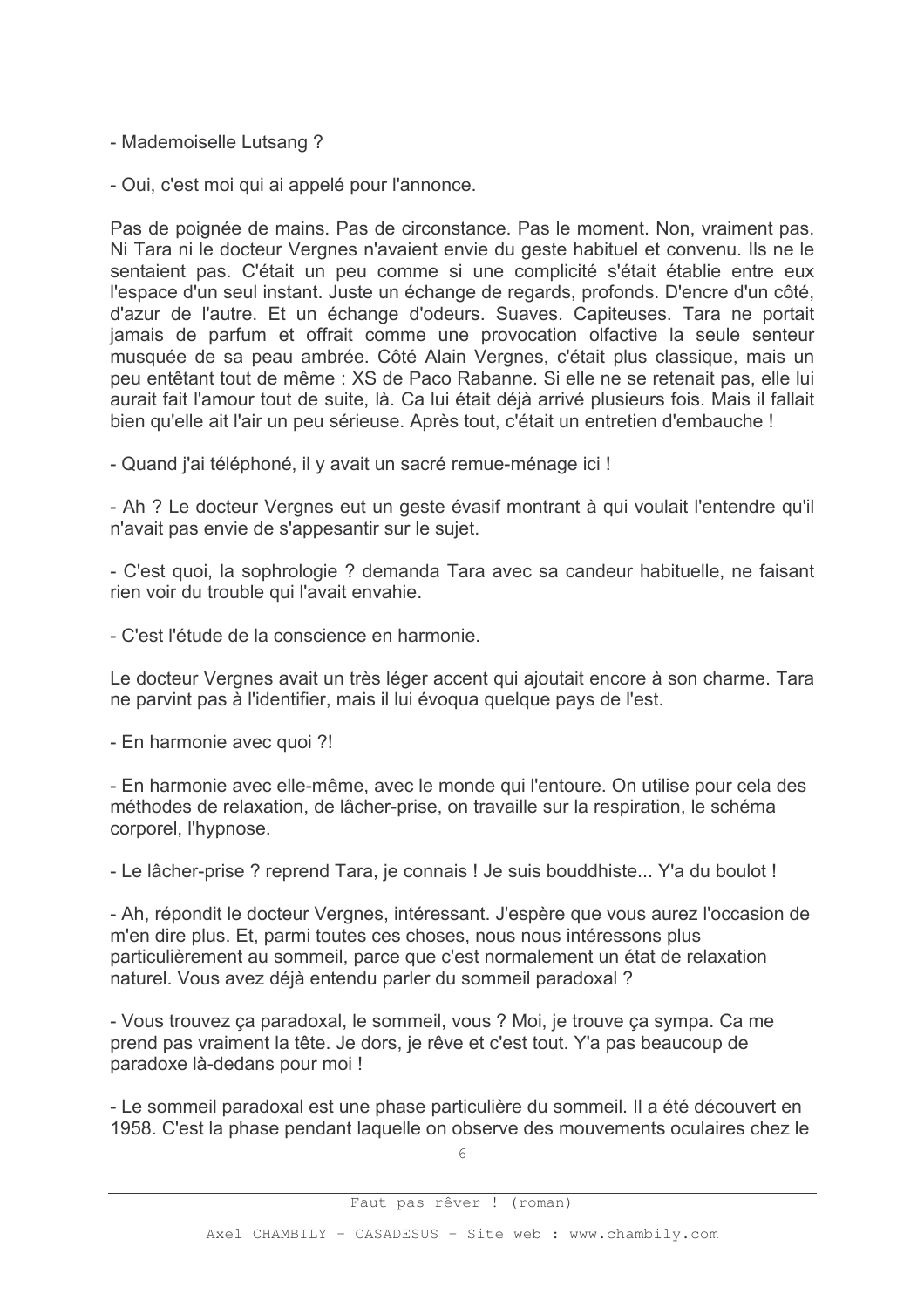dormeur. Le sommeil est alors très profond (il est très difficile de réveiller un dormeur à ce stade) et les muscles sont complètement relâchés. C'est pendant le sommeil paradoxal que surviennent les rêves.

- Ca dure combien de temps ?

- En moyenne 20 minutes. Il se reproduit assez régulièrement toutes les 90 minutes (le reste est occupé par le sommeil dit "lent", parce que le cerveau produit alors des ondes lentes). Le rythme est géré par des sécrétions hormonales au niveau de l'hypothalamus.

- Ah bon ? Et les animaux aussi ont ca ?

- Le sommeil paradoxal existe chez tous les mammifères, avec une période et une durée particulière à chaque espèce. Les animaux qui rêvent sont ceux dont la température du corps est constante et indépendante de leur environnement.

- Mais pourquoi l'appelle-t-on "paradoxal" ?

- On le dit paradoxal parce que pendant cette phase on enregistre au niveau du cerveau des ondes cérébrales rapides, exactement comme à l'état de veille, d'où le paradoxe, puisque c'est à ce moment que le sommeil est le plus profond... En fait, le rêve s'accompagne d'une activité physique nulle, en contradiction apparente avec une activité mentale qui réclame beaucoup d'énergie.

- Yeah... Je ne pensais pas que c'était si compliqué de dormir ! Donc, si ca se trouve, il n'y a pas de différence entre l'état éveillé et le rêve ?

- Peut-être pas, répondit pensivement le docteur Vergnes.

- Vous savez, c'est exactement ce que disent les bouddhistes : qu'il n'y a pas de différence. Que, de toutes facons, tout est illusion, et que la seule réalité que nous expérimentons, c'est peut-être celle des rêves.

- Et le paradoxe ne s'arrête pas là : le sommeil paradoxal rend biologiquement vulnérable, il consomme beaucoup d'énergie et déséquilibre le milieu intérieur : il règne un grand désordre physiologique dans l'organisme au cours de cette période...

- Dites donc, c'est vachement intéressant ! s'enthousiasma Tara.

- Et c'est pour ça que nous cherchons à en savoir plus, enchaîna immédiatement le docteur Vergnes. Nous pensons que l'on peut arriver à soigner des gens par le rêve. Nous rémunérons donc des personnes qui, comme vous, sont volontaires pour venir dormir ici afin d'être observés. Ca vous tente ?

- A priori oui, mais j'aimerais quand même visiter l'appartement témoin avant d'accepter définitivement !

Faut pas rêver ! (roman)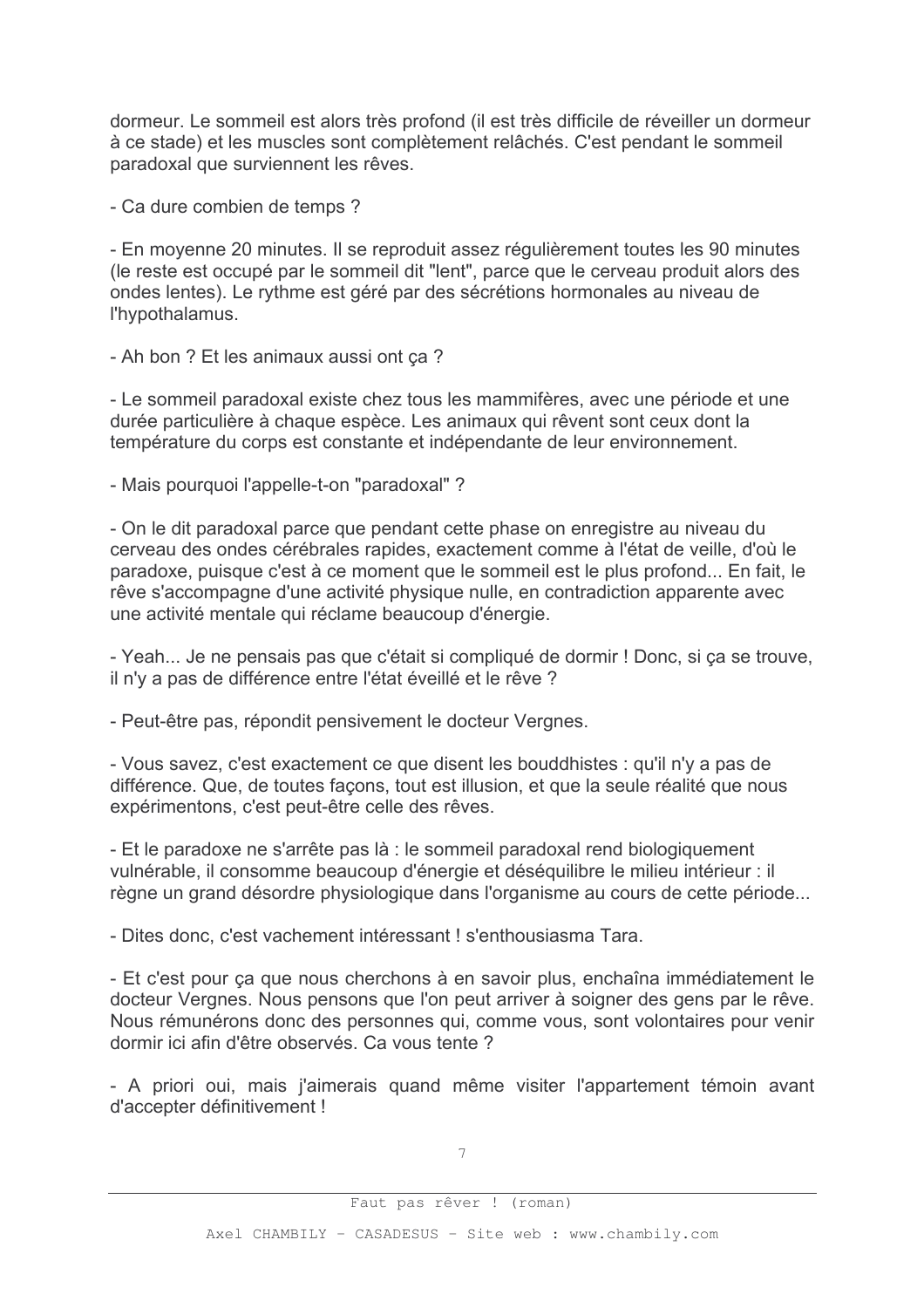- Vous voulez un échantillon ?

- Oui, j'aimerais bien voir comment ca se passe.

- Pas de problème, il y a justement une expérience cet après-midi à quinze heures. Si vous voulez, on va manger un morceau ensemble et on revient ici après ?

Tara, qui n'aimait pas beaucoup parler argent, hésitait à poser la question subsidiaire.

- Au fait, c'est pavé combien ?

- C'est mieux payé que le baby-sitting et les cours particuliers ! sourit le docteur Vergnes. Quarante euros de l'heure. Pour dormir !

- Et il n'y a pas de pigûres, de médicaments à prendre ou de trucs comme ça ? demanda Tara un peu inquiète.

- Rien de tout ça, la rassura Vergnes. On vous pose juste quelques électrodes pour enregistrer votre activité cérébrale. On surveille aussi votre tension et quelques autres paramètres intéressants comme votre taux de sudation.

Tara, manifestement toute émoustillée par ces perspectives, réajusta d'un geste vif la bandoulière de son sac et indiqua ostensiblement la porte d'un signe de tête.

- J'ai super faim !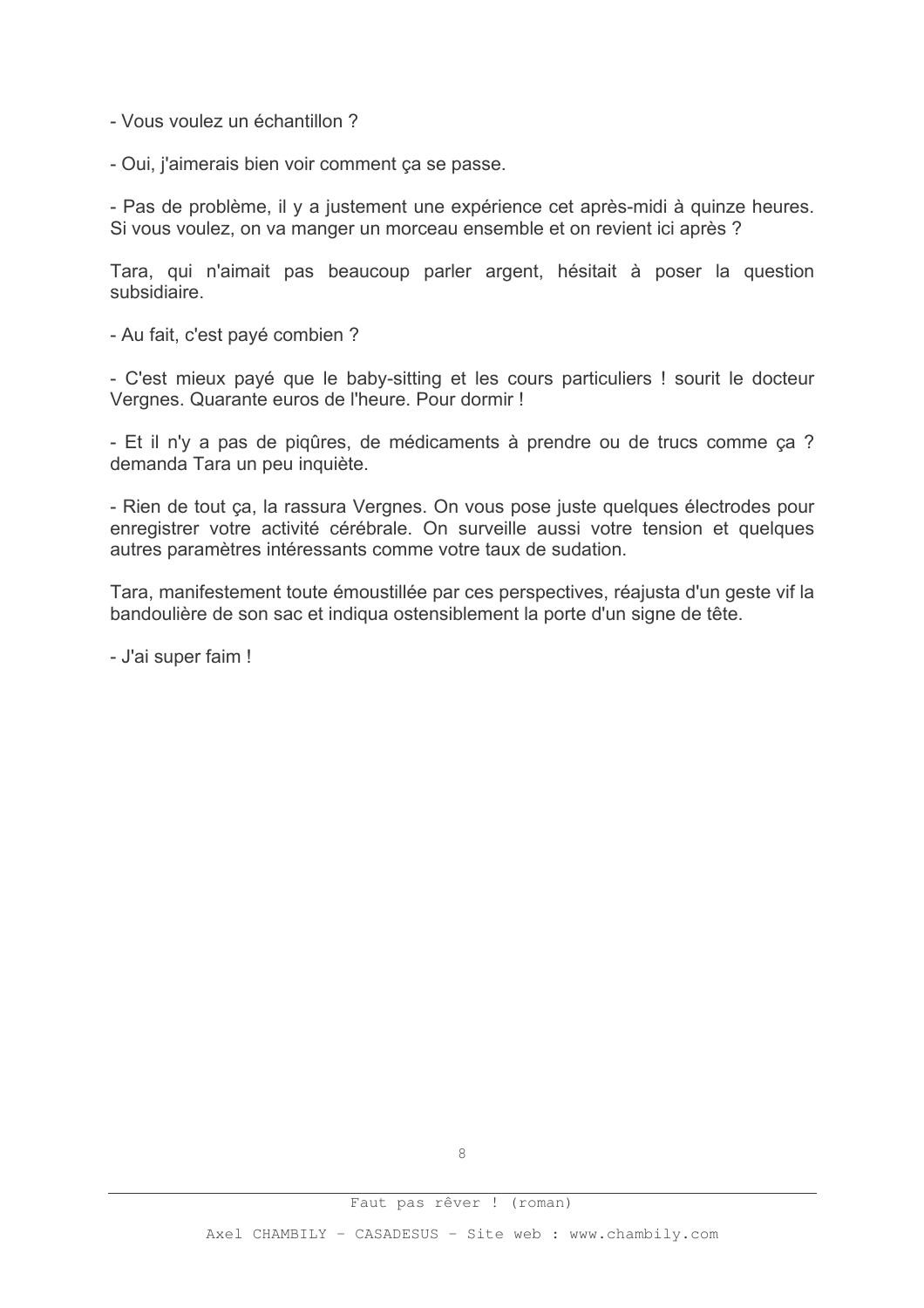Les bistrots aux alentours de la rue Ligner (métro Alexandre Dumas, à deux pas du Père Lachaise) n'étaient pas des relais gastronomiques. Vergnes avait ses habitudes "Chez Dickens", un genre de pub anglais vaguement éclairé par une lumière qui se voulait tamisée. Au moins les effluves provenant de la cuisine chatouillaient agréablement les narines. Vergnes avait commandé un steak tartare et Tara un émincé de volaille aux morilles.

- Alors, comme ca, vous êtes bouddhiste ? s'enguit Vergnes histoire d'engager la conversation.

- Oui. vous connaissez ?

- Très vaguement. Personnellement, je suis complètement athée. Je sais que c'est une religion où Dieu s'appelle Bouddha.

- Non, pas Dieu, l'interrompit Tara. Il n'y a pas de dieu dans la religion bouddhiste.

- Mais alors, ce n'est pas une religion ?

- Religion ne signifie pas forcément dieu, répondit Tara en aiustant ses petites lunettes sur le bout de son nez, telle une sévère institutrice reprenant un mauvais élève. Le mot religion vient du latin religere, qui signifie "relier". Relier les gens entre eux. Et, dans ce sens, le bouddhisme est la plus religieuse des religions ! Tout y est basé sur la transmission intacte des enseignements – on appelle ça le dharma - de maître à disciple. Chacun hérite ainsi d'un enseignement qui lui est propre et qui remonte très loin. La chaîne des maîtres et des disciples s'appelle la lignée.

Tara se donnait volontiers un air intello avec ses lunettes posées au bout du nez. Mais elle n'en était pas pontifiante pour autant et parlait philosophie avec autant de volubilité et de charme malicieux – ses lunettes ne pouvaient cacher les pétillantes étincelles de ses quinquets – que quand elle racontait ses exploits amoureux.

- Alors, qui était Bouddha ? demanda Vergnes très intéressé.

- Celui qu'on appelle le Bouddha, n'est, si l'on peut dire, qu'un Bouddha ! C'est le Bouddha historique, le Bouddha Sakyamuni, né cinq cent ans avant Jésus-Christ. Des Bouddhas, il y en a eu plein. Le bouddhisme n'a pas commencé avec ce Bouddha la. Il y en a eu plein d'autres avant. Et il y en aura d'autres. Nous sommes tous des bouddhas en puissance. Le Bouddha était un mec comme vous et moi !

- Ah bon ? s'étonna le docteur Vergnes tout en pensant "en tout cas pas comme elle avec son petit nombril à l'air !"

- Enfin presque... Il a atteint l'éveil !
- C'est quoi, ça ?

Faut pas rêver ! (roman)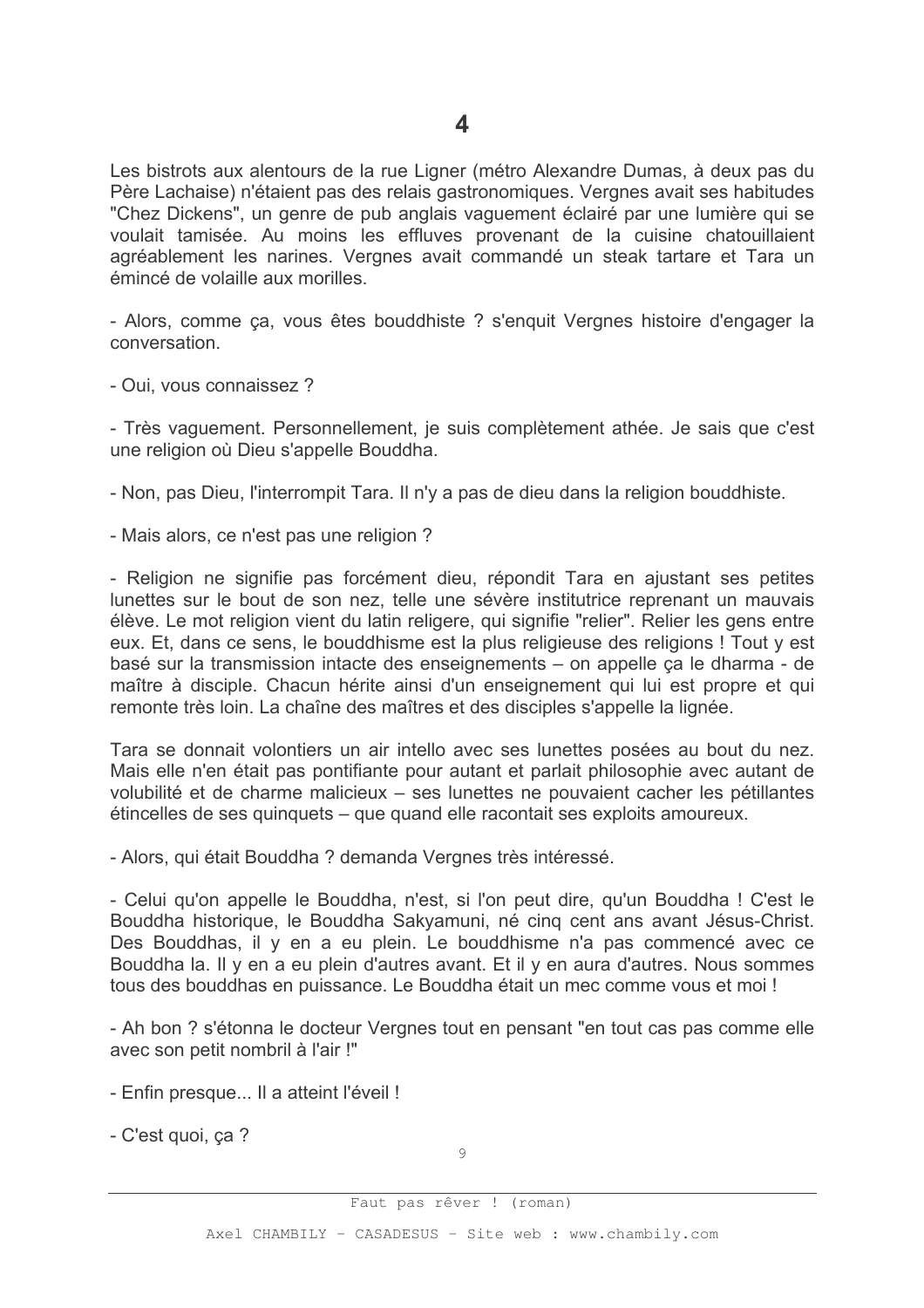- Il a réalisé que tout n'était qu'illusion. La souffrance et les causes de la souffrance. Il est sorti du samsara (c'est le merdier que nous expérimentons en ce moment et dans lequel nous ne cessons de nous réincarner, par pure ignorance). Lui, il a atteint le nirvana. l'état où tous les voiles qui obscurcissent la connaissance sont dissipés et où on est libéré du cycle infernal des réincarnations. Les lamas tibétains disent parfois d'un air amusé (ils sont très rieurs, vous savez !) que le bouddhisme est la seule religion où l'on peut visiter l'appartement témoin – comme je compte le faire chez vous cet après-midi! - car on peut montrer des preuves tangibles de la réincarnation : certains grands maîtres, voulant se réincarner volontairement pour venir en aide aux êtres, donnent avec précision au moment de leur mort le lieu et la date de leur renaissance. Et quand on retrouve le jeune tulkou, celui-ci est capable de désigner des objets qui lui étaient familiers dans sa précédente vie.

- Ben dites-donc, vous en savez, des trucs, pour une jeune étudiante qui cherche à se faire de l'argent de poche en ronflant ! ironisa Vergnes.

Tara but une gorgée de son quart de côtes du Rhône.

- Hmm. il est délicieux !

- Mais alors, demanda Vergnes l'air dubitatif, pas de créateur, donc pas de création ?

- Non, tout a toujours été comme ça. Il n'y a pas de début. Ni de fin. Enfin, c'est ce que nous croyons dans notre réalité quotidienne toute relative...

- Et en quoi consistent vos pratiques ?

- Essentiellement dans la méditation. Pour ma part, je pratique la méditation de Tchenrézi C'est une divinité

- Ah, vous voyez bien qu'il y a des dieux dans votre religion ! se moqua Vergnes.

- Non, les divinités de méditation sont juste des supports que nous visualisons. On les appelle des "vidams". En l'occurrence, Tchenrézi est le vidam de la compassion universelle. Nous la visualisons dans le but d'amener tous les êtres à l'éveil.

- Et elle ressemble à quoi, votre Tchenrézi ? demanda, goquenard, Vergnes,

- Pas "elle". Ce n'est pas une divinité féminine. Remarquez, au début, je le croyais aussi et je ressentais quelque chose de très féminin en Tchenrézi. Mais en fait, un vidam n'a pas vraiment de sexe ! Tchenrézi a quatre bras et porte une peau de biche sur l'épaule.

- C'est un chasseur ? Avec quatre fusils ?!

- Mais non, monsieur le docteur athée ! La biche est un symbole. Parce que, justement, la biche se cache des chasseurs pour qu'ils ne risquent pas de commettre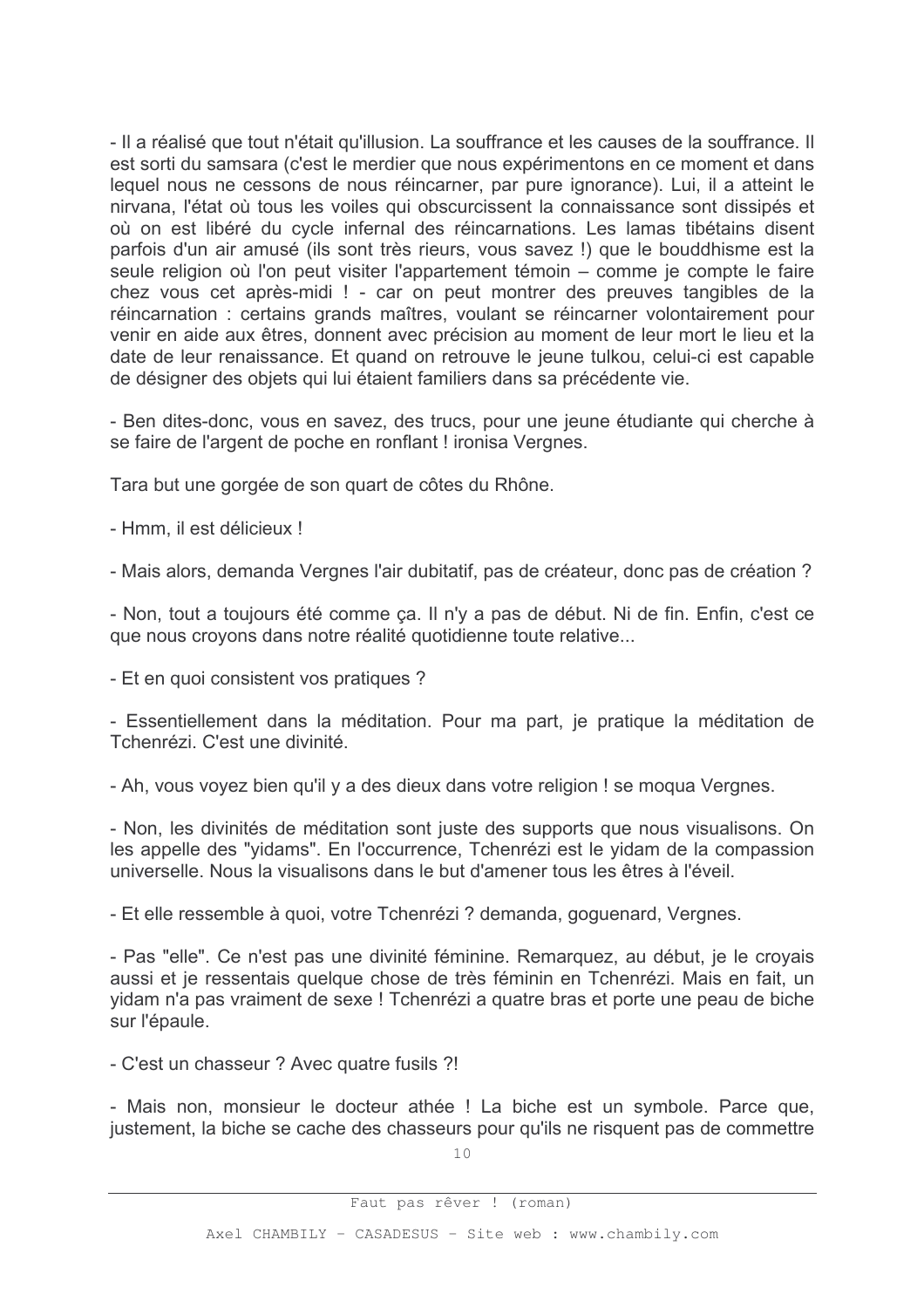un acte négatif en la tuant. La biche évite aux chasseurs de se créer un karma négatif!

- C'est quoi, ca, le karma ?

- C'est la loi de cause à effet. Vos actes déterminent votre devenir. Tout acte positif appelle une conséquence positive. Et c'est pareil avec les actes négatifs. Tchenrézi a la partie supérieure des cheveux attachés. La partie inférieure est relâchée sur ses épaules. C'est symbolique du fait que Tchenrézi est dans le nirvana, mais a volontairement choisi de rester en partie dans le samsara pour aider les êtres.

- Vous avez dit "tous les êtres". Ca veut dire l'humanité entière ?

- Et plus que cela. Il y a six mondes. Les enfers, les esprits avides, les animaux, les hommes. les demi-dieux et les dieux.

- Donc il y a bien des dieux dans votre religion !

- Ce ne sont pas des dieux au sens des autres religions. C'est juste une classe d'êtres qui traverse le samsara "en première classe". En fait, ils souffrent autant que les autres - sinon plus - car leur soif de pouvoir est un voile très épais... Et les autres ne sont pas mieux lotis : les demi-dieux occupent tout leur temps à se battre pour piquer la place des dieux. Quant aux autres, il suffit de regarder autour de soi pour en avoir un échantillon : les animaux ont une existence qui n'est guère enviable, si l'on y réfléchit deux minutes... Et l'enfer, on en a des images tous les soirs au journal de vingt heures !

- Finalement, l'ignorance est une forme de paix...

 $-D$ ui hovine l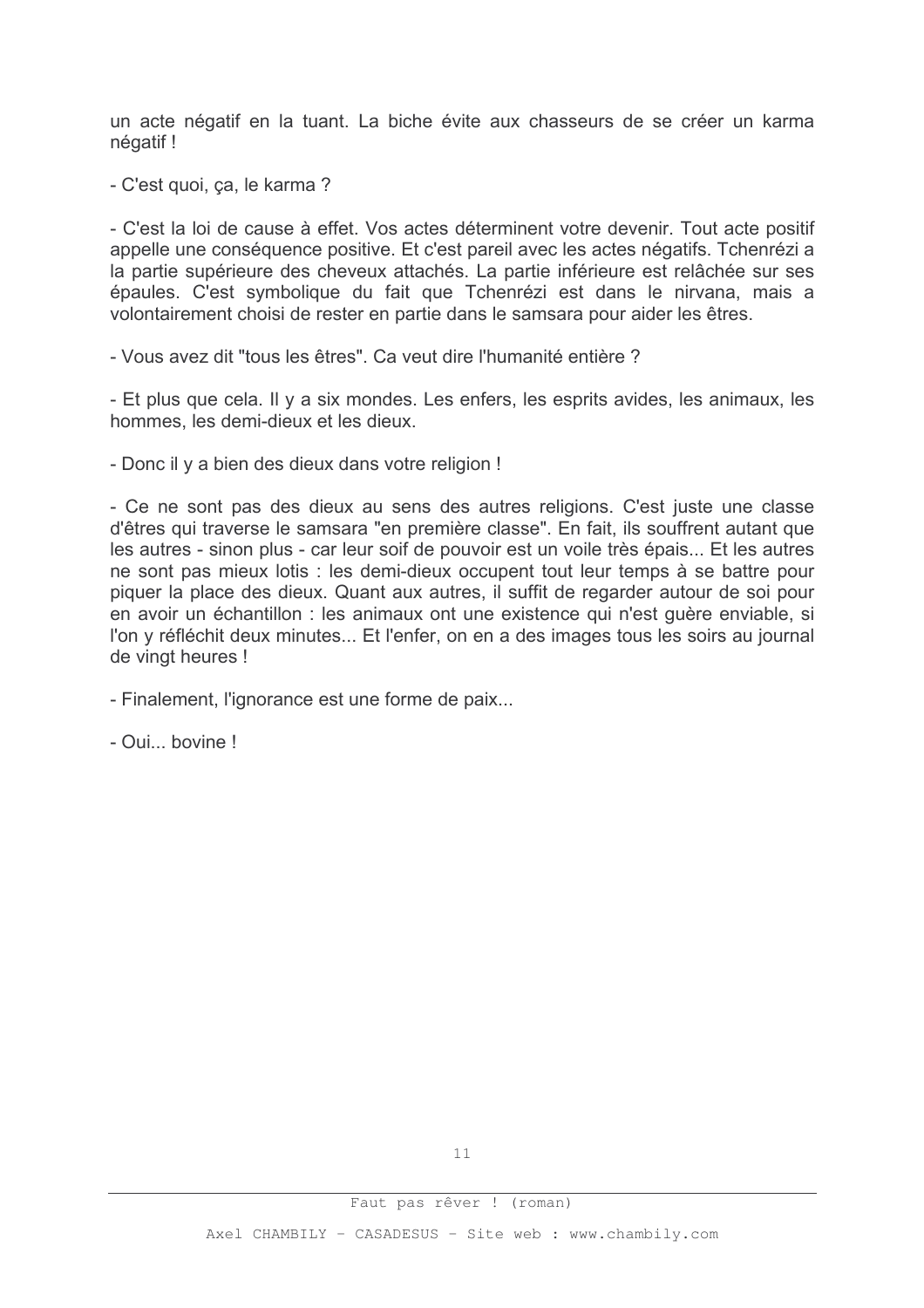La discussion avait pris un ton passionné entre Tara et le docteur Vergnes. A l'évidence, le courant passait entre eux. Il faut dire que le côtes du Rhône facilitait les choses ! Il fallait bien toutefois mettre fin aux agapes car il n'était pas bien loin de guinze heures. Vergnes régla l'addition puis Tara et lui remontèrent tranquillement la rue Ligner (métro Alexandre Dumas, à deux pas du Père Lachaise).

Dans la pièce où Vergnes avait recu Tara régnait maintenant une activité fébrile. Carole s'affairait à ranger des dossiers. Deux assistants en blouse blanche avaient pris place à la "console de mixage" et un jeune homme d'une vingtaine d'années était allongé sur le lit dans la zone protégée par une épaisse vitre.

- Carole, je vous laisse le soin de faire les commentaires à Mademoiselle Lutsang, dit le docteur Vergnes tout en se dirigeant vers ce qui devait être le poste de contrôle.

Carole semblait ravie de la tâche confiée par Alain. Elle approcha sa chaise de celle de Tara, qui pouvait sentir son parfum assez capiteux, un peu porté comme une provocation. Alors que Carole se penchait pour ramasser un dossier, Tara put constater que celle-ci ne portait pas de soutien-gorge. Le spectacle n'était pas pour lui déplaire. Les rabats de la veste du tailleur s'étaient légèrement écartés, laissant deviner des seins lourds et fermes. Rien à voir avec ceux, en forme de poire, de Tara avec leurs petits tétons saillants ! Une agréable chaleur régnait dans la pièce.

- Ils terminent les préparatifs, souffla Carole à l'oreille de Tara. Cela ne devrait pas être long. En attendant, vous pouvez jeter un coup d'oeil au dossier de ce jeune homme.

Carole tendit à Tara quelques feuilles agrafées. Après divers renseignements administratifs figuraient quelques données médicales assez générales sur le sujet. Le plus gros du document était constitué par un tableau où l'on avait consigné les observations lors des séances successives

Tara lut:

"- 16 avril : le sujet a la faculté de s'endormir très rapidement. Il dit qu'il utilise une convention mentale pour cela : il compte jusqu'à neuf puis tombe dans un profond sommeil. Il pratique cette méthode depuis l'âge de cinq ans. Le sujet a été réveillé pendant une phase de sommeil lent et ne se souvient pas avoir rêvé.

- 19 avril : après avoir été réveillé en phase paradoxale, le sujet évoque un rêve où il est question de fauves.

- 20 avril : à nouveau rêve où il est question de fauves. Le sujet ne parvient pas à avoir de souvenirs très précis.

- 22 avril : le sujet semble faire un rêve récurrent. Cette fois, il a décrit des panthères noires assises de chaque côté des marches d'un monumental escalier en marbre."

 $12$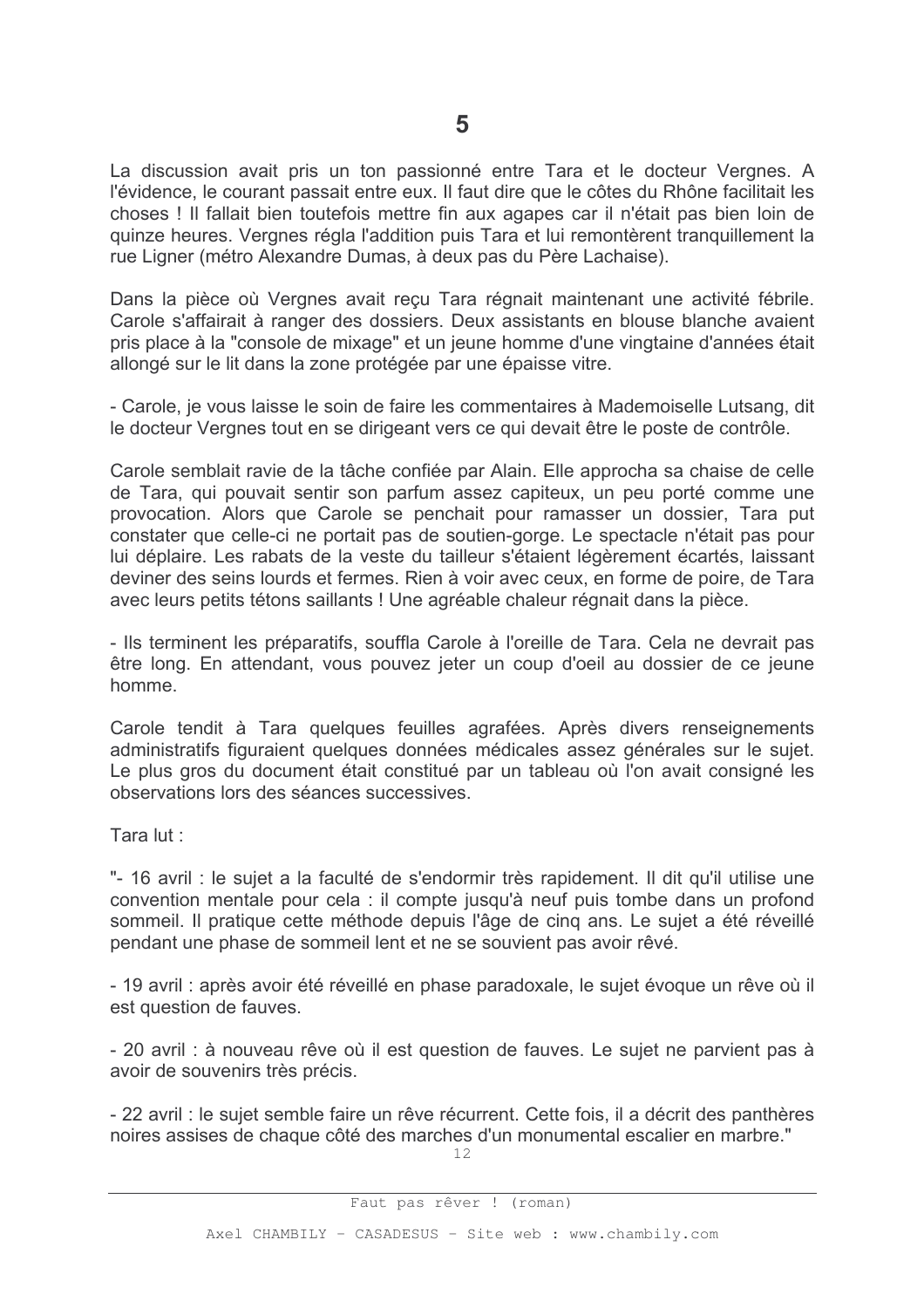Suivaient encore une dizaine de relations d'un rêve qui semblait se répéter systématiquement. A chaque fois, le jeune homme se trouvait en bas d'un énorme escalier, très haut. L'escalier ne se trouvait dans aucune maison. Il était comme posé dans le vide et la dernière marche ouvrait dans les nuages, sur un ciel d'azur. De chaque côté, à gauche et à droite, à l'extrémité de chaque marche, était calmement assise une panthère noire qui fixait le rêveur de ses grands yeux d'émeraude. Le jeune homme savait qu'il devait gravir l'escalier et parvenir en haut. Pourquoi, il n'en avait aucune idée. Tout ce qu'il savait, c'est qu'il ne devait en aucun cas croiser le regard des panthères. Une fois arrivé au sommet, en avant pris bien soin de rester sagement tête baissée pendant toute l'ascension. le rêve s'évanouissait mais laissait le ieune homme dans un indicible état d'angoisse.

"Ne jamais croiser le regard des panthères". Tara se fit la réflexion que c'était aussi une sorte de convention mentale, comme l'histoire de compter jusqu'à neuf. Mais quel sens pouvait-elle bien avoir ?

Dans la case du 10 mai, on pouvait lire :

"Le sujet a déclaré que, lors de la prochaine expérience, il plongerait son regard dans celui de l'une des panthères".

Tara jeta un coup d'oeil à sa montre : on était le 11 mai. Elle était assez excitée à l'idée d'assister au dénouement de l'histoire du "serial dreamer". D'un autre côté, elle trouvait aussi légitime que ce pauvre garcon tente de briser le cycle de ces rêves infernaux qui devaient sûrement lui rendre la vie impossible... Cela ne devait pas être drôle de faire le même rêve tous les jours.

- Intéressant, hein ?

Carole, qui s'était à nouveau penché très près de Tara, avait accompagné sa question d'un clin d'oeil.

- Oui, répondit Tara. J'ai très envie de savoir comment va se poursuivre son rêve quand il osera braver le regard des panthères...

- Les rêves récurrents ne sont pas si rares, reprit Carole. Il faut y prêter une attention toute particulière car ce sont en général des signaux intenses que nous envoie notre inconscient. Le rêve récurrent est en général un effort pour compenser un défaut particulier de l'attitude du rêveur à l'égard de la vie. Ou bien il peut remonter à un traumatisme qui a marqué l'individu. Il est possible également qu'un tel rêve soit une mise en garde, un avertissement ou une préparation qui anticipe un événement important à venir.

Les écrans des ordinateurs affichaient de nombreux paramètres enregistrés à l'aide de capteurs adaptés à la fonction cardiaque, la respiration, l'activité cérébrale, le tonus musculaire... Le jeune homme était maintenant profondément endormi depuis plusieurs minutes. On commençait à observer de nombreux mouvements oculaires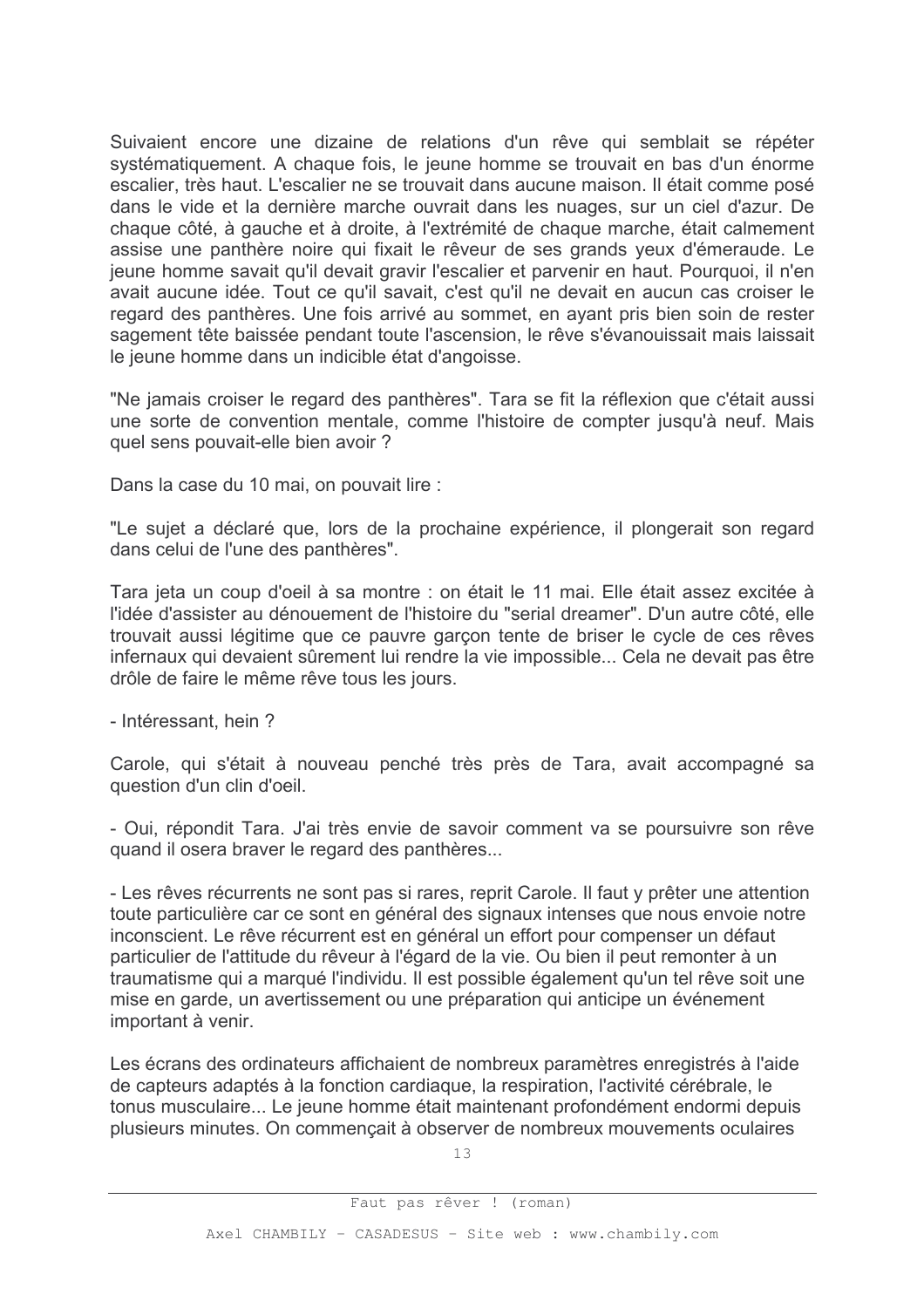en apparence totalement désordonnés. Aucun autre mouvement de son corps n'était perceptible.

Carole tapota l'épaule de Tara.

- Regardez, Tara, chuchota-t-elle, un peu égrillarde, vous ne remarquez rien?

Tara observa attentivement le corps du jeune homme allongé. Elle le trouvait plutôt bien foutu, avec une solide poitrine couverte d'une épaisse pilosité. Elle pouvait d'autant mieux apprécier la musculature de ses cuisses que le dormeur n'était vêtu que de son seul slip. Son regard se porta naturellement sur cette unique région occultée de son anatomie. Il était difficile, surtout pour Tara, de ne pas remarquer une certaine turgescence à l'endroit susnommé.

- II... Il bande ? murmura à son tour Tara à l'oreille toute proche de Carole.

- Qui, répondit celle-ci avec un regard sans équivoque. L'érection est un des signes auquel on reconnaît chez le sujet mâle une phase de sommeil paradoxal.

Tara sentit un frisson lui parcourir le bas du dos. C'était le genre de manifestation à laquelle elle restait rarement insensible, même – et peut-être surtout – quand celui à qui cela arrivait lui était totalement inconnu.

Le docteur Vergnes prenait des notes tout en consultant périodiquement les courbes, de plus en plus désordonnées, affichées par l'un des enregistreurs.

Le jeune homme ouvrit brutalement les yeux. Tout le monde s'interrompit car, à l'évidence, il se passait quelque chose de singulier.

Un des assistants se leva précipitamment de sa chaise. Une odeur âcre emplissait la pièce.

- Bordel de merde ! Il y a le feu !

Vergnes se jeta sur un extincteur heureusement à portée de main. Une épaisse fumée de dégageait du lit sur lequel était encore allongé le jeune cobaye. Des flammes bleutées commencaient à courir en bas du drap. Tout le monde se leva précipitamment. Vergnes s'engouffra en trombe dans le local réservé aux dormeurs et arrosa copieusement le pourtour du lit de neige carbonique. Les détecteurs de fumée avaient réagi en quelques secondes et tout le monde fut douché en un instant. Cela aurait pu fournir l'occasion d'un sympathique concours de T-shirts mouillés entre Carole et Tara, mais personne n'en suggéra l'idée. La vaillante érection du jeune homme n'était plus qu'un souvenir.

Vergnes, la voix blanche, s'adressa au jeune homme, les yeux exorbités, transi de froid et tout tremblant.

- Mais que diable vous est-il arrivé ?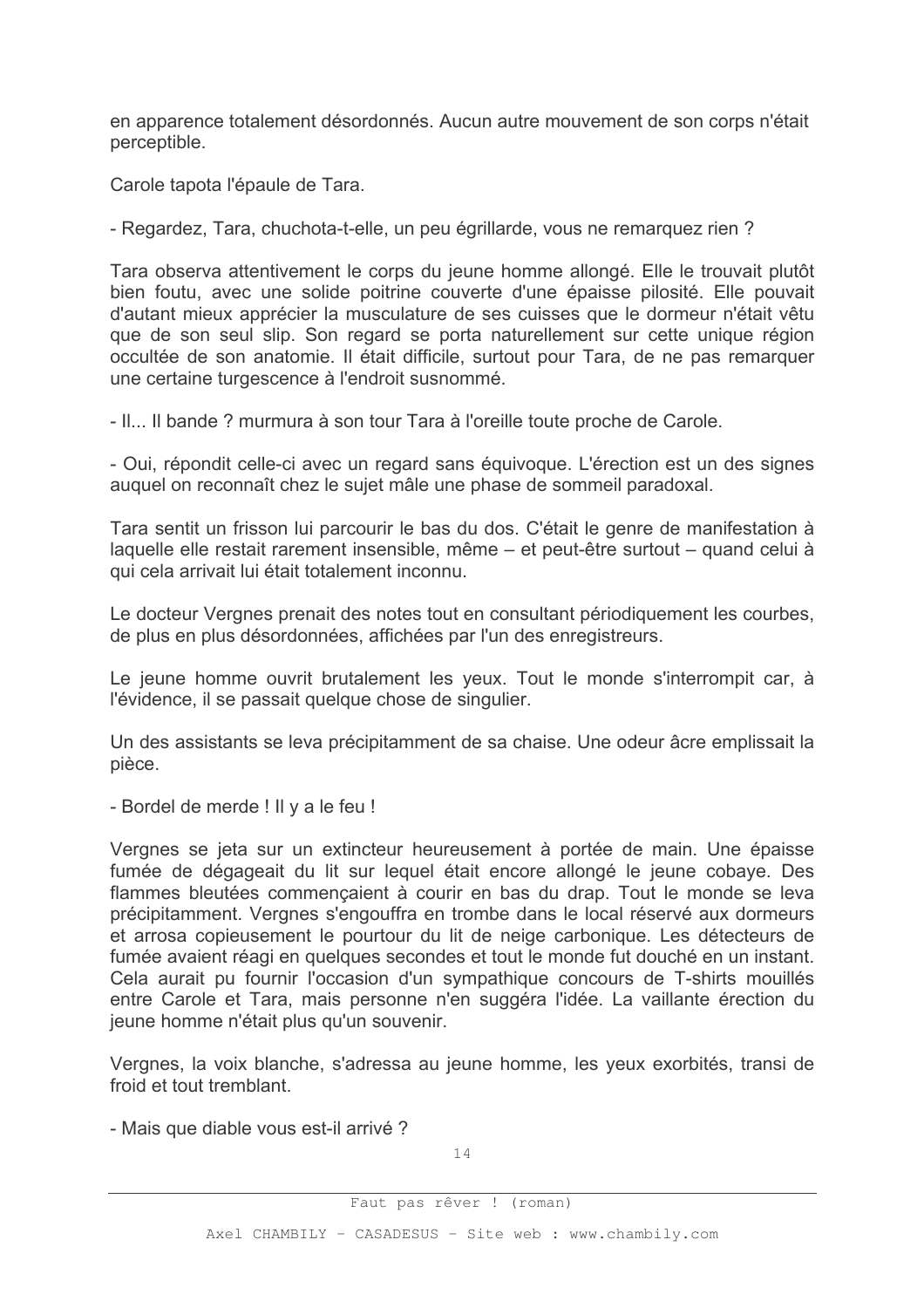- J'ai monté les marches. Et j'ai plongé mon regard dans celui de la dernière panthère. Alors, j'ai vu un rideau de flammes et je me suis réveillé brusquement. La suite, vous la connaissez...

Il y avait eu finalement plus de peur que de mal, mais tout le monde restait silencieux. L'incident ne pouvait que laisser perplexe...

Tara, qui avait retrouvé ses esprits, se tourna vers le docteur Vergnes. Cette fois, elle était vraiment trop proche de lui pour qu'il ne remarque pas sa poitrine finement dessinée à travers l'étoffe détrempée...

- Et bien, docteur Vergnes, on ne s'ennuie pas chez vous ! Mais on ne peut pas dire que votre "échantillon" m'ait beaucoup rassurée...

- Je vous assure que ce n'était qu'un incident... s'empressa, un peu gêné, de répondre Vergnes. Il ne nous est jamais rien arrivé de pareil. C'est certainement un simple concours de circonstances...

- Vous ne trouvez pas ça un peu gros ? lui lança Tara avec une pointe d'ironie.

- Euh, non, je vous assure ! Bon, allez, sans rancune ? Je vous propose de faire vous-même un essai demain matin quand vous serez reposée. Et je vous assure que tout se passera bien. Alors, on dit demain dix heures ?

- Ca marche ! répondit Tara en attrapant au vol la serviette éponge que venait de lui lancer Carole.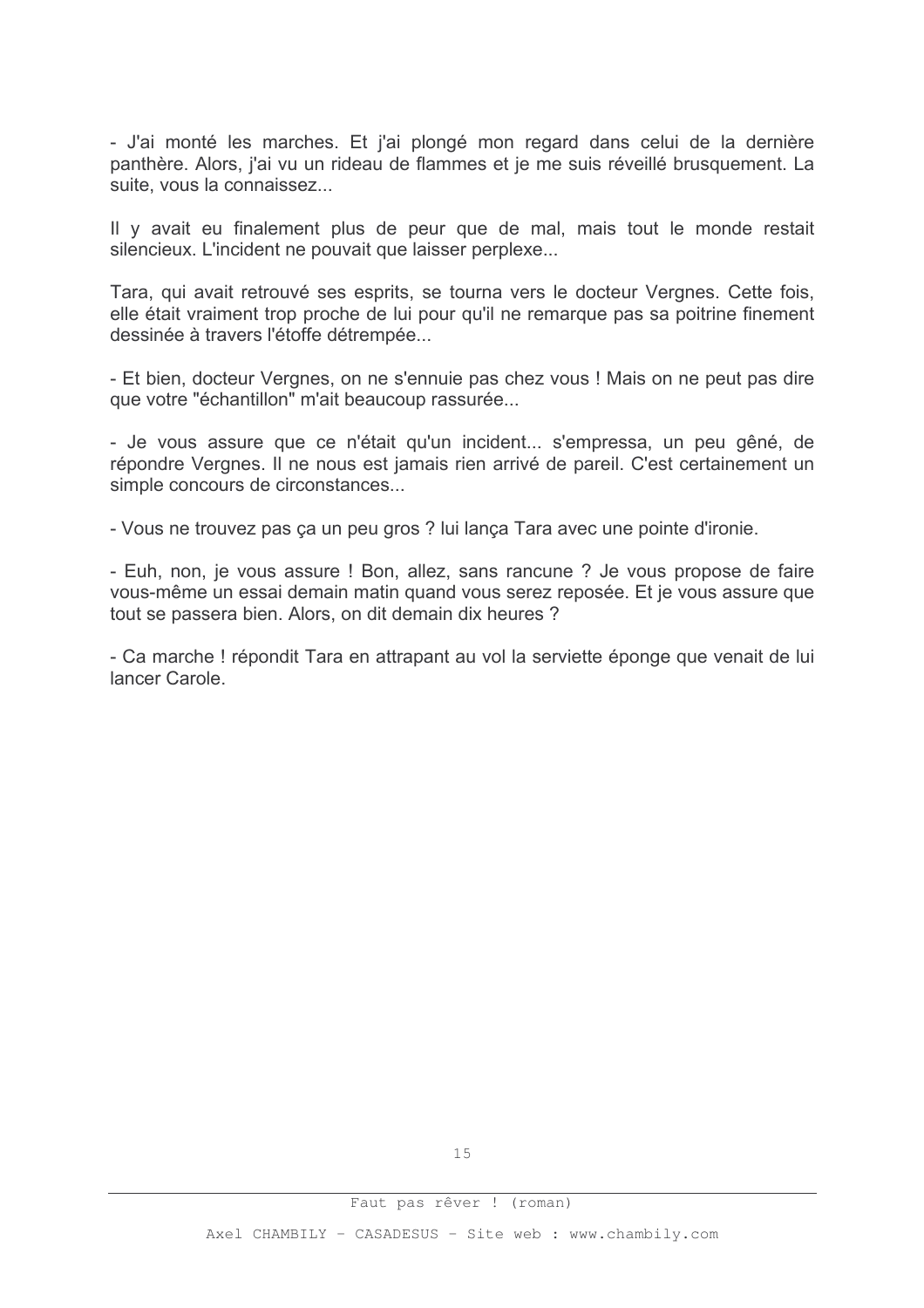Tara finissait de sécher devant un bon feu. Elle avait mis pas mal de temps à regagner ce qu'elle appelait son "appartement" du 18 rue du Ruisseau, au pied de la butte Montmartre. En fait, il n'y avait pas vraiment de vocable francais suffisamment adapté pour désigner ce qui lui servait de logis. L'entrée de l'immeuble principal se trouvait dans une rue minuscule, derrière un mur qui cachait à moitié un gros marronnier, curieusement planté entre le mur et la façade de l'immeuble. On est habitué à Paris à trouver les arbres sur les trottoirs, mais là, non, on eût dit que l'arbre s'était mis à l'abri. On traversait ensuite un étroit couloir servant de sas entre deux immeubles. Tara n'habitait pas dans le deuxième immeuble. Elle habitait au pied du deuxième immeuble. Une espèce d'appentis adossé à ce dernier. Comme une toute petite verrue avec un toit en tôle ondulée. Une excroissance improbable qui aurait poussé là telle une tumeur tranguille. Aussi improbable que l'arbre du mauvais côté du mur. Et devant la "chose", un jardin ! Oh, un tout petit jardinet où l'on pouvait à peine planter une rangée de radis, mais un jardin quand même, avec un coin barbecue et des fils tendus pour faire sécher le linge. Le minuscule lopin de terre était fermé sur trois côtés par des immeubles de cinq ou six étages. Le quatrième côté (face à la porte d'entrée de Tara) était clos par un mur en pierraille d'à peine un mètre. C'était la seule direction où la vue était un peu dégagée et on apercevait dans les hauteurs, pas si loin que ca. les rondes mottes de saindoux du Sacré-Coeur baignées dans la brume. Tara aimait ouvrir le matin les fenêtres de sa maisonnette de ville et voir les oiseaux venir picorer dans le jardin. L'intérieur était encore plus bohème que l'extérieur. S'il y avait bien quelques cloisons pour évoquer l'existence de plusieurs pièces, cela faisait surtout penser à une chambre de taille moyenne qui aurait fait en même temps office de coin salon, de kitchenette et de cabinet de toilette. Un peu une maison de poupée qu'on aurait croisé avec une chambre d'étudiante au désordre savamment étudié. Les murs étaient tendus d'une toile de jute faisant office de cache-misère afin qu'on ne voit pas les murs qui s'effritaient derrière (mais que l'on entendait parfois s'effriter la nuit !). Tara se demandait parfois pourquoi les murs s'effritaient toujours la nuit. Peut-être se reposaient-ils le jour. Ou peut-être plus simplement les bruits ambiants de la vie diurne ne permettaient-ils pas de distinguer les subtils effritements. Pas un mur n'était de la même couleur. On passait du rose indien au brun foncé, ce qui n'était pas inharmonieux. Près du lit (ou plutôt de ce qui servait de lit, une épaisse couette jetée par terre et couverte d'une myriade de coussins multicolores), on pouvait observer une cuvette qui recueillait les gouttes d'eau provenant d'une fuite dans le "toit". Et, au beau milieu de la pièce, un poêle à bois devant lequel Tara s'était allongée toute nue et rêvassait tout en finissant de sécher.

Après toutes ces émotions de la journée, Tara se prévoyait une soirée tranquille. Elle tapota mollement sur le clavier de son ordinateur et cliqua sans grande conviction sur deux ou trois liens Internet que des copains lui avaient envové par e-mail. La fenêtre de sa messagerie instantanée s'ouvrit dans un coin de l'écran. Une petite brune coiffée au bol s'agitait en articulant des paroles inaudibles. Tara fouilla à tâtons près de l'écran plat, qui était posé à même le sol, et finit par extraire de sous un tas de revues un petit microphone sans fil.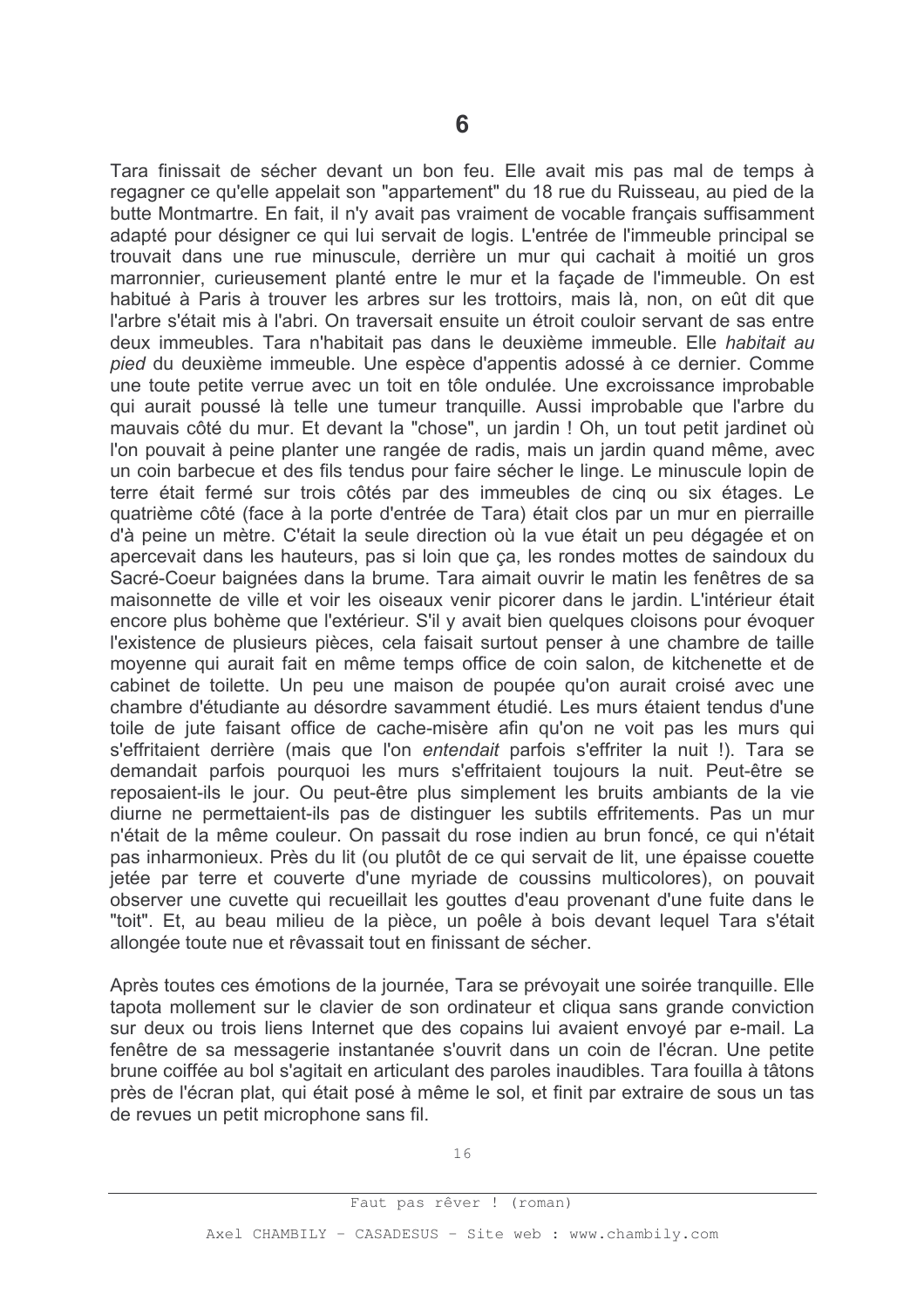- Attends deux secondes, Nikita, j'ai coupé le son !

Il fallut encore quelques secondes à Tara pour trouver l'enceinte sur laquelle se trouvait le maudit interrupteur. Après avoir provoqué un effet Larsen propre à ameuter tout le quartier, Tara put enfin entreprendre un semblant de conversation avec son interlocutrice, une vieille copine d'enfance avec laquelle elle avait fait les quatre cent coups.

- Ca y est, ouf, je t'entends !
- Qui, moi aussi, répondit Nikita, mais je te vois pas !
- Quais, je sais, j'ai pas allumé la webcam. Et puis, je suis à poil !
- Tu sais, Tara, ce c'est pas pour me déplaire !

- Je sais, grosse cochonne, mais pas envie ce soir de faire des gloupseries devant la caméra

Les gloupseries, c'est comme ça que Tara désignait tout ce qui avait trait aux plaisirs de la chair, solitaires ou non. Et Dieu sait qu'ils étaient variés dans son cas. Elle aurait pu dire "cochonneries" ou "coquineries", mais elle était particulièrement fière de son néologisme. Et puis, les autres termes ne lui paraissaient pas bien adaptés à sa façon très érotique et cérébrale de concevoir la sexualité. Il y avait donc des gens gloups, des choses gloups, des vêtements gloups, des situations gloups, des endroits gloups. En fait, pour la très libertine Tara, n'importe quoi pouvait être – ou devenir – gloups. Il lui suffisait simplement de se savoir libérée et de se sentir ivre de liberté. Décidément, la libération n'était pas un vain mot pour Tara! Nikita, qui n'avait rien d'une tueuse à gages (mais personne ne savait pourquoi on l'appelait comme ca), n'était pas aussi délurée que sa copine à la peau mate, mais il ne fallait pas la pousser beaucoup. Et Tara avait beaucoup contribué à son éducation.

- Bon dis-donc, la Tarounette, ca te dirait qu'on se fasse une petite bouffe entre copines ce soir ?

- Bof, pas trop envie de sortir. Mais plein de trucs pas possibles à te raconter.
- Bon, je vois, tu veux que je vienne !
- Ca m'irait assez, la mère Nikit!
- Ok, je viens et on va casser une croûte chez l'africain à côté de chez toi.

Tara n'avait pas trop envie de se rhabiller mais, d'un autre côté, la visite de Nikita l'émoustillait un peu. Et puis, elle mourrait trop d'envie de lui raconter sa journée. Elle se dirigea d'un pas décidé vers ce qui servait d'armoire (en réalité une tringle cachée par un rideau) et tendit le bras tout en fermant fort les yeux, mimant une partie de cache-tampon. Elle se dit que le hasard s'accordait bien ce soir avec ses envies. Le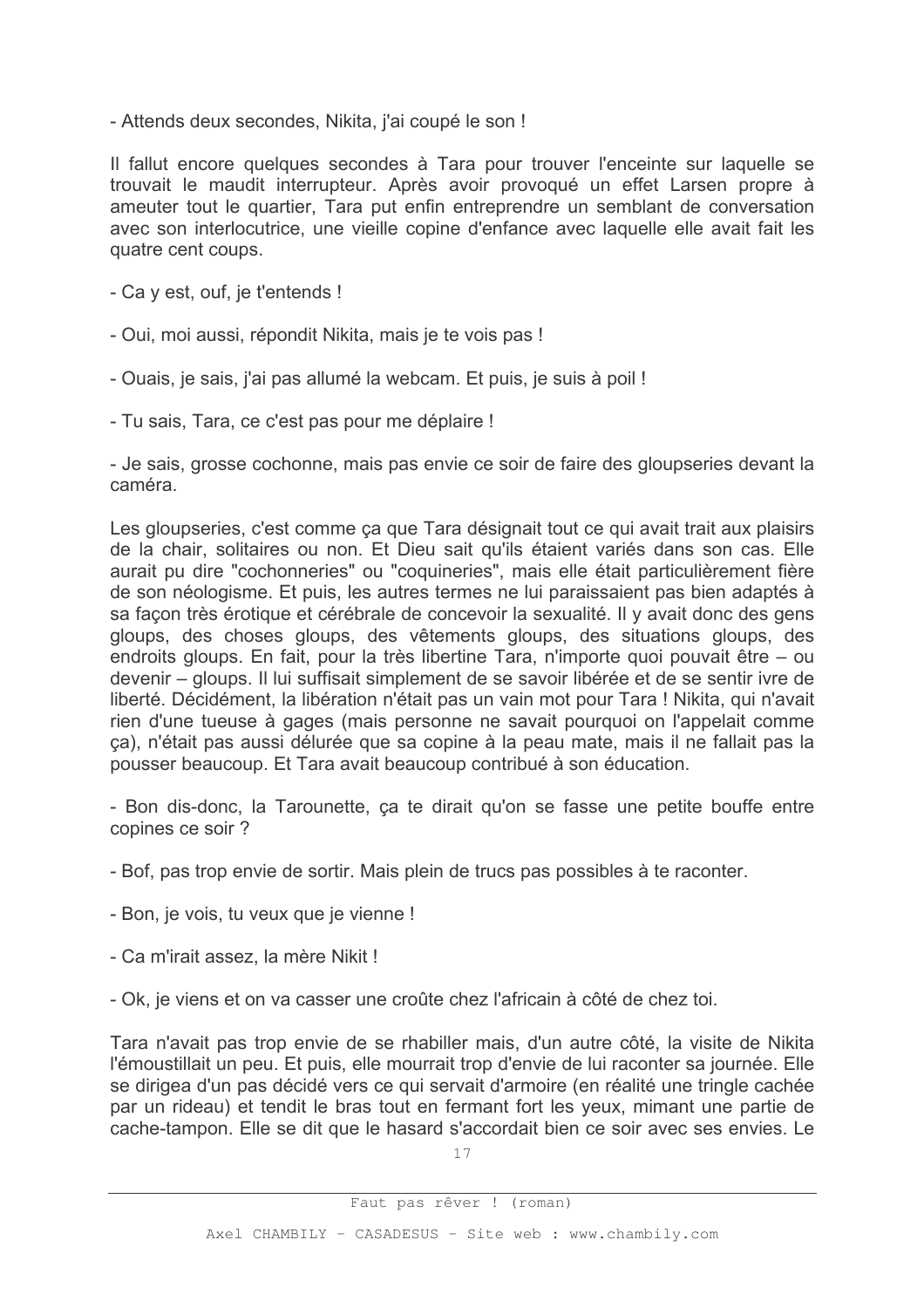sort avait désigné une paire de cuissardes noires. Avec une mini en cuir et un petit haut légèrement décolleté, elle serait craquante.

Vers huit heures, la frimousse de Nikita apparut à la fenêtre. La porte était suffisamment près pour qu'elle puisse toquer en même temps.

- Salut la belle ! trompeta, joviale, Tara, tout en faisant entrer Nikita et en la gratifiant d'un énorme smack sur la bouche. Je finis de me mettre une couche de trompecouillon sur la poire et je suis à toi.

Le trompe-couillon, c'était le vocable qui, pour Tara, recouvrait une gamme quasi infinie de cosmétiques, depuis le fond de teint jusqu'au mascara. Pendant que Tara vaquait à ses derniers préparatifs. Nikita huma la pièce de son petit nez fin et fouilla du regard telle une petite fouine coquine dans l'espoir de glaner un détail croustillant dans le désordre ambiant et de rapporter à ses autres copines quelque chose à leur raconter. Mais il n'y avait pas grand-chose de nouveau à se mettre sous la dent depuis la dernière fois où elle était venue. Le piano était toujours à sa place, occupant une bonne partie de la pièce et croulant sous une tonne de partitions en désordre entre lesquelles on pouvait deviner ici une bretelle de soutien-gorge et là, un string en dentelle. Seule l'agréable odeur du feu de bois taguinait ses récepteurs olfactifs. Et ce que voulait lui raconter Tara serait sûrement une bien meilleure matière pour ses futurs bavardages.

- Allez, on y va!

Tara avait surgi en coup de vent et ouvrait la marche vers la sortie telle un général d'infanterie.

- Ben, dis-donc, t'as la pêche, toi ! ne put s'empêcher de constater Nikita.

Quelques minutes plus tard, les deux copines étaient assises à une table chez l'africain du coin dans un petit coin sympathiquement isolé. Tara était une habituée et il était impossible de ne pas remarquer la chaleur avec laquelle le patron – un camerounais imposant à la peau d'ébène – l'accueillait. Nikita n'avait pas du tout le même style vestimentaire que Tara. C'était aussi d'une exquise féminité, mais très différent. Plutôt le style grunge, mais sans le côté sale qu'on lui associe d'ordinaire. Les piercings qu'elle portait un peu partout avaient aussi un petit air punk, mais sans le côté junkie. Elle portait un ensemble en jean, très serré, avec une rangée de petits clous argentés qui courait comme un liseré au bas de sa veste. Tara ne l'avait pas remarqué sur la webcam, mais Nikita s'était aussi teint une mèche de cheveux en mauve. Avec sa coupe au bol, cela faisait un drôle d'effet, cette mèche perchée au sommet d'une petite bonne femme d'un mètre cinquante. En fait, Nikita aurait pu inaugurer un nouveau genre : la "punkette BCBG".

Tara, elle, avait opté pour un "dos nu" qui mettait particulièrement bien en valeur sa peau naturellement dorée.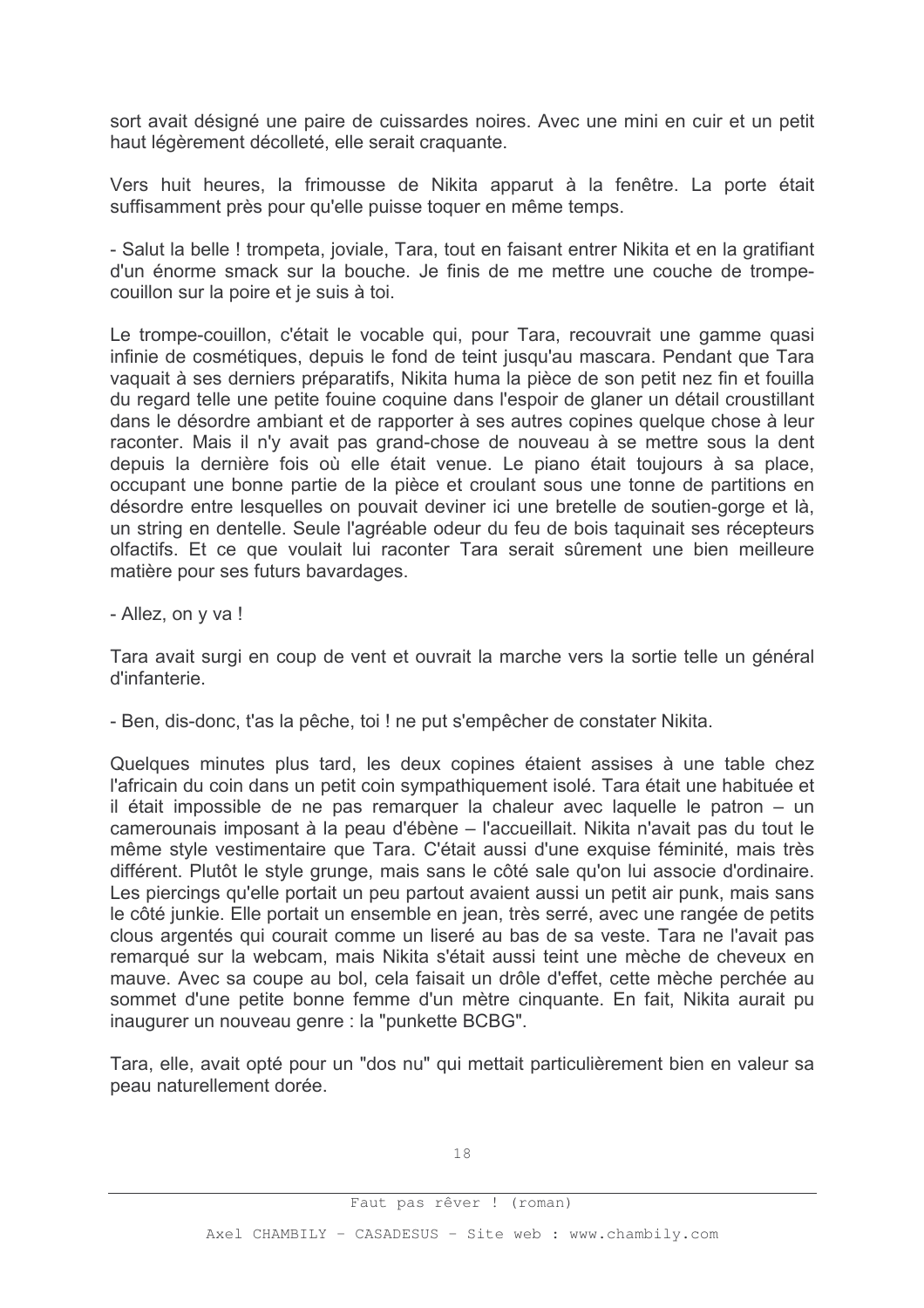Nikita alla se laver les mains aux toilettes pendant que Tara passait commande d'un poulet aux arachides. Tara se rendit aussi aux toilettes et les deux jeunes filles se croisèrent dans le couloir exigu. Le contact de leurs poitrines et les odeurs mélangées provoquèrent en elles un frisson délicieux.

Revenues à table, Tara et Nikita commencèrent à déguster le savoureux plat avec son épaisse sauce brun clair. Elles avaient décidé d'arroser ça avec un gris de Boulaouane. Nikita adorait ce vin rosé marocain qui lui rappelait des vacances à Ouarzazate. Evidemment, Tara passa tout le repas à lui raconter par le menu les moindres détails de sa journée, depuis la lecture de la petite annonce jusqu'au début d'incendie. L'histoire du rêve avec les panthères fit grand effet sur Nikita qui écarquillait de grands yeux incrédules.

- Mais alors, c'est lui qui a provoqué l'incendie ?

- Ou alors, c'est l'incendie qui a provoqué le rêve... répondit Tara d'un air mystérieux.

- Mais, ce n'est pas possible, puisque le type faisait déjà ce rêve depuis plusieurs séances!

- C'est peut-être une forme de rêve prémonitoire. Ou alors une simple coïncidence !

Bien sûr. Tara n'oublia pas de décrire le beau docteur Vergnes ni de narrer avec force détails évocateurs l'épisode de l'érection.

Par instants, Nikita, qui avait enlevé une de ses bottines sous la table, effleurait doucement les longues cuissardes de Tara du bout de son pied nu. Tara n'aurait rien eu contre le fait qu'elle s'aventure un peu plus haut et chatouille l'intérieur de ses cuisses chaudes avec ses orteils tout frais.

Après le dîner plein d'exotisme. Tara et Nikita, très enfiévrées par ce qu'elles avaient mangé et bu, finirent la soirée autour d'une tequila, mollement étirées sur la couette de Tara. Quand vint le temps de baisser la lumière, des jambes se croisèrent et de petites mains, comme des papillons affolés, coururent sur les deux corps entremêlés.

Tara garda tout de même une partie de ses pensées occupées par sa drôle de journée rue Ligner (métro Alexandre Dumas, à deux pas du Père Lachaise). L'incident dont elle avait été témoin lors de son premier appel téléphonique la travaillait. Carole Désaleux semblait jouer un rôle étrange. Certes, son intérêt pour le docteur Vergnes ne pouvait échapper à quiconque, mais ne cherchait-elle pas aussi d'une certaine façon à l'empêcher de poursuivre ses recherches ?

Il fallait absolument qu'elle tire cette affaire au clair. Tara voulait absolument savoir de quoi il retournait. C'était une incorrigible curieuse.

Et quand elle ferma les yeux pour sombrer totalement dans le sommeil, Nikita était déjà partie, sur la pointe des pieds, pour ne pas l'empêcher de s'endormir.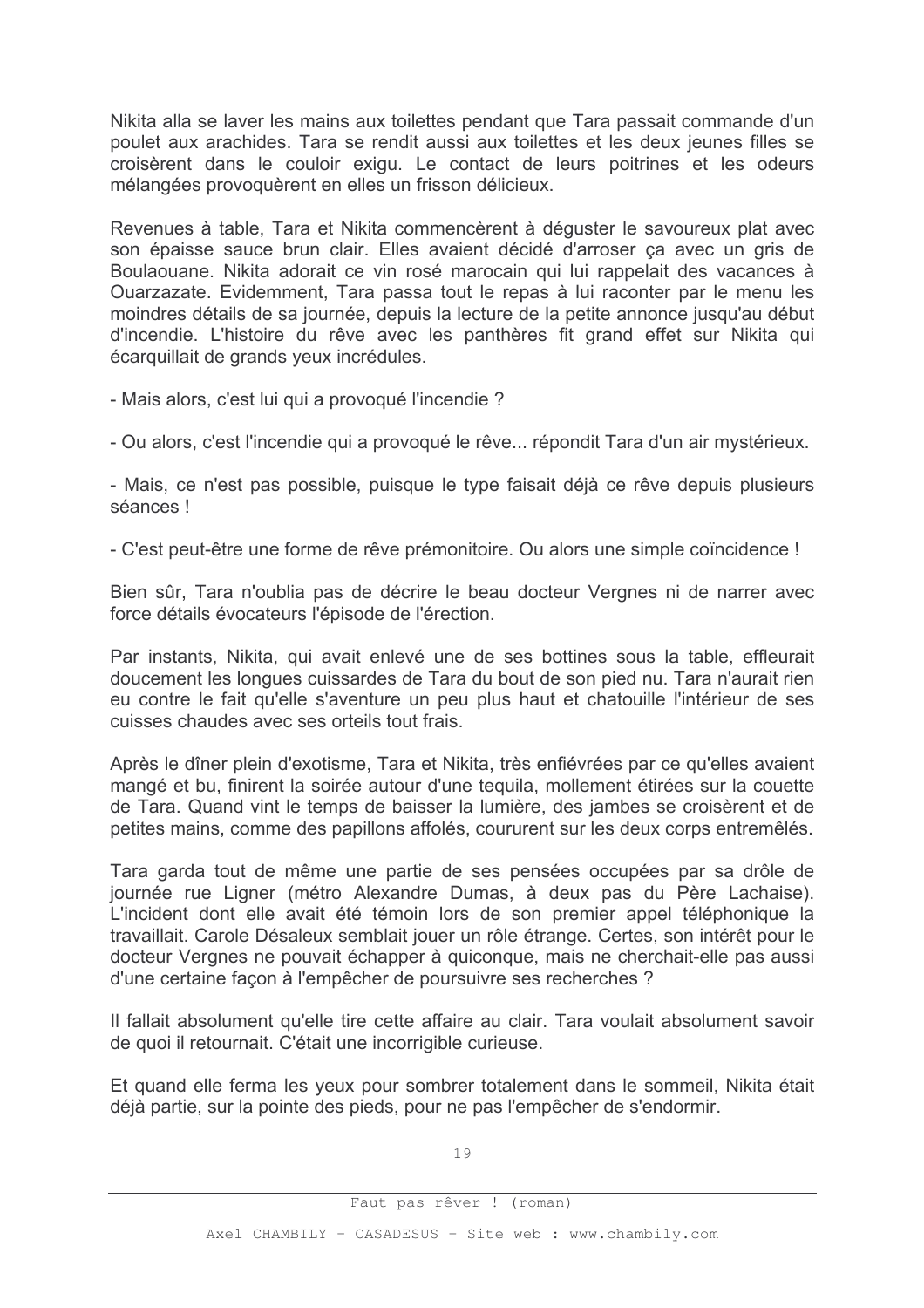Il faut aussi dire que Tara ronflait horriblement et que personne n'aurait raisonnablement pu supporter ça toute une nuit.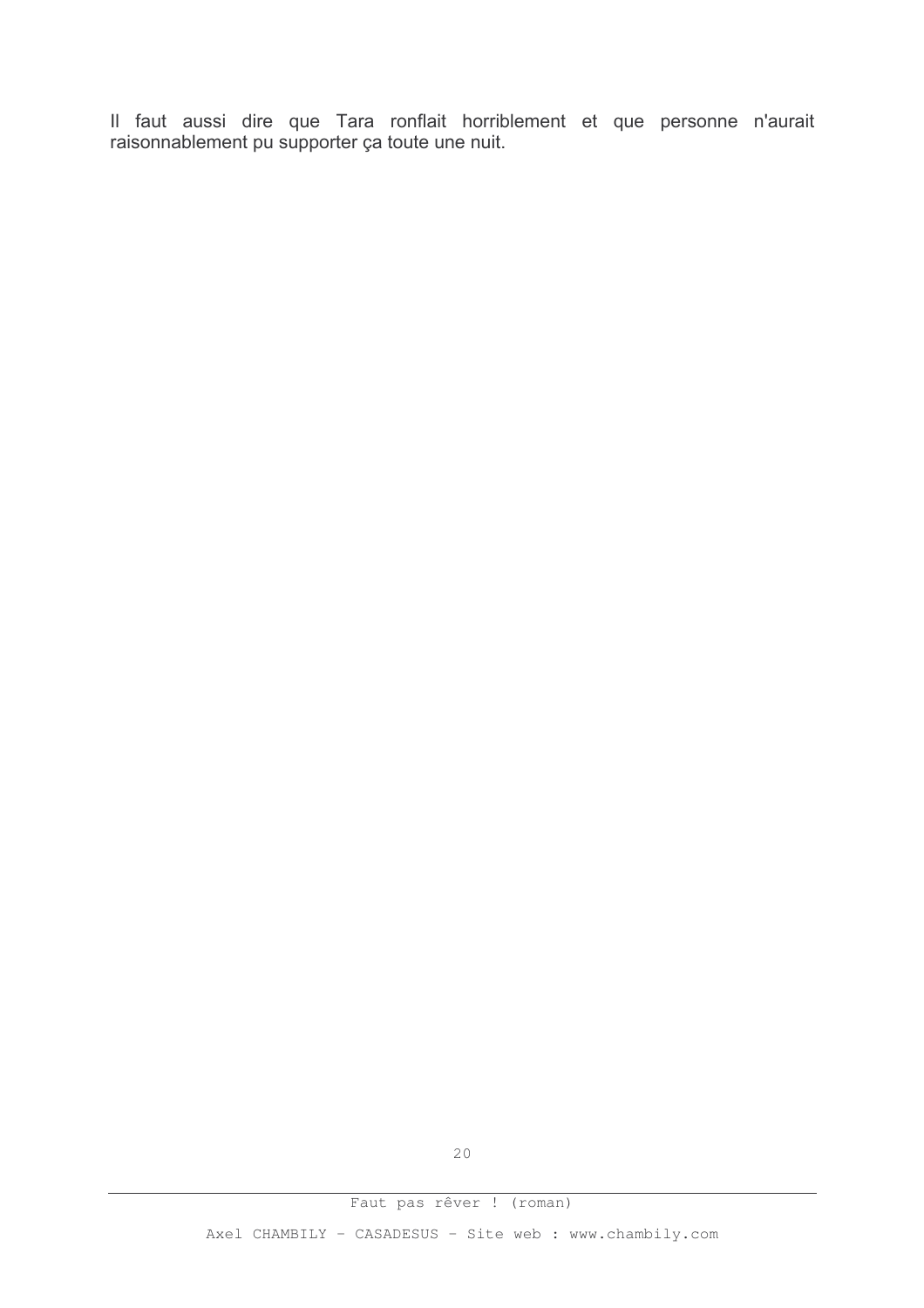- Ya pas intérêt à ce que je me crame un seul poil de la foufoune !! Mes copines disent que j'ai le feu aux fesses, mais faut pas pousser...

Evidemment, Tara n'avait pas une minute de retard à son rendez-vous de dix heures.

Vergnes éclata de rire. Il aurait juré que Tara se rasait les poils pubiens ! Cela eût bien été son genre, pensa-t-il, délurée comme elle semblait l'être...

- N'ayez aucune crainte, vous ne risquez absolument rien ! Et puis, on a décidé de ne plus utiliser le local que vous avez vu hier. Nous pensons qu'il est meilleur pour le sujet qu'il dispose d'une ambiance plus agréable et plus confortable. C'est pourquoi nous utiliserons le petit salon qui jouxte mon bureau. Mais, dites-moi, mademoiselle Lutsang, vous semblez bien coquine, pour une bouddhiste !

- Et alors ? répliqua Tara l'oeil malicieux. Je devrais être triste et renfermée ? La tonsure n'est pas une obligation... Certes, on peut faire des voeux d'austérité, mais chacun est libre de choisir son mode de dévotion

- Je ne sais pas, j'ai toujours cru que religion rimait avec chasteté et abstinence...

- Il y a bien des choses agréables dans le samsara ! Pourquoi ne pas en profiter ? Nous vivons dans une réalité relative. Et le sexe y est premier à tout. Nous en sommes tous les fruits. M'accordez-vous de pouvoir jouir de quelques plaisirs relatifs  $\mathcal{P}$ 

- Bien sûr, mais que voulez-vous, les idées recues ont la vie dure ! A propos de relativité. – c'est un sujet qui me passionne aussi, je serais ravi d'en discuter avec vous à l'occasion – laissez-moi vous raconter une anecdote amusante. Einstein – qui avait quelque autorité en matière de relativité ! – jouait du violon en amateur averti, sans toutefois être un virtuose de première magnitude. Il eut un jour l'occasion de rencontrer le grand pianiste Robert Casadesus et lui demanda de bien vouloir jouer avec lui une sonate pour violon et piano. Celui-ci, très honoré et en même temps amusé par la proposition, accepta. Un concert fut donné pour un gala de bienfaisance. A l'issue du concert, un journaliste demanda à Robert Casadesus "Alors, maître, comment joue monsieur Einstein ?". Et Robert Casadesus répondit d'un seul trait : "Et bien... relativement !".

- Excellent I s'esclaffa Tara
- Vous êtes toujours d'accord pour un petit somme d'essai ?
- Bien sûr, puisque je suis venue !

Carole Désaleux installa confortablement Tara dans le sofa du petit salon. Le décor inclinait naturellement à la langueur. De lourdes tentures de velours appelaient le calme et la relaxation. Tara se sentait idéalement bien, lovée dans une épaisse  $21$ 

Faut pas rêver ! (roman)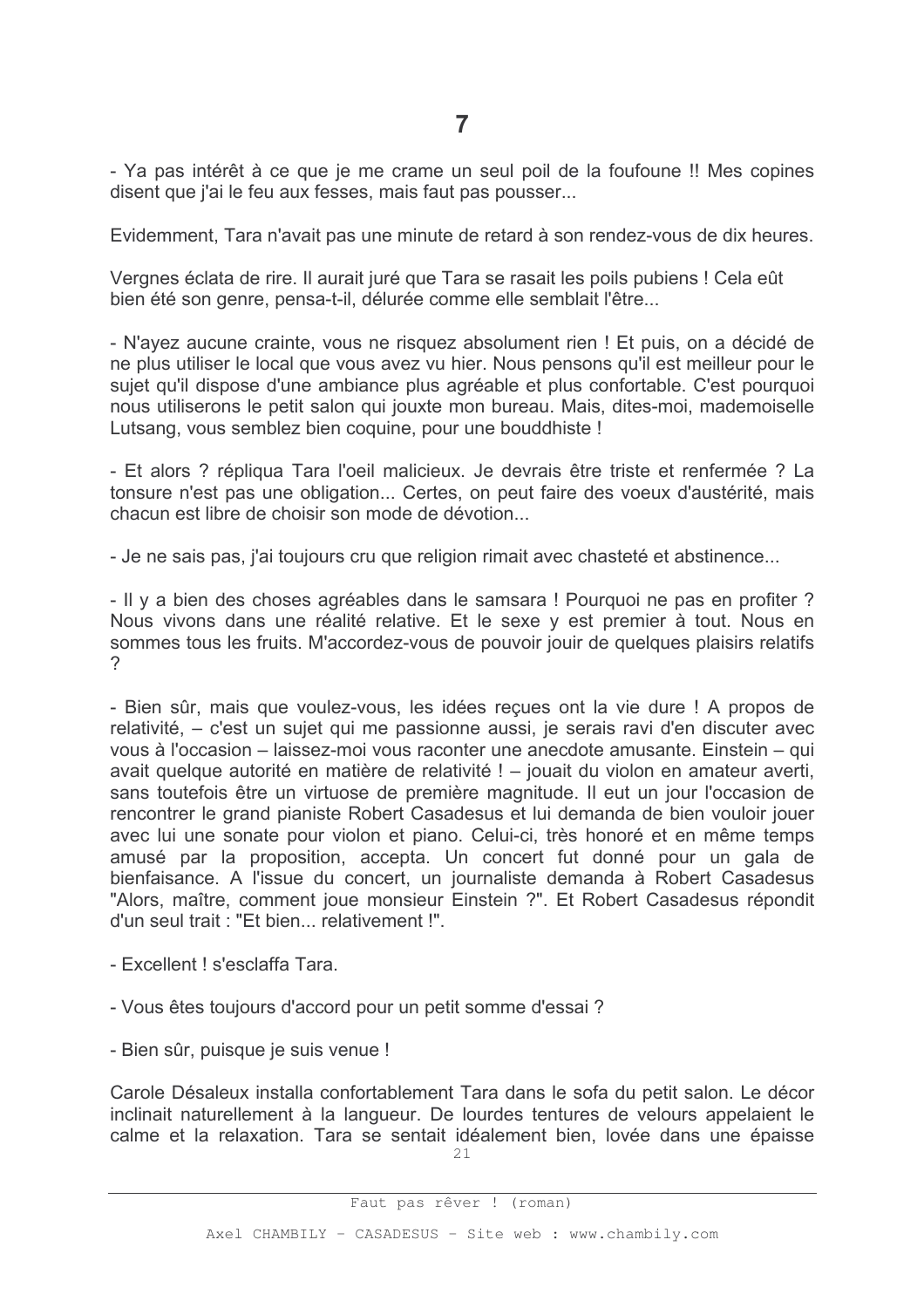couette bourrée de plumes d'oies. Elle ferma les yeux, confiante. Une douce musique répétitive l'aidait à trouver le sommeil sans difficulté. Tara avait la faculté de pouvoir s'endormir en quelques instants là où on la posait. Vergnes et Carole étaient assis silencieusement dans de larges fauteuils de cuir aux accoudoirs imposants. Ils n'avaient pas jugé utile de convoquer d'autres observateurs ni d'utiliser d'appareils de mesure pour cette première expérience. Au bout de quelques minutes, Tara fut totalement assoupie, la tête penchée sur le côté, tout à fait abandonnée. Et, bien sûr, commença à ronfler horriblement. Son sommeil paraissait extrêmement calme.

Une trentaine de minutes plus tard, alors que les premiers signes d'un épisode paradoxal commencaient à se manifester, sans toutefois que l'on puisse encore parler d'épisode onirique, un petit cadre qui contenait une gravure de mode du dixneuvième siècle se détacha du mur, tomba lourdement sur le sofa, puis rebondit légèrement sur le bord d'un coussin, infligeant à Tara un léger choc au niveau de la nuque. Evidemment, Tara se réveilla en sursaut et se dressa sur les coussins d'un air assez fâché. Autant Tara adorait dormir, autant elle détestait qu'on la réveille, de quelque facon que ce fut.

- Je suis vraiment désolé, lui adressa Vergnes d'un ton ennuyé. Décidément, vous allez croire que rien ne se passe jamais comme prévu ici... Et quel dommage, vous alliez justement commencer à rêver...

- Ah ben au moins on aura pas tout perdu ! répondit Tara avec un petit air excédé. J'ai rêvé.

Tara donnait l'impression d'une indifférence lointaine, mais les pupilles de ses yeux et les gouttes de sueur qui perlaient sur son front indiquaient un état d'agitation très marqué.

Carole et Alain échangèrent un regard incrédule.

- Ca n'a pas du être bien long ! commenta Carole.

- Détrompez-vous, répliqua Tara qui ne retrouvait pas ses esprits et semblait très angoissée. Ca a été très long.

- Racontez-nous ! lui enjoignit Vergnes, très impatient d'écouter le récit.

Tara cala un coussin au creux de ses reins et commença.

- Ce rêve se déroule sur plusieurs jours. L'action se situe sous la révolution française. Pour moi, je suis toujours une fille, mais personne ne semble s'en apercevoir dans le rêve. Je porte un uniforme. C'est un bel uniforme de couleur bleu roi. Je ne dois pas être un simple soldat car je porte des décorations dorées. En revanche, curieusement, je suis pieds nus. Je suis très surprise de constater que les gens ne sont pas du tout étonnés de croiser dans la rue une jeune fille pieds nus en uniforme. Comme je ne peux pas me voir, je me dis que je dois avoir l'apparence d'un homme. Néanmoins, mes mains et mes pieds ne me paraissent guère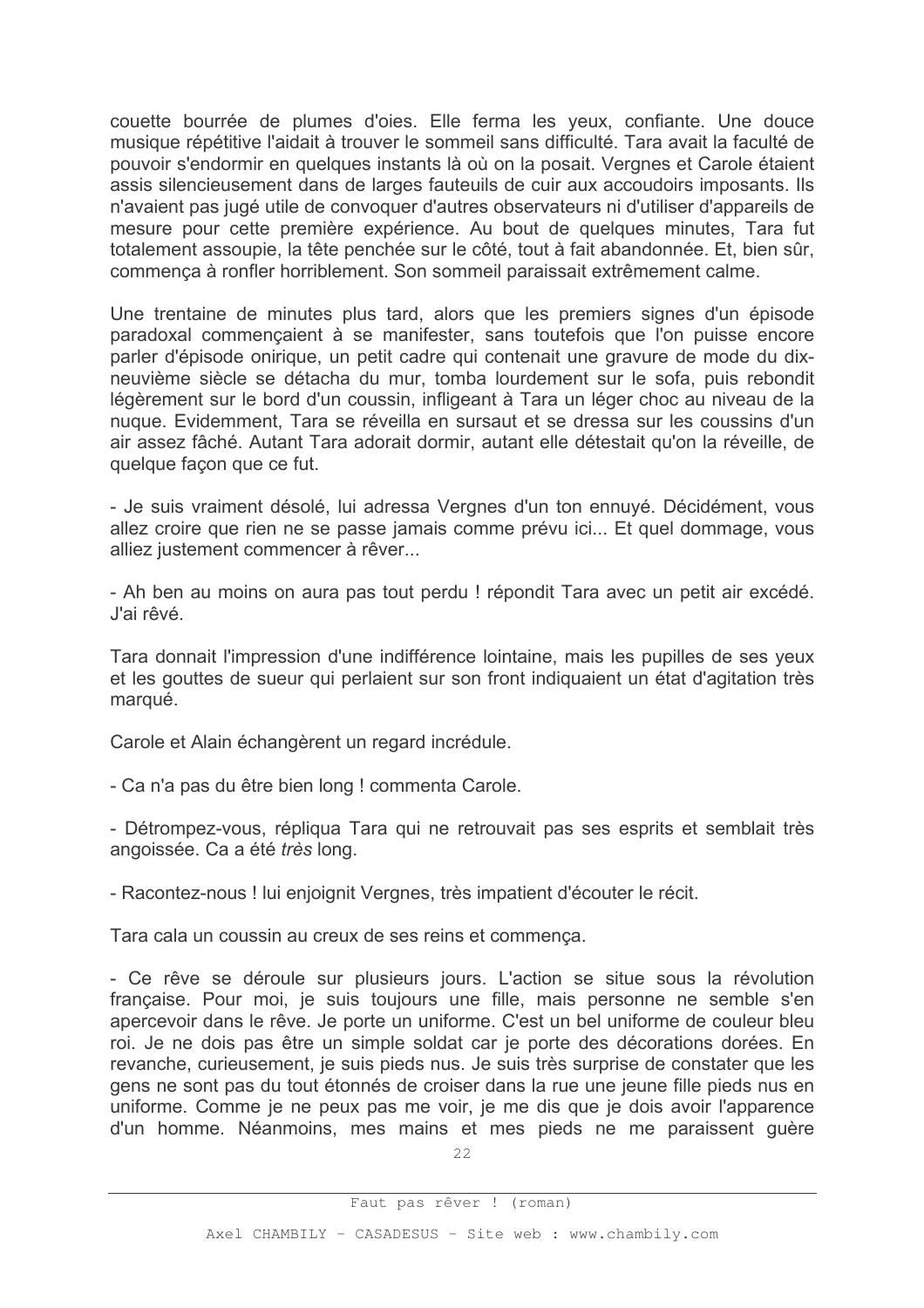masculins... Je porte sous le bras un petit cartable rempli de partitions de musique. Les gens du quartier me saluent amicalement de la main. Ils ont l'air de me connaître et j'ai l'impression d'être assez populaire. Certains ont l'air inquiets et me font des signes comme s'ils voulaient me dire de me cacher. Je croise à un moment une pauvre femme en guenilles qui me glisse à l'oreille "Dépêchez-vous, vous aussi, ils vont vous trouver !". Je presse le pas. Sans réfléchir, je pousse un immense portail en bronze. Je me retrouve à l'intérieur d'une église. C'est une très grande église, sans doute une cathédrale. Il y fait très sombre. Le carton à musique que je porte explique ma présence ici : je suis organiste officiel, peut-être l'organiste du roi, et je dois accompagner une grande cérémonie. Mais il n'y a personne. Dans la pénombre, l'apercois l'orque. La console repose par terre, au fond d'un transept. Le buffet ne se trouve pas sur une tribune, mais est réparti en plusieurs morceaux accrochés à d'immenses piliers, comme des nids d'hirondelles. Les tuyaux de montre ne sont pas alignés sur un plan vertical comme à l'ordinaire. Ils font plutôt penser à des grappes cylindriques. Chaque tuyau porte sur le côté un petit miroir parabolique. Je n'ai jamais vu une chose pareille. En fait, je constate qu'il y a des tuyaux partout autour de moi. Je ne suis pas vraiment dans une église. Je suis à l'intérieur d'un orque gigantesque autour duquel on a construit des murs ! Et les tuyaux semblent pousser sur ces murs. Les petits miroirs sont en fait des bourgeons. Dans mon for intérieur, je me fais la réflexion que décidément, je ne fais rien comme tout le monde... Je dois être la seule organiste bouddhiste de la planète ! La console paraît abandonnée. Elle est couverte de toiles d'araignées. Je tire un jeu : le registre, vermoulu, tombe en poussière entre mes doigts. Je suis assez stressée car je ne sais pas ce que je dois jouer. J'ouvre mon carton à musique. Des feuilles blanches s'en échappent en désordre. Vierges. Il n'y a pas une note de musique sur ces partitions. Je jette le cartable au loin, tout à coup en colère et prise de panique à la fois. La seule musique qui se trouve ici est gravée en énormes notes sur la pierre d'un gigantesque pilier. On pourrait presque se croire dans la salle hypostyle d'un temple égyptien. Mais ici, point de hiéroglyphes. Ce qui est gravé sur le pilier, c'est le thème d'une fugue miroir de Bach. Ce thème peut être lu aussi bien à l'endroit qu'à l'envers. Je cherche en vain la soufflerie de l'orgue. Pas de doute, celui-ci est muet. Il y a un miroir au dessus de la console permettant à l'organiste de voir se qui se passe dans son dos. Je m'en approche pour enfin voir à quoi je ressemble. Angoisse. Aucun reflet dans le miroir. Des bruits de pas précipités s'approchent à l'extérieur. J'ai la sensation qu'on me cherche. Une pierre bascule au pied du grand pilier. Un passage secret. Je m'y précipite. Je tombe dans un énorme boyau obscur, chaud et gluant. J'entends au loin la lourde pierre qui se remet en place au pied du pilier. Des cris, des coups de feu. des cliquetis d'épées de plus en plus étouffés. J'atterris dans de la paille, Je constate alors que mon uniforme est très abîmé, déchiré par endroits, sale. Je dois être poursuivie. Je suis épuisée. Je m'endors comme une masse. C'est sombre, froid, humide. Sans aucune transition, je me réveille en plein milieu d'un champ de blé, sous le chaud soleil de midi. Une odeur de poudre flotte dans l'air. Mon uniforme a changé de couleur, mais c'est toujours le même, un peu plus déchiré encore. Au loin, dans la brume de chaleur, je perçois l'image trouble d'une foule qui avance. Les cris se font plus proches. Ce sont des paysans et des paysannes, pour la plupart habillés de blanc. Le hommes ont de larges chemises à manchettes, ouvertes sur leur poitrine jusqu'au nombril. Les femmes portent comme des chemises de nuit, très amples, sous lesquelles elles sont nues. Chez certaines, les lacets du col sont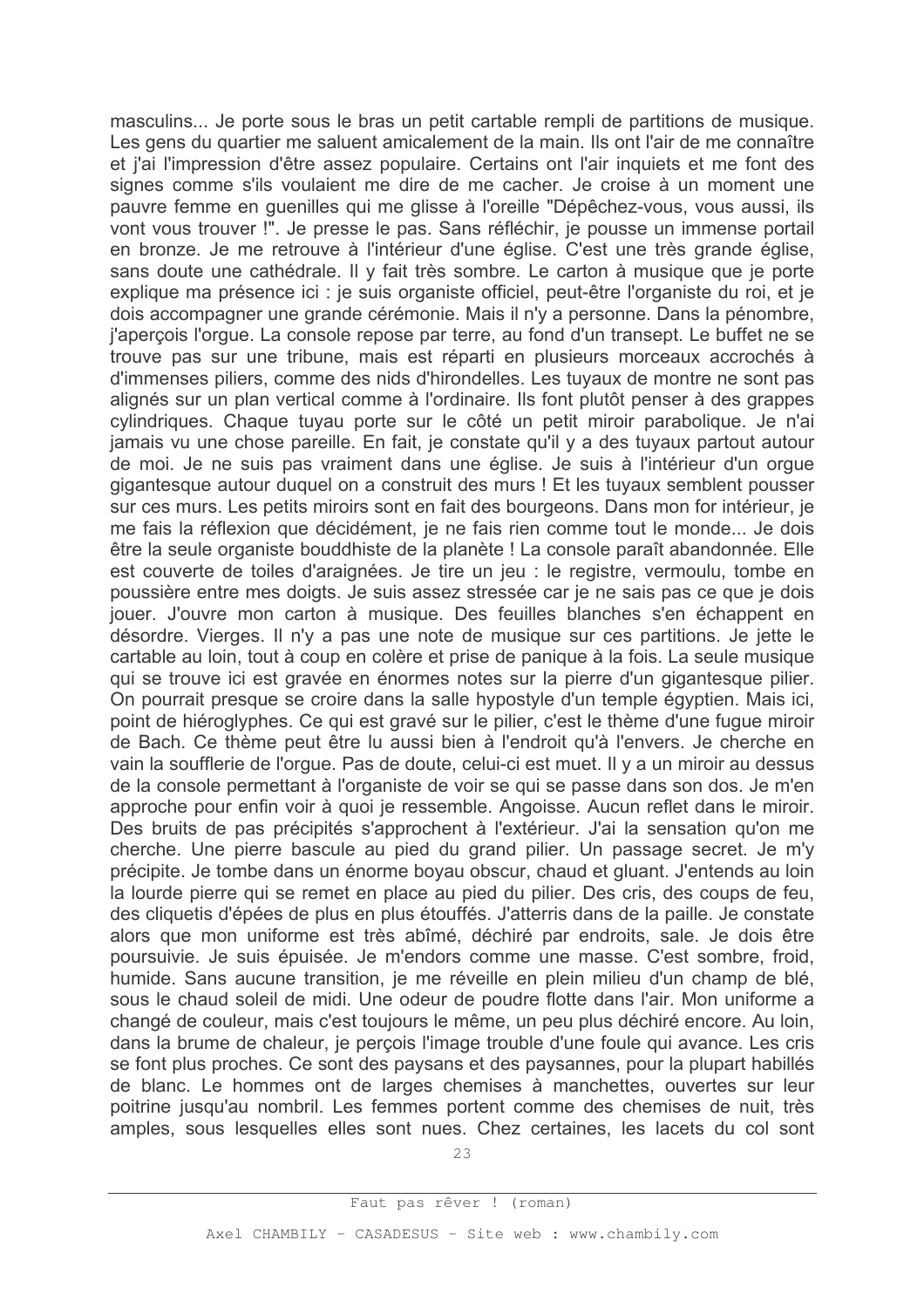défaits et elles ont un sein dénudé, ou parfois même les deux. Tous gesticulent en brandissant des armes de fortune : fourches, piques, faux, bâtons, pelles, balais. Aucun doute, c'est à moi qu'ils en veulent. Je me lève précipitamment, mais mes jambes refusent de me porter. J'ai l'impression que mes membres sont en coton, retenus par une force invisible qui m'empêche de faire le moindre mouvement. En un instant ils font cercle autour de moi. Le tumulte des cris fait place à une sourde rumeur. Un solide gaillard m'empoigne sans ménagement. Il me parle dans une langue qui m'est étrangère. Il me gifle. Je lui crache au visage. Trois ou quatre femmes se jettent sur moi comme des harpies et me plaquent au sol. L'une d'entre elles enfonce son genou dans mes reins cependant qu'une autre s'occupe de m'attacher solidement les poignets avec une méchante corde très rêche. On me traîne au village tout proche et on me jette au fond d'un cachot sous les huées de la foule. Je suis suspendue par les bras à de lourds anneaux de fer. Avant de fermer la grille de la cellule, un garde m'assène un coup de pied très violent dans le ventre. Je perds connaissance. Il y a un procès qui dure plusieurs jours. Mon avocat me visite parfois dans ma geôle mais ne semble quère optimiste sur mon sort. Il semblerait que mes origines sociales et l'art réactionnaire que j'exerce aient déjà tranché. Je me réveille plusieurs jours plus tard, toujours dans la même cellule. Je suis souillée, mais plus entravée. Ma tête repose sur les genoux d'une femme qui me donne à boire une espèce de brouet dans un bol qu'elle tient dans la main gauche. Les yeux de la jeune fille sont pleins d'amour et de compassion. Sa peau est d'un blanc laiteux. Elle ne parle pas. De sa main droite, elle égrène un rosaire. J'ai beaucoup de fièvre. Au niveau de sa taille, je distingue très vaguement deux autres bras, immobiles : elle a deux autres mains, serrées sur un énorme rubis qui lance des rais de lumière dans toute la pièce. Je m'évanouis à nouveau. Il me semble passer de longues nuits sans rêve, prostrée et gémissante sur mon lit de pierre. Je reprends conscience au moment de ce qui me semble l'aube. Il fait encore nuit. Et très froid. Une faible lueur rougeâtre à l'horizon. Un prêtre à la longue soutane noire est dans la cellule et me bénit de sa croix en bois tout en récitant des prières. Mon col a été arraché. On ouvre la cellule et on me jette sur une charrette. Un sinistre cortège de queux silencieux fait procession devant mon pauvre véhicule. J'ai les mains attachées dans le dos et je suis totalement nue. La foule s'écarte pour laisser passer le cheval sans tête qui tire la carriole. Les roues s'immobilisent dans un grincement métallique. On me pousse vers une petite colline non loin de là. La foule s'est agglutinée autour de l'échafaud. On me porte sans ménagement. Les grands montants de bois se dressent vers l'azur rougeoyant comme une insulte au ciel. La corde est tendue comme un sexe au bord de la jouissance. Un éclair fulgurant sur la lame d'acier. Comme un sifflement strident qui déchire l'air. Au milieu de la foule, il y a un spectateur privilégié : moi. Je n'ai aucun mal à me reconnaître. Je suis, là aussi, totalement nue et il n'y a aucun doute : je suis bien une fille. Le couperet tombe.

- Incrovable, murmura Vergnes, qui avait continué pendant tout le récit à échanger des regards interrogatifs avec Carole. Vous avez effectivement eu l'impression que ce rêve a duré un temps colossal.

- Comme je vous l'ai raconté, au moins plusieurs jours, répliqua Tara, affirmative.
- Que voyez-vous sur le divan à côté de vous, Tara ?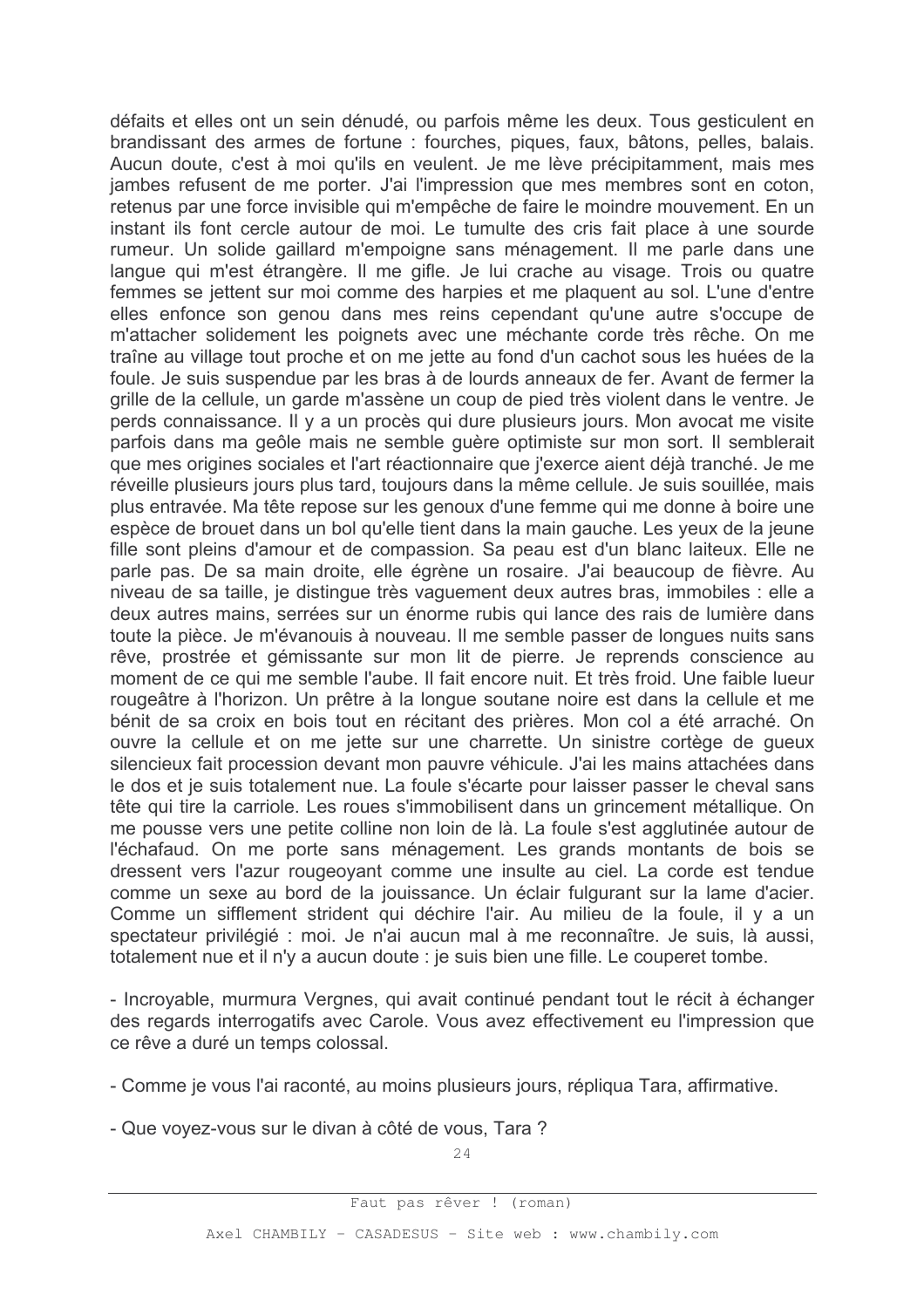- Un cadre, pourquoi ? Que fait-il là ?

- Ce petit cadre s'est décroché du mur à la verticale de votre nuque. A l'instant exact où il vous a touchée, vous vous êtes réveillée. C'est ce petit cadre qui a provoqué votre rêve. D'ailleurs, quelques secondes auparavant, vous n'aviez aucun prémisse de phase onirique. Le cadre, en tombant, a immédiatement évoqué en vous la quillotine et la décapitation. Puis tout dans votre cerveau a fonctionné à rebours. Toute l'histoire s'est construite à l'envers en un clin d'oeil. Et votre cerveau a restitué le rêve, dans le bon sens. Ce rêve, qui s'étend pour vous en apparence sur plusieurs jours, a en fait duré à peine un dixième de seconde. Le temps qui s'est écoulé entre le contact du cadre avec votre nuque et votre réveil. Si ça se trouve, vous ne dormiez même plus quand vous avez fait le rêve. Votre cerveau a tout sécrété presque instantanément. Il a tout créé.

- Moi, je suis convaincue qu'il a même créé le petit cadre... ajouta Tara, pensive.

Ils restèrent tous trois plusieurs minutes silencieux. Chacun avait le sentiment d'avoir été le témoin d'une chose extraordinaire. Certes, on savait depuis longtemps que le temps des rêves n'était pas le même temps que celui que nous connaissions à l'état de veille. Certes, il y avait déjà eu des relations de rêves ne pouvant pas réellement avoir duré le temps décrit par les rêveurs. Mais personne n'en avait jamais été témoin. Il n'y avait pas eu besoin ce jour là d'appareillage scientifique compliqué pour mettre le doigt sur une découverte capitale. Et tous les trois en étaient conscients. Il n'y avait pas besoin de mots pour le dire. Quelque part, Tara était très fière.

- Je crois que j'ai encore à me faire pardonner et que je vous dois une invitation à dîner

- Ce sera avec plaisir, sourit Tara. Mercredi soir ? Mais, cette fois, vous n'avez rien à vous faire pardonner. Vous m'avez involontairement donné l'occasion de participer à une expérience unique. Je trouve ca passionnant. Je veux en savoir plus. Et ce n'est pas un petit coup sur la tête qui gâchera mon enthousiasme !

Carole se tourna vers Tara.

- Alors, nous sommes vraiment pardonnés ? Vous voulez bien faire un bout de chemin avec nous et faire avancer les recherches sur les thérapies par le rêve ?

Tara, qui était totalement redevenue elle-même, fit une moue taquine puis déclara :

- Allez, OK, j'accepte de trav... euh, pardon, de dormir pour vous !

A partir de cet instant, Tara allait passer beaucoup plus de temps en compagnie du Docteur Vergnes qu'à réviser ses examens de psychologie. Mais cela, Tara ne le savait pas encore, car personne – et pas même elle – ne se doutait de ce qui se cachait dans les tréfonds de son inconscient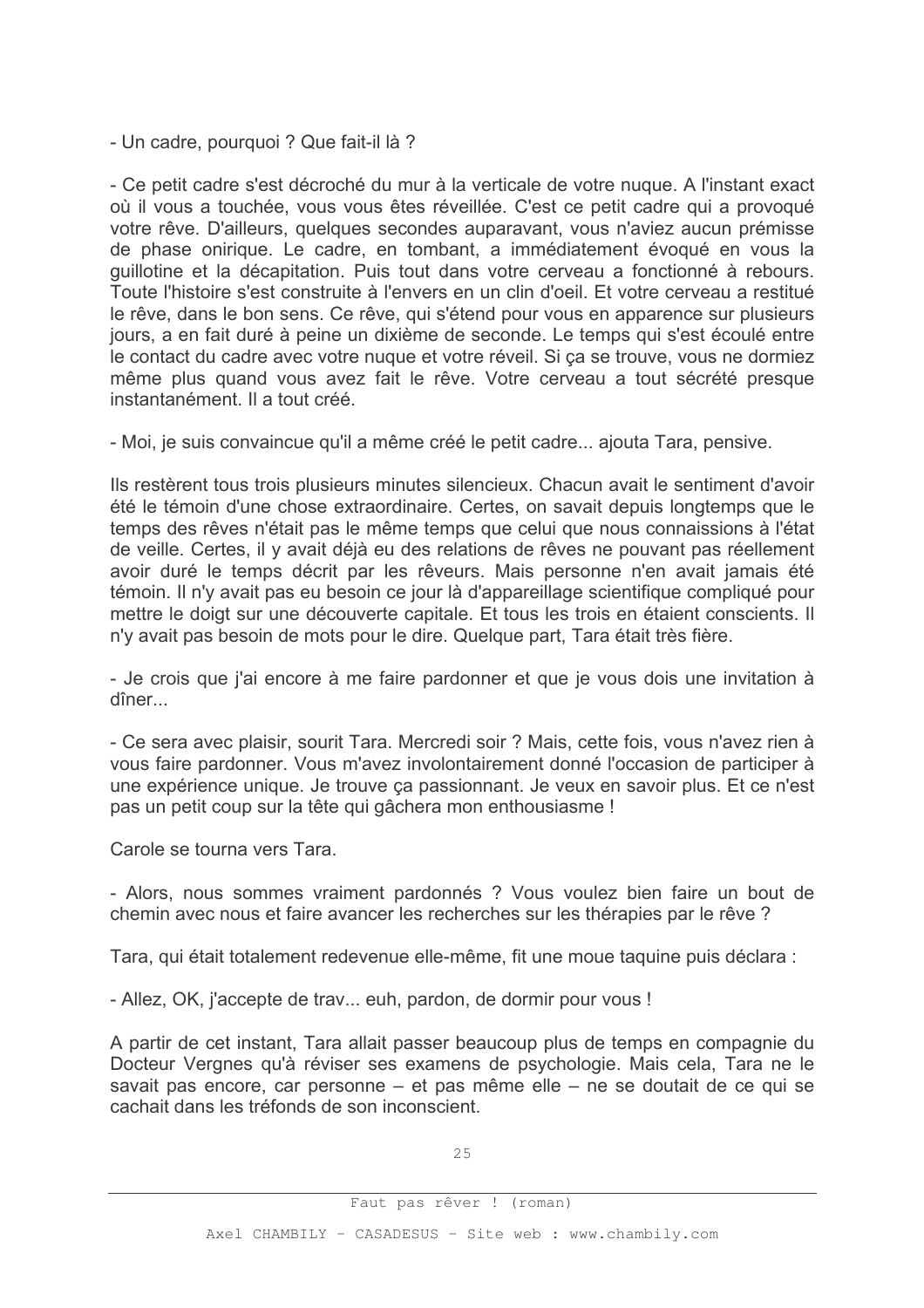Tara avait hâte d'être à mercredi. Pendant les jours qui précédèrent, elle vaqua à ses occupations habituelles avec une certaine nonchalance. A côté de ce qu'elle avait vécu rue Ligner (métro Alexandre Dumas, à deux pas du Père Lachaise) tout lui semblait maintenant bien fade. Même les tartes au fraises ne lui faisaient plus autant envie qu'avant. Les expériences du docteur Vergnes étaient beaucoup plus passionnantes que ses cours de psycho ! Elle ne cessait en fait de repenser au temps de son rêve pendant la révolution qui s'était contracté au point de devenir un simple instant. Elle ne voyait pas vraiment d'explication et avait hâte d'en parler avec le bel Alain. Le mercredi soir venu, sur le coup de 18h30, Tara entreprit son habituelle partie de loto vestimentaire avec ce qui lui servait de penderie. Mais, cette fois, elle gardait quand même un oeil ouvert. Tara trichait rarement à son jeu favori mais, là, elle n'allait pas dîner avec le premier venu... Et elle était bien décidée à lui en mettre plein la vue. Finalement, elle jeta son dévolu sur un caraco noir sans bretelles, très moulant et qui laissait ses épaules nues. Et, bien sûr, pas de soutiengorge. Tara n'aurait pour rien au monde laissé dépasser une de ces bretelles inesthétiques et ridicules. Et encore moins, comme le faisait certaines de ces copines, affiché ouvertement un "empilement" de deux paires de bretelles ou plus... Pour elle, le comble de l'hérésie et du mauvais goût, c'était ces soutien-gorge qui faisaient fureur chez les ados se rendant à leur première boum et chez les ménagères moyennes de moins de cinguante ans le soir du réveillon, dont les bretelles étaient données pour "transparentes". En fait de transparence, on ne voyait qu'elles! Quitte à ce que l'on voit des choses. Tara préférait que ce soit le relief de ses petits tétons si sensibles sous l'étoffe légère. Aux pieds, elle avait décidé de porter une paire de bottines à boutons. L'ensemble fut complété par un simple jean, juste un tout petit peu déchiré là où il fallait.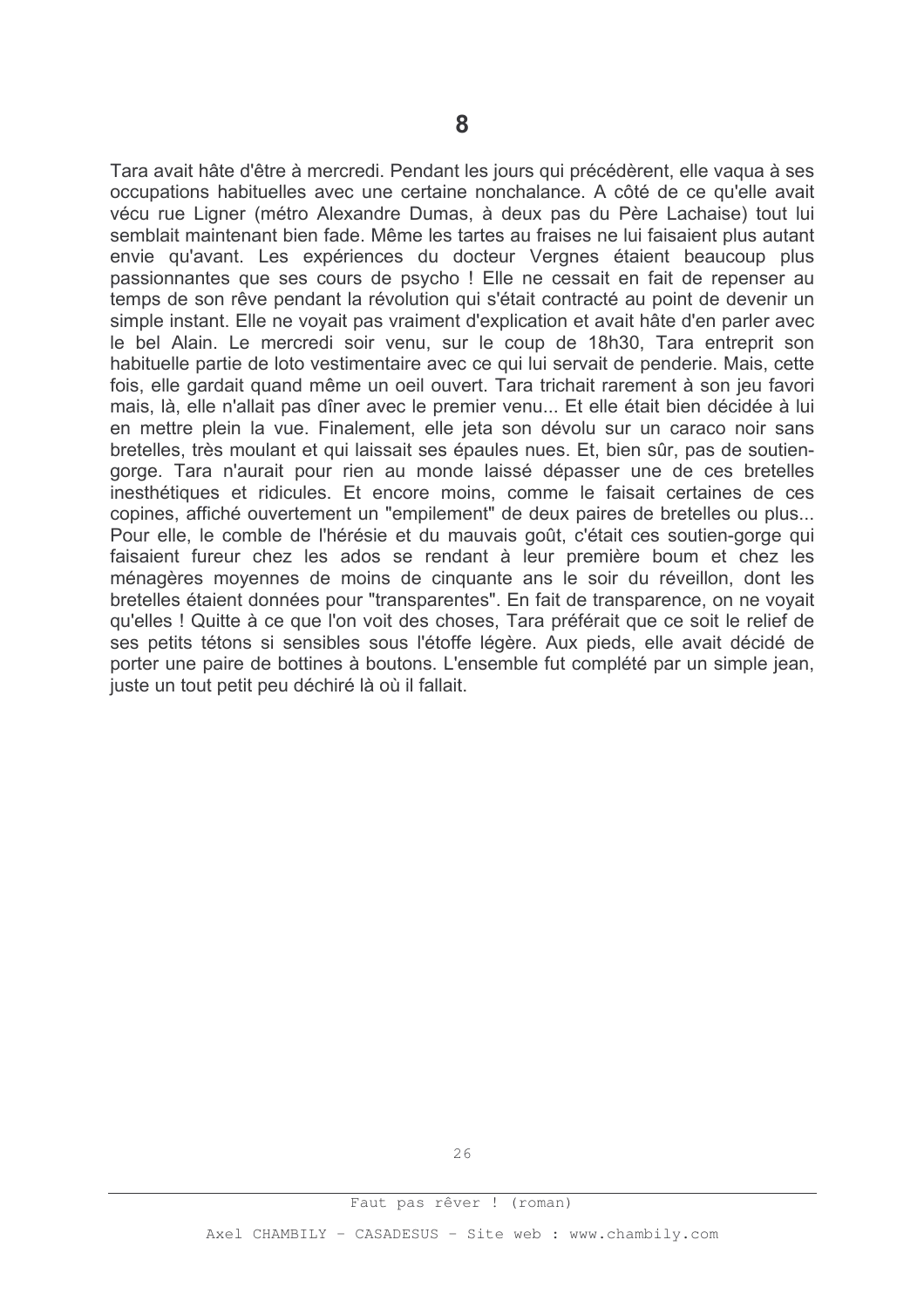- Vous savez. Tara, yous devriez faire quelque chose pour vos ronflements !

Le docteur Vergnes était arrivé le premier au Parrot's tavern, boulevard Saint Germain, et sirotait tranguillement une pina colada au bar pendant qu'un pianiste que personne n'écoutait s'évertuait à égrener consciencieusement la mille et une ième version de "My way". Evidemment, l'arrivée de Tara ne passa pas inaperçue et l'on pouvait presque palper les regards qui la suivaient sur son passage, tant ils étaient intenses et brillants. Vergnes lui-même se sentit tout chose, et c'est en déglutissant péniblement qu'il posa ce diagnostic complètement hors de propos.

- Et ben dites-donc, vous êtes d'un romantisme échevelé, ce soir ! éclata de rire Tara

- Pardonnez-moi, j'ai dit la première chose qui m'est venue à l'esprit ! Vous êtes si ravissante que vous m'avez troublé.

- Il ne vous en faut pas beaucoup ! Je pourrais vous troubler bien plus...

- Qu'est-ce que vous buvez ? demanda Vergnes d'un air faussement détaché, comme s'il n'avait rien entendu.

- Une draught Guinness. On en trouve rarement à Paris et je ne l'aime qu'en pression, avec une épaisse collerette de mousse amère.

- Cela dit, murmura Vergnes à l'oreille de Tara d'un air taquin, comme s'il voulait vraiment ne pas changer de sujet, ça s'opère très bien. C'est une toute petite intervention chirurgicale au niveau du voile du palais. Si vous voulez...

- Bon, ca va ! On y pensera... Vous me lâchez avec mon voile du palais ? Vous savez, je peux aussi occuper mon épiglotte à des activités beaucoup moins bruyantes dont je devine qu'elles vous plairaient certainement plus !

Cette fois, Vergnes avala de travers et failli s'étrangler. Il fallu que Tara vole à son secours et lui tapote maternellement le dos. Heureusement, les lumières du bar étaient tamisées, avec une nette dominante rouge. Sans quoi, c'était la bobine du docteur Vergnes qui eut servi de spot d'ambiance. Il osa tout de même un pas en avant

- Comme j'ai cru comprendre qu'un courant de sympathie passait entre nous n'hésitez pas à me reprendre si je me trompe -, nous pourrions peut-être nous appeler par nos prénoms ?

- Avec plaisir, mon cher docteur Alain ! Et je ne vous reprendrai pas. Vous ne vous trompez pas. Je vous trouve très sympathique et terriblement sexy ! lâcha Tara en lui appliquant avec toute sa spontanéité un gros poutou sur le nez.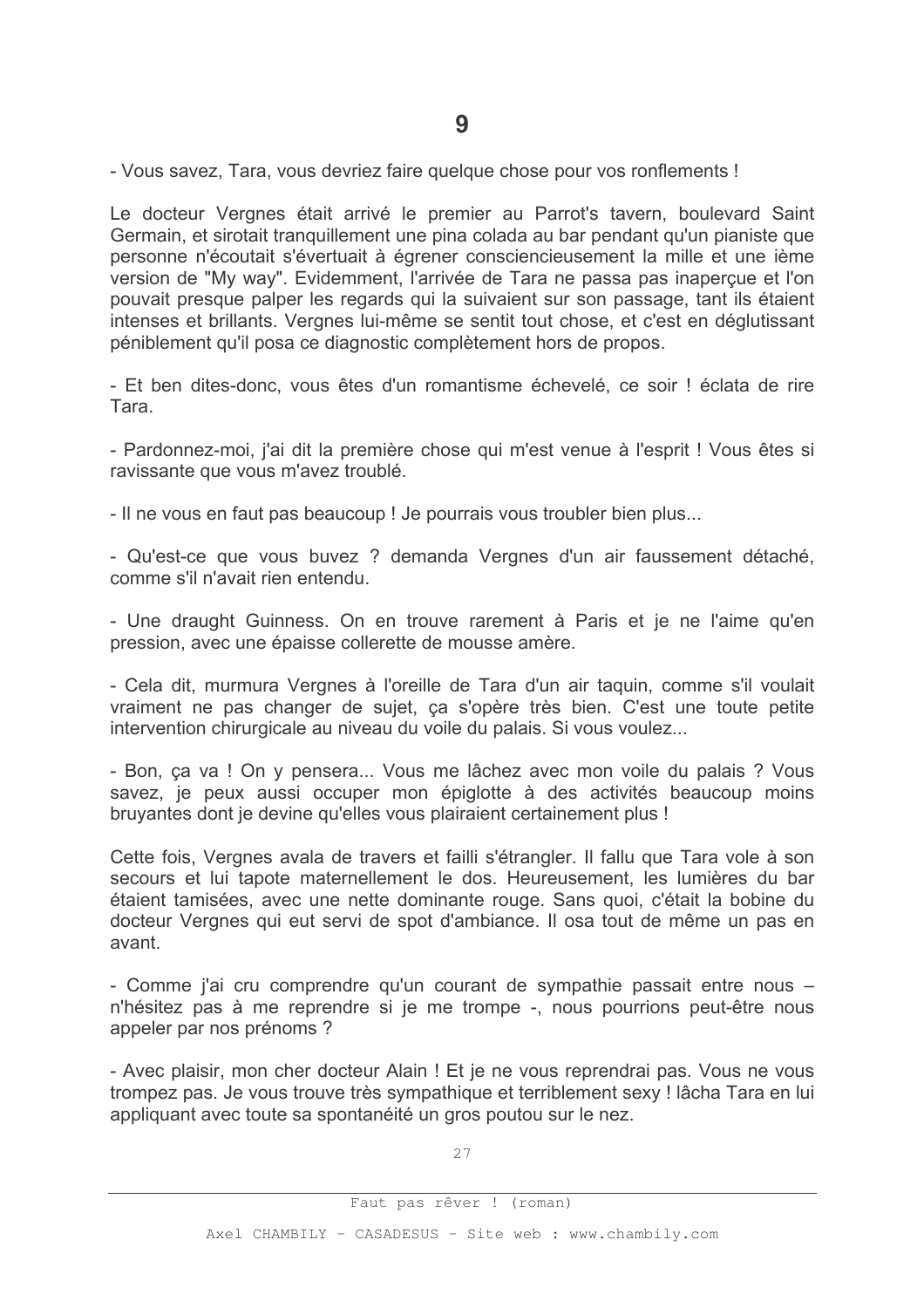Cette fois, c'est en duo qu'ils éclatèrent de rire.

- Et bien tchin-tchin, Tara, et au succès de notre collaboration !

La grosse pinte de Guinness faillit réduire en poussière la fragile flûte de pina colada. Vergnes eut toutefois le réflexe de reculer suffisamment pour amortir le choc.

- Au fait, d'où vient votre prénom ? demanda Vergnes.

- Tara est aussi une divinité de méditation, un vidam. On dit qu'elle est née des larmes de Tchenrézi qui se désolait de voir le samsara ne jamais se vider. Pour le coup, c'est vraiment une femme, normale, avec deux bras et deux petits seins tous mignons.

- Et les sages bouddhistes n'ont pas eu la pudeur de les cacher ? Comme l'ont fait d'autres avec des feuilles de vignes ?

- Ce serait vraiment dommage ! sourit l'homonyme du vidam. Tara est méditée sous deux formes, verte et blanche. C'est la libératrice de tous les êtres. Elle est connue pour son rire inextinguible. Même le mantra (la formule, la prière, si vous voulez) qui lui est associé évoque un éclat de rire joyeux.

- Si nous passions à table ?

Vergnes avait réservé une table dans un coin tranguille, entouré de plantes exotiques. Une orchidée était délicatement posée à côté de chaque assiette. Pour Tara ce serait une grande frisée aux lardons et, pour Alain, du saumon fumé et des **blinis** 

- Vous savez, Alain, je n'ai pas arrêté de repenser à ce rêve interminable qui n'a duré qu'une seconde.

- J'y ai pas mal réfléchi aussi. Le temps est un concept passionnant. La matière en a besoin pour exister. L'électron a besoin de temps pour graviter autour du noyau de l'atome. Sans quoi, il s'effondrerait sur lui sous l'effet de l'attraction électrique. Et ce serait un big crunch, l'univers se désintégrerait en un instant. La question est de savoir si l'on peut parler de matière en ce qui concerne les rêves...

- Oui, poursuivit Tara, et on est obligé de se demander ce qu'est la matière et ce qui existe vraiment. Moi, je pense que c'est nous qui produisons tout ce qui nous entoure. Par la seule force de notre esprit. C'est une simple question de volonté. Nous pouvons tout avoir, les gens comme les choses. Il suffit de les vouloir assez fort. C'est le désir qui crée la matière. Nous ne maîtrisons rien. Nous ne comprenons rien. Et nous n'en avons pas besoin. Nulle nécessité de comprendre toutes les arcanes de la technologie moderne pour en profiter. Ces choses la sont. C'est tout. Personne ne sait tout sur elles. Qu'est-ce qui existe pour nous ? Ce que nous percevons ? Ce dont nous avons la mémoire ? Ce que nous ignorons n'a aucune espèce d'existence pour nous. Le passé n'a pas plus de réalité palpable qu'un rêve.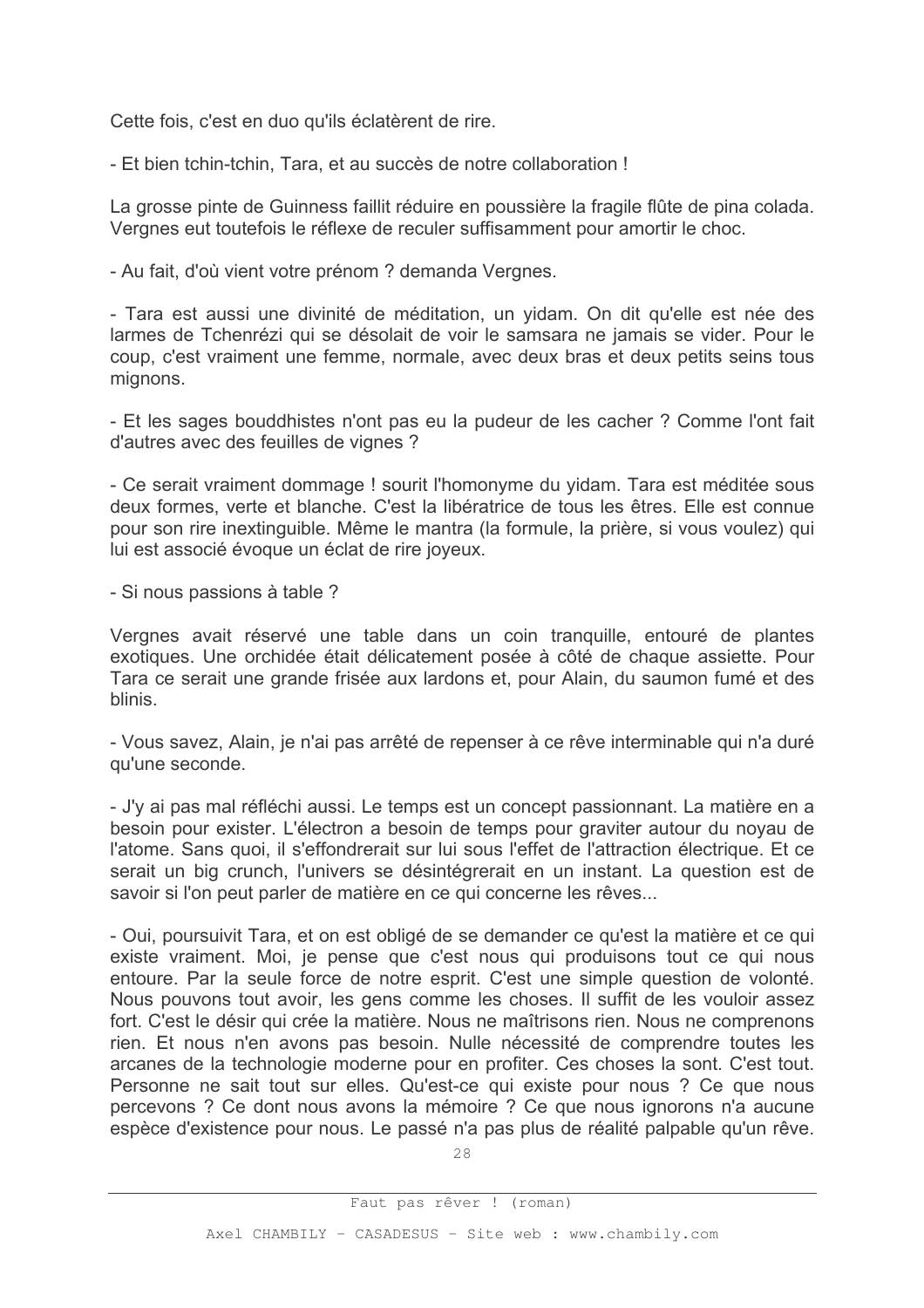Nous ne savons rien du futur. Le futur, c'est seulement le passé de demain. Alors, finalement, les choses n'existeraient que dans le présent. Et combien de temps dure le présent ? Nous mourrons à chaque instant... Et au beau milieu de cette permanente impermanence, de cette illusion, tout ce que l'esprit humain a "conçu" à un instant donné a vu le jour tôt ou tard. Regardez Jules Verne...

- Ou Léonard de Vinci, compléta Vergnes, ou les cinéastes et les auteurs de sciencefiction. Cronenberg a imaginé la téléportation dans "La mouche". Je suis sûr que ce sera bientôt une réalité quotidienne...

- Espérons que ce sera plus au point que dans le film ! le taquina Tara. Ce serait dommage que notre structure moléculaire se retrouve toute en désordre !

- Pour revenir aux atomes – qui sont sensés constituer la matière, jusqu'à preuve du contraire ! -, savez-vous que si leur novau avait la taille d'un tonneau, les électrons ne seraient que des noisettes qui en seraient éloignés de soixante kilomètres ?! La matière n'est donc faite que de vide ! S'il n'y avait pas la force nucléaire faible, notre main traverserait immédiatement cette table, comme le passe-muraille de Marcel Aymé.

- A propos de la flexibilité du temps, je me pose une question depuis longtemps, continua Tara. la fourchette en l'air. J'ai fait l'année dernière un vovage touristique en Egypte. Quelque chose m'a choquée, qui n'a l'air de déranger personne. Voilà des gens qui pendant dix mille ans se sont toujours représenté de la même façon, de profil. Et dont la culture artistique ou religieuse a été d'une constance exceptionnelle. Où qu'on aille, on trouve les mêmes représentations des mêmes scènes, des mêmes dieux... Certes, ils étaient très avancés à une époque où d'autres n'en étaient qu'à la vie près des cavernes. Mais comment expliquer cette quasi absence de variations, simplement comparée à l'évolution que l'homme moderne a connu depuis ne seraitce que cent ans ??

- Peut-être les datations ne sont-elles pas exactes. Les scientifiques sont beaucoup revenus là-dessus. Ou peut-être est-ce notre perception du temps qui n'est pas correcte? Nous regardons de très loin et nous sommes peut-être les jouets d'une aberration temporelle ? Cela me fait penser aux astronomes qui observent les étoiles. Certaines étoiles ne sont plus là depuis longtemps. Seule leur lumière, qui chemine pendant des milliers d'années, nous parvient encore. Ils observent donc des souvenirs d'étoiles, tout comme on peut encore entendre le lointain écho du big-bang dans nos radiotélescopes.

Les assiettes se vidaient lentement, tant ils étaient tous deux emportés par leur conversation. Tara venait juste de finir sa Guinness qui lui avait laissé une charmante moustache. Celle-ci fut vite effacée par un petit coup de langue sur les lèvres auguel le docteur Vergnes ne resta point insensible, malgré toute la réserve qu'il affectait.

- Et il semblerait que ce big-bang ne soit ni le premier ni le dernier, reprit Tara. Il y aurait eu avant de nombreux cycles d'expansion et de contractions, de big-bangs et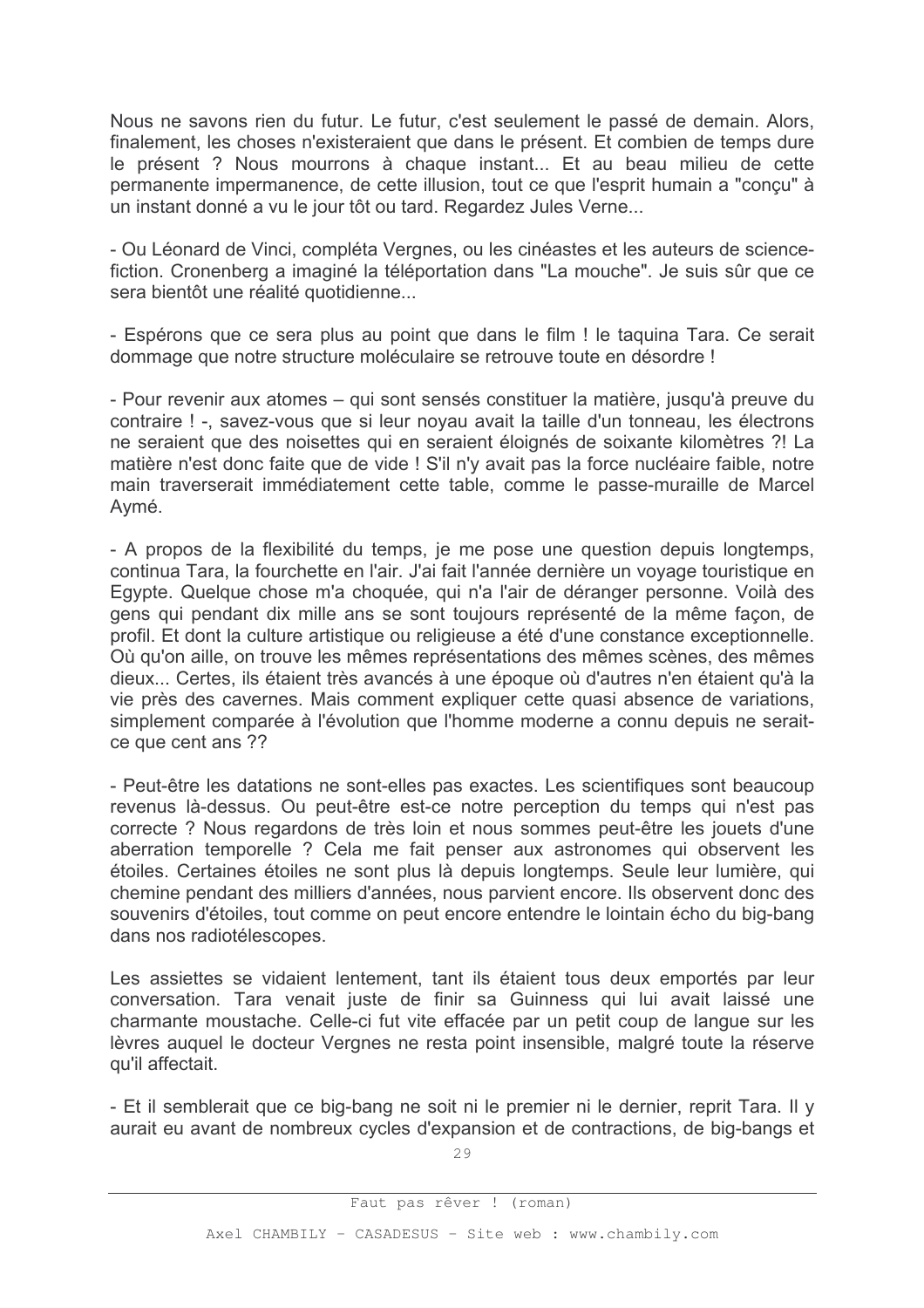de big-crunchs. Ce qui expliquerait assez bien que notre univers n'ait ni fin ni origine...

- J'ai toujours été admiratif pour les gens qui prétendent que l'univers a un début et une fin, confia Vergnes. Ils choisissent à mon sens l'hypothèse la plus difficile à défendre et à étayer. Car s'il y a un début et une fin, la question se pose inévitablement de savoir ce qu'il y avait avant et après...

- Disons alors que j'ai choisi la solution de facilité ! répondit Tara en jetant à Alain un regard malicieux par dessus ses petites lunettes rondes.

- Einstein a montré, poursuivit Alain, dans la théorie de la relativité restreinte, qu'à des vitesses proches de celles de la lumière, les longueurs se contractaient et le temps se dilatait. Le temps passerait plus lentement quand on va vite ! C'est paradoxal de penser que le fait de courir comme un dératé permettrait de vieillir plus lentement ! L'aberration temporelle dont nous parlions tout à l'heure pourrait s'expliquer grâce la théorie de la relativité généralisée : les rayons lumineux sont déviés au voisinage des grandes masses. Par exemple, l'univers entier serait courbé au voisinage des trous noirs qui constituent des zones de densité colossale. On s'en est apercu encore une fois grâce à l'astronomie : des étoiles ont été observé à un endroit donné alors qu'elles n'y étaient pas. Elles étaient en fait légèrement décalées par rapport à l'image observée parce que les rayons lumineux avaient été courbés au voisinage d'une masse énorme. Et bien, moi, je me demande s'il n'existe pas une courbure semblable du temps. Ce qui expliquerait que, "de loin" (dans le temps), les choses paraissent durer un temps qu'elles ne durent pas en réalité... L'ancien empire éqyptien n'a peut-être pas été aussi long qu'on veut bien le dire ! Tout comme la vie de Tara sous la révolution française, qui fut en fait très brève !

- Qu'en savez vous ? ironisa Tara. J'ai peut-être vécu sous la révolution française ! N'oubliez pas que je crois à la réincarnation... Et, si ca se trouve, mon rêve n'est qu'une réminiscence. Certes provoquée par la chute du cadre, je vous l'accorde, mais une simple réminiscence peut être très brève, alors que ce qu'elle est sensée rappeler a duré bien longtemps...

- Votre explication tient la route. Sous l'hypothèse de la réincarnation, bien sûr...

- Oui, mais n'oubliez pas qu'il y a des preuves. Souvenez vous de l'appartement témoin ! sourit Tara. En tous cas, cette discussion sur le temps m'a paru durer une seconde !

A l'évidence, Alain Vergnes partageait le sens de l'humour de Tara Lutsang. Et s'apprêtait également à partager avec elle l'énorme coupe de glace pour deux personnes qu'ils avaient commandée. Il était sûr cependant qu'elle ne lui laisserait pas les fraises ajoutées pour le décor.

- Tara, puisque vous avez accepté de travailler pour moi, je dois être franc avec vous.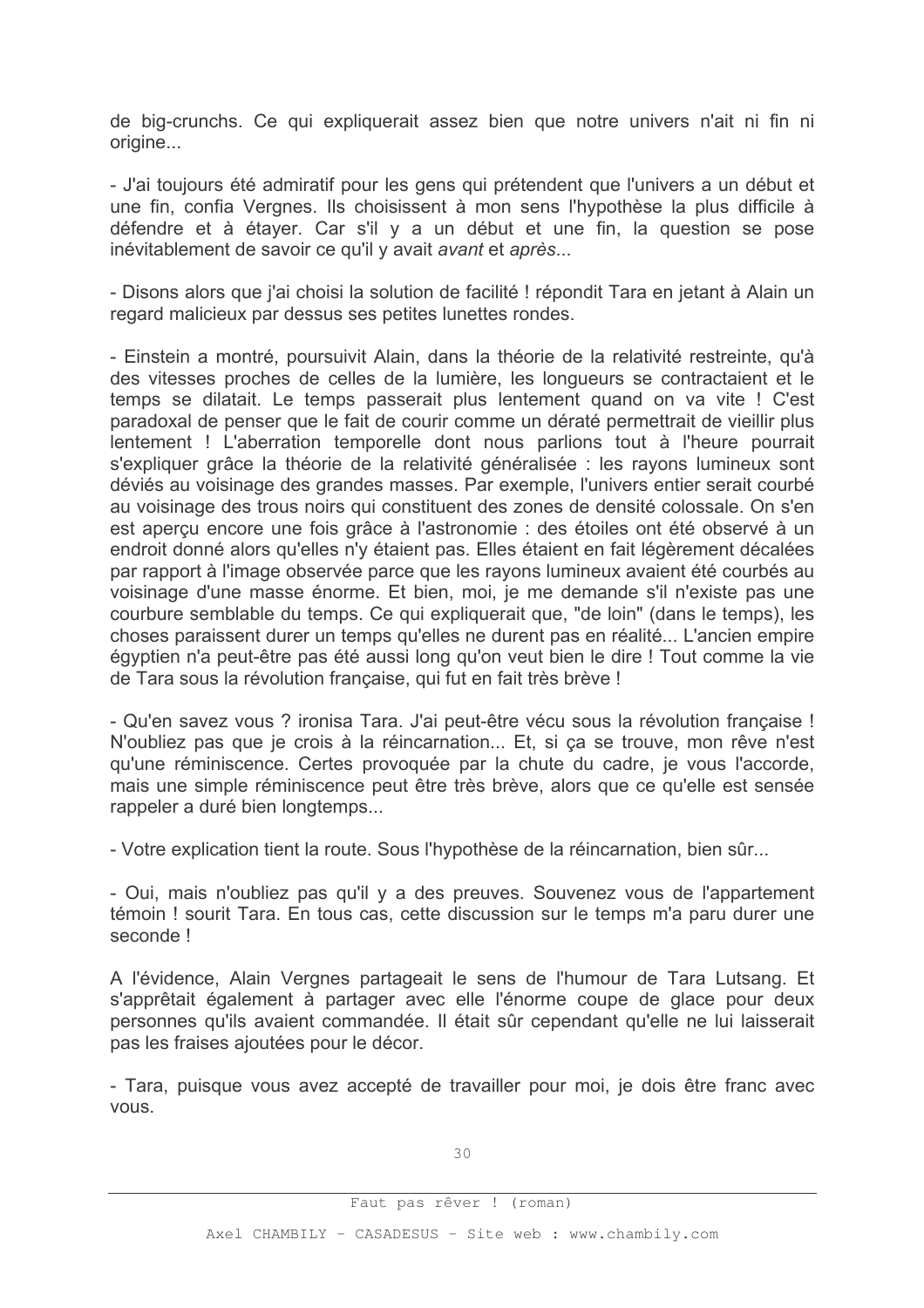- Qu'allez vous m'annoncer ? Que vous ne pouvez pas joindre la caserne de pompiers la plus proche ? Ou que vous avez accroché tous vos tableaux avec des brins de laine élimés ?

La Guinness avait fait son effet et Tara manifestait de discrets signes d'ébriété. Ses yeux étaient encore plus brillants qu'à l'ordinaire et son décolleté de plus en plus négligé...

- Non, non, rassurez vous, rien de tout cela ! Mais, pour tout vous dire, j'ai déjà été en contact avec un sujet qui, comme vous, a fait ce genre de rêves. Et je crois que nous sommes au bord d'une découverte capitale. Je ne peux pas vous en dire plus pour le moment. Mais je me devais de vous en faire part. Sachez toutefois que les personnes capables de s'endormir et de rêver comme vous l'avez fait l'autre jour ne sont pas légion. Surtout quand le contenu de leurs rêves pose des questions...

- Et il est devenu quoi, votre type ? demanda Tara, intriguée.

- Euh... Il n'a plus voulu continuer, bégaya Vergnes. Et, du coup, Carole s'est un peu fâché avec lui...

Tara repensa au vacarme qu'elle avait entendu la première fois où elle avait téléphoné. Un peu bruyant pour une simple dispute, se dit-elle...

- Ma chère Tara, j'ai prévu votre première prestation pour après-demain.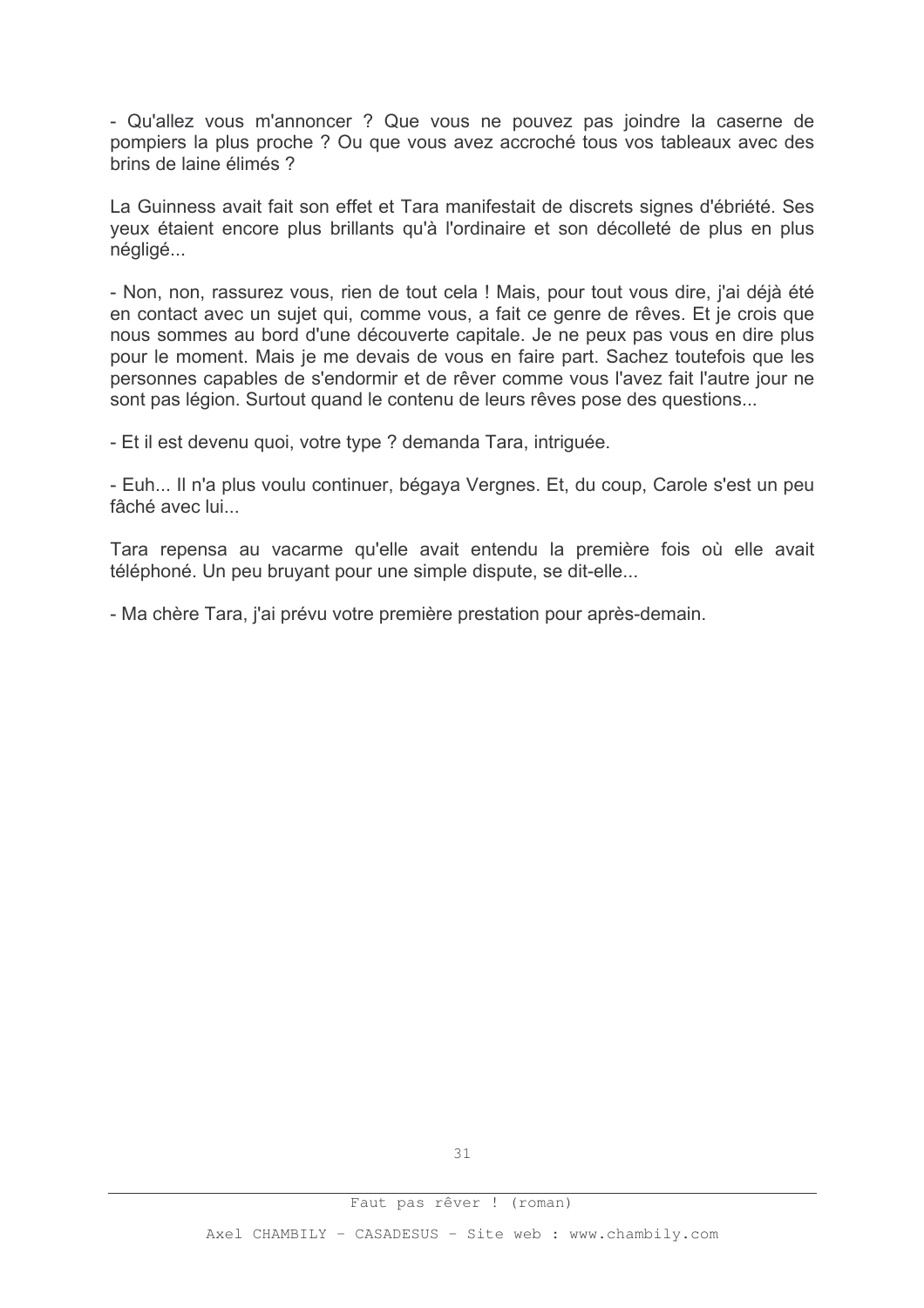Comme d'habitude. Tara était parfaitement à l'heure. Tout le monde s'affairait dans le centre de recherche et Alain semblait très en forme. Le petit cadre avait été raccroché et Tara s'assura non sans espièglerie que la fixation était solide, ce qui fit sourire tout le monde. Des appareils de mesure avaient été apportés dans le petit salon mais l'entrelacs de fils électriques ne nuisaient pas trop à la chaleur et à la convivialité du lieu. A l'évidence d'autres expériences avaient eu lieu dans la pièce depuis que Tara l'avait quittée. Alain prit affectueusement Tara par l'épaule.

- Nous avons décidé de faire aujourd'hui avec vous une expérience qui sort un peu de celles que nous faisons d'habitude avec nos autres invités.

- Ah oui ? demanda ironiquement Tara. Vous comptez me faire dormir debout ?!

- Non, ma chère. Nous voudrions vous observer pendant que vous êtes en méditation

- Pas de problème ! répondit Tara avec sa spontanéité habituelle.

Après au'un assistant eut placé les capteurs avec précision, Tara ôta ses bottines et s'assit en tailleur, pieds nus. Carole remarqua à sa posture parfaite que Tara était extrêmement souple. Ses pieds avaient trouvé naturellement place sous ses cuisses dans la position adamantine. Son dos était parfaitement droit et ses yeux bien ouverts fixaient un point invisible à quelques dizaines de centimètres de l'extrémité de son nez. La chaleur et le doux ronronnement des machines prêtaient bien à la relaxation la plus complète. Tara faisait le vide en elle et chassait une à une les pensées qui traversaient son mental. Sa respiration, de plus en plus réqulière. devenait plus ample de minute en minute. Tout le monde autour d'elle se sentait baigné par le calme impressionnant qu'elle dégageait. Les gestes de chacun étaient lents et comptés. Le rythme cardiague de Tara diminuait régulièrement et les capteurs enregistraient tous les signes auxquels on reconnaissait d'ordinaire la proximité d'une phase de sommeil paradoxal. Alain se réjouissait intérieurement de constater que l'hypothèse qu'il avait formulée sans rien en dire à personne se vérifiait bien : l'état de méditation s'apparentait à l'état de rêve, sans toutefois en avoir les manifestations extérieures, aussi bien physiques que physiologiques. Aucune agitation, aucun mouvement perceptible des globes oculaires.

Tara était parvenue à la phase de visualisation de sa divinité de méditation habituelle, le vidam Tchenrézi. Elle imaginait au dessus de sa propre tête une immense fleur de lotus à huit pétales surmontée d'un disque lunaire d'un blanc immaculé. Assis sur la corolle de la fleur et adossé au disque de lune, un être lumineux se tenait, lui aussi, en position adamantine. Son sourire et ses veux étaient emplis de compassion. Tout son corps était d'un blanc brillant. Deux de ses mains, jointes, tenaient un joyau étincelant au niveau de son nombril. Sa deuxième main gauche tenait un lotus et sa deuxième main droite un rosaire de cristal qu'il égrenait rapidement. Une peau de biche était jetée par dessus son épaule gauche. Au dessus de sa couronne se tenait un Bouddha rouge. Ses cheveux étaient en partie relevés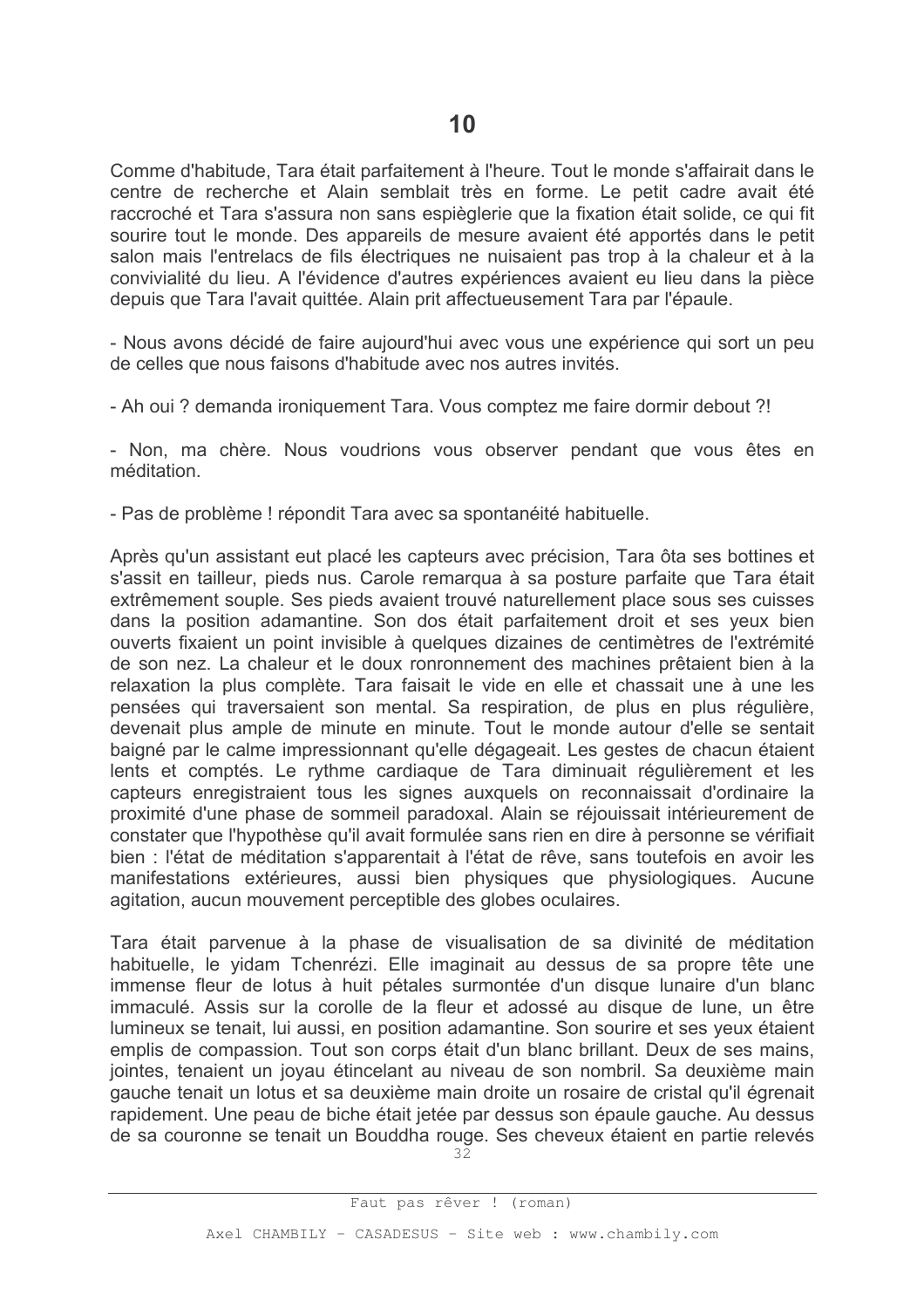en un chignon parfait et l'autre partie de son abondante chevelure retombait sur ses épaules.

Une douce lumière emplissait imperceptiblement le petit salon. Sur les écrans de contrôle on pouvait apercevoir comme une aura lumineuse tout autour du corps de Tara qui paraissait maintenant complètement absorbée. La lumière se fit tout d'un coup plus vive. Tous clignèrent des yeux pour essayer de distinguer ce qui émanait du corps de Tara.

Alain chuchota à l'oreille de Carole :

- Je crois qu'on a mis dans le mille. Elle a le don.

Les enregistreurs s'affolaient. A environ un mètre de la porte, un nuage lumineux prenait forme. Carole fut la première à deviner les contours d'un corps de lumière. Plus les minutes passaient et plus la forme, d'abord vaguement indistincte, prenait de la substance. Un disque de lune d'un blanc laiteux se dessinait à l'arrière de la zone qui semblait immatérielle. Un quart d'heure plus tard, aucun doute n'était plus possible. Une immense divinité de type asiatique se dessinait telle un hologramme diaphane. Elle avait quatre bras, dont deux nettement écartés sur les côtés. L'un deux portait un lotus blanc et l'autre un rosaire.

Alain se leva pour aller voir de plus près. Il fit le tour de la chose qui apparaissait bien en trois dimensions. Il avança la main vers l'apparition lumineuse. Cela n'était pas complètement immatériel, comme un véritable hologramme, mais ce n'était pas non plus vraiment matériel. Alain ressentait de légers picotements quand il approchait sa main. Cela lui rappelait les petites décharges électriques provoquées par ces appareils à ozone qu'on trouvait dans les années soixante dix et qui étaient sensés vous guérir de tous les maux. Ces appareils émettaient d'étranges lueurs bleues qui dansaient à l'intérieur d'ampoules de verre. Le vidam était parfaitement immobile, colossal. lui-même absorbé dans une profonde méditation. Sa texture était indescriptible, tant elle était subtile. Mais cela avait bien une texture. En frottant son pouce contre son index, Alain pensa même que cela lui évoquait une saveur.

Alain, pensif, revint silencieusement à sa place. Il se tourna vers Carole avec une étincelle d'humour dans les yeux.

- J'espère que Tara ne va pas nous le laisser là en plein milieu du passage ! Avec ses bras écartés, on ne peut plus atteindre la porte !

Carole étouffa un éclat de rire qui n'eut point été de mise en la circonstance. Quelques instants plus tard, l'apparition se dissolvait comme par enchantement. Tara prit une grande inspiration puis commença tout doucement à s'étirer.

- Alors ? dit-elle

- On peut dire que nous avons participé à votre méditation, déclara Vergnes en s'approchant d'elle !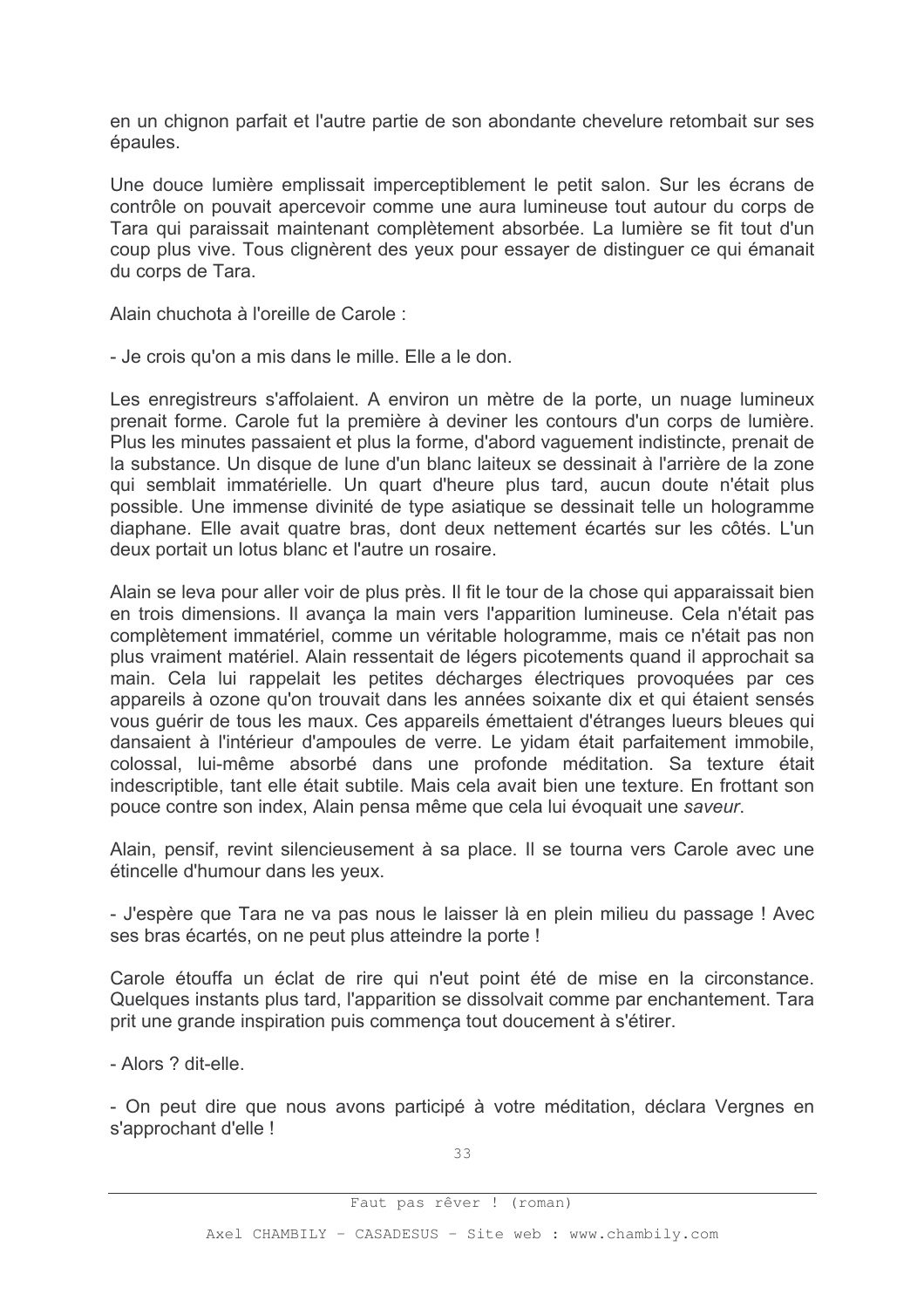- Que voulez-vous dire ? demanda Tara l'air interrogatif.
- Nous avons vu votre yidam...
- Quoi ? Vous l'avez... vu ?

Tara semblait très surprise. Alain lui décrit l'apparition pendant qu'on la débarrassait des capteurs ventousés un peu partout sur sa charmante anatomie. Tara confirma que c'était bien ce qu'elle avait visualisé. Alain aurait pu être le jeu d'une illusion car Tara lui avait déià décrit la divinité, mais il n'y avait aucun doute possible en ce qui concernait Carole et les deux assistants qui avaient participé à l'expérience.

- Vous savez, Tara, c'est un don très rare que peu de gens possèdent. Vous avez ce don, je m'en doutais depuis la première fois où je vous ai rencontré.

- Mais, c'est quoi, ce "don" ? demanda Tara qui avait l'air de ne rien comprendre du tout

- C'est le don de matérialiser des choses qui viennent de vos rêves. Chez vous, j'étais sûr qu'on le mettrait tout de suite en évidence si on vous faisait méditer.

- Mais, je ne suis pas toute seule à avoir ce don ? s'inquiéta Tara.

- Non, répondit Alain en ouvrant la porte de son bureau.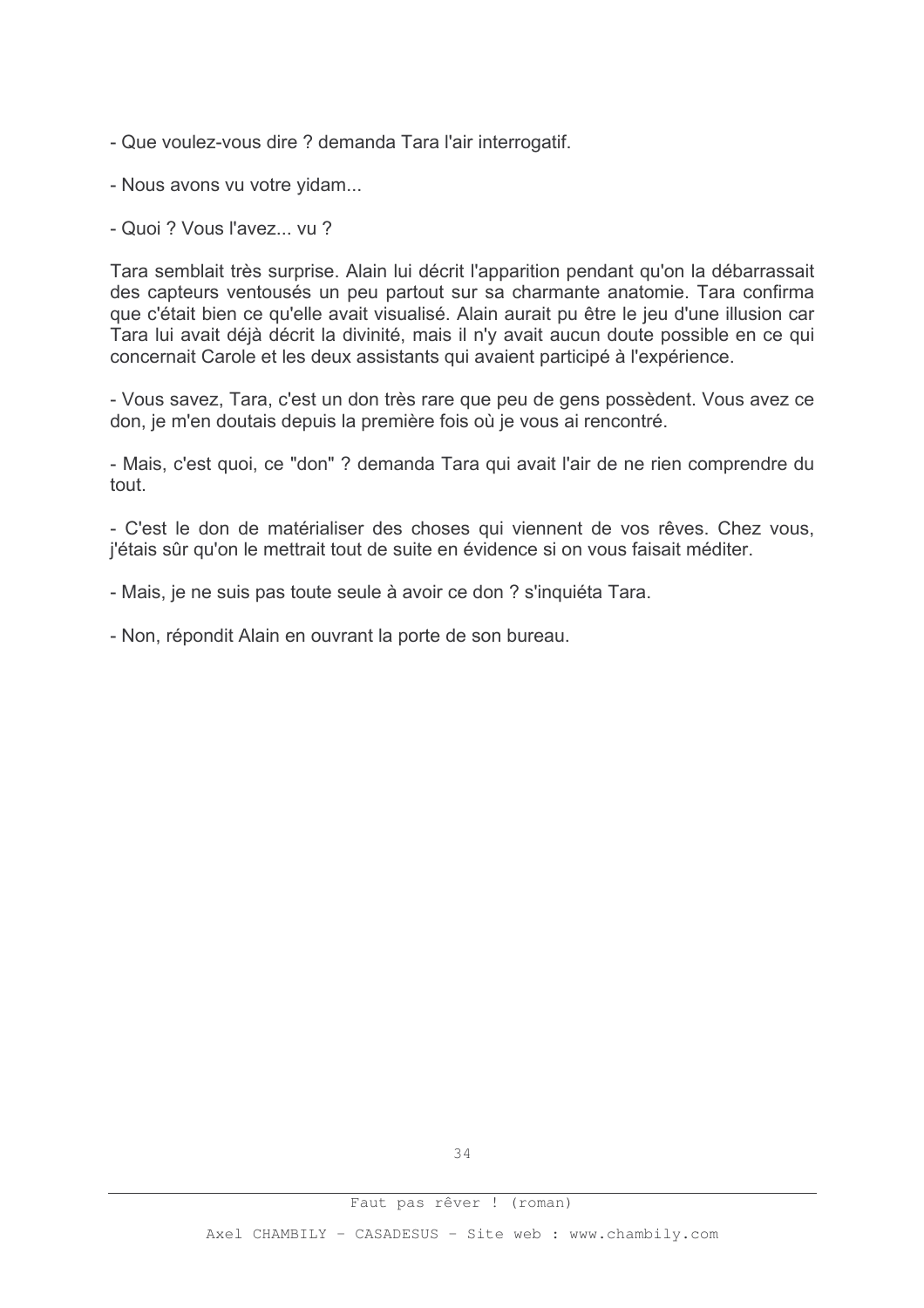Le bureau du docteur Alain Vergnes ne ressemblait pas à ce que l'on s'attend habituellement à trouver chez un médecin. Hormis une armoire remplie de dossiers suspendus, la pièce évoquait plutôt une bibliothèque anglaise, avec ses nombreuses rangées de livres anciens et ses meubles de bois sombre. Une agréable odeur flottait, évoquant à la fois le cuir et l'encens. Tout était chaleureux et confortable. Alain prit place derrière son immense bureau et fit asseoir Tara. Il tendit la main pour saisir une jolie boîte en palissandre et l'ouvrit avec délicatesse. C'était une cave à cigares. Tara reconnut l'hygromètre et la grille qui abritait la pierre poreuse destinée à humidifier les cigares. Avec des gestes lents et presque rituels, Alain saisit délicatement une vitole. Un Roméo et Juliette numéro 3. Un "cedros", son préféré, entouré d'une feuille de cèdre destiné à son allumage.

- Non, Tara, vous n'êtes pas toute seule, marmonna Vergnes tout en tirant sur son cigare.

- Et pourquoi personne ne s'est-il jamais rendu compte de rien?

- Parce que certaines choses ne se manifestent que quand on les observe... Je suppose que vous avez déià entendu parler de cela à propos de la lumière. Tara ? Les électrons et autres quanta ne se manifestent sous forme corpusculaire que lorsqu'on les observe. Si j'essaie d'observer un photon avec un appareil de mesure, il apparaît comme une particule. Mais tant qu'il n'est pas observé, il demeure dans son aspect d'onde.

- Et vous avez déjà rencontré d'autres cas semblables ?

- Oui. Nous avons déjà observé des cas de matérialisation chez nos rêveurs. Pour certains, il n'y a eu que la production de quelques grammes de cendre. Pour d'autres cela a été plus spectaculaire. Une fois, nous avons eu une pluie de pierres, comme dans ces affaires très étranges d'adolescents appelés "poltergeist". Il y a eu aussi le cas d'un arachnophobe qui avait provoqué l'apparition d'une colonie d'araignées grouillantes.

- Ce n'était pas un delirium tremens ? Le type n'avait pas forcé un peu sur la bouteille

- Non. Et nous non plus, ma chère Tara ! Mais le cas du delirium tremens est effectivement très curieux. Personne n'est capable d'expliquer pourquoi tous les sujets au bord du coma éthylique ont des visions similaires. Ils voient presque tous des insectes, appartenant à des espèces qu'ils n'ont même jamais rencontrées dans la réalité. L'explication la plus courante fait appel à la notion d'archétypes. Ce sont des formes pensées qui seraient partagées par tous mais ne se révéleraient que dans des circonstances particulières. Autrement dit, nous posséderions tous un capital commun d'images et de concepts. Mais personne ne peut dire d'où nous tenons ce capital et surtout ce qui le mobilise en fonction des événements. Certes, Platon parlait déjà des "idées innées" il y a bien longtemps. Il enseignait même l'art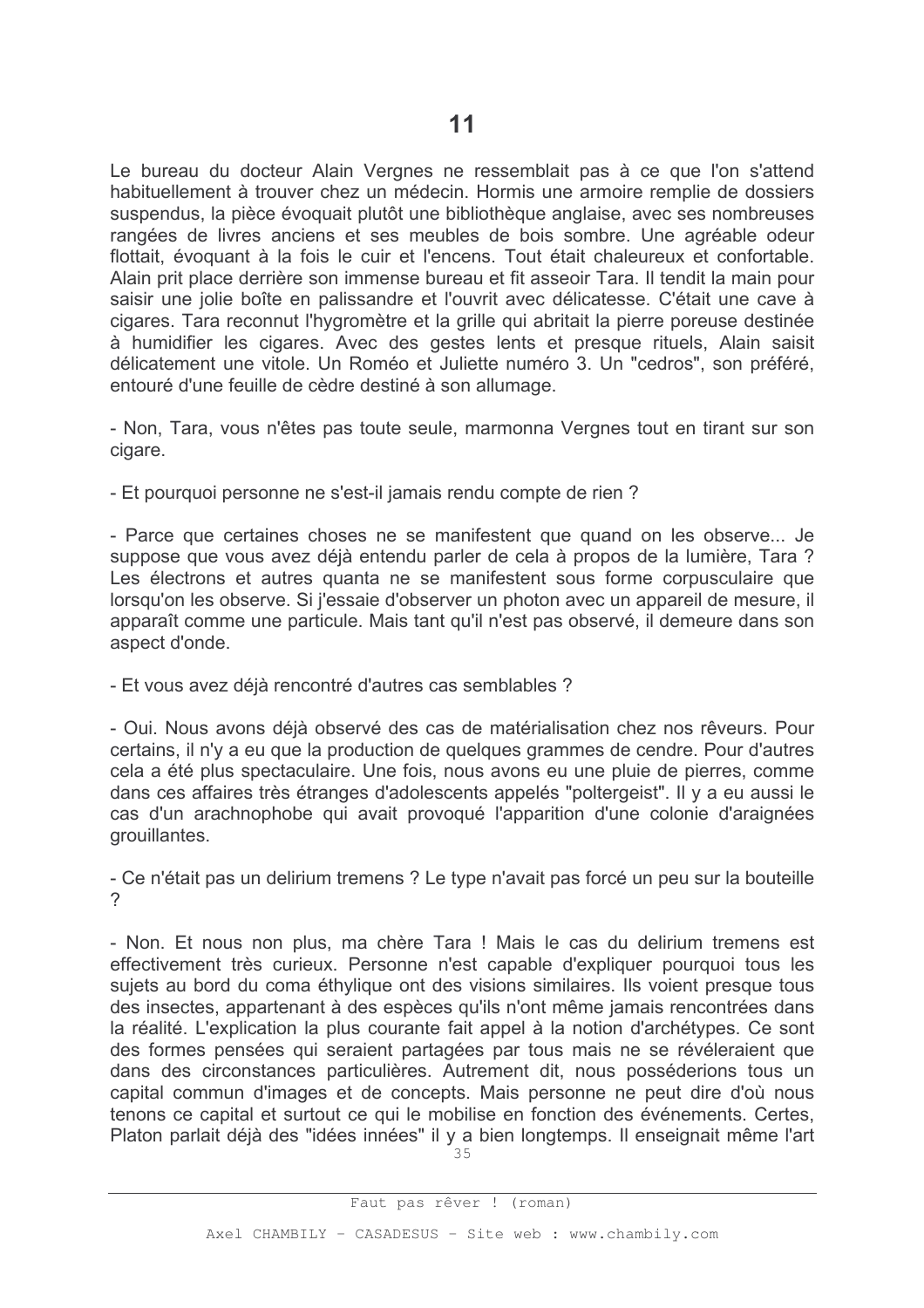de la maïeutique qui consiste à "accoucher" ces idées innées. Il y a une belle démonstration de cela dans le Ménon où Socrate fait "retrouver" à un esclave sans éducation un théorème de géométrie élémentaire. Mais ce n'est quère convaincant car c'est surtout Socrate qui fait la démonstration et l'esclave se contente d'acquiescer à toutes les étapes ! Cela dit, je pense qu'il est légitime de se demander si les mathématiques sont une cause ou un effet du réel. En attendant, on est toujours pas plus avancé. On a le même problème avec les expériences de "NDE" (near death experiences) où tous ces gens qui ont approché la mort relatent à peu près les mêmes visions avec tunnel et lumières. Mais, après tout, tout cela n'est-il peut être que le fruit de la chimie du cerveau...

- En tous cas, il ne semble pas que ce que j'ai produit le soit... poursuivit Tara. Et vous décrivez des expériences où il parait difficile de remettre en cause le côté matériel des manifestations... A mon tour de vous raconter un rêve très curieux où la matérialisation se fait d'une manière tout à fait inattendue. C'est ma mère qui a fait ce rêve alors qu'elle avait seize ans. Elle l'a raconté à l'époque à sa propre mère qui m'a confirmé toute l'histoire depuis. Le rêve en lui-même est très court, presque banal. Ma mère se voyait en robe de mariée au milieu d'une arène et des taureaux lui fonçaient dessus. C'était évidemment un cauchemar qui l'avait suffisamment impressionnée pour qu'elle s'en souvienne et le raconte à ses parents avec force détails. Ce qui semblait l'avoir plus particulièrement marqué, c'est que les taureaux lui "passaient à travers". Dix ans plus tard, elle avait complètement oublié ce rêve. Elle se maria dans sa vingt-sixième année. Mon père possédait alors une caméra huit millimètres avec laquelle il filma quelques moments de la cérémonie de mariage. Il y avait entre autres la sempiternelle scène de la mariée tenant son bouquet au milieu de la place de l'église. Quelques semaines après le mariage, mes parents partirent en voyage de noces en Espagne où ils assistèrent à une corrida. Mon père filma une scène de corrida. A leur retour de voyage, il fit développer la pellicule et organisa une projection familiale en présence de mes grand-parents. Quand ma mère visionna le film, elle fut prise d'un violent malaise car elle se vit sur l'écran en robe de mariée au milieu d'une arène où des faureaux semblaient lui foncer dessus. Elle était debout telle un spectre et les taureaux lui "passaient à travers". Quand elle reprit ses esprits, elle se souvint du rêve survenu dix ans plus tôt (alors qu'elle était loin de connaître son futur mari et encore plus loin de penser au mariage). Mes grand-parents étaient blêmes car ils se souvenaient aussi ce rêve impressionnant qu'elle leur avait raconté. L'explication était pourtant toute simple. Entre les deux prises de vues (celle du mariage et celle de la corrida), mon père avait tout bêtement oublié de retourner la bobine comme cela se faisait alors lorsqu'on avait épuisé les une minute trente de la première face. Si bien que la scène de la corrida apparaissait en surimpression par dessus la scène du mariage... Son rêve s'était matérialisé à tous les détails près. Pour la petite histoire, mon père était du signe du taureau et ses premières années de mariage avec ma mère furent assez difficiles... C'est, à ma connaissance, le seul exemple de rêve enregistré sur pellicule !

Vergnes avait écouté le récit de Tara avec beaucoup d'attention, la tête rejetée en arrière sur le dossier de son fauteuil, tout en tirant voluptueusement sur son cigare.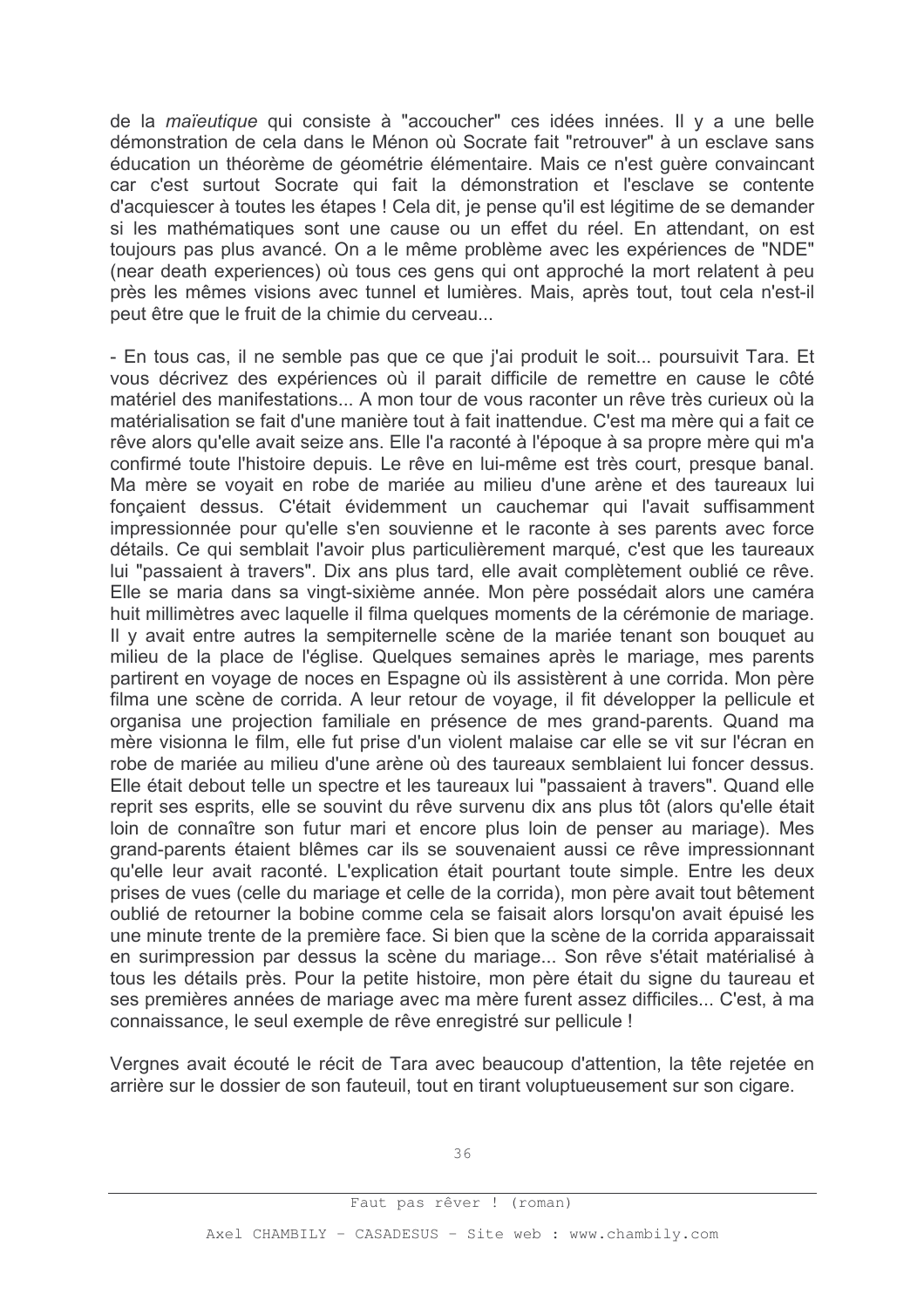- Vous voyez, ma chère Tara, nous avons encore beaucoup de choses à apprendre. Et nous voulons aller plus loin.

Tara brûlait d'interroger le docteur Vergnes à propos de son premier appel téléphonique.

- Dites-moi, mon cher Alain, le vacarme que j'ai entendu lors de mon coup de fil de la semaine dernière n'aurait-il pas quelque chose à voir avec vos expériences ?

- Je vous dois la vérité. Tara. Beaucoup de gens s'intéressent à ces expériences. Il y a beaucoup d'intérêts en jeu. Nos découvertes permettront peut-être un jour de dématérialiser des tumeurs par le biais du rêve. Cela pourrait ouvrir des perspectives extraordinaires sur la voie de l'auto-guérison. En tant que bouddhiste, vous vous intéressez au bien de tous les êtres par des chemins spirituels. En tant que médecin, je fais le voeu d'arriver un jour à soigner le corps en utilisant la puissance des rêves. Le jour où vous avez appelé, il y a eu au centre une tentative d'enlèvement d'un de mes "cobayes". Carole a appelé la police et nous avons eu beaucoup de mal à nous expliquer. Les types qui s'étaient introduits dans le centre se sont enfuis avant l'arrivée de la police. L'étudiant que nous observions avait aussi tourné les talons entre temps. Nous ne l'avons pas revu depuis. Comme vous, il avait un don...

A la tombée de la nuit. Tara, très impressionnée par ses découvertes de la journée, prit le chemin de son cocon douillet – quoiqu'un peu insalubre ! - de la rue du Ruisseau.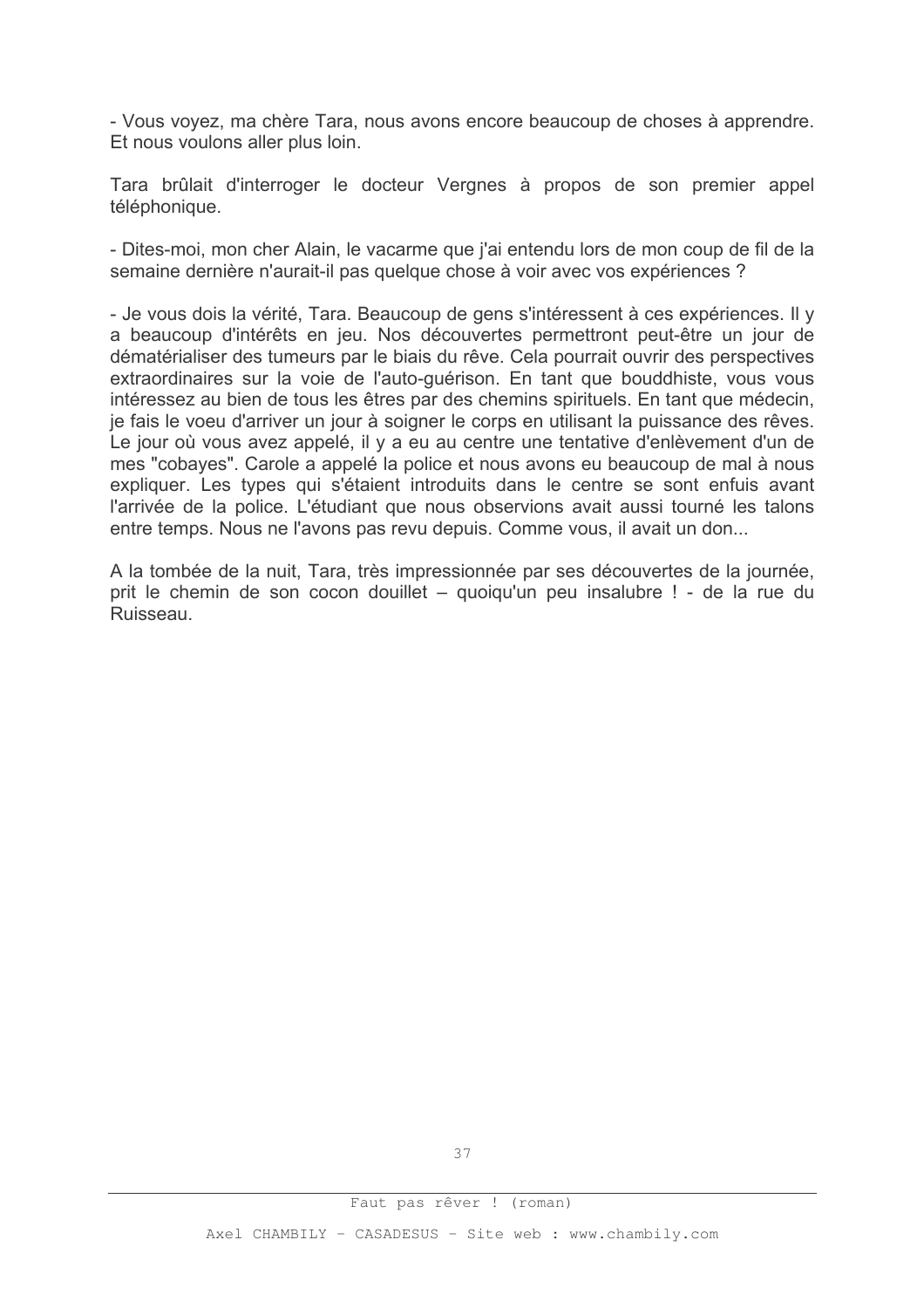Tara n'était plus qu'à quelques rues de chez elle. Elle avait donné rendez-vous à sa copine Nikita pour une petite soirée sympa. Un chat noir lui glissa entre les jambes. Elle était loin d'être superstitieuse, mais l'impression lui fut très désagréable. Depuis plusieurs minutes. Tara se sentait très oppressée sans vraiment savoir pourquoi. Elle avait la sensation confuse d'être suivie depuis un bon moment. Elle se disait que c'était un peu le genre de sensation que les gens devaient ressentir quand elle s'amusait, la plupart du temps dans le métro, à leur fixer intensément la nuque du regard en attendant l'inéluctable conséquence qui ne manquait jamais de se produire : la "victime" se retournait brusquement dans sa direction, l'air gêné et un peu hostile. Tara aperçut Nikita qui agitait la main dans sa direction.

Tout se passa très vite. Tara sentit une main sur sa bouche. La main tenait une espèce de chiffon. Une odeur épouvantable, âcre, écoeurante. Comme l'odeur qu'elle se souvenait avoir sentie le jour où on l'avait opérée des amygdales. Ils devaient être au moins deux car, en même temps, deux bras puissants la soulevèrent de terre. Elle sentit qu'on la jetait à l'arrière d'une voiture. Un instant plus tard, elle crut étouffer sous le poids du corps qu'on lui lança littéralement dessus. Tara eut juste le temps de reconnaître Nikita, puis perdit connaissance.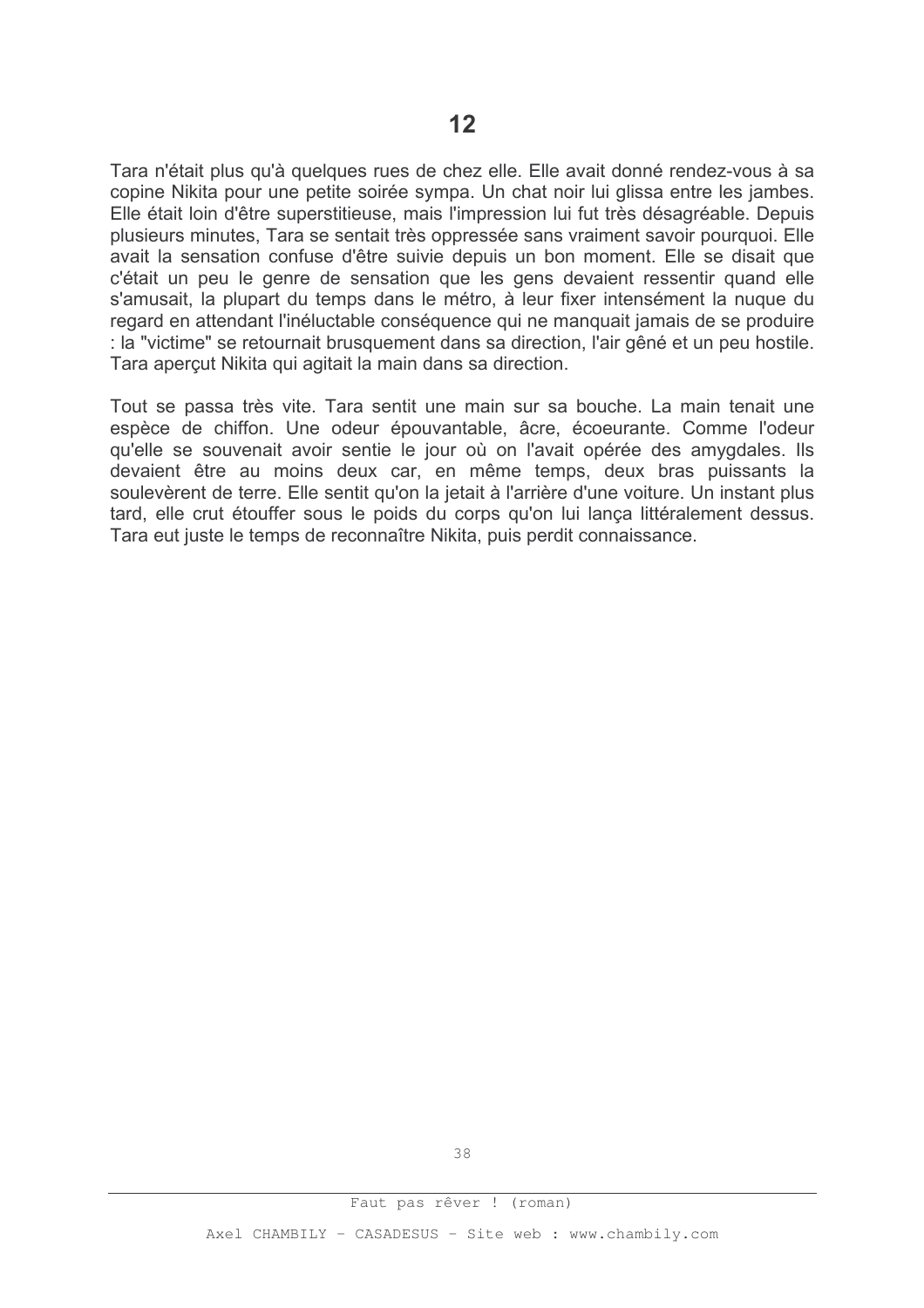Trois jours après son agression, Tara ouvrit enfin les yeux. Tout était calme. Elle était chez elle et Nikita dormait encore profondément à ses côtés. Elle ne se souvenait que très confusément de ce qui lui était arrivé. Tara fit un effort pour se lever. La position debout lui était très inconfortable car elle avait sans cesse l'impression qu'elle allait chavirer. Tout se mettait à tourner et des souvenirs d'odeurs lancinants lui donnaient la nausée. Elle avait la bouche pâteuse. Petit à petit les choses lui revenaient. Cette agression lui avait semblé très réelle... Et elle était sûre de n'avoir rien bu. Tara savait qu'elle devait appeler le docteur Vergnes.

- Allô, Alain?

- Tara ? Mon Dieu, mais où donc étiez-vous passée ? Cela fait trois jours que je n'ai aucune nouvelle de vous. J'ai essayé de vous appeler chez vous, mais sans succès.

- Alain, ça ne va pas très bien. Vous dites trois jours ? Ce n'est pas possible ?... Cela ne fait tout de même pas trois jours que je dors ? Alors, c'était bien réel ?

- Mais de quoi parlez-vous Tara ? Vous semblez très confuse. Qu'est-ce qui était réel ? Pourquoi dormez-vous depuis trois jours ?

- J'ai été agressé il y a trois jours. J'en suis sûre. On m'a enlevé et séquestrée. Et Nikita aussi

- Ne bougez pas Tara. Je saute dans un taxi et je suis chez vous dans trois quarts d'heure.

Tara avait encore le téléphone à l'oreille. Alain avait déjà raccroché depuis au moins trente secondes. Il fallait absolument qu'elle se secoue. Elle eut recours à une méthode radicale mais efficace, qu'elle pratiquait seulement dans les grandes occasions : la douche froide. Nikita commencait à émerger à son tour mais semblait encore plus comateuse que ne l'avait été Tara à son réveil.

Tara s'impatientait de plus en plus et commençait à tourner dans la pièce comme un fauve en cage lorsqu'elle reconnut les pas du docteur Vergnes dans l'allée centrale de son jardinet. Quelques secondes plus tard, son élégante silhouette, maintenant familière, apparaissait à la fenêtre.

- Toc-toc, miss Tara!

Tara s'empressa d'ouvrir à son confident tant attendu. Alain lui tendit une barquette de fraises en souriant.

- Vous êtes adorable ! lui lança Tara en faisant semblant de minauder.

Pas de doute, ca allait beaucoup mieux ! Tara n'avait pas fait d'efforts vestimentaires et avait juste enfilé une petite robe d'été légère. Nikita avait fini par émerger mais 39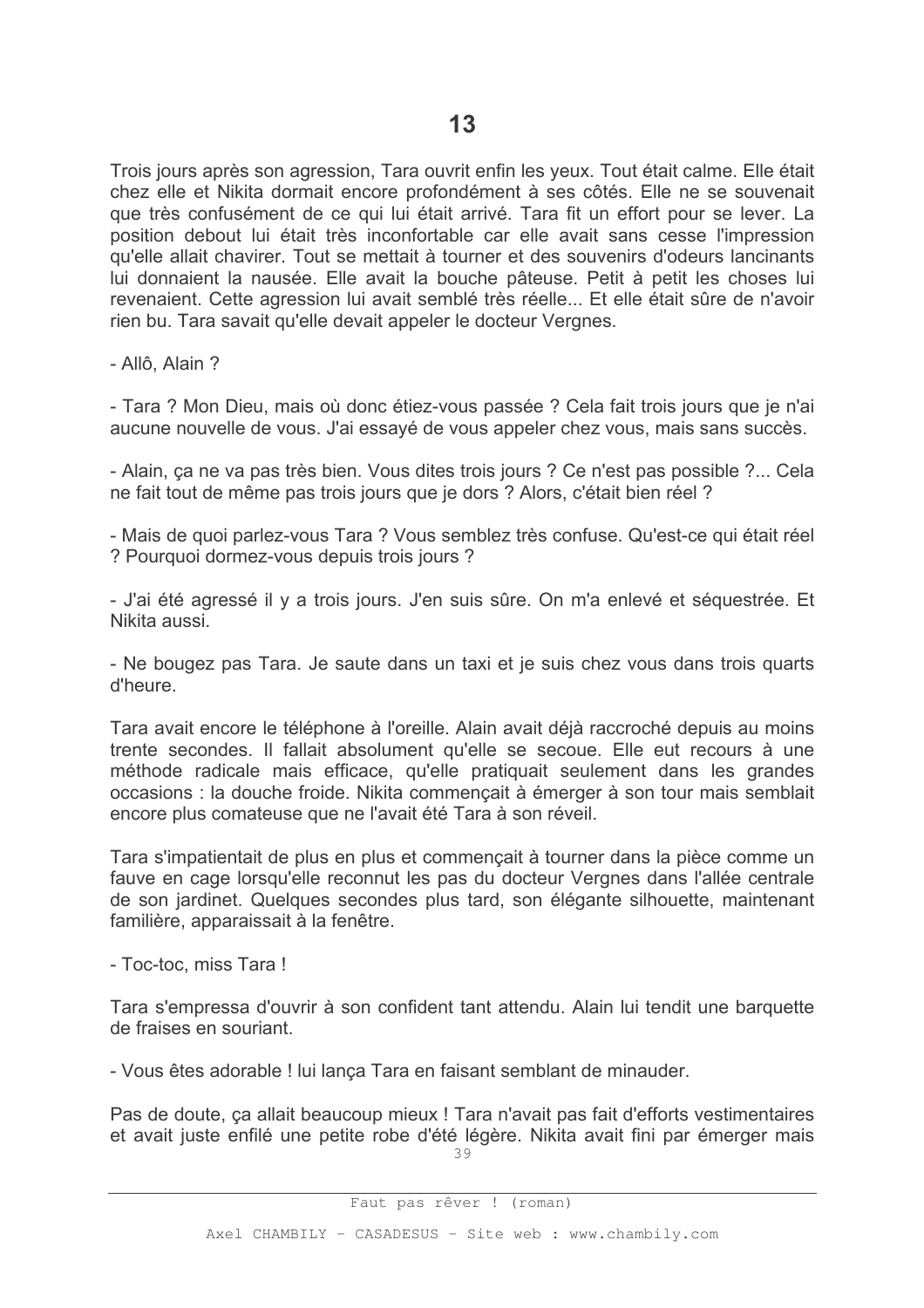était restée affalée sur le lit, au milieu d'une ribambelle de petits coussins roses. Elle serrait l'un d'eux contre son coeur, comme un enfant serre une peluche pour se rassurer.

- Bon, racontez-moi ce qui s'est passé, Tara.

Tara raconta le court épisode de l'agression et de l'enlèvement en voiture. Puis elle rassembla ses souvenirs et commença le récit de sa séquestration.

- A notre "réveil", nous étions dans une pièce parfaitement vide. Elle aurait presque pu servir de décor au "Huis-clos" de Sartre. Il y avait deux murs lisses, blancs, faisant chacun face à deux murs de verre. Dehors, on devinait les profondeurs de l'océan. Tout était calme et on ne distinguait aucun détail. Aucune source lumineuse n'était apparente mais une lumière froide et homogène envahissait l'espace. Nikita et moi nous tenions debout au centre de la pièce, observant au loin en silence. Il faisait froid. Notre souffle était matérialisé par une brume légère. Un grondement sourd montait au loin. Peu à peu, nous entendîmes un bruit sourd que nous identifiâmes comme le martèlement réqulier des machines d'un immense bâtiment. La silhouette massive de celui-ci atténuait la clarté extérieure.

Une immense paroi métallique s'approchait et avancait avec lenteur parallèlement au plus grand des deux murs de verre. On eût dit la coque d'un sousmarin géant dont on n'apercevait ni le début ni la fin. La paroi semblait infinie dans toutes les directions. Il y eut un choc, étonnamment peu perceptible au regard de la taille du navire, comme s'il accostait doucement le grand mur de verre. Mais la structure continuait de défiler à travers la vitre et, au fur et à mesure qu'elle progressait, le mur de verre était remplacé par un épais mur de glace opaque et brillant, comme un rideau que l'on referme lentement. Le froid devenait de plus en plus perceptible. La ligne de front du rideau de glace était impeccablement rectiligne. Quand celui-ci parvint à l'extrémité du mur, nous entendîmes un léger déclic. J'adressai un commentaire à Nikita : "S'ils nous enferment complètement, on va être mal". Pourtant, nous étions *déià* enfermées. Nous nous dirigeâmes vers le seul mur à travers lequel on pouvait encore voir quelque chose. On distinguait la poupe du vaisseau qui semblait arrêté. Les moteurs tournaient encore et des feux de couleur trouaient l'obscurité d'un halo glacé.

Le plus petit des deux murs blancs était sans transition devenu de glace lui aussi. Mais, cette fois, c'est de glace translucide et assez fine qu'il s'agissait. Au travers, on distinguait des dizaines de silhouettes affairées. On aurait dit des militaires en uniforme qui achevaient une manoeuvre dans la salle des commandes d'un sous-marin. On devinait une pièce bourrée d'électronique avec des radars qui tournent et des voyants qui clignotent. Collés derrière la paroi, deux hommes nous observaient intensément. On avait vraiment l'impression de les fasciner. A n'en pas douter, nous étions un spectacle pour eux : poissons dans un aquarium aérien, espèce en voie de disparition ou extra-terrestres perdus au fond de l'océan ? Nous avions l'air très intéressants. Comme nous nous approchions sans brusquerie de la cloison pour essayer d'y mieux voir et d'établir le contact, les hommes furent pris d'un vif mouvement de recul. Tous semblaient pris d'une crainte subite et avaient des mouvements de défense. Il y eut un mouvement général, agressif, dans notre direction.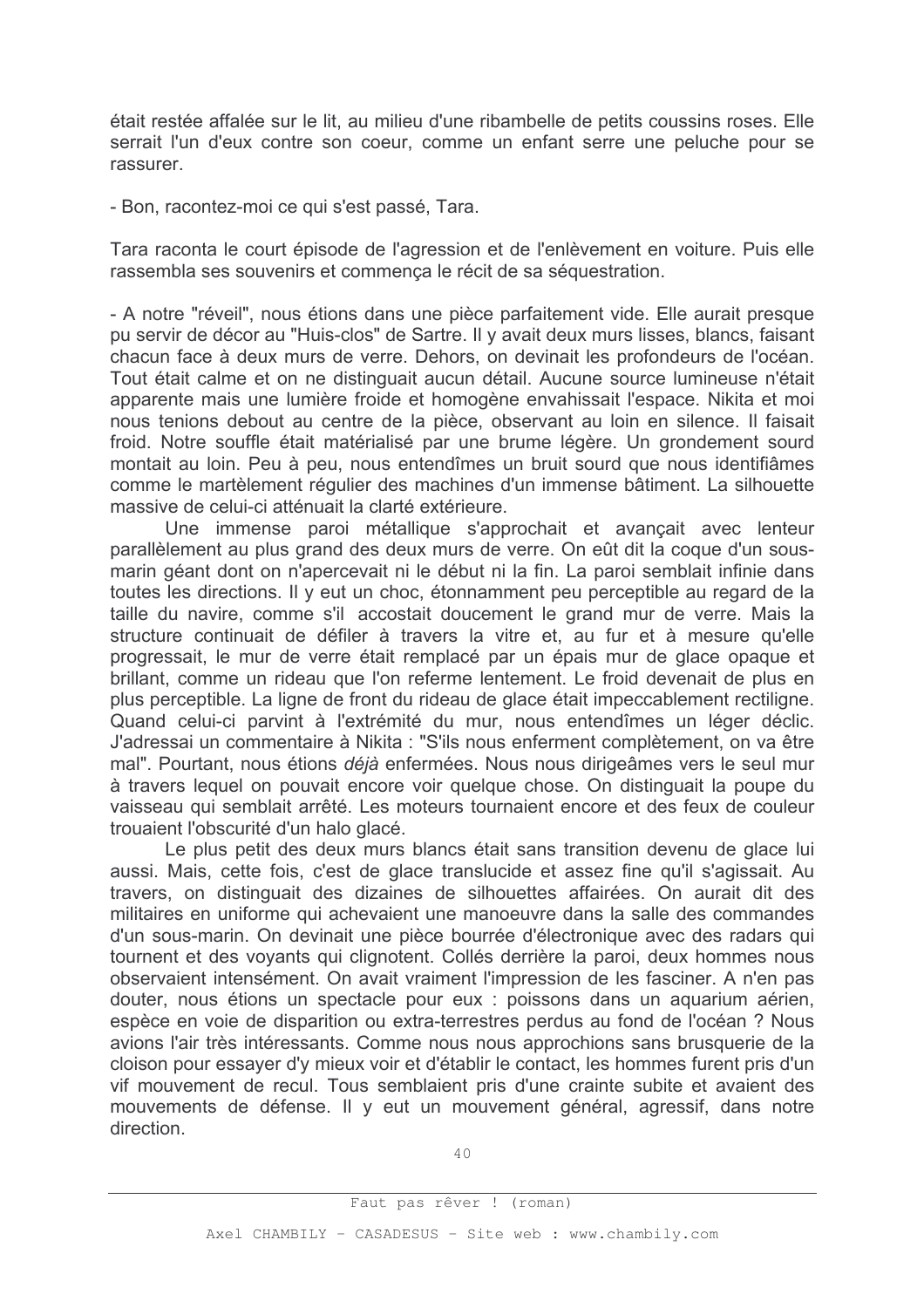Je me suis retrouvée seule dans la pièce. Deux hommes sont entrés. Je n'étais pas dans mon état normal et je percevais tout comme si j'étais sous l'emprise d'une forte dose d'alcool. Les voix me parvenaient déformées, les visages n'avaient pas de traits. C'est un peu l'ambiance de la scène du viol du "Rosemary's baby" de Polanski. Je n'étais pas rassurée du tout. Les intentions des deux hommes n'avaient pas l'air amicales. J'étais parcourue de sueurs froides et une peur panique m'envahissait. Toutes mes réactions étaient annihilées. L'un des hommes me ceintura fermement. La pièce ressemblait maintenant plus à un bloc opératoire. Il y avait du matériel chirurgical sur le sol. Avais-je affaire à des scientifiques militaires qui font des recherches ? Les deux hommes étaient agressifs et violents. Ils paraissaient exaltés. J'avais l'impression d'être l'innocent qu'un tribunal de la Grande Inquisition va soumettre à la question. A la fois on semblait vouloir me faire dire quelque chose et vouloir me dire quelque chose. On me rassurait en me menacant. On me menaçait en me rassurant. On voulait à la fois introduire quelque chose en moi et faire sortir quelque autre chose de moi. Ce n'étaient plus maintenant seulement des impressions. Le deuxième homme m'introduisit fermement dans l'abdomen un objet métallique. Je délirais de fièvre. Je ne ressentais pas de réelle douleur, comme sous l'effet d'un puissant analgésique. J'avais peur. L'objet semblait prendre vie à l'intérieur de mon corps, se mettre en place, développer des excroissances. C'est maintenant à ma tête qu'ils s'intéressaient. Je les entendis parler d'un point qu'il faudrait en faire sortir. J'étais presque sans vie et au bord de la perte de conscience, mais on avait l'impression que je leur donnais du fil à retordre. Ma résistance mentale les irritait. Eux aussi étaient fiévreux. Celui qui paraissait être le chef m'enfonca les globes oculaires dans les orbites. Un bruit terrifiant résonna à l'intérieur de mon crâne. Quelque chose grandissait à l'intérieur, un peu comme une antenne télescopique. La pointe acérée atteignit la face interne de la boîte crânienne et traversa celle-ci dans un craquement sinistre. J'étais maintenant surmontée d'une ridicule bosse longiligne de cinquante centimètres environ. Ce tentacule improbable à la structure rigide, couvert de chair, s'agitait au-dessus de ma tête. L'homme de main lui assenait de violents coups de marteau. Les deux hommes avaient l'air affolés. Le second empoigna une paire de cisailles et sectionna avec difficulté le membre phalloïde à sa base.

Un peu plus tard, Nikita était calmement allongée sur un divan et lisait une revue. Nous nous trouvions dans une sorte de cabine de paquebot, douillette et étrangement familière. Il faisait agréablement chaud. J'étais parfaitement à l'aise et détendue. J'observai dans un miroir que l'étais particulièrement bien coiffée. L'intimité n'était pas des plus totales puisque la "cabine" avait aussi des allures de chambre de repos où l'on nous observait de l'extérieur : encore une fois, un des murs était vitré. Je me souvins alors de ce qui était arrivé et m'étonnai de n'en point trouver de séquelles. Je doutais un peu de la réalité de ce que j'avais subi. J'interrogeai Nikita qui ne savait pas comment elle était arrivée là et ne semblait pas avoir connu de traitement semblable au mien. Elle paraissait très reposée. On lui avait simplement annoncé qu'elle était enceinte. Un frisson me parcouru. On apercevait des chambres voisines où évoluaient calmement d'autres hôtes apparemment dans la même situation que nous. Nous sommes sorties et nous avons devisé agréablement avec quelques autres pensionnaires. Il y avait bien de longues coursives avec des hublots, comme dans un grand bateau. L'ambiance était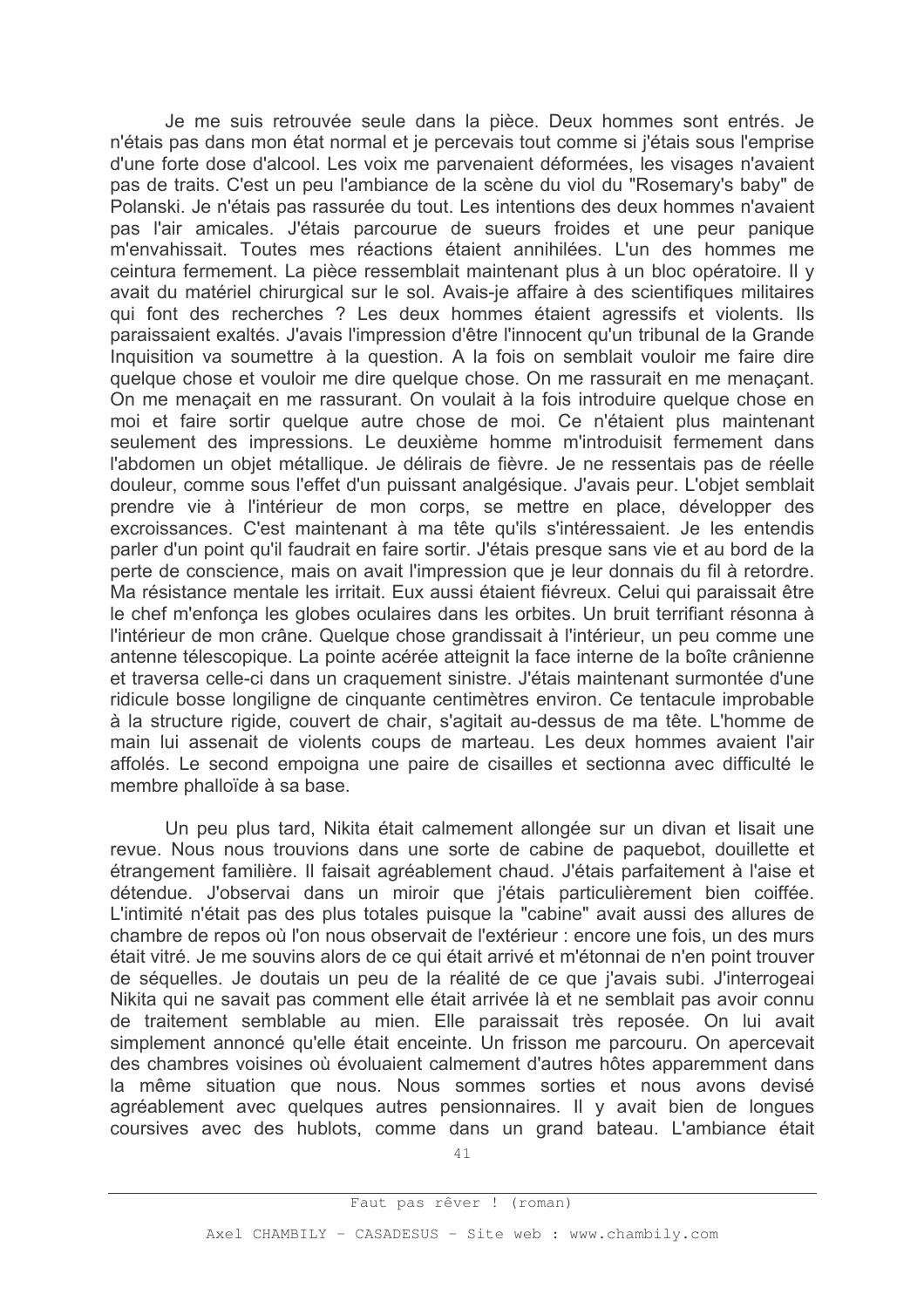chaleureuse et conviviale mais tout le monde était un peu trop naturel. Tout avait l'air d'avoir été mis en scène pour nous. Un homme en uniforme nous fit poliment mais fermement rejoindre notre cabine. Pénombre. L'homme me fit allonger sous les yeux de Nikita et je sombrais à nouveau dans un état second. Mon niveau de conscience était plus élevé que la première fois et j'étais bien décidée à observer ce qui se passait à travers mes paupières mi-closes. Deux hommes se penchèrent sur moi qui semblaient vérifier que l'opération s'était bien déroulée. L'un d'eux déclara que ma tension était correcte. Je sentais la pression du tensiomètre se relâcher autour de mon bras. En sortant, l'un des hommes laissa - presque ostensiblement - tomber un papier plié en quatre sur ma couverture.

Evidemment, je me précipitai sur le document dès que le praticien eut tourné les talons. Je l'ouvris, un peu à l'écart de Nikita qui était toujours là. Frisson. C'était un schéma anatomique montrant le plan d'une intervention chirurgicale sur l'abdomen. On y voyait clairement que le colon descendant avait été remplacé par un cylindre métallique portant une sphère à chacune de ses extrémités.

Je fis part de mon expérience à Nikita. Pour moi, il ne nous était réellement rien arrivé. Il s'agissait d'une mise en scène destinée à nous mettre dans un état psychologique particulier afin de pouvoir observer notre comportement. La scène de violence que j'avais crue vivre au début devait être le produit de drogues hallucinogènes. Les autres "vovageurs" devaient être des comédiens. Mais pourquoi tout cela ? On voulait sans doute nous faire dire quelque chose...

Le docteur Vergnes était pensif et semblait très inquiet.

- Tara, je crains que vous n'avez pas rêvé... Je pense qu'on vous a réellement emmenées quelque part et qu'on vous a ramenées ici ensuite. Ils n'avaient sans doute pas prémédité d'emmener votre amie. C'est sans doute par hasard qu'elle a été mêlée à tout ca. Elle s'est juste trouvée devant chez vous au mauvais moment et ils l'ont emmenée avec vous parce qu'ils ne pouvaient pas faire autrement. D'ailleurs, elle a du vouloir leur donner du fil à retordre et ils préféraient sûrement ne pas ameuter les passants.

- Mais, Nikita, qu'est-ce qu'ils ont bien pu lui faire ? demanda Tara, angoissée.

- Il va falloir que nous l'examinions, répondit Vergnes. Ce qui est certain, c'est que vos agresseurs sont les mêmes que ceux qui ont débarqué au centre il y a quelques temps... Et il faut absolument que nous trouvions qui ils sont.

Tara bailla avec une telle intensité que le docteur Vergnes ne manqua rien de son intimité buccale

- Tara, s'il vous plaît, pouvez-vous rouvrir la bouche ?
- Pardon ?! demanda Tara mi amusée mi surprise, tout en s'exécutant malgré tout.
- Nom d'un chien, Tara, vous ne ronflerez plus de sitôt...

 $42.$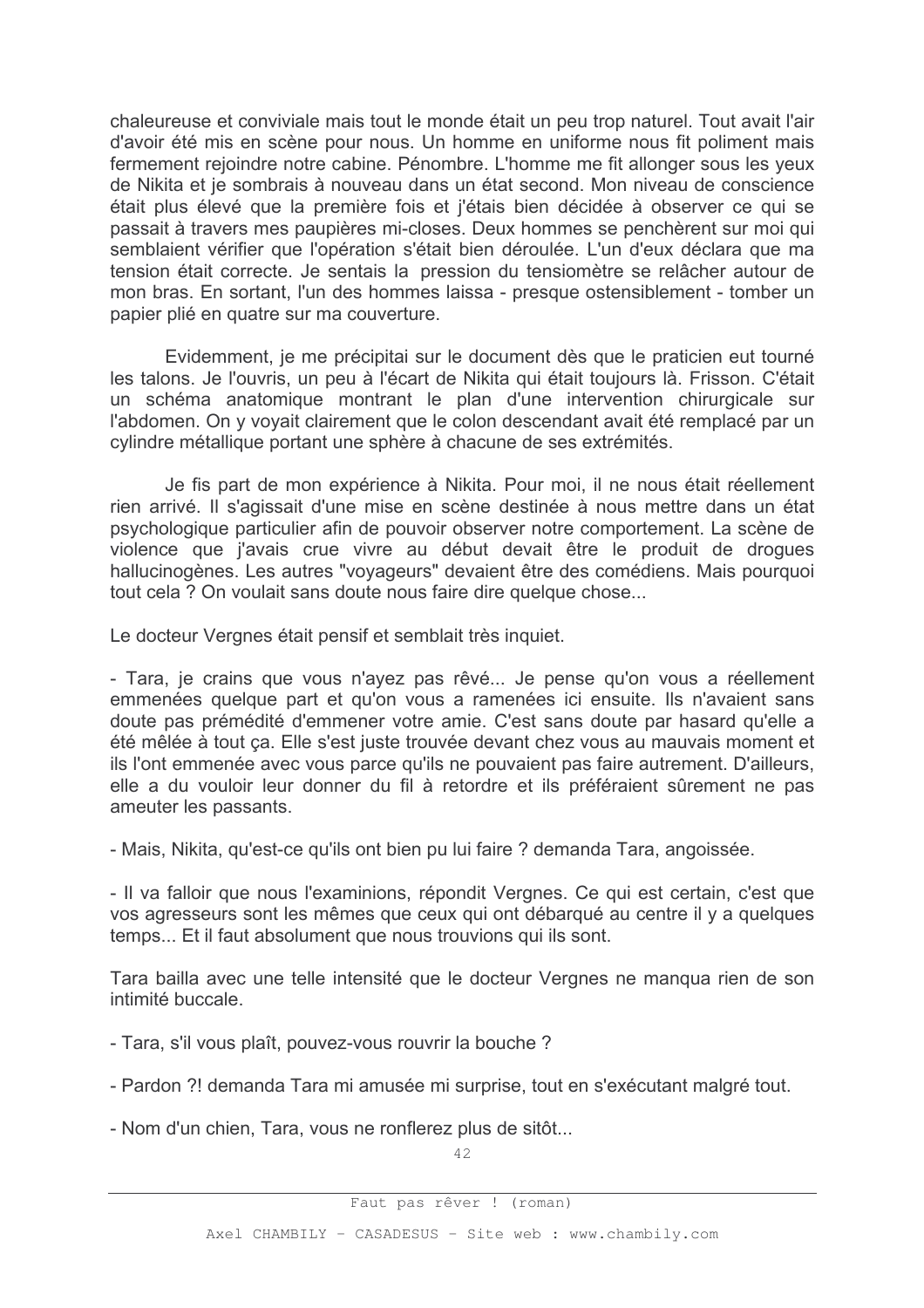- Comment ça ?

- On vous a opéré. Ablation partielle du voile du palais. Ces gens la mènent des études parallèles aux nôtres. Mais je crains que leurs intentions soient beaucoup moins humanistes... Soigner n'est peut-être pas leur motivation première. En tous cas, ils savent déjà utiliser les techniques oniriques pour réaliser des opérations chirurgicales...

- Nos "amis" n'ont pas du supporter tes ronflements, ma Tarounette ! ne put s'empêcher de plaisanter Nikita.

- Je crains que ce ne soit pas de très bon augure, reprit Vergnes. Je ne pense pas que ce soit la seule raison... Dieu sait ce qu'ils ont pu vous faire...

Tara avait besoin de repos et de réconfort. Vergnes prit la décision de les emmener toutes les deux au centre. Il devenait urgent de les mettre à l'abri.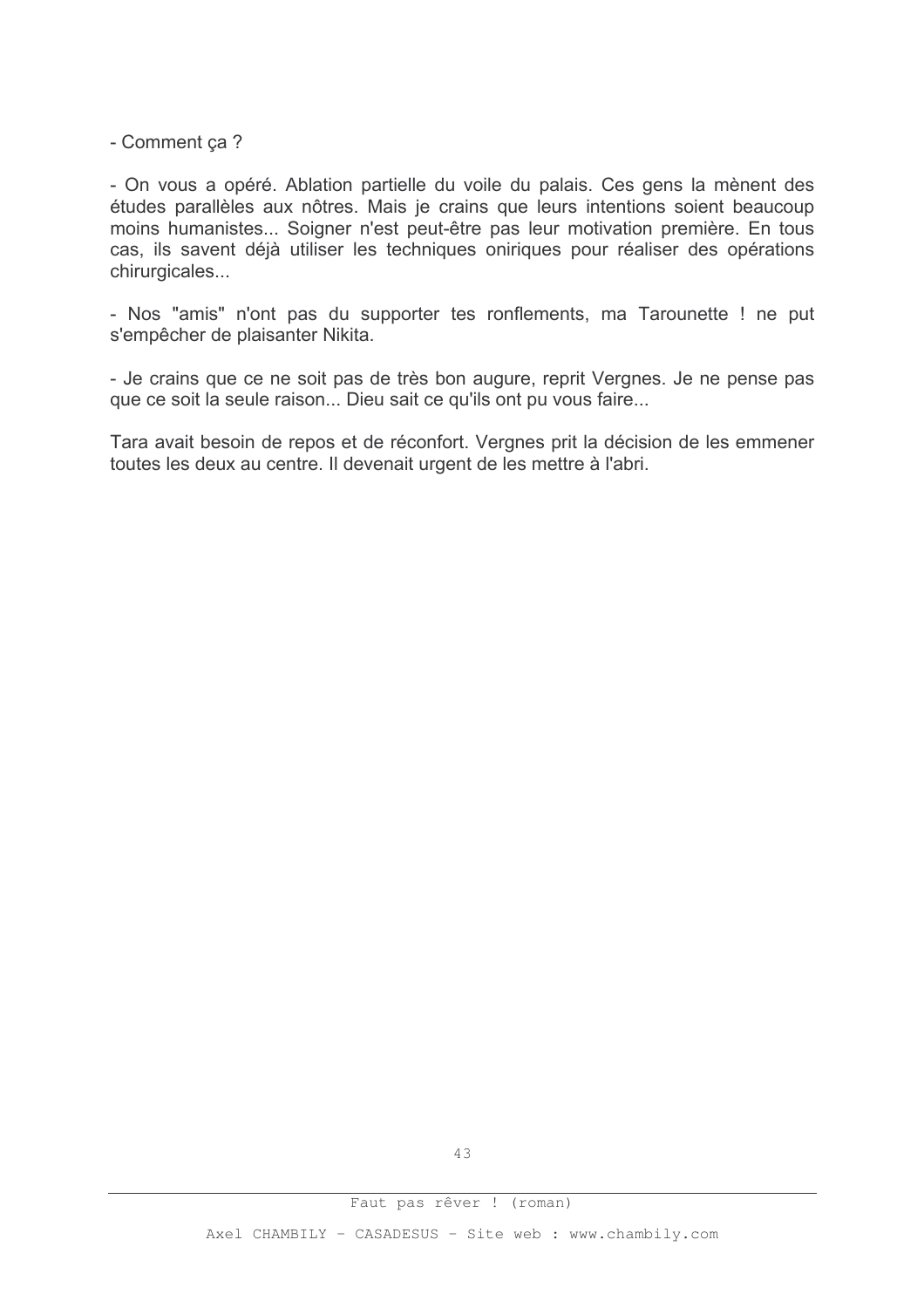- Allongez-vous, Tara.

Cette fois, ce n'était pas dans son bureau confortable qu'Alain avait emmené Tara, mais dans un bloc opératoire ultramoderne, situé dans les sous-sols. Vergnes avait demandé que l'on passe Tara au scanner. Toute l'équipe s'affairait donc autour de la jeune fille, allongée sur un lit d'examen. Le lit était monté sur un mécanisme mobile qui lui permettait de glisser à travers un immense anneau métallique. Vergnes fit un signe et Carole appuya sur un bouton. Le lit commenca à se déplacer très lentement. Chaque centimètre de Tara était observé et l'on pouvait suivre la progression des relevés sur un écran de contrôle qui affichait des vues en coupe. Vergnes fit arrêter les enregistrements quand le scanner fut arrivé au niveau du cou de Tara. Quelque chose était visible au niveau de l'oreille droite.

Vergnes saisit un otoscope et examina le conduit auditif de Tara. Rien n'était visible au niveau de l'oreille externe. On pouvait juste deviner un minuscule trou dans le tympan et une légère otite. Un assistant apporta la version imprimée de la vue en coupe. Un fil presque invisible reliait le nerf auditif à une excroissance qui ressemblait à une petite tumeur. De toute évidence un micro chirurgien très adroit avait implanté quelque chose dans l'oreille interne. Et ca n'était sûrement pas une prothèse auditive. Vergnes demanda un grossissement au niveau moléculaire.

Quelques minutes plus tard, tous les membres de l'équipe étaient penchés sur le document. Et tous semblaient n'y rien comprendre. Le "fil" n'avait rien de minéral. Aucune structure cristalline n'était apparente. Vergnes demanda l'avis du biologiste de service.

- C'est incrovable. C'est organisé comme de la matière inerte mais ca se présente comme du vivant. Tel que ça apparaît sur l'image, ça évoque clairement un réseau protéique.

- Vous voulez dire qu'une information peut circuler là-dedans comme dans un fil? interrogea Vergnes.

- Oui, ces molécules peuvent se polariser. Il y a sûrement des données qui transitent entre le cerveau et la petite "tumeur".

Un des praticiens approcha un appareil de mesure de l'oreille de Tara.

- Aucun doute, quelque chose circule. On détecte la présence de champs magnétiques de faible intensité.

- Bon sang, si ca se trouve, on peut capter ce que ca émet ! s'exclama soudain Vergnes qui avait visiblement une idée. Carole, pouvez-vous m'apporter l'ordinateur portable que j'ai acheté la semaine dernière ?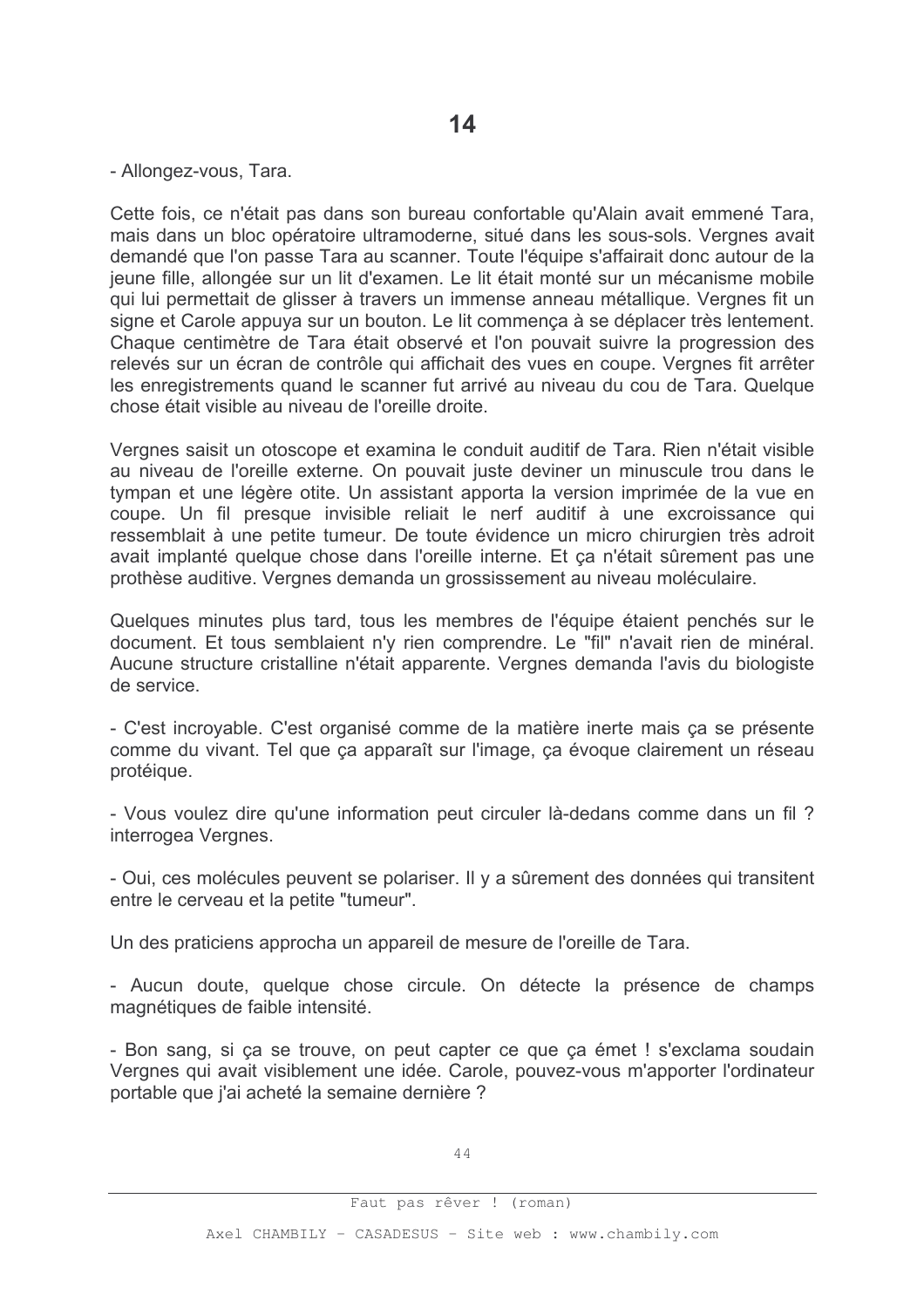Vergnes, qui adorait les nouveautés "Hi-Tech", avait fait récemment l'acquisition d'un portable dernier cri, à la norme "blue tooth", capable de communiquer sans fil avec une quantité impressionnante de périphériques.

- On va bien voir, Je veux en avoir le coeur net.

Pendant que Carole était allé chercher l'ordinateur portable, le docteur Vergnes demanda qu'on finisse l'examen de Tara au scanner. Aucune autre anomalie ne fut décelée.

Tara commencait à trouver le temps long.

- Je vais rester encore longtemps allongée dans votre étui à cigare géant et même pas volant ?!

- Vous pouvez vous asseoir, lui sourit Vergnes. Je crois que j'ai compris ce que c'est.

Quand Vergnes eût allumé son portable, il ne mit pas longtemps à confirmer ses impressions. Cela faisait des années qu'il se passionnait pour l'informatique et se connecter à n'importe quel réseau, même sans fil, n'avait plus aucun secret pour lui.

- Et bien Tara, je vous annonce que vous avez dans l'oreille le plus petit ordinateur portable du monde.

- Quoi ?? Vous plaisantez ?

- Pas du tout. Ces gens là sont à l'évidence très avancés dans les nanotechnologies. Ils ont remplacé tous les supports que nous connaissons à l'heure actuelle, comme le silicium pour les microprocesseurs, par des composants biologiques !

- Et je peux savoir où sont l'écran, le clavier et la souris ? demanda ironiquement Tara

- Ce qui est très fort dans le cas présent, c'est que tous ces périphériques deviennent complètement inutiles : l'unité centrale est remplacée par des cellules qui recoivent. stockent et traitent les informations, parfaitement tolérées par votre organisme. Des chaînes de protéines tiennent lieu de fils. Cet "ordinateur" est directement relié à votre cerveau via le nerf auditif. Plus besoin d'écran : vous pouvez sûrement "voir" directement, mentalement, ce qu'il y a à voir, entendre ce qu'il y a à entendre. Comment, je n'en sais encore rien. Cela communique directement avec vous. Pas de clavier, pas de souris. Vous devez pouvoir accéder aux informations par la seule force de votre pensée. S'il y avait une encyclopédie dans ce truc, il suffirait que vous pensiez à un mot ou à un concept pour "voir" l'article correspondant. Et pour faire un calcul compliqué, il suffit de le penser ou de le visualiser pour avoir instantanément le résultat. Quant à la mémoire... C'est la votre qui est utilisée ! Mais je doute que cette merveille technologique soit simplement une super calculette...

Tara était quelque peu abasourdie et franchement inquiète.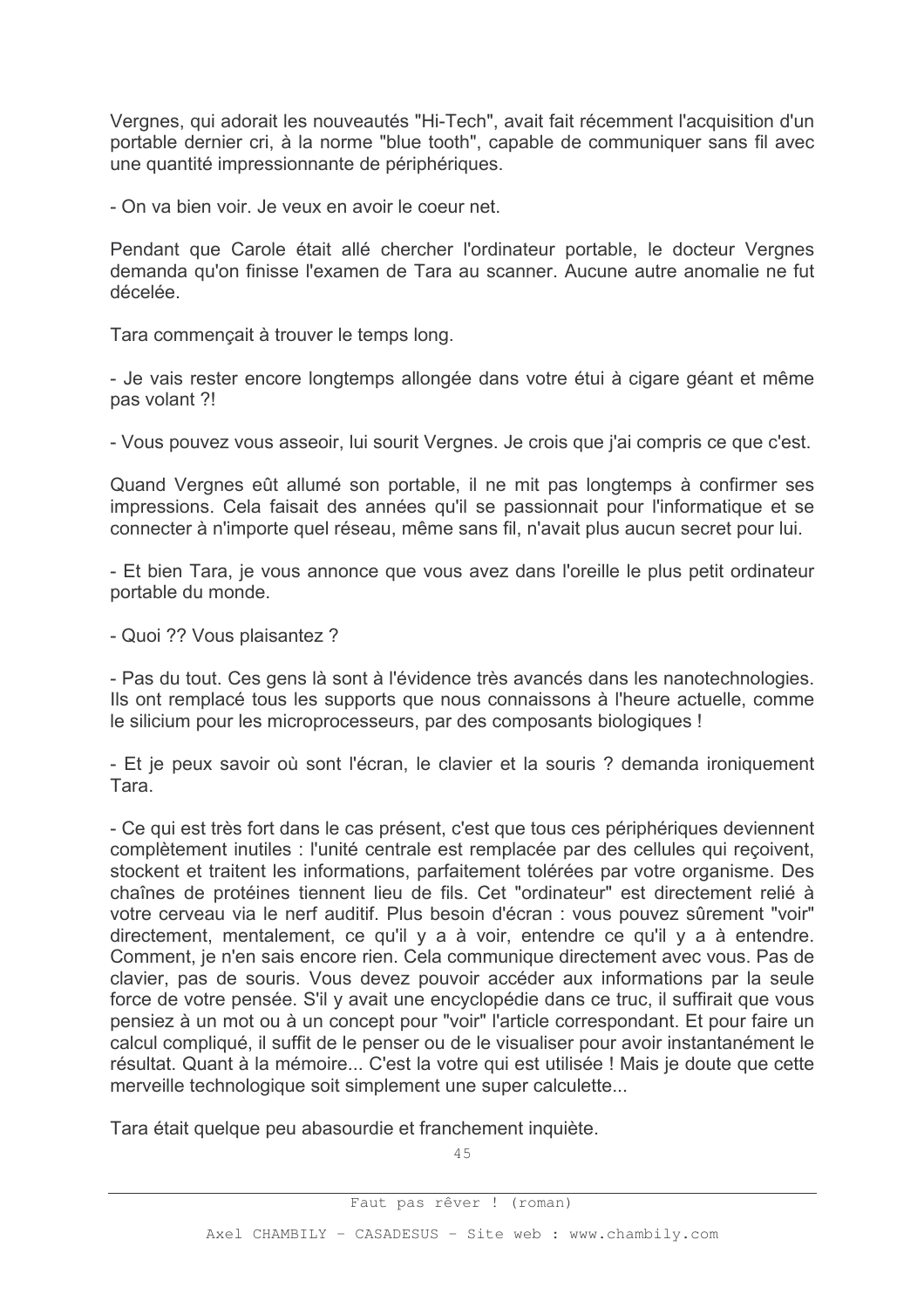- Et à quoi sert ce machin ?

- Vous ne devinez pas ? A mon humble avis, cette chose est sûrement programmée plus pour transmettre des informations que pour vous en permettre de vous en servir. Mais je suis sûr que nous pouvons changer tout cela et l'utiliser à notre profit... Nous allons laisser tout ca en place pour que ces gens ne se doutent de rien et que vous ne courriez pas un danger immédiat.

Vergnes se leva, triomphal. Il venait de trouver la bonne fréquence.

- Nom de Dieu, ça y est, je suis connecté !

Le portable high-tech était entré en communication avec le système implanté dans l'oreille de Tara. Et ce système possédait une identification. Il lut à haute voix.

- P.S.E.C. Pacte Secret sur les Etats Catatoniques. Maintenant, ces gens ont un nom.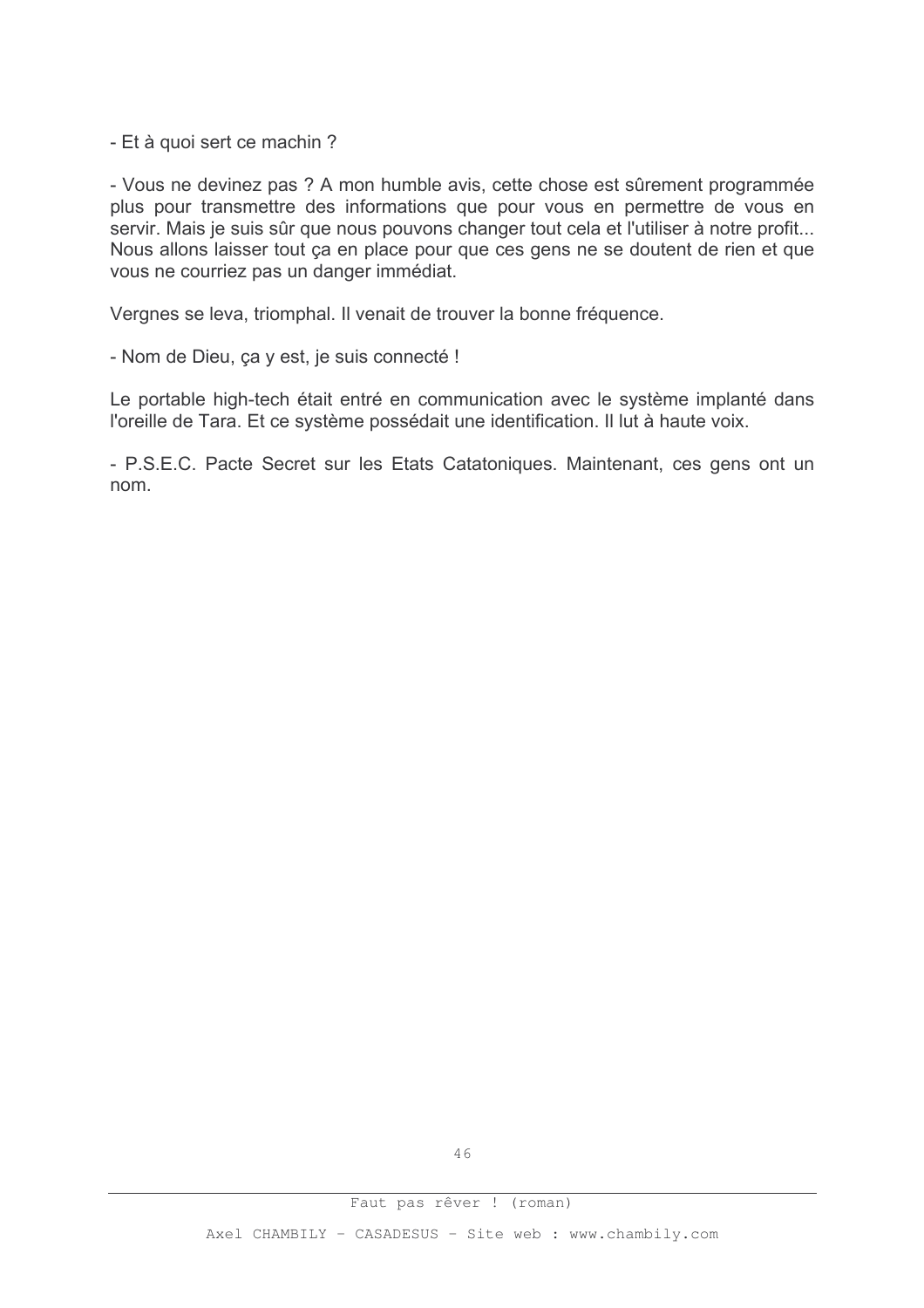- Bon, Tara, je crois que vous avez eu assez d'émotions pour aujourd'hui. Demain, nous tâcherons d'utiliser votre nouvelle "oreille" pour en savoir plus. En attendant, rentrez chez vous et reposez vous.

Tara allait franchir le seuil quand Vergnes reprit soudain la parole.

- Attendez. Tara. Je pense que vous êtes suffisamment impliquée maintenant dans mes recherches. Vous devez absolument savoir exactement où nous en sommes. Cela vous aidera aussi à comprendre l'enjeu. Comme pour toutes les grandes découvertes, tout va dépendre de la propreté des mains entre lesquelles celle-ci va tomber. Et j'ai l'impression que nous avons en face de nous des gens déterminés à ne pas faire le meilleur usage de ce qu'ils savent...

- Et vous en êtes... où ? s'enquit Tara, très fière de sentir qu'elle faisait maintenant partie d'une aventure hors du commun. Tara adorait l'idée qu'elle allait avoir une "mission" à remplir.

Vergnes lui tendit un document.

- Voilà. Tara. Ceci est un projet de communication scientifique que je n'ai pas encore publié. Lisez ça à tête reposée. Ah, au fait, ne vous inquiétez pas pour votre amie. Une de mes équipes l'a examinée. Elle n'a rien. Je l'ai fait raccompagner chez elle.

Tara plia les feuilles que Vergnes lui avait remis et les rangea dans son sac. Ils se saluèrent et elle fila dans le métro.

La curiosité naturelle de Tara était trop excitée pour qu'elle puisse attendre son retour à la maison pour lire l'article. Elle ouvrit son sac à la première station et lut.

« UNE DECOUVERTE CAPITALE SUR LES REVES, par le Docteur Alain Vergnes.

Au cours des expériences que nous menons sur de jeunes sujets depuis plusieurs années dans le cadre du Centre d'Etudes Sophrologiques de Paris, nous avons été amenés à découvrir progressivement que les rêves possèdent une matérialité. Cette découverte n'est pas sans évoquer celle qui, au début du vingtième siècle, a permis de mettre en évidence la dualité onde/corpuscule de la lumière. Rappelons à ce sujet que les photons (les particules qui constituent la lumière) jouissent de cette curieuse ambivalence : ils sont observés, suivant les circonstances, tantôt comme des grains de matière (des corpuscules) possédant un volume et une masse, et tantôt comme de simples ondes, propagatrices d'énergie. On a pu observer qu'un photon était au même instant capable de passer par deux trous distincts d'une plaque ! C'est certes étonnant pour un grain de matière, mais beaucoup moins pour une onde, qui ne fait que déranger temporairement la matière, de la même façon que les vagues de l'océan, qui ne font pas avancer les bateaux, mais les font juste monter et descendre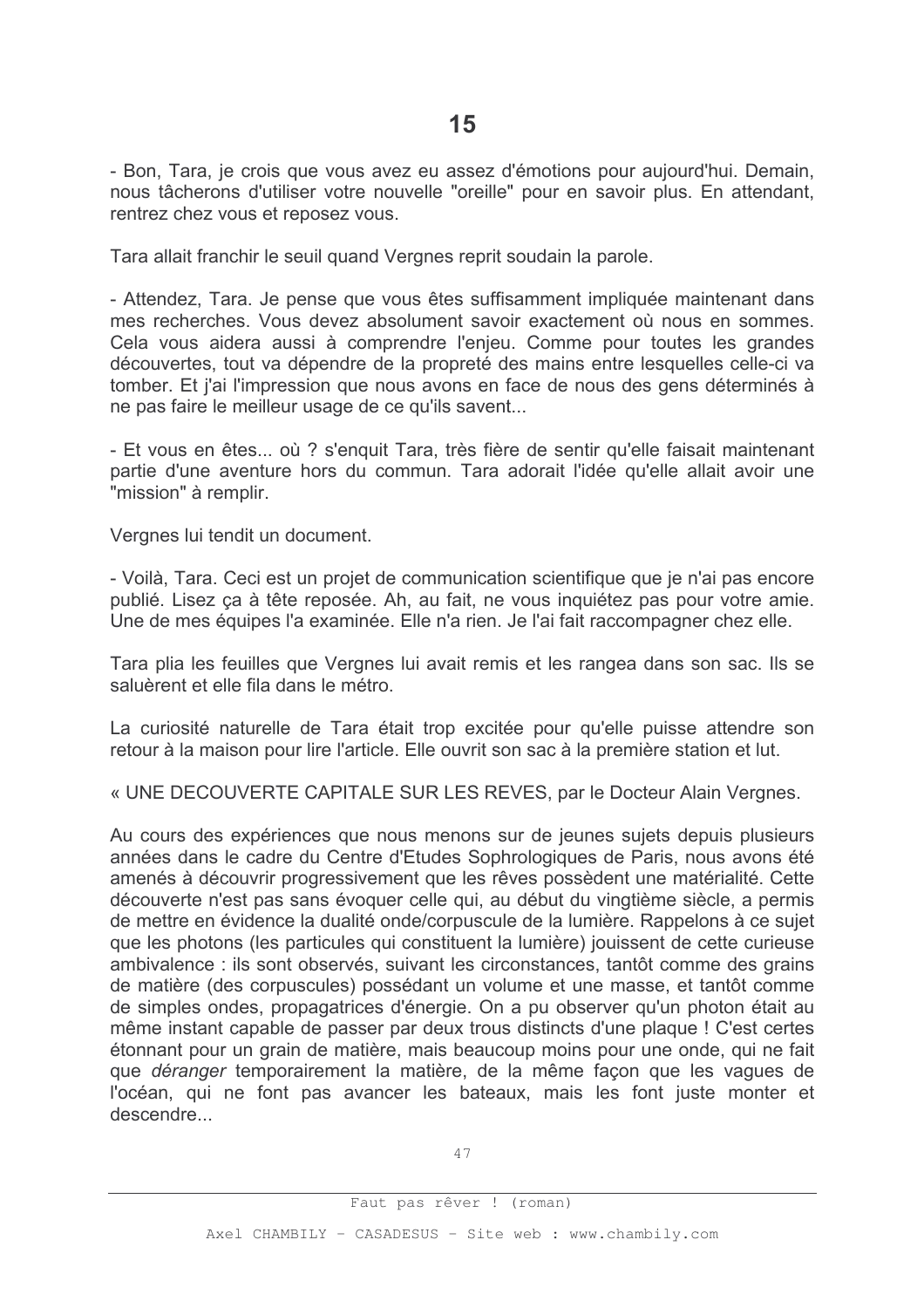Nous avons d'abord mis en évidence la nature ondulatoire des rêves, et même des pensées en général. Nous la soupconnions déjà depuis longtemps à l'examen des phases du sommeil paradoxal grâce à des oscilloscopes. Nous savions que le cerveau émettait bel et bien des ondes, d'une nature proche des ondes électromagnétiques. Ce n'est que récemment que nous avons mis en évidence, en observant certains sujets très particuliers et en apparence très rares, la nature corpusculaire des rêves. Nous avons assistés à de réelles matérialisations chez ces sujets. Les compte-rendu expérimentaux de ces séances sont consignés séparément.

Ce sont les derniers progrès de l'informatique qui nous ont permis d'interpréter ces phénomènes. A l'heure où j'écris, nous disposons de machines et de logiciels suffisamment puissants pour une approche numérique du monde de la pensée. Nous sommes maintenant en mesure d'échantillonner les mécanismes oniriques. C'est un des apports majeurs d'une toute nouvelle discipline : la biologie numérique.

Il est désormais possible d'enregistrer et de numériser avec une carte d'acquisition installée dans un ordinateur, comme on le fait pour un son ou une image, l'activité spécifique d'une molécule à activité biologique : une substance naturelle (histamine, caféine, nicotine, adrénaline...), un médicament, un antigène ou un anticorps, voire la signature immunologique d'une bactérie ou d'un virus. La vie dépend des signaux que les molécules échangent. Par exemple, quand on se met en colère, l'adrénaline "dit" à son récepteur, et à lui seul - en molécule fidèle elle ne parle à aucun autre - de faire battre le coeur plus vite, de contracter les vaisseaux cutanés...

Les molécules vibrent. Chaque atome de chaque molécule et chacune des liaisons chimiques, les "ponts" qui relient les atomes, émettent un ensemble de fréquences qui leur est propre. Ces fréquences spécifiques de molécules simples ou complexes sont détectées à des milliards d'années-lumière grâce à des radiotélescopes. Les vibrations des sont leur outil de travail, qui leur permet d'adresser leurs instructions à la molécule suivante dans la cascade d'événements qui président aux fonctions biologiques, et, probablement dans une large mesure, chimiques.

Nous avons enregistré et rejoué le signal émis par des molécules produites par le cerveau à l'aide de "simples" ordinateurs multimédia. Une simple carte-son n'enregistre que des fréquences inférieures à 20.000 Hz (le seuil supérieur d'audibilité de l'oreille humaine). Dans plusieurs milliers d'expériences, nous avons fait "croire" à un récepteur - spécifique d'une molécule simple ou complexe - qu'il était en présence de sa molécule préférée en lui "jouant" les fréquences enregistrées de cette molécule. Afin de parvenir à ce résultat, deux opérations sont nécessaires :

- 1 enregistrer l'activité d'une substance sur un ordinateur
- 2 la "rejouer" à un système biologique sensible à la substance d'origine.

Il y a tout lieu de penser que lorsque c'est la molécule elle-même qui est en présence du récepteur, elle envoie les fréquences que le récepteur est capable de reconnaître. Ce qui veut dire que le signal moléculaire peut être efficacement représenté par un spectre de fréquences entre 20 Hz et 20.000 Hz. La même étendue que pour l'oreille humaine. Depuis quelques centaines de milliers d'années les hommes font interagir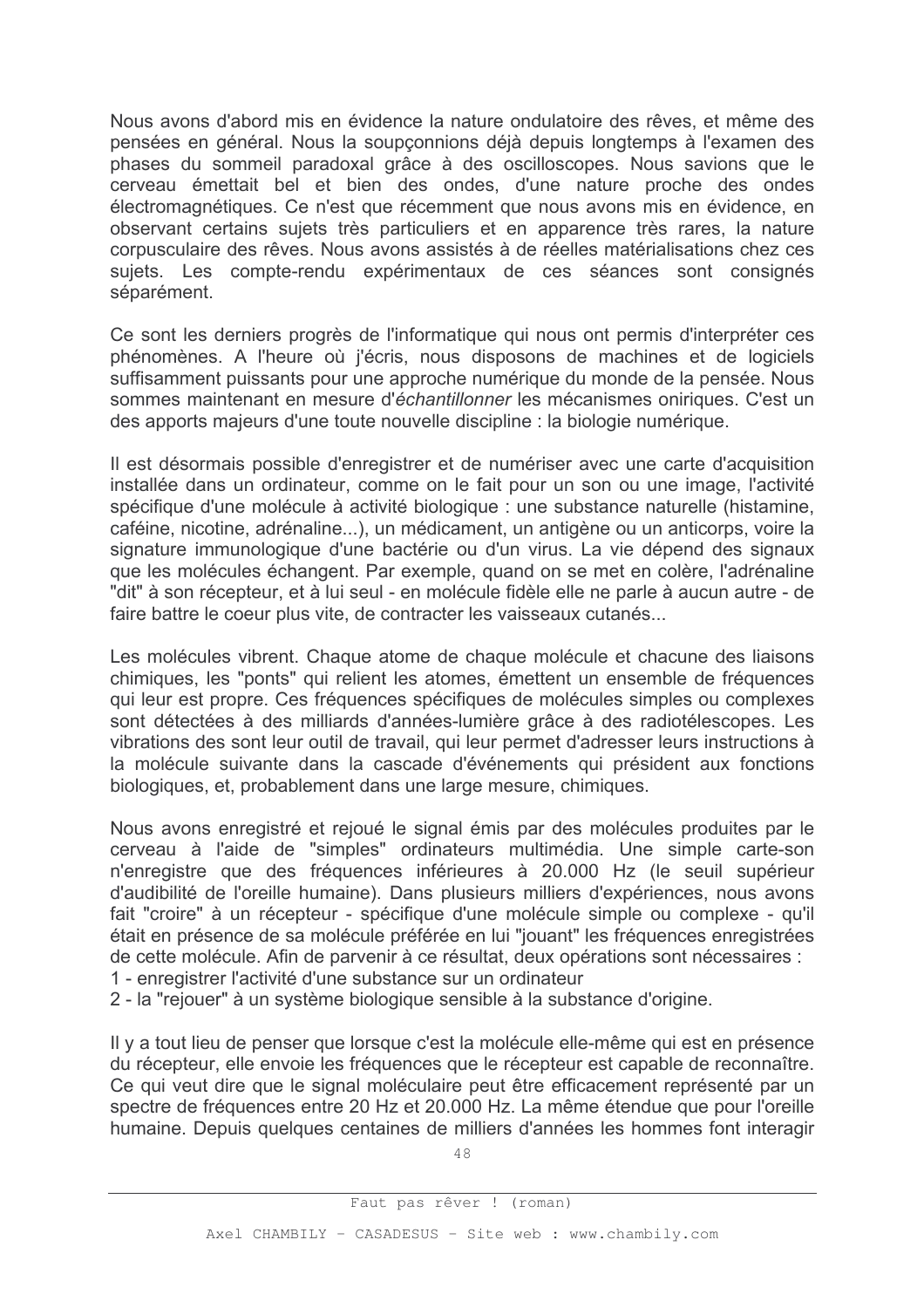des fréquences sonores avec un mécanisme biologique, celui de l'humeur. Les musiciens d'ambiance - musique d'ascenseur ou de supermarché - font de la "neuropsychobiologie" sans le savoir. Les sons aigus et rapides engendrent la gaieté, les aigus et lents la douceur, les sons graves et rapides réveillent l'ardeur guerrière, graves et lents le sérieux, la tristesse, le deuil.

Certains musiciens du début du vingtième siècle faisaient déjà une analogie entre les tonalités et les couleurs. Ils évoquaient non sans romantisme le vert pastoral inspiré par la tonalité de fa majeur ou le jaune éclatant du brillant ré majeur. En fait, il n'y avait pas de hasard, les fréquences des vibrations associées (lentes et mécaniques pour les sons, rapides et électromagnétiques pour les couleurs) étant directement proportionnelles.

Ces sensations sont l'expression de phénomènes physico-chimiques cérébraux déclenchés par des fréquences définies. Nous ne faisons pas autre chose lorsque nous transmettons à des modèles biologiques des activités moléculaires enregistrées. Les molécules biologiques ne communiquent (à la vitesse de la lumière) chacune qu'avec leur molécule correspondante et elle seule, condition indispensable au fonctionnement des systèmes biologiques... Comme il y a 10.000 molécules d'eau pour une molécule de protéine dans l'organisme, c'est tout simplement l'eau, qui possède une mémoire par polarisation, qui sert de support à la propagation du message.

Ces découvertes ouvrent la voie au stockage d'informations à l'échelle moléculaire et permettent la captation des rêves. Nous avons utilisé une molécule de cristal liquide composée de 19 atomes d'hydrogène. Ceux-ci stockent les bits d'information (les 0 et les 1 par lesquels on traduit toutes sortes de données) à l'aide d'interactions entre les ondes électromagnétiques et les atomes d'hydrogène. Rien de plus facile alors que de convertir ces informations en images, littéralement "stockées" dans les molécules. La technique, surnommée "photographie moléculaire", pourrait un jour servir à stocker d'importantes quantités d'informations digitales dans un espace minuscule (un atome !). Elle constitue un petit maillon dans la longue chaîne des travaux menant à l'informatique quantique. Et à l'enregistrement des rêves, qui pourraient devenir un formidable outil thérapeutique en ouvrant la voie aux quérisons par matérialisation/dématérialisation onirique. »

Tara n'eut même pas le courage de se déshabiller en arrivant chez elle. Elle s'écroula toute habillée au milieu de ses coussins roses et s'endormit profondément. Pour la première fois cette nuit, elle ne réveillerait pas tout le quartier avec ses ronflements.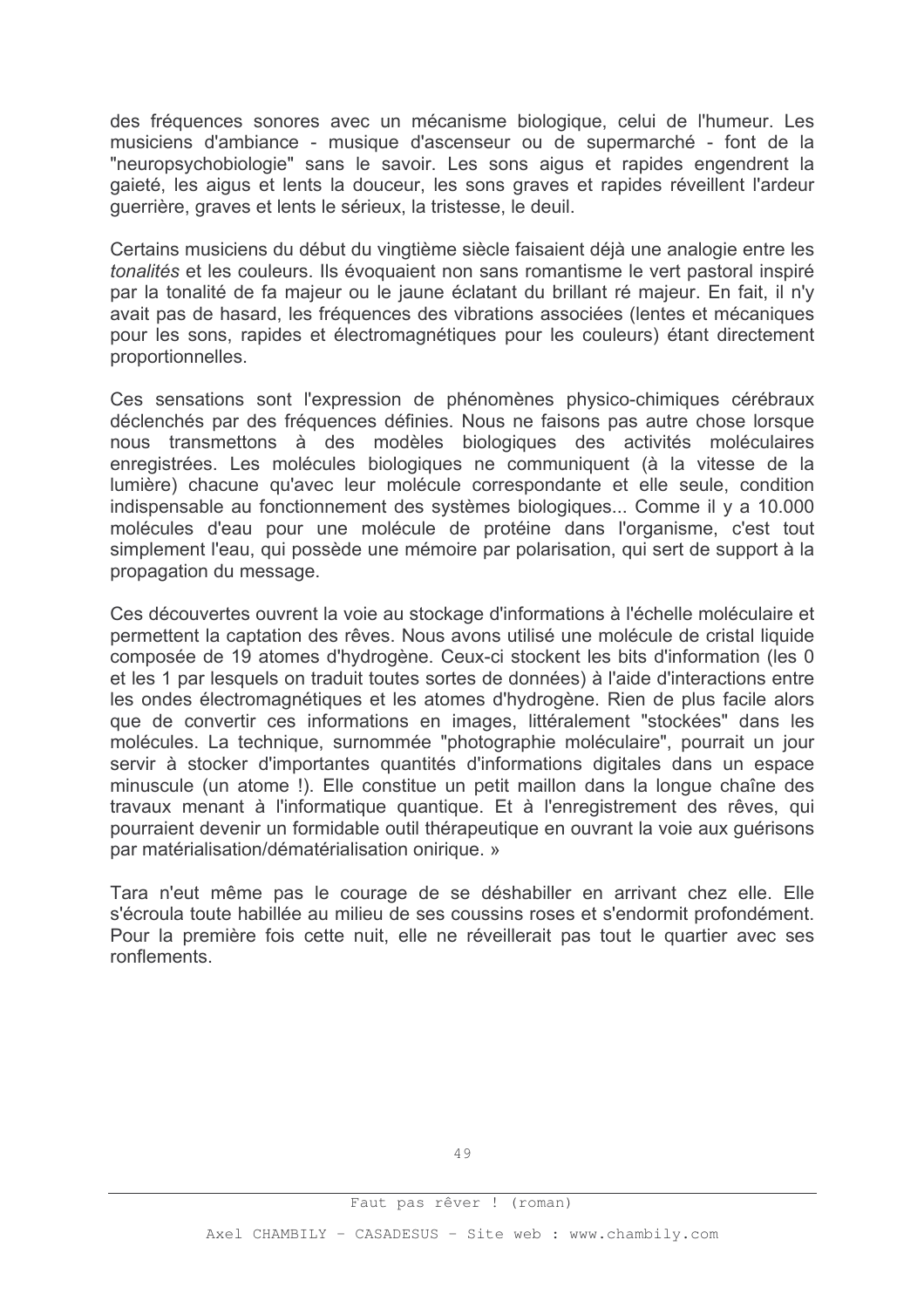Désormais, les visites de Tara au Centre d'Etudes Sophrologiques de Paris étaient quotidiennes. Elle ne s'en plaignait pas tant cette découverte et le fait d'y prendre part la passionnait. Evidemment, cela ne semblait pas sans risques, mais Tara adorait le risque. Et puis, elle était de moins en moins indifférente au bleu profond des veux du docteur Alain Vergnes. Rien n'avait jamais mis autant de piquant dans sa vie – même pas ses nombreuses expériences sexuelles, qui, si elles avaient souvent été pimentées, n'avaient sûrement pas toujours été sans risque – que sa participation à cette étrange aventure. De plus, les motivations humanistes du Docteur Vergnes ne pouvaient que recueillir son assentiment.

- Bonjour, Tara ! Bien dormi?

Le docteur Vergnes paraissait d'excellente humeur.

- Comme un bébé ! répondit Tara avec une moue ingénue. Il faut dire que votre article m'a bien aidé !

- Ah bon, c'était si ennuyeux ?

- Mais non, Alain, je plaisante ! J'étais crevée, mais l'article était passionnant. C'est fantastique de penser que les rêves ont quelque chose de matériel et que vous pouvez d'une certaine façon "communiquer" avec eux... Cela dit, ce côté matériel ne s'inscrit que dans "notre" réalité toute relative. Votre découverte n'est qu'un maillon supplémentaire de la grande illusion ! Cela dit, en attendant d'être délivré de l'illusion, le seul fait de pouvoir intervenir physiquement sur des maladies grâce au rêve serait déià un progrès génial ! Car, tant que nous ne sommes pas des êtres éveillés, il faut bien que nous fassions avec notre réalité de pacotille... Il y a à ce propos une maxime bouddhiste que j'aime bien : "Tant que tu crois être une souris, si tu rencontres un chat, alors, cours !".

- En fait, repris Vergnes, il ne nous reste plus gu'un pas à franchir. Mais je crois que, grâce à nos "amis" du P.S.E.C., nous allons le franchir aujourd'hui. Il nous reste à entrer en communication avec vous pendant que vous rêvez et à visualiser votre rêve en temps réel. Un sacré progrès par rapport au polygraphe, l'appareil que l'on utilisait jusqu'à présent pour enregistrer l'activité du cerveau ! Et l'outil qu'il nous manquait, c'est ce que vous avez dans l'oreille.

Vergnes avait passé une bonne partie de la soirée avec les informaticiens du centre pour connecter son ordinateur portable à communication sans fil au réseau du laboratoire. La grande salle d'expérimentation avait pris des airs de centre de calcul. Des procédures avaient été mises en place pour automatiser la connexion du système au réseau du P.S.E.C. Toutes les informations en provenance de l'oreille de Tara pourraient désormais être affichées sur de grands écrans et utilisées par tous. Les spécialistes avaient fait du beau boulot. Un soin tout particulier avait été apporté à la sécurité pour que les "autres" ne puissent pas s'apercevoir que l'on entrait clandestinement en communication avec leur système.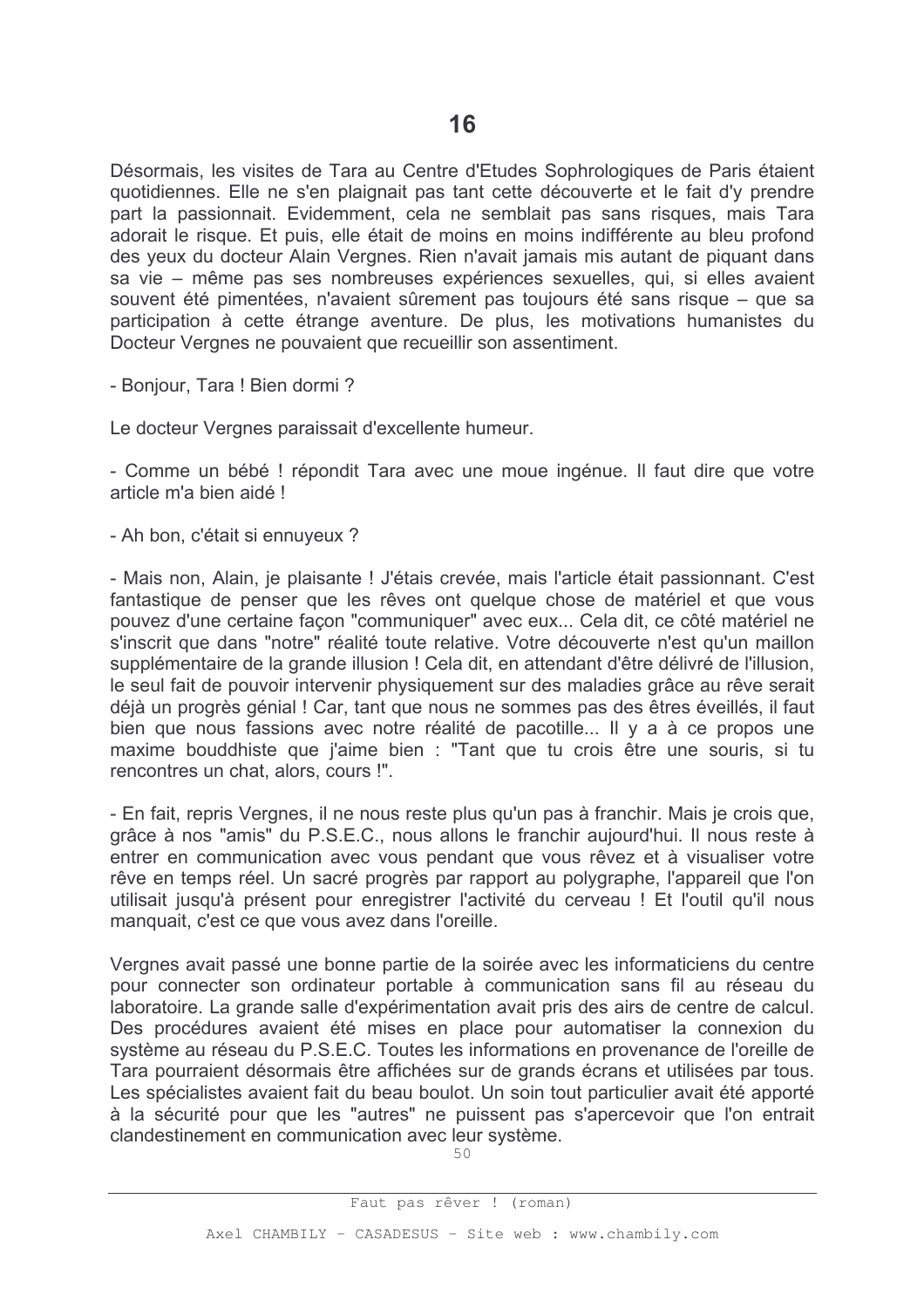- Carole n'est pas là ? s'étonna Tara en ne voyant nulle part la blonde assistante du docteur Vergnes.

- Non, elle a appelé pour dire qu'elle était souffrante. Elle ne viendra pas aujourd'hui.

Tara fut surprise de ne trouver aucun lit, divan ou canapé dans la pièce. Vergnes lui désigna un fauteuil large et d'allure confortable.

- Vous comptez me faire dormir là-dedans, mon cher Alain ? Dommage, je n'ai jamais pu dormir dans un fauteuil... J'ai l'impression d'être dans un avion. Bon. OK. il parait que l'on peut faire des tas de trucs en avion. J'ai un jour essayé d'imiter Emmanuelle pour le fun, mais, en l'occurrence, je crois que la réalité est loin de dépasser la fiction... Qu'il s'agisse des sièges ou des toilettes, l'exiguïté rend toute tentative impossible... C'est vraiment du cinéma ! En tous cas, je ne sais pas si vous avez déjà réussi à dormir dans un avion, mais pas moi !

- Moi non plus, ma chère Tara, répliqua Vergnes en souriant. Et, en ce qui me concerne, les aventures de la belle Emmanuelle ne m'ont jamais inspirées d'acrobaties aériennes ! Cela dit, ne vous inquiétez pas de cette position. Je vous assure que cela sera très confortable. A partir de maintenant, nous avons décidé de ne plus expérimenter lors de phases de sommeil naturel. Il y a plusieurs raisons à cela. D'abord, il n'est pas évident que vous réussissiez à vous endormir "naturellement" à chacune de nos expériences. D'accord, ça s'est bien passé jusque là, mais nos rencontres deviennent un peu trop fréquentes pour que nous puissions continuer de cette facon. D'autre part, nous allons de plus en plus avoir besoin de contrôler vos phases oniriques.

- Ah bon ? s'inquiéta Tara en se laissant choir mollement sur le fauteuil. Vous avez l'intention de me shooter aux barbituriques ? J'aime autant vous dire qu'il n'en est pas question !

- Non, non, reprit Vergnes. Ce n'est pas le genre de la maison. Je soupconne en revanche que ce soit celui de nos amis d'en face... Nous allons utiliser l'hypnose. C'est une de mes spécialités. Un domaine que je maîtrise à fond. Vous ne dormirez donc pas de votre sommeil "habituel". Et, de cette façon, vous pourrez continuer à dormir normalement la nuit sans craindre les troubles du sommeil qui n'auraient pas manqué d'apparaître si nous avions continué comme auparavant.

Tara fit mine de se lever, l'air furibond.

- Alors, vous allez me faire des passes magnétiques ? Me dire "Dors je le veux !" en me faisant les gros yeux et en me balançant un pendule sous le nez ? Et puis m'allonger entre deux chaises et faire casser par un colosse de foire armé d'une masse géante des parpaings en béton posés sur mon ventre ? Ca va pas, non ?

- Mais, euh, Tara... bredouilla le Docteur Vergnes.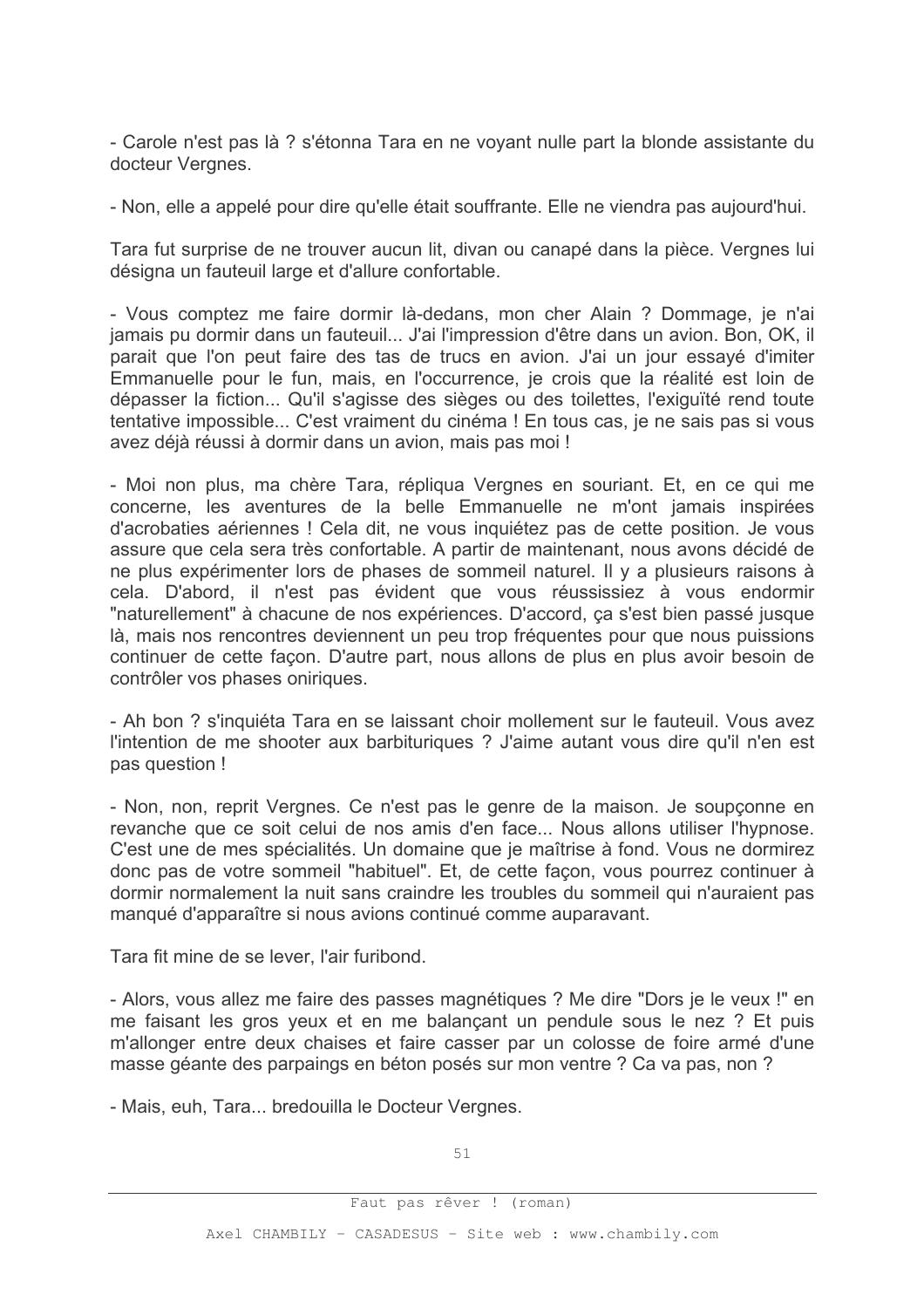Tara continuait son petit numéro de pucelle effarouchée. Inutile de préciser que c'était un rôle de composition.

- Et pourquoi pas aussi me faire mettre toute nue devant tout le monde?

Cette fois, Tara ne put réprimer un grand éclat de rire.

- Vous savez bien que pour ca. il n'y a pas besoin de m'hypnotiser !

Le rire de Tara se communiqua aussitôt à tout le monde. Le docteur Vergnes parut soulagé de voir que Tara n'avait pas si mal pris la chose que ca.

- Ah ah, je vous ai bien eus !

Tara paraissait satisfaite de son forfait. Elle avait réussi à mettre tout le personnel mal à l'aise. Et tous n'étaient pas aguerris au sens de l'humour dévastateur de la demoiselle

- Bon, hum, Tara, reprit Vergnes en se raclant la gorge, nous n'allons pas préparer un numéro de music-hall! L'hypnose est un phénomène très réel et très sérieux. On l'utilise même pour réaliser des anesthésies lors d'interventions chirurgicales. J'ai fait de longues études sur le sujet et pratiqué l'hypno-analyse. C'est une technique identique à celle de l'analyse psychiatrique classique, mais ici les barrières et les blocages du subconscient n'apparaissent plus. On peut donc obtenir des résultats beaucoup plus rapides (une séance d'hypno-analyse peut avoir les mêmes résultats que plusieurs semaines de travail par analyse classique). Je ne compte utiliser l'hypnose que pour simplifier le protocole expérimental. Vous rêverez comme d'habitude. La seule différence essentielle avec le "vrai" sommeil, c'est qu'il n'y a pas de phase de sommeil paradoxal.

- Tout le monde peut-il être hypnotisé ?

- C'est une question intéressante. Car les deux extrêmes existent : il y a les sujets facilement hypnotisables et ceux qui sont plus récalcitrants. D'après les différentes études et expériences menées à ce sujet, les personnes les plus facilement hypnotisables sont la plupart du temps des personnes équilibrées, c'est-à-dire relativement stables et bien intégrées. Ceci implique que les névrosés sont plus difficilement hypnotisables. Et parmi les névrosés, les hystériques sont les plus résistants. En ce qui concerne les personnes difficilement hypnotisables, il y a en tout premier lieu les gens qui ne veulent pas être hypnotisés. Ils ne pourront en aucun cas y être astreints. On a pu noter que les personnes qui ont offert le plus de résistance au sommeil hypnotique étaient souvent inadaptées socialement et très perturbées. Je ne pense pas que ce soit votre cas !

- Et... c'est dangereux ?

- L'hypnose n'est pas une pratique dangereuse dans la plupart des cas. Toutefois, une personne en mauvais équilibre psychique peut difficilement entrer dans cet état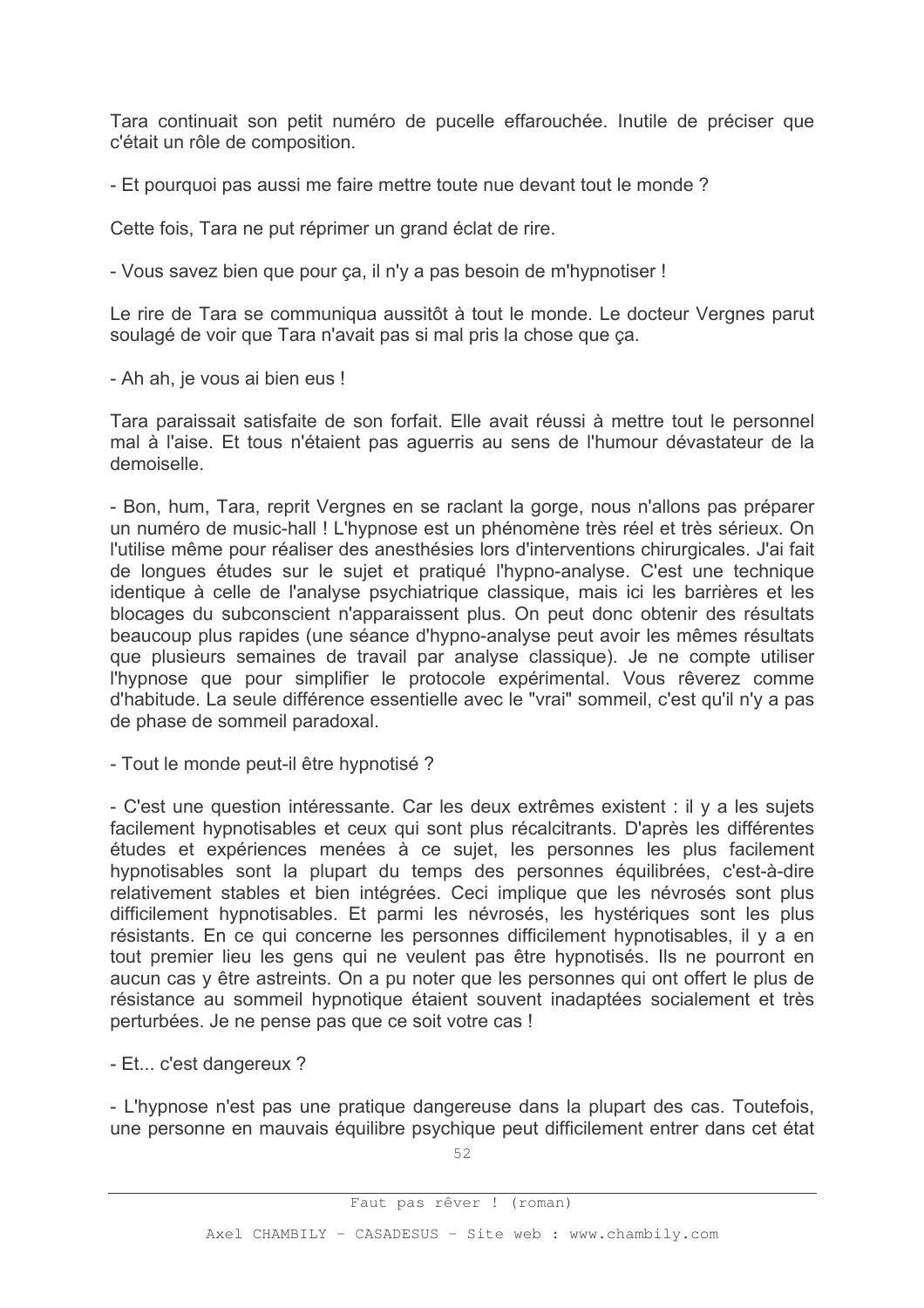et, si elle le faisait, elle pourrait courir quelques risques. Car cette personne fragile psychologiquement peut faire passer de l'inconscient au conscient des choses qu'elle supporterait mal. Dans les autres cas, l'hypnose n'est pas dangereuse. Elle est même très bénéfique, car il faut savoir que si le sommeil hypnotique est différent du sommeil naturel, il en est quand même suffisamment proche pour que le sujet s'endorme réellement. La crainte de ne pas se réveiller n'a donc pas lieu d'exister.

- Vous possédez un don particulier?

- Un hypnotiseur ne possède aucun pouvoir spécial. Même s'il est fréquent d'entendre des gens affirmer qu'ils ont vu les veux de l'hypnotiseur tourner, il ne faut y voir que des manifestations de leur imagination. Ce n'est pour la plupart des cas que le résultat de la fascination qu'exerce tout phénomène "magique" sur l'homme. Et l'hypnose, malgré nos efforts de rationalisation, fait resurgir de l'inconscient cette fascination issue de l'enfance. De nos jours, les hypnotiseurs sont le plus souvent des médecins, ce qui prouve que l'hypnose n'est pas un don, mais bien le résultat de l'apprentissage d'une technique.

- Bon, OK, doc, va pour "Dormez je le veux" !
- D'accord. Voulez-vous vous lever, s'il vous plaît?
- Euh, on avait dit assise, non?
- C'est juste une phase préparatoire.

Tara s'exécuta. Le docteur Vergnes, debout derrière elle, placa ses longues mains bien à plat sur les omoplates de la jeune fille. Tara ressentit immédiatement une intense chaleur dans le dos. En d'autres circonstances, elle ne se serait peut-être pas contentée de rester debout immobile et détendue.

- Fermez les yeux. Vous vous sentez totalement relaxée, en confiance. Toute tension, toute raideur, disparaissent de vos muscles. Vos bras pendent paresseusement le long de votre corps, comme des chiffons. Vous imaginez que vous êtes une marionnette molle.

Vergnes recula tout doucement ses mains. Tara commenca à pencher imperceptiblement en arrière, comme attirée. Puis, comme les mains du docteur se retiraient plus franchement, Tara perdit l'équilibre et chuta lourdement sur la poitrine de Vergnes qui la rattrapa doucement en glissant ses bras sous les aisselles de la jeune fille. Tara ne fit rien pour échapper à cette situation qu'elle trouvait fort à son goût. Elle parut presque déçue lorsque le docteur Vergnes la replaça en position verticale

- Excellent ! déclara le docteur Vergnes, visiblement satisfait du résultat de cette première expérience. Maintenant Tara, fermez les yeux à nouveau et faites-moi face.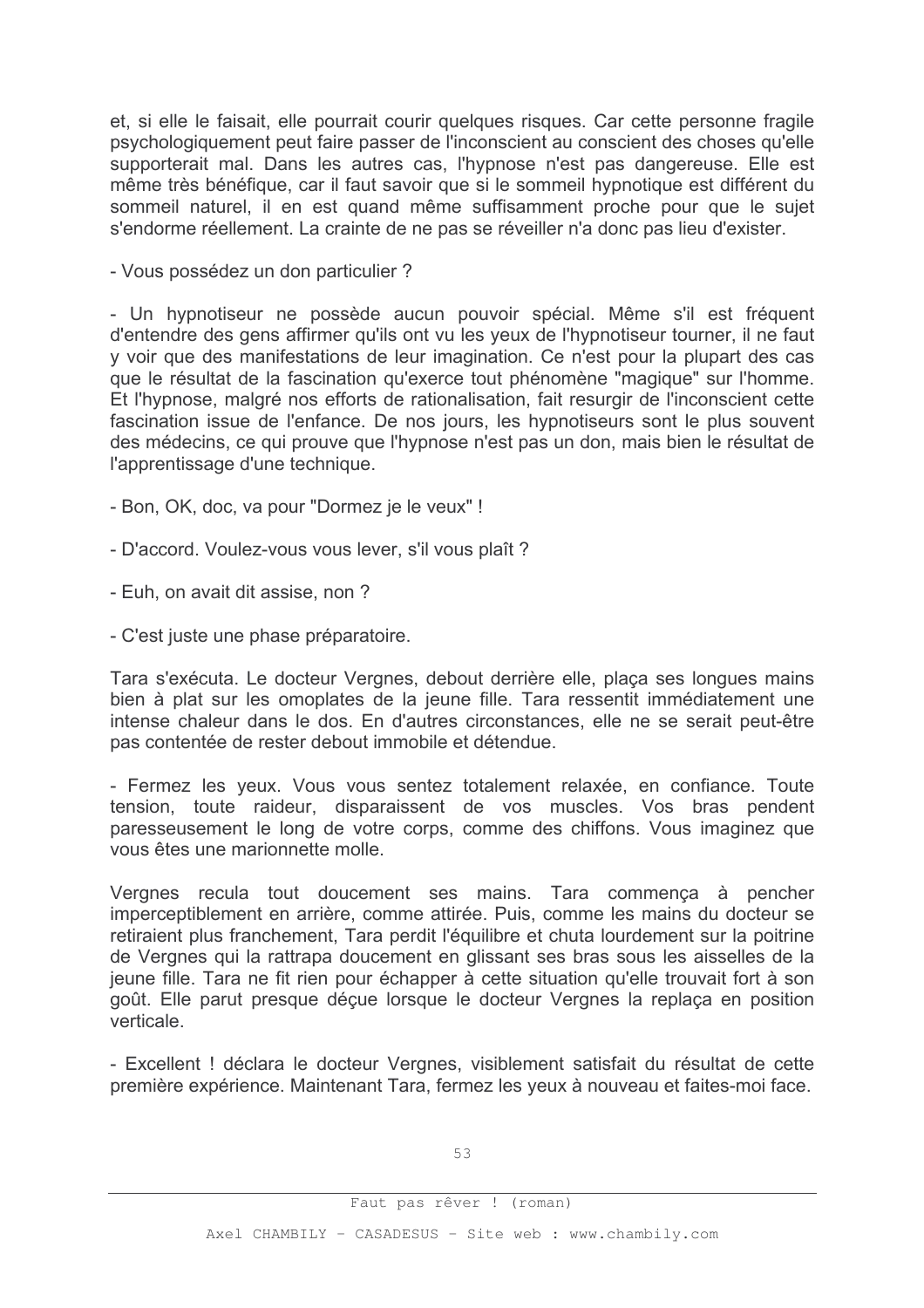Vergnes, les bras tendus, effleurait légèrement le front de Tara avec l'extrémité de ses doigts. Ayant appelé son attention sur ce contact et maintenu celui-ci pendant une quinzaine de secondes, il recula ses doigts avec une extrême lenteur. A nouveau. Tara chuta en avant.

- Parfait, Tara. A présent, nous allons amorcer la transe hypnotique. Asseyez-vous.

Tara s'était rassise confortablement, bien enfoncée dans le fauteuil moelleux.

- Vos yeux sont clos, vos muscles relâchés. Mettez vos mains à plat sur vos cuisses, les paymes vers le haut. Surveillez attentivement vos mains de manière que le plus léger mouvement involontaire de vos doigts ne puisse vous échapper. Sans que vous le vouliez, vos deux mains vont d'elles-mêmes se fermer. Vous n'allez pas tarder à constater une tendance à l'écartement de vos doigts, puis de petites impulsions de ceux-ci, s'infléchissant d'abord presque insensiblement, puis de plus en plus vite. Votre index gauche commence à se plier, à chaque seconde il se ferme davantage.

Au bout de dix minutes, les poings de Tara étaient serrés. Tellement serrés que les jointures de ses doigts étaient devenues blanches.

- Vous ne pouvez plus desserrer vos poings. A chaque fois que vous faites un effort pour les desserrer, ceux-ci se serrent de plus en plus.

Tara plissait les yeux dans un effort manifeste pour desserrer ses poings. Mais, à l'évidence, cet effort était vain et accentuait la transe hypnotique. Ses avant-bras raidis s'animaient périodiquement de mouvements tétaniques. Vergnes passa derrière Tara. Il plaça ses médius sur les yeux de la jeune fille en appuyant très légèrement.

- Vos mains vont se desserrer progressivement, mais, en même temps qu'elles se desserreront, vous allez ressentir immédiatement une somnolence singulière, un besoin de dormir irrésistible, et le sommeil va vous envahir rapidement. Vous vous endormez, vos mains se relâchent. Le sommeil vous envahit. Vos mains s'ouvrent. Vous dormez.

L'amplitude respiratoire de Tara s'était considérablement modifiée. Elle était totalement immobile dans le fauteuil, son tonus musculaire totalement relâché. Sa tête penchait sur le côté, entraînée par son poids.

Le docteur Vergnes alla s'asseoir devant un écran de contrôle posé sur un meuble informatique, à deux mètres à peine du fauteuil où dormait Tara. Il mit plusieurs minutes à trouver la fréquence de l'émetteur réseau implanté dans l'oreille de sa patiente. L'écran n'afficha d'abord qu'une "neige" informe. Une multitude de points gris et blancs qui virevoltaient en tous sens. Au bout d'un certain temps, les points se regroupèrent par petits paquets, comme de petits agrégats de nuages effilochés. Puis une dominante bleue apparut. D'un bleu soutenu. Les tâches qui se déplacaient sur l'écran donnaient une impression de vitesse. Vergnes avait l'impression d'un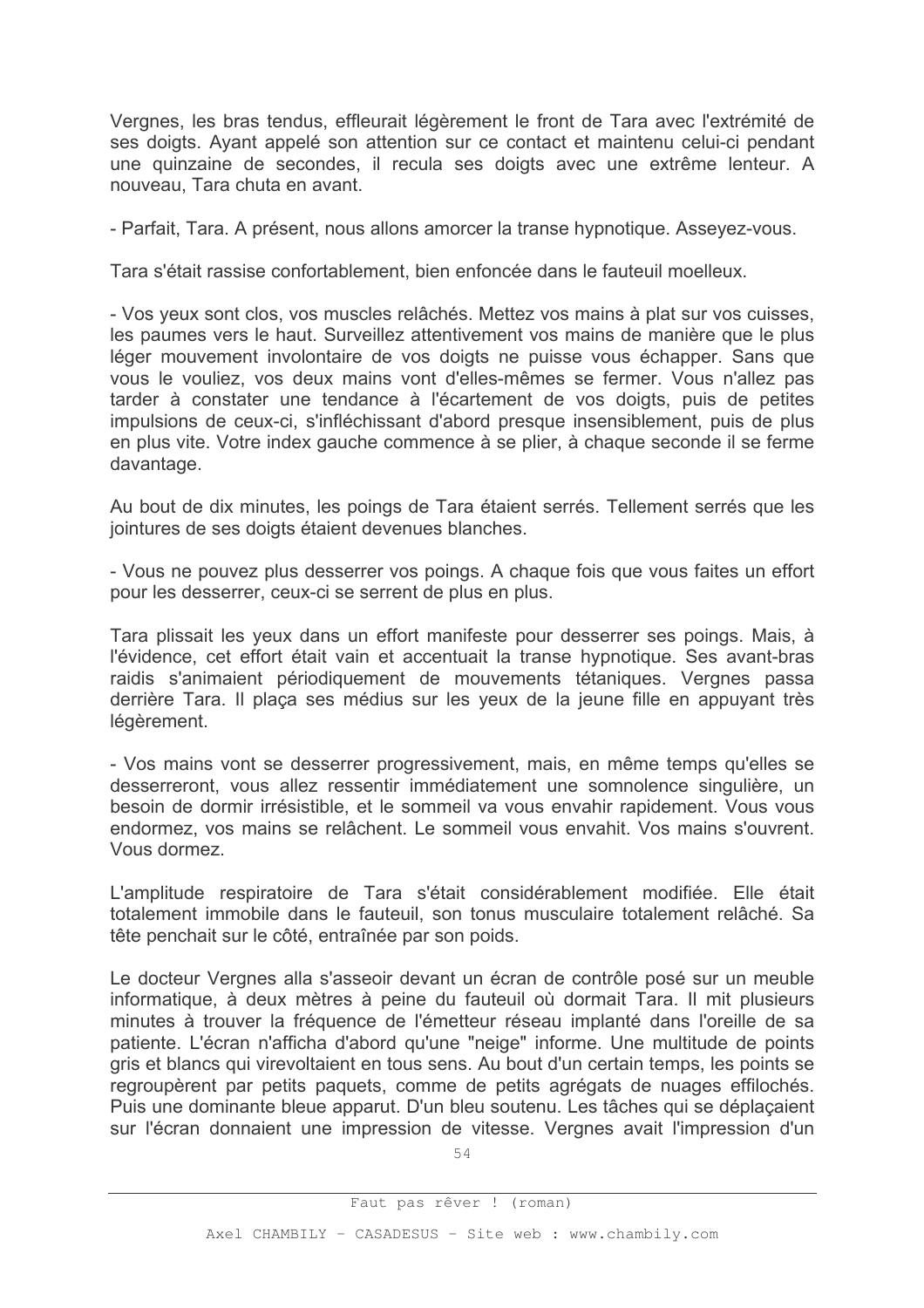voyage dans les nuages. Comme s'il volait à bord d'un planeur lancé à grande vitesse. Il avait du mal à se convaincre qu'il était en train d'observer ce que Tara voyait en rêve. Pourtant, les images prenaient de plus en plus de consistance et ne pouvaient être le seul fruit du hasard. Même les plus puissants logiciels de rendu 3D n'étaient pas capables de produire des paysages virtuels d'une telle complexité et d'une telle beauté. Et, en l'occurrence, aucun logiciel de ce genre ne s'exécutait à cet instant. Tout le monde dans le laboratoire retenait son souffle. Tous étaient en train d'assister au plus incroyable des spectacles. Ils voyaient ce que voyait l'esprit de Tara. Au milieu des nuages en perpétuel déplacement, apparaissaient, puis disparaissaient, aussi soudainement qu'elles étaient apparues, des fleurs multicolores. De magnifiques fleurs exotiques dont la plupart semblaient appartenir à la famille des orchidées. Ce "ciel" extraordinaire était troué par endroits de rayons lumineux qui venaient de nulle part et partaient dans toutes les directions de l'espace. Il y avait des milliers d'étoiles scintillantes et des dizaines de soleils étincelants. Plusieurs lunes d'un blanc immaculé dansaient un ballet cosmique au milieu des lotus et des becs de perroquet. Le point de vue changea progressivement, donnant l'impression d'une chute libre. On apercevait au loin des montagnes enneigées et des glaciers éblouissants. Des oiseaux de feu traversaient ca et là le paysage. Le sol, couvert d'une mousse perlée de rosée, était jonché de turquoises luminescentes. Des cascades semblaient avoir gelé sur place, comme suspendues dans leur course folle. D'autres, jaillies des montagnes, couraient en tous sens entre des rochers incandescents. Un immense dragon, entouré de flammes de cristal, paressait mollement à l'arrière-plan. Une immense coupe d'or était posée sur le devant de la scène. Dans la coupe, une mandoline dont la tête du manche figurait la tête d'un agneau. Au dessus de la coupe, comme en lévitation, une conque triton tournait lentement sur elle-même. Des êtres diaphanes se dessinaient parmi les plantes grimpantes. Certains avaient quatre bras. Et, surplombant cette vision magnifique, un bouddha rouge trônait dans l'infini.

- Tara ?

Le docteur Vergnes parlait doucement à l'oreille de Tara.

- Vous m'entendez ?

Venus du fond de son sommeil hypnotique, Tara fut saisie de petits mouvements à peine perceptibles. Les détails incrovablement précis commencèrent à se dissoudre sur l'écran. Tout se fondait en tâches de couleur.

- Tara, j'aimerais que vous repensiez au rêve que vous avez fait après votre agression.

Tara tourna la tête et ses bras bougèrent convulsivement. La suggestion du docteur Vergnes n'avait pas l'air agréable. L'écran était redevenu d'un gris sale et mouvant. A nouveau des montagnes de glace envahirent l'écran. Cette fois, la glace paraissait hostile. Dehors, on devinait les profondeurs de l'océan. Il y avait deux murs, lisses. blancs, faisant chacun face à deux murs de verre. Une immense paroi métallique s'approchait et avançait avec lenteur. On eût dit la coque d'un sous-marin géant dont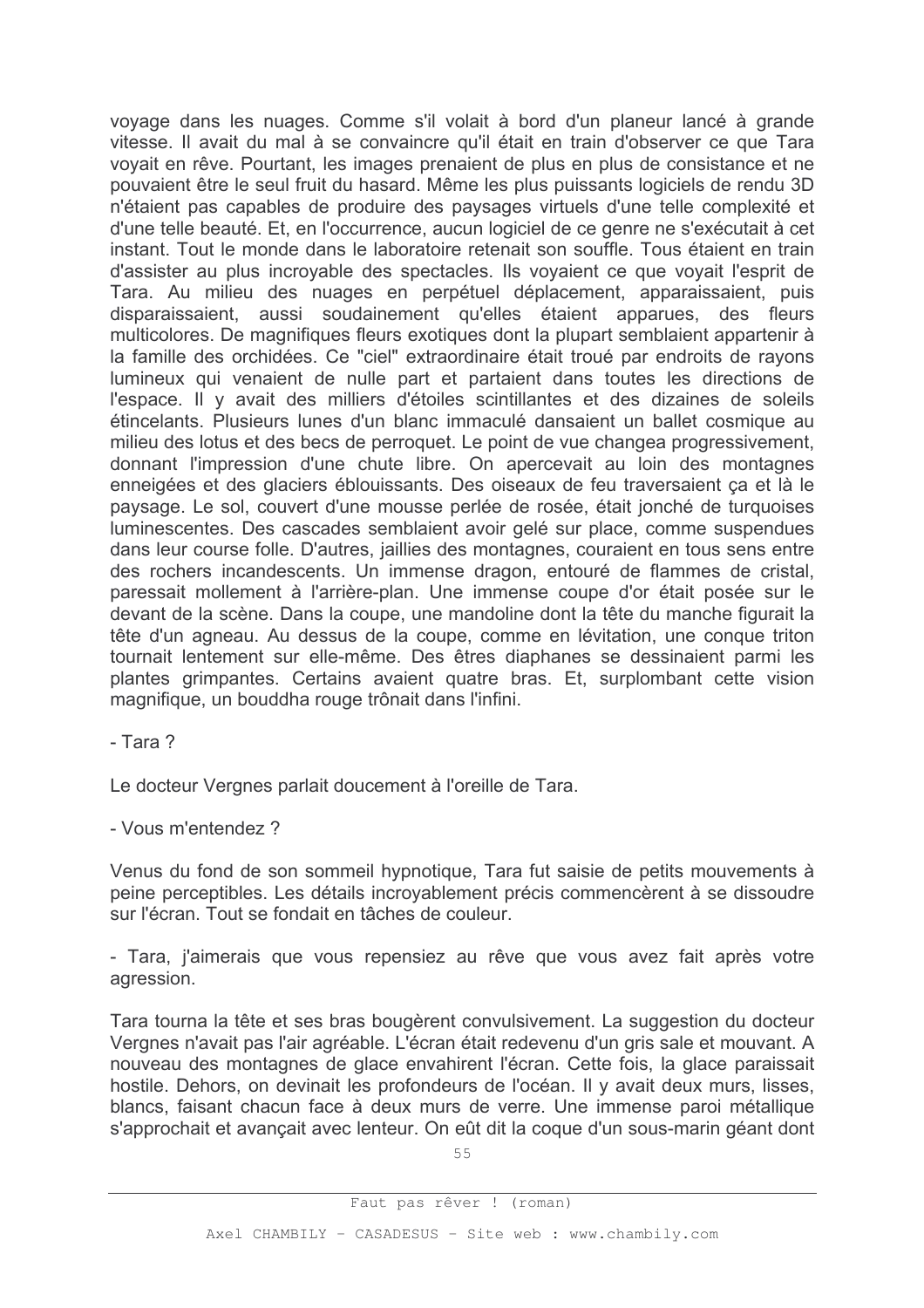on n'apercevait ni le début ni la fin. Tout était froid. Pas de doute, Tara était bien revenue sur les lieux de son "rêve". Des militaires en uniforme s'affairaient dans ce qui ressemblait à un poste de contrôle. Enfin, on avait une "vue" du P.S.E.C. Ou en tous cas de ce qui en émanait. Cette vue onirique mettait tout le monde mal à l'aise car elle était vraiment dérangeante, tellement froide et désincarnée. Les membres du P.S.E.C. semblaient mener des expériences semblables à celles du docteur Vergnes, tout en utilisant des méthodes beaucoup plus agressives... Dans une salle, des "cobayes" subissaient des injections de drogues. Dans une autre, un bloc opératoire à n'en pas douter, on pratiquait de la chirurgie lourde sur des patients. Des praticiens examinaient des radiographies de l'abdomen. Sur des crédences opératoires disposées en cercle, on pouvait observer d'étranges cylindres métalliques. Certains comportaient une partie télescopique. D'autres étaient terminés par deux petites sphères soudées à chacune de leurs extrémités.

Les employés du docteur Vergnes eurent soudain un mouvement de recul. Sur l'image affichée à l'écran, dans le coin de l'une des pièces, ils venaient d'apercevoir... Carole ! Vergnes lâcha un juron. Non, ce n'était pas possible. Et pourtant, l'image, bien que déformée, était d'une parfaite netteté. On ne pouvait pas ne pas reconnaître les traits de la blonde Carole, poussant un chariot couvert de matériel chirurgical. Un des collègues du docteur Vergnes le prit à part pour lui faire part de ses soupçons qu'il disait avoir de longue date. Vergnes le repoussa assez vertement en lui disant qu'il répondait de son assistante comme s'il s'agissait de sa propre fille.

L'image affichée sur tous les écrans se brouilla soudainement. Tara commençait à manifester des mouvements de plus en plus désordonnés. Quelques gouttes de sueur perlaient à son front. Vergnes décida qu'il était temps de mettre fin à la séance

- Vos yeux s'ouvrent, vos yeux sont ouverts, vous êtes bien. Vous avez fini de dormir

Tara s'éveilla très naturellement, comme si elle venait de passer une excellente nuit.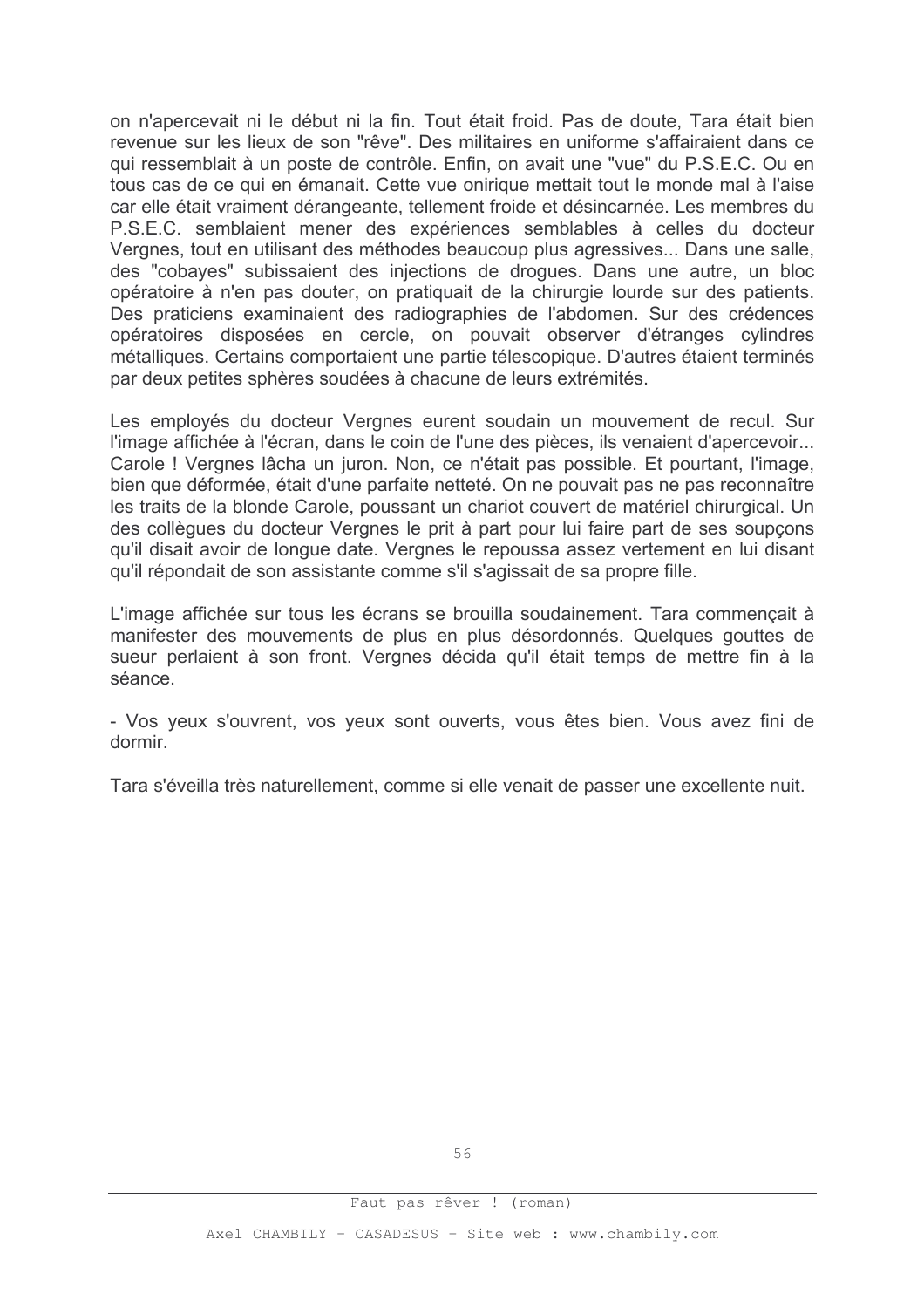Au bout de quelques instants, les traits de Tara se métamorphosèrent. Elle éclata en sanglots et se jeta dans les bras du docteur Vergnes, les poings convulsivement serrés.

- Je suis désolée, Alain. Je ne pouvais pas continuer. J'ai eu peur.

- Je comprends, Tara. Ces souvenirs ne devaient pas être très agréables.

- Ce n'étaient pas seulement des souvenirs. J'étais là-bas. A nouveau. Et j'ai vu Carole.

Le docteur Vergnes caressait affectueusement la nuque de Tara.

- Oui, je sais. Nous l'avons tous vu aussi. C'est invraisemblable.

- Quand j'étais petite, je faisais souvent le même cauchemar : je courais dans un immense hangar sombre, poursuivie par des monstres hideux. J'arrivais à une porte, l'ouvrais à grand peine et après l'avoir refermée derrière moi, j'entendais les monstres qui arrivaient à toute vitesse pour l'ouvrir. A chaque fois, je me réveillais en sanglots en appelant à l'aide. Un jour, une amie m'a demandé à quoi ressemblaient ces monstres. Je lui ai répondu que je ne savais pas. En fait, je ne les avais jamais vraiment vus, car je cherchais toujours à les fuir. Après cette discussion avec mon amie, j'ai commencé à me poser des questions sur les monstres. Ressemblaient-ils à des animaux terrifiants, ou était-ce des humains armés de couteaux ? J'étais incapable de répondre. Si bien qu'une nuit, alors que les monstres s'apprêtaient à me poursuivre, je m'arrêtai net et fis demi-tour. Cela me demanda un courage inouï. Mon coeur battait à toute vitesse, mais je m'adossai au mur et les regardai. Ils s'arrêtèrent tous devant moi et se mirent à faire des bonds en l'air assez ridicules. En les regardant attentivement, ils m'apparurent moins comme des monstres véritables que comme des personnages de bande dessinée. Alors, tout doucement, ils commencèrent à s'effacer. Puis, je me réveillai. Ce fut mon dernier cauchemar.

Tara s'était progressivement calmée.

- Ne vous inquiétez pas Tara. Je suis sûr que vous saurez faire face à vos peurs la prochaine fois.

Tara s'écarta à regret. Ses poings s'étaient progressivement desserrés pendant ces quelques instants passés au cou du docteur Vergnes. Au moment où elle ouvrit la main droite, un petit objet s'en échappa. Un petit cylindre métallique, avec deux petites sphères à chacune de ses extrémités, qui fit un bruit de clochette en allant rouler sous le fauteuil

Vergnes se précipita.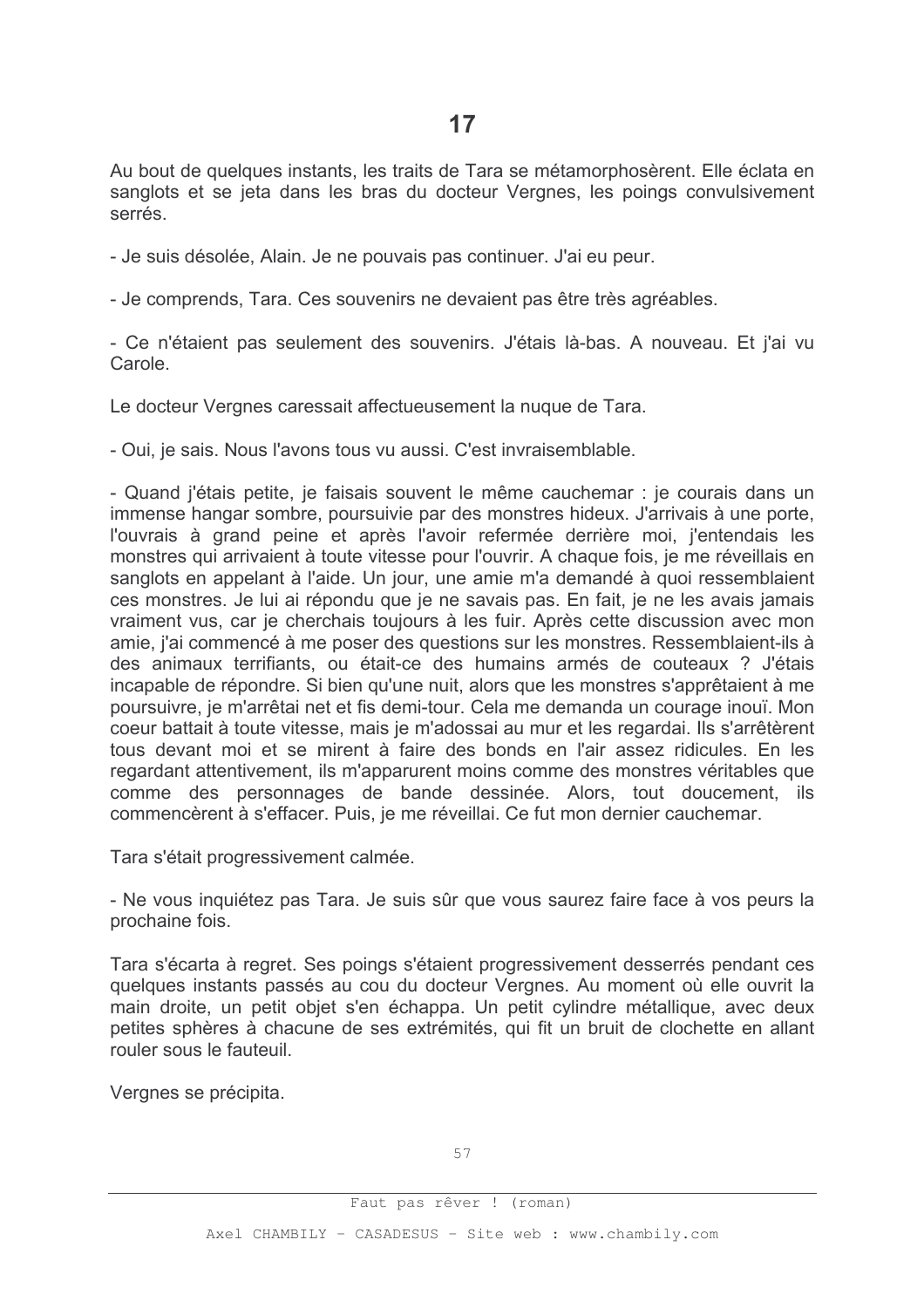- Bon sang, Tara, vous avez ramené quelque chose de là-bas ! Je m'en doutais. L'appareil qu'ils vous ont implanté dans l'oreille n'est pas une simple "caméra à rêves". Il établit un contact beaucoup plus profond... Cela faisait un moment que je me posais des questions à propos de votre agression. Quelque chose ne collait pas. D'après votre récit, on avait l'impression qu'on vous avait emmené très loin. Mais quand je vous ai retrouvée chez vous, vous sembliez n'avoir pas bougé. En fait, je pense qu'ils vous ont droquée et que vous n'avez gardé qu'un souvenir d'hallucinations. D'ailleurs, vous semblez avoir retrouvé une partie de celles-ci tout à l'heure. En réalité, je suis convaincu que vous n'avez pas bougé de chez vous. Enfin, pas au sens où on l'entend ordinairement. Ils vous ont amenée là où ils le voulaient par le biais du rêve. Et ils vous ont implanté le transmetteur par des techniques de matérialisation en état de transe. Je crois que nous avons appris assez de choses pour aujourd'hui... Nous tâcherons d'approfondir le voyage la prochaine fois. Tara, avec un regard plein de tendresse, déposa un baiser - un peu mouillé - sur la joue d'Alain Vergnes.

Ce soir là, Tara avait rendez-vous avec Philippe, un vieux copain pour lequel elle "craquait" réqulièrement. Il lui avait passé un coup de fil la veille pour l'inviter à venir prendre l'apéro chez lui dans son bel appartement de l'avenue Mozart. Il était convenu qu'il lui ferait envoyer un taxi vers dix-huit heures. Tara repassa en coup de vent chez elle pour se changer. C'était une chaude soirée d'été. Le ciel de plomb laissait prévoir un violent orage. Tara avait envie de surprendre Philippe. Elle décida de se déquiser en garçon manqué. Son choix se porta sur un costume gris anthracite, le plus strict possible. Le pantalon à pinces soulignait divinement les fermes rondeurs de ses fesses. Après avoir essayé sans conviction plusieurs chemises, elle opta pour l'option sans. Juste la veste croisée avec rien en dessous. Avec ses lunettes sur le bout du nez et sa mèche en bataille, elle faisait une garçonne très convaincante. Son effet devait être réussi, car, quand elle se pencha en avant pour payer le chauffeur de taxi, celui-ci eût l'air d'apprécier la vue plongeante.

Tara n'eût même pas à sonner quand elle sortit de l'ascenseur. La porte était grande ouverte. Philippe la referma à l'instant où elle passa le seuil. De taille moyenne, il était très mince. Pieds et torse nus, il portait simplement un pantalon de cuir noir. En observant ses hanches qui flottaient un peu dans le pantalon. Tara se fit la réflexion qu'il était presque maigre. Sa réflexion ne fut guère approfondie car le pantalon de cuir laissait aussi deviner des promesses qui laissaient rarement Tara indifférente. Philippe déposa dans son cou un petit coup de langue coquin auguel Tara répondit. en tournant la tête pour offrir sa nuque, par une caresse du bout de ses doigts dans le creux des reins. L'appartement était immense, avec très peu de meubles. Partout, d'épais tapis de laine. Et, aux murs, de grandes toiles aux couleurs vives. Ils s'assirent à même le tapis dans la salle de séjour vitrée. Un lampadaire halogène diffusait une lumière très douce et discrète. Philippe tendit un verre à Tara. Cela faisait un bon moment qu'ils ne s'étaient pas vus, mais ils n'avaient pas envie de parler. Ils restèrent longtemps à se regarder, s'effleurant parfois d'une caresse, buvant lentement et grignotant les douceurs que Philippe avait préparées. Tara avait déboutonné sa veste et s'était allongée, offerte. Quand retentirent les premiers coups de tonnerre, ils avaient déjà commencé à faire l'amour. Ce fut très lent et très doux.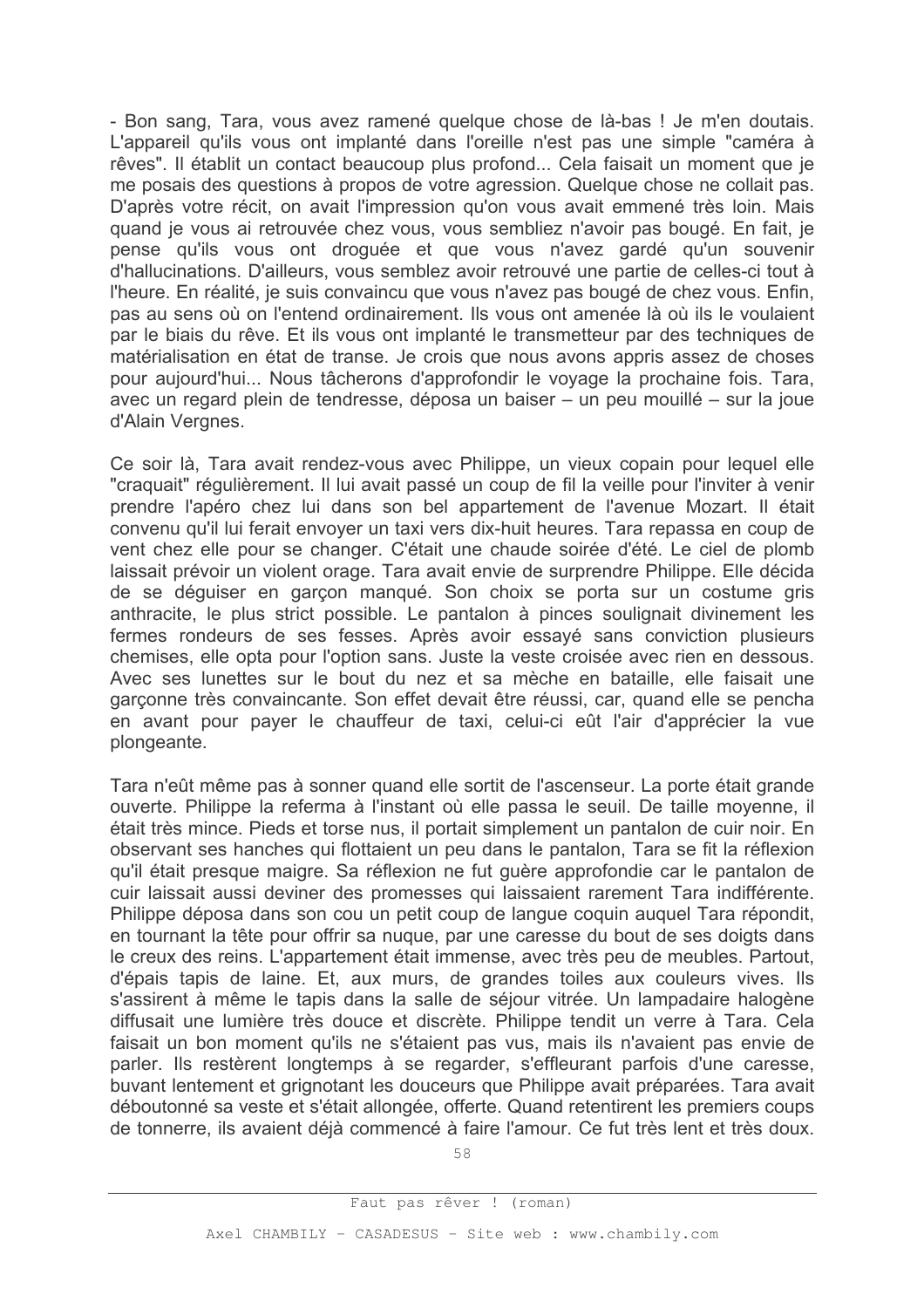Dans la glace qui lui faisait face, Tara se voyait par intermittence lorsqu'un éclair illuminait la pièce. Cet effet stroboscopique donnait une impression de ralenti. La pluie, redoublant de force, battait les grandes baies vitrées comme une écume sauvage. Chevauchant Philippe, le corps de Tara dans le miroir, brillant de sueur, semblait s'arrêter pour reprendre lascivement dans une position différente. Sa tête tournait plus sous l'effet du désir que de l'alcool. Elle se voyait tantôt à gauche, tantôt à droite. Ses mouvements, dépourvus de transition apparente, paraissaient saccadés. Penchée en avant, et puis soudain, la tête rejetée en arrière, les mains posées sur ses seins tendus. L'orage dura encore longtemps dans la nuit. Quand il cessa, Tara avait depuis longtemps rejoint Philippe dans sa chambre. Ils s'étaient tous les deux écroulés sur le lit, leurs sens ivres de plaisir. Leurs derniers coups de reins, fluides et fragiles, avaient laissé place au sommeil. Bercés par la chaleur de leurs corps mêlés et le doux entrelacs de leurs membres épuisés, ils s'étaient laissés glisser dans la torpeur de la nuit. Ils flottaient maintenant dans un ciel d'azur traversé par des oiseaux multicolores et des fleurs aux parfums enivrants. La mer au dessous d'eux roulait des coquillages aux formes fantastiques. Un joueur de mandoline invisible égrenait une lente mélodie pentatonique. Alain et Carole, nus et enlacés, faisaient l'amour sur le sable brûlant. Le sexe de Carole était serti d'une topaze opalescente. Celui de Tara, chaud et humide, s'offrait alternativement à ceux, tendus comme les cordes d'un violon, de Philippe et d'Alain. Leur quatre corps fondirent en une ondée de caresses qui allaient et venaient sans fin. Les cheveux défaits de Carole ondulaient en boucles dorées sur leurs bouches entrouvertes. Quand le concerto à huit mains fut dissout. Tara plongea profondément dans un sommeil sans rêve.

Au petit matin, Philippe fit part à Tara de son étrange songe. Celle-ci ne fit pas de commentaire et ne jugea pas utile de lui raconter le sien. Elle ne jugea pas utile non plus de lui faire remarquer les creux laissés dans le lit par deux autres corps que les leurs. Parmi les odeurs de la nuit, Tara crut reconnaître XS de Paco Rabanne. En quittant l'appartement de la rue Mozart, le regard de Tara fut attiré par un petit cvlindre laissé par terre. Elle se pencha et rangea discrètement dans sa poche intérieure le cigare qu'elle venait de ramasser. Un Roméo et Juliette. Cedros numéro trois.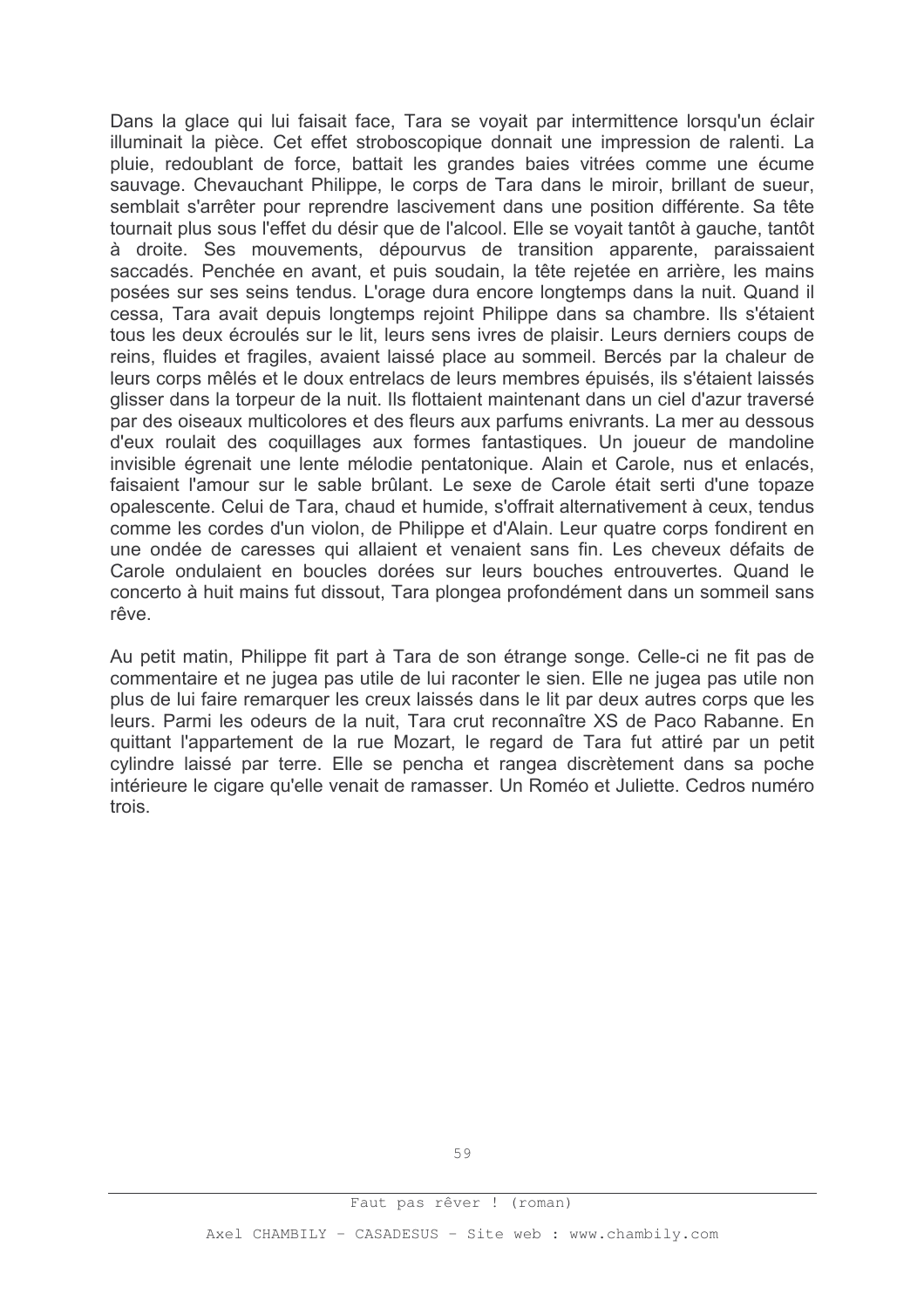Dans les jours qui suivirent, Tara participa à plusieurs séances destinées à perfectionner ses aptitudes au sommeil hypnotique. Les progrès furent très rapides. Il y avait plusieurs autres stagiaires et, de loin, c'était elle la plus douée. Le docteur Vergnes n'avait même plus besoin de procéder en trois phases préliminaires. Avec les autres volontaires, il continuait à pratiquer la chute en arrière, la chute en avant et la tétanisation des poings, ou seulement deux de ces techniques, mais, avec Tara, la seule chute en arrière suffisait à obtenir une transe profonde. Il se placait juste derrière elle, avec le fauteuil entre eux, posait ses mains sur ses omoplates et, en quelques secondes, Tara chutait lourdement dans le fauteuil, endormie. Ils firent d'intéressantes expériences de méditation sous hypnose. Vergnes eut à cette occasion l'opportunité de faire de belles captures d'écran du vidam Tchenrézi, entouré de rayons lumineux irisés. Une fois, le mantra Om mani padme houng se matérialisa dans le laboratoire sous la forme de caractères tibétains en cristal d'une pureté exceptionnelle. La matérialisation avait tellement mobilisé d'énergie qu'elle avait provoqué une coupure de courant. Heureusement, les onduleurs avaient pris le relais, permettant aux machines de continuer à fonctionner. Mais les lumières étaient restées éteintes. Seules les veilleuses de sécurité continuaient à émettre une pâle lueur verte qui contrastait étrangement avec l'éclat du mantra de cristal tournant lentement sur lui-même, tel un hologramme solide en suspension dans les airs.

Carole était revenue au centre et tout le monde surveillait le moindre de ses gestes. Néanmoins, personne ne décelait chez elle la moindre activité suspecte.

Alain Vergnes apporta beaucoup à Tara en lui apprenant à maîtriser ses peurs, tout simplement en leur faisant face. Tara repartit donc de nombreuses fois en rêve dans le décor polaire du P.S.E.C. Ce que tout le monde trouvait curieux, c'est que les lieux changeaient à chaque fois. Les pièces n'étaient pas toujours à la même place. De nombreux objets avaient des formes ou des couleurs qu'ils n'avaient pas la fois d'avant. Même les gens que Tara croisait semblaient ne jamais avoir les mêmes traits. Au début, le docteur Vergnes pensa qu'ils s'agissait d'interférences entre le transmetteur greffé dans l'oreille de Tara et le réseau du centre. Ce qui aurait pu expliquer que les images observées subissent une distorsion par rapport à ce que voyait vraiment Tara. Mais celle-ci gardait souvent quelques souvenirs de sa "réalité" onirique" lors de ses transes hypnotiques. Et elle confirmait régulièrement ces aberrations structurelles

Après que tout le système eût été vérifié par les informaticiens et les spécialistes de la biologie numérique et qu'on n'eût décelé aucune anomalie, force était de constater qu'il devait bien y avoir une autre explication. C'est Tara elle-même qui finit par mettre le doigt dessus un jour où elle avait ressenti d'étranges troubles de la personnalité après un réveil. Elle expliqua qu'elle avait acquis progressivement la certitude que les lieux qui servaient de "décor" à ce "rêve" n'avait pas de réalité matérielle. En fait, elle avait surtout l'intime conviction qu'elle rêvait le rêve de quelqu'un d'autre... Et qu'en quelque sorte, ses rêves n'étaient pas le produit de son seul cerveau.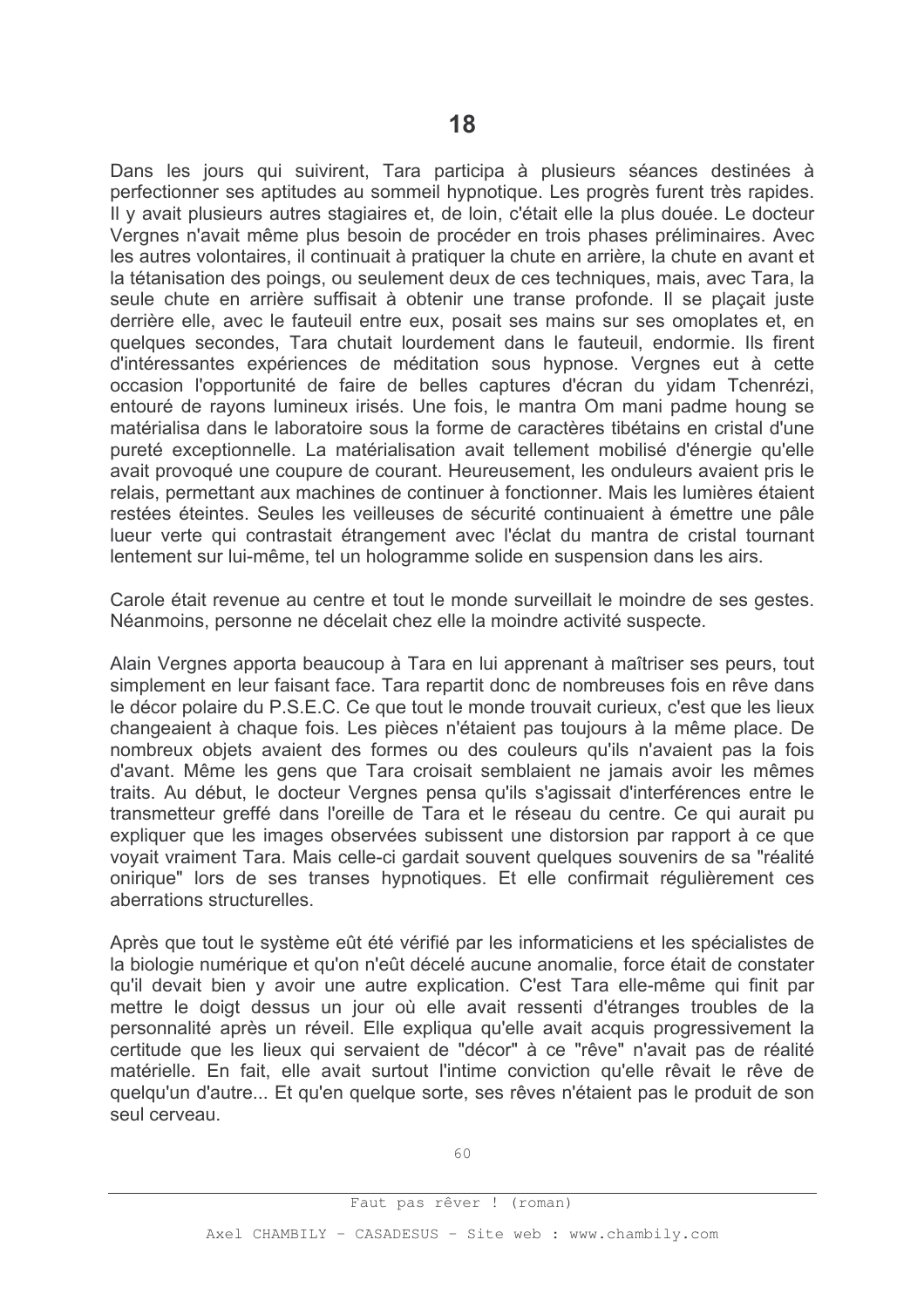Ce jour là, le docteur Vergnes comptait bien obtenir la confirmation de cette hypothèse et en tirer profit. Tara, en pleine forme, succomba au sommeil hypnotique en quelques secondes. Comme à l'accoutumée, le docteur Vergnes lui suggéra de retourner sur les lieux de ce que tout le monde appelait maintenant le « rêve du sous-marin ». Très vite, les images glacées du laboratoire adverse se formèrent sur les moniteurs. Chez eux aussi, on était en train de procéder à des expériences sur un rêveur. Ou plutôt une rêveuse. Une jeune fille était allongée, nue et immobile, sur une table d'opération. Un champ stérile masquait son visage. De nombreuses électrodes avaient été implantées un peu partout sur son corps et reliées aux machines qui s'entassaient dans la pièce. Vergnes compta trois plateaux à roulettes, un négatoscope, un aspirateur électrique avec pédale et deux pieds à sérum. Une infirmière ajustait l'orientation du scyalitique afin d'obtenir un meilleur éclairage pendant qu'un chirurgien libérait un goutte à goutte qui se déversait dans une veine de la jeune fille. Vergnes demanda à Tara de s'approcher de la table d'opération. Pendant quelques instants, l'image se brouilla et Tara fut parcourue de petits tremblements nerveux, visiblement en proie à un violent malaise. Puis tout rentra dans l'ordre et l'image redevint nette. Vergnes avait fait à Tara plusieurs suggestions afin de la calmer.

- Tara, j'aimerais, que vous entriez en communication avec cette jeune fille et que vous lui demandiez de montrer son visage.

Encore une fois, l'image fut zébrée de parasites. Tara semblait faire de terribles efforts de concentration, mais la puissance de la suggestion n'était pas suffisante pour arriver au résultat.

- Laissez tomber. Tara. Efforcez-vous seulement d'établir le contact. Nous voudrions savoir ce que cette jeune fille voit.

Il y eut soudain une forte baisse de tension dans tout le système électrique du Centre d'Etudes Sophrologiques. Les appareils continuaient à fonctionner, mais l'éclairage ambiant était devenu très feutré. Dans un coin de la pièce, une lueur bleutée vacillait. Un assistant fit remarquer qu'on percevait un son très aigu en provenance du même endroit, d'une fréquence incroyablement élevée. La sensation était presque pénible pour tous, car la vibration s'apparentait à un ultrason, tout en restant à la limite du seuil d'audibilité. La lueur bleue électrique s'intensifiait au fur et à mesure que l'éclairage général de l'immeuble diminuait. De nombreuses interférences perturbaient les écrans de contrôle. Vergnes s'approcha de l'endroit d'où provenait l'émission lumineuse et sonore. Il eut un mouvement de recul lorsqu'il s'aperçut que cela provenait du cylindre métallique que Tara avait ramené d'un de ses "voyages". Le petit objet, inerte en apparence, avait été laissé là sur une table basse. Le rythme réqulier des pulsations augmenta pendant quelques minutes, puis diminua lentement. Quand Vergnes voulut saisir le cylindre, l'aura violette qui l'entourait disparu d'un seul coup et les ampoules du laboratoire se remirent à éclairer normalement. Sur les écrans, on pouvait voir en très gros plan un des yeux de la malheureuse jeune fille, maintenu ouvert par des écarteurs. Soudain, le décor changea. Tara avait réussi à intervenir dans son rêve. Tous furent parcourus d'un frisson quand ils reconnurent... la pièce où ils se trouvaient eux-mêmes ! A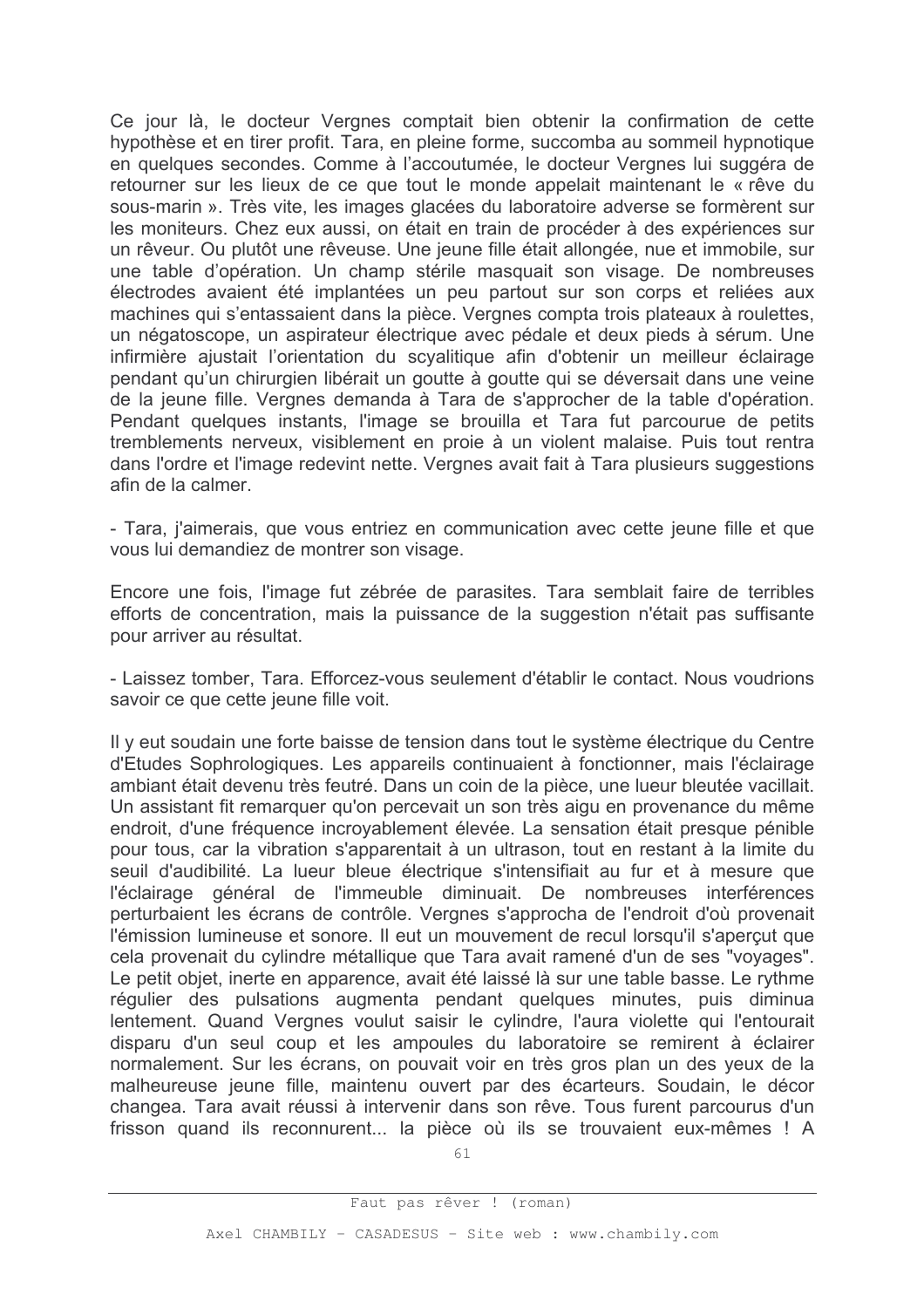l'évidence, la rêveuse était elle aussi en train de les observer... La vision était très étrange car les choses n'avaient pas exactement leur aspect réel. Les objets n'était pas nécessairement de la bonne couleur et ne se trouvaient pas toujours au bon endroit. Les personnages étaient reconnaissables, mais leurs traits étaient déformés et leurs vêtements ne correspondaient pas à ceux qu'ils portaient réellement.

- Tara, concentrez-vous. Je veux voir où ils se trouvent.

A nouveau, les images semblèrent se dissoudre comme de la peinture dans de l'eau. Au milieu de taches de couleurs irisées, on devinait des pierres taillées curieusement alignées. Après quelques minutes d'observation, on distingua des croix et des grilles en fer forgé. Sous la lune qui pâlissait dans les nuages, il n'était plus possible de douter de ce que tous se refusaient à voir : c'était... des tombes !

- Nom d'un chien, s'écria Vergnes. Ce profil en lame de couteau ! Ce nez aquilin... Cette mèche folle... Et au dessus de la tombe, cette statue de jeune fille avec la tête penchée sur l'épaule... Aucun doute : c'est la tombe de Chopin ! Bon sang, ils sont sous le cimetière du Père Lachaise ! Nous les cherchions à l'autre bout du monde et ils sont sans doute à quelques dizaines de mètres !

Tara semblait faire de grands efforts pour se concentrer. L'image affichée à l'écran changea brutalement, comme si une caméra avait fait un soudain travelling arrière. Les yeux de la dormeuse crevaient l'écran. En un instant, le champ stérile fut arraché et révéla le visage de la jeune fille. Vergnes faillit tomber à la renverse. C'était Nikita.

Très vite, Vergnes réveilla Tara.

Le cylindre se remit à émettre un bourdonnement sourd accompagné de pulsations lumineuses périodiques.

- Tara, nous allons tout de suite aller faire une petite promenade. C'est très urgent. Je crois que j'ai trouvé où ils se cachent : sous le cimetière du Père Lachaise. Je crois aussi que j'ai compris comment les chercher : nous devons suivre le cylindre métallique qui est en résonance avec une de leurs fréquences. Et il y a une mauvaise nouvelle : votre amie Nikita est avec eux. A cette heure ci, le cimetière est fermé. Nous n'arriverons pas non plus à passer par la porte qui se trouve au bout de la rue Ligner. Il va nous falloir emprunter les égouts.

Vergnes, après avoir attrapé au vol une torche électrique, dévala quatre à quatre les marches de l'immeuble, suivi par trois assistants, choisis parmi les plus costauds, et par Tara, complètement abasourdie. Cette avalanche de nouvelles l'avait momentanément rendue muette et elle avancait comme un automate, les yeux écarquillés. Une fois dans la rue, il ne leur fallut que quelques secondes pour atteindre la plaque d'égout la plus proche du mur qui séparait la rue Ligner du cimetière. Quand l'un des employés du centre l'eut mise de côté sans trop d'efforts, tous s'engouffrèrent dans l'étroit passage et commencèrent à descendre la petite échelle métallique. Vergnes, qui fermait la marche, remit en place la plaque d'égout de l'intérieur. Les murs suintaient un liquide verdâtre et l'odeur n'était pas des plus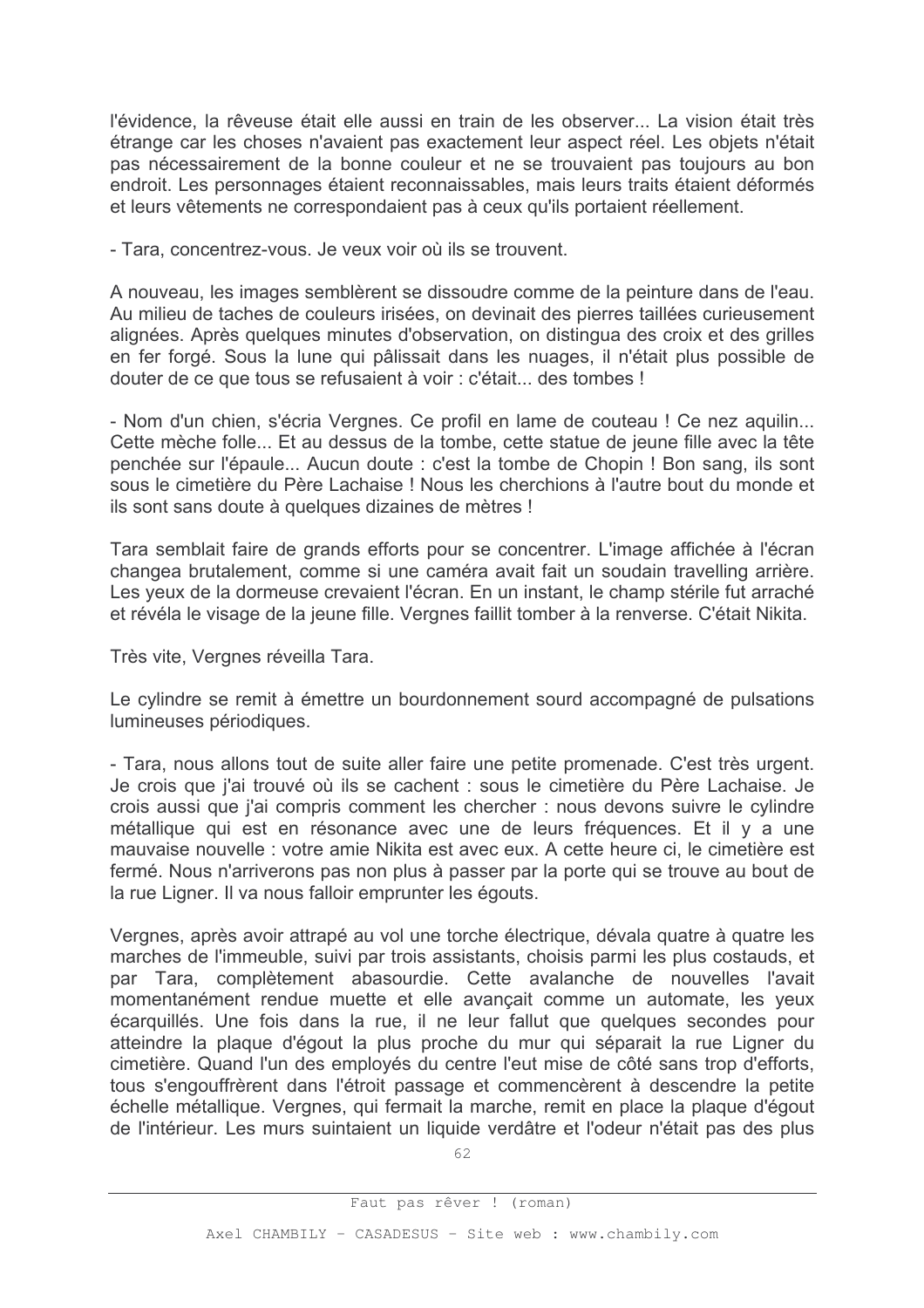agréables. La Seine n'étant pas en crue, il fallut encore descendre quelques marches de pierre. Une lueur pourpre flottait au dessus de canaux hétéroclites agités par un doux clapotis. Le sous-sol était la réplique exacte du monde de la surface et les boyaux portaient des plaques indiquant le nom des rues. Certains étaient larges comme des avenues, d'autres si étroits qu'un homme pouvait à peine s'y glisser. Mais tous étaient percés à leur base de trous régulièrement espacés par lesquels s'écoulaient les déjections de toute la ville. Des rats crevés voquaient ventre en l'air au fil de l'onde. A la première intersection, Vergnes fit signe à tout le monde de s'arrêter et demanda le silence le plus complet. Au loin, un grondement sourd s'approchait. Cela provenait du plus grand des boyaux, d'environ trois mètres de diamètre. Quelque chose d'énorme roulait dans la gigantesque canalisation. Quand le grondement atteignit un volume à la limite du supportable, tous eurent le réflexe de se plaquer contre l'une des parois. Un instant plus tard, une énorme sphère d'acier traversa le carrefour, emportant tout sous elle, charriant des milliers de litres d'eau. C'était une des sphères servant à nettover les égouts, dont il reste encore quelques exemplaires en activité à Paris. L'équipe reprit sa progression avec prudence. Vergnes avait emmené le petit cylindre métallique qui s'était remis à clignoter avec une fréquence qui augmentait au fur et à mesure qu'ils s'approchaient du cimetière. A l'évidence, le petit objet leur indiquait bien la direction à prendre. Ils devaient se trouver maintenant sous le mur séparant la rue Ligner et le cimetière. Le cylindre émit une lueur plus intense à proximité d'une lourde porte à demie rouillée. Il fallut les efforts réunis des quatre hommes pour parvenir à l'entrouvrir dans un grincement sinistre. Derrière la porte, l'aspect des galeries avait changé d'aspect. Des murs ocres, taillés approximativement, que la lampe du docteur Vergnes éclairait faiblement. On pouvait distinguer d'inquiétantes fresques sur les parois, qui dansaient à la faible lueur de la torche. Un peu plus loin, deux masques saillants avaient été sculptés par un artiste de l'ombre. Des yeux sans expression, une barbiche courte et pointue. Il faisait moins frais que dans les égouts. Il régnait même une certaine tiédeur. Vergnes ôta son blouson.

- On est où, là ? questionna Tara qui avait un peu repris ses esprits.
- C'est un passage qui communique avec les catacombes.

Vergnes éclaira la partie centrale de l'étroit passage qui s'élargissait progressivement et semblait mener à une salle plus vaste. Une pyramide d'ossements humains, crânes et tibias mêlés, se dressait au milieu du chemin. Le cylindre vibrait maintenant avec une extrême intensité. Quand ils eurent avancé de quelques mètres, la vibration cessa soudain et le cylindre émit un bref éclair bleuté. Tara fut parcourue d'un frisson. Une salle imposante s'ouvrait devant eux, couverte de concrétions calcaires. Les bruits de leurs respirations leur revenaient comme un lointain écho. Ils gravirent un petit escalier sur leur gauche et poussèrent une trappe en bois. C'était l'intérieur d'une tombe. Les dernières lueurs du jour filtraient à travers un étroit soupirail. En collant la tête aux barreaux, on pouvait apercevoir l'extérieur. Tous reconnurent le profil qu'ils avaient vu sur les ordinateurs. Et, en surplomb, l'imposante statue de la jeune fille avec la tête penchée sur l'épaule.

- Nous sommes à l'intérieur de la tombe de Frédéric Chopin !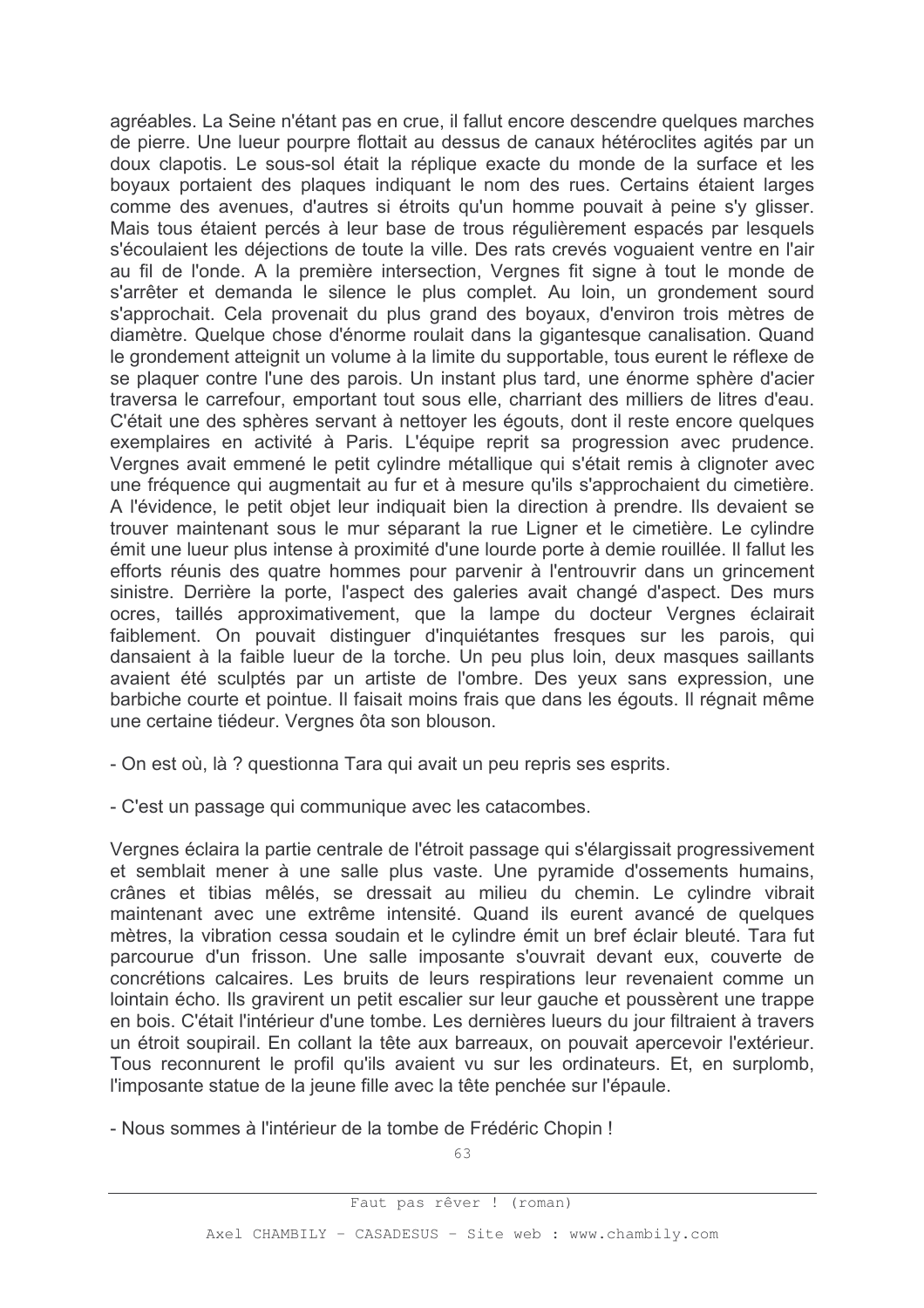Mais, à part eux, il n'y avait personne. Et aucun bruit. Pas la moindre trace d'un laboratoire ennemi. Ils redescendirent donc dans la salle aux concrétions, bien décidés à trouver une entrée secrète. Après avoir exploré les moindres recoins de la salle et n'avoir trouvé aucune autre issue, ils s'apprêtaient à rebrousser chemin quand ils entendirent un gémissement qui provenait de derrière un tas d'ossements, disposé dans une sorte de niche un peu en hauteur. Il ne leur fallut pas longtemps pour dégager le passage. Une avalanche de poussière les fit tous suffoquer. Le corps d'une jeune fille bâillonnée gisait là. Tara porta la main à sa bouche et s'immobilisa.

- Nikita ! Mais qu'est-ce qui t'est arrivé ?

- Aucune idée... balbutia Nikita après que Tara lui eut délicatement ôté son bâillon. Je faisais tranguillement un somme chez moi et je me réveille ici... J'étais en train de faire un rêve super malsain avec une salle d'opération et des types pas sympa du tout.

Vergnes fulminait.

- On s'est fait avoir ! On rentre.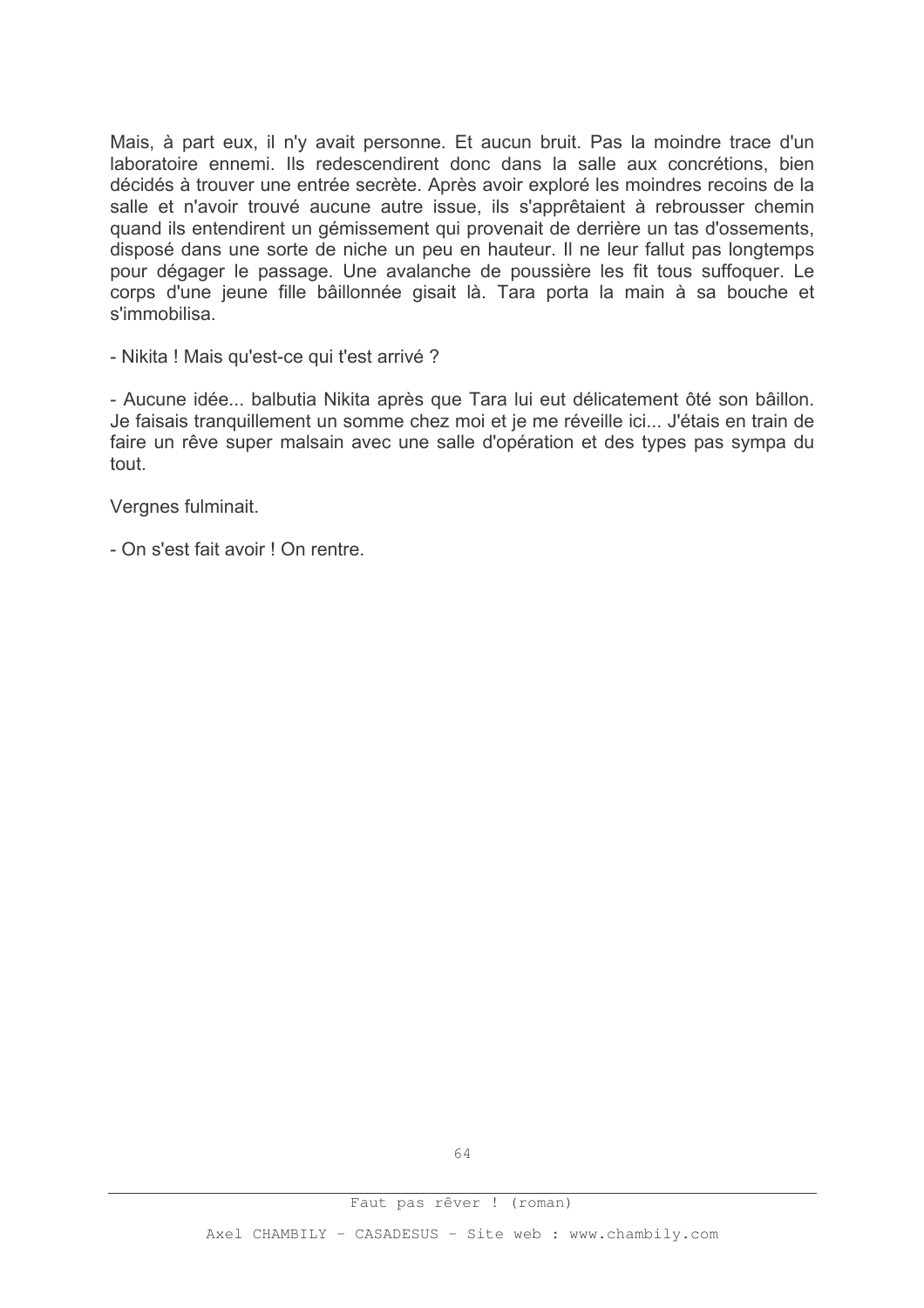De retour dans les locaux du 28 rue Ligner, les membres de l'expédition s'accordèrent une bonne douche. A peine séchée, Nikita, une serviette enroulée autour de la tête interrogea Tara.

- Mais, qu'est-ce que c'est que cette embrouille ?

- Je t'ai déjà expliqué où en sont les recherches du docteur Vergnes auxquelles je participe. Depuis quelques temps, ca se complique vachement... On est à la recherche des types qui nous ont agressé. On pensait les avoir trouvés grâce à l'objet qu'Alain t'a montré tout à l'heure. J'ai ramené ce truc la d'un de mes rêves. On est en mesure de communiquer avec eux par l'intermédiaire des rêves. On est même capable de visualiser ces rêves sur des écrans d'ordinateurs car ces gens m'ont implanté une espèce de transmetteur dans l'oreille avec lequel les informaticiens d'ici savent communiquer.

- Ca ne m'explique pas comment je me suis retrouvée dans les catacombes sous la tombe de Chopin!

- A cause du récit que j'avais fait après notre agression, tout le monde pensait que nos adversaires se trouvaient à l'autre bout du monde, perdus quelque part au pôle sous la calotte glaciaire. Et puis on a eu des doutes, car les images que je ramenais de mes rêves étaient très incohérentes. On a commencé à comprendre que, dans certaines circonstances, il était possible de matérialiser des éléments de nos rêves. Jusqu'à ce que je rapporte carrément quelque chose de là-bas.

Pendant que Tara continuait à expliquer la situation à Nikita. Jes deux amies avaient fini de se rhabiller. Elles retrouvèrent Vergnes au moment où il allait entrer dans son bureau. Tara l'interpella.

- Alain, j'étais en train d'expliquer à Nikita où nous en étions. Mais j'avoue que j'ai un peu de mal à faire le lien avec elle...

- Pendant l'expérience de cette après-midi, alors que vous refaisiez une fois de plus le "rêve du sous-marin", nous avons vu un autre rêveur. Je vous ai suggéré de vous connecter sur ce qu'il voyait car je pensais que cela nous permettrait de les localiser facilement. Nous nous sommes apercus qu'ils étaient en train d'observer notre propre laboratoire ! En fait, il est évident qu'ils savent qu'on les observe. Mais maintenant, nous savons que la réciproque est aussi vraie !

Nikita manifestait des signes d'énervement.

- Mais je ne vois toujours pas le rapport avec moi !

Vergnes reprit.

- Le cobave que nous avons vu en train de rêver chez eux, c'était vous !

65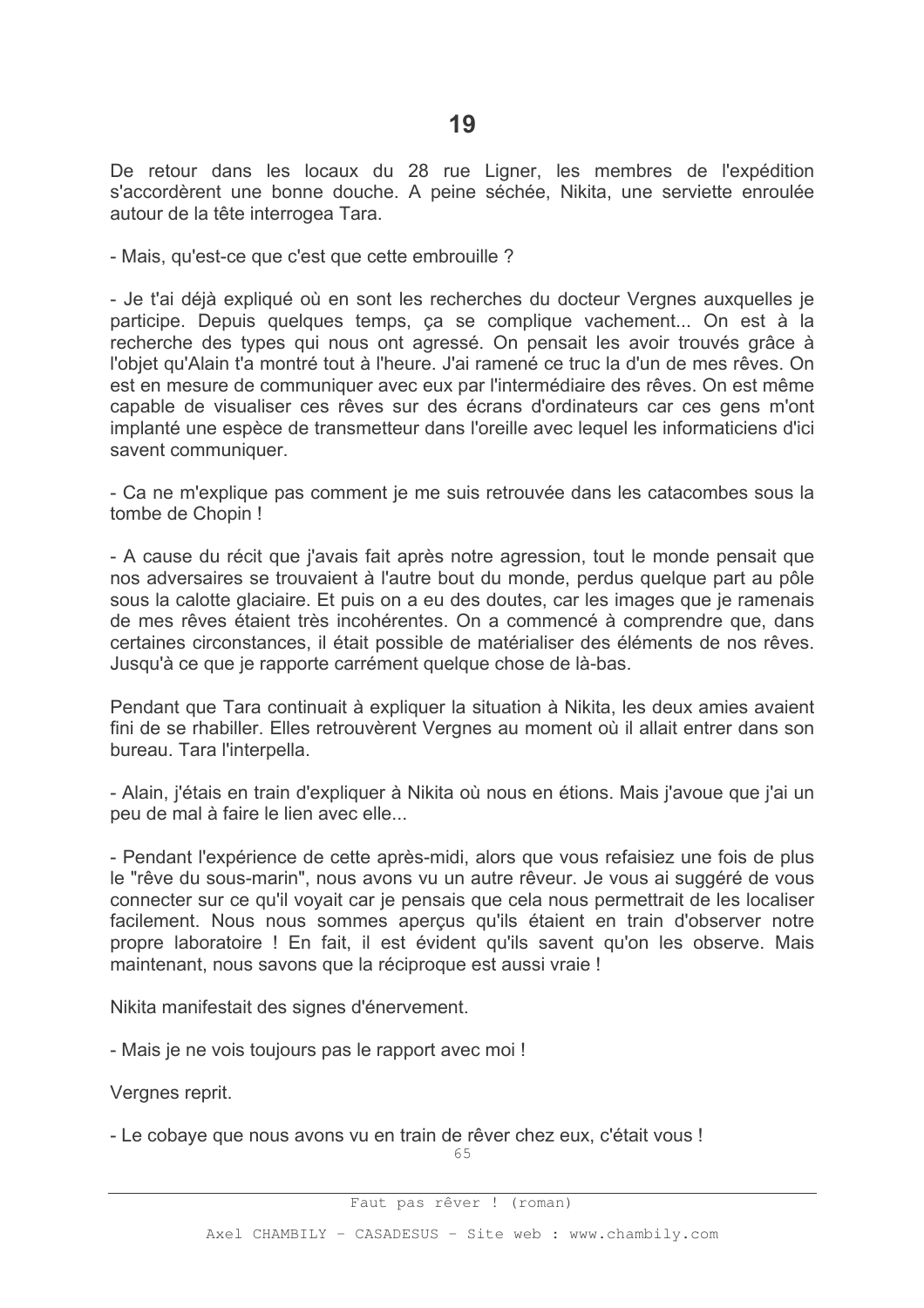- C'est impossible, s'indigna Nikita, j'étais chez moi !

- Oui, mais comme vous nous l'avez confié, vous étiez en train de faire une sieste. Et vous rêviez probablement...

- Et alors ?

- Ces gens la sont très malins. Ils nous mènent en bateau depuis un bon moment : ils sont capables d'influer sur les rêves de Tara, sans doute grâce au transmetteur. Et ils ne nous donnent à voir que ce qu'ils veulent bien. Il v a quelques jours. Tara a vu Carole en rêve dans leurs laboratoires. Ils savaient très bien que ce jour la, justement. Carole n'était pas chez nous. Je ne pouvais pas croire que Carole était un agent double travaillant en réalité pour le camp ennemi. J'ai donc fait faire ma petite enquête. Carole était vraiment malade et n'a pas bougé de chez elle. Il y a des témoins. Ce qui veut dire, comme je m'en doutais, que Carole est totalement innocente. Les soupçons que certains ont pu avoir sont maintenant complètement dissipés. Ce qui veut dire aussi qu'ils nous leurrent en nous envoyant des images destinées à nous égarer... Ils manipulent les rêves de Tara en utilisant des courants psychiques.

- Bon OK, ponctua calmement Tara qui semblait avoir suivi. Donc ils m'ont aussi "montré" une Nikita dans une salle d'opération ?

- Exactement. Comme ils l'ont fait pour Carole. Ensuite, ils nous ont montré des images du Père Lachaise. Des images dont ils étaient sûrs que je les identifierais à coup sûr. Et là, c'est très fort, car cela signifie qu'ils savent que je connais très bien la tombe de Chopin pour l'avoir visitée de nombreuses fois lors de promenades dans le cimetière. Ils sont donc capables d'entrer aussi en communication avec moi... Pour l'instant, je n'ai aucune idée de la facon dont ils s'y prennent... Et ils nous ont promené une fois de plus en nous envoyant dans le cimetière où, bien entendu, ils ne se trouvent pas...

- Et pourquoi diable m'y avez-vous trouvé ? s'impatienta Nikita.

Alain Vergnes déglutit calmement et pris quelques secondes avant de répondre.

- Parce gu'ils vous y ont mis!

- Quoi ?? s'exclamèrent en choeur les deux copines.

- Vous devez avoir compris maintenant qu'ils sont capables de faire des choses très puissantes. D'abord, c'est grâce à eux que nous avons découvert comment visualiser les rêves. Ensuite, nous savons qu'ils peuvent modifier les rêves de Tara. Nous savons aussi qu'ils peuvent nous faire parvenir des objets matériels à travers les rêves. Certes, le cylindre n'était qu'un leurre destiné à nous promener dans les égouts et les catacombes, mais cet objet n'en est pas moins réel... Enfin, nous savons maintenant qu'ils ont le pouvoir incroyable de téléporter un rêveur pendant un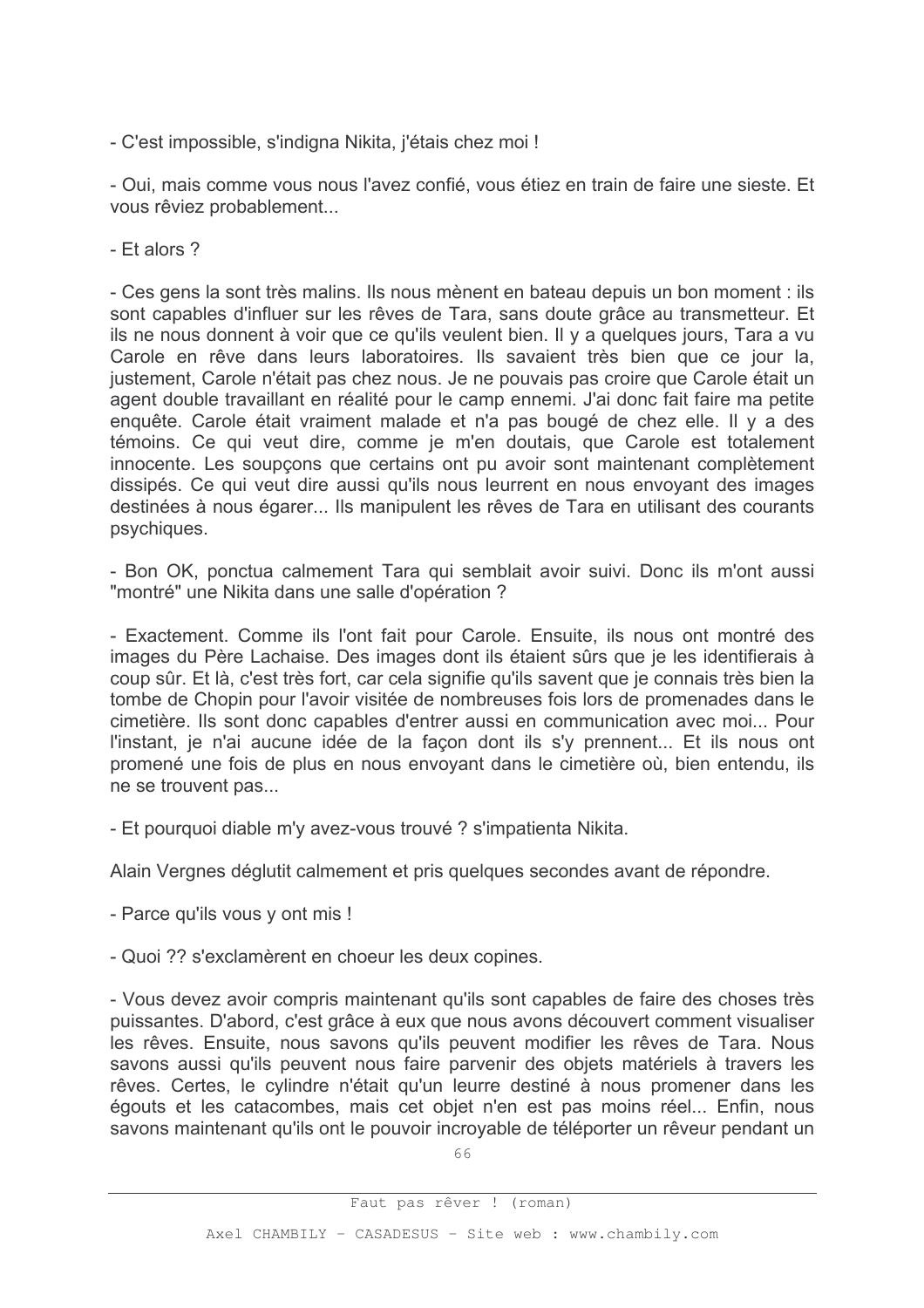de ses rêves. C'est exactement ce qui vous est arrivé, Nikita. Comme ils voulaient nous montrer de quoi ils étaient capables, ils ont fait en sorte que nous ne trouvions rien, à part vous !

- Les salauds... lança Tara.

- Qui, reprit Vergnes. Si je pouvais maîtriser toutes leurs technologies, je pense que je pourrais enfin les utiliser pour dématérialiser des tumeurs... Malheureusement, ce sont ceux qui détiennent le plus de savoir qui ont aussi les motivations les plus noires. Je ne pense pas qu'ils se soient attaqués à Nikita par hasard. Je pense qu'ils cherchent réellement à vous faire du mal. Tara

- Et pourquoi moi ?

- Je ne sais pas, mais j'ai le sentiment très profond qu'ils vous connaissent et qu'ils vous en veulent pour quelque chose que j'ignore...

- En attendant, nous ne savons toujours pas où ils se trouvent...

- Disons que cela n'a provisoirement pas d'importance. Ce qui compte avant tout, c'est que nous arrivions à reproduire leurs techniques et à nous approprier leur savoir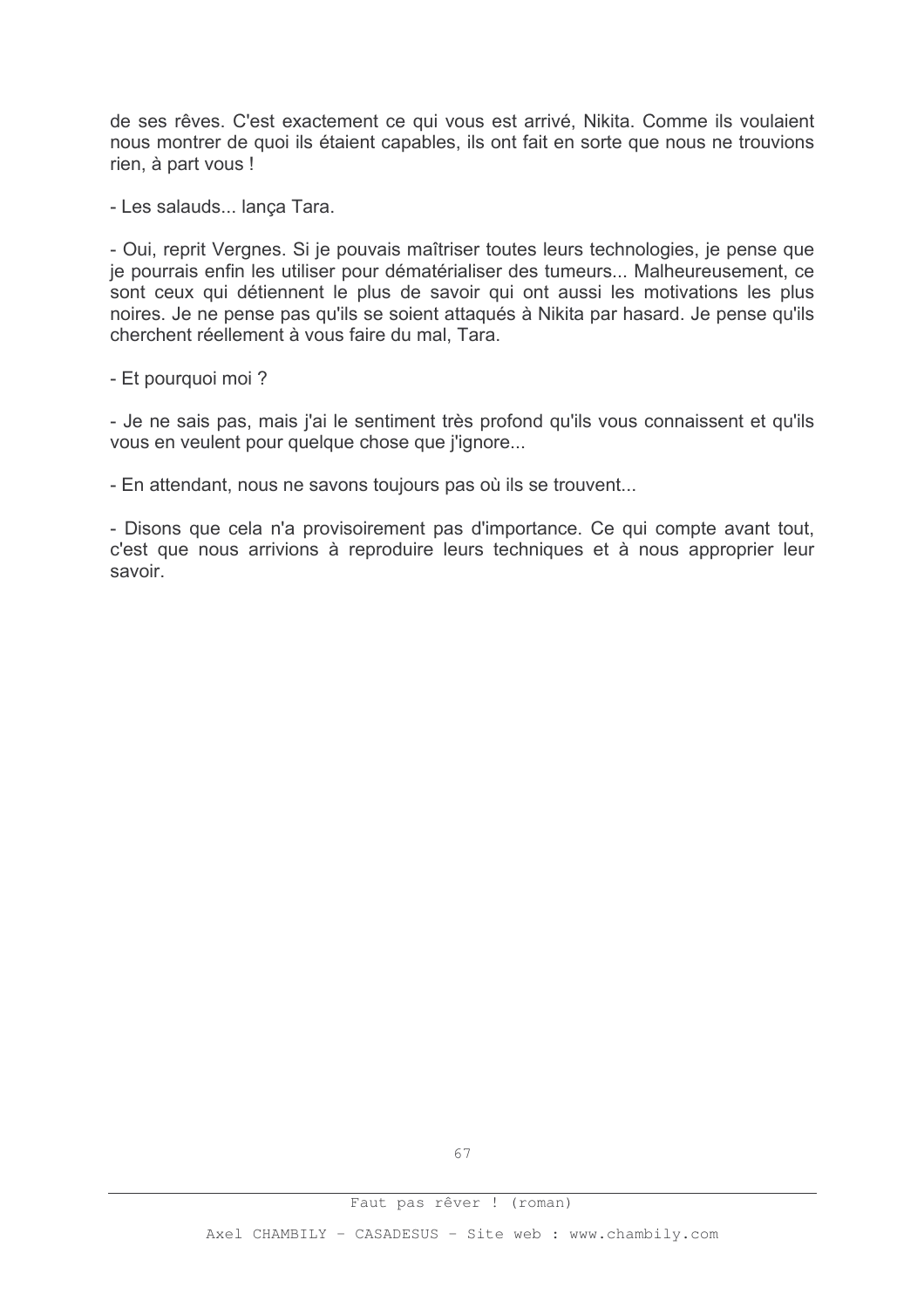Pendant quelques temps, le P.S.E.C. se fit assez discret, au grand désespoir de Tara qui aurait bien voulu en savoir plus et n'aurait pas dédaigné en découdre avec ces types qu'elle trouvait de plus en plus abjects, surtout depuis qu'ils s'en étaient pris à Nikita. Vergnes et son équipe décidèrent de prendre du temps pour maîtriser les connaissances qu'ils avaient désormais à portée de main. L'informatique ne posait plus de problèmes et la visualisation des rêves était maintenant bien au point. Tellement au point que les informaticiens et les biologistes avaient réussi à reproduire l'architecture et les programmes de "l'ordinateur biologique" implanté dans l'oreille de Tara. Les rêves de tout un chacun pouvaient désormais être facilement convertis en images numériques. Vergnes avait demandé que l'on travaille sur une nouvelle représentation plus spatiale, en 3D. L'idée était que l'on pourrait ensuite équiper un observateur d'un casque et de manettes lui permettant d'évoluer à l'intérieur d'un rêve, comme on le faisait déjà depuis longtemps avec les jeux vidéos.

L'hypnose était devenue la méthode de prédilection pour obtenir rapidement des rêveurs "fonctionnels". Le docteur Vergnes avait enseigné ses techniques à tous ses assistants. Il était désormais facile de constituer un couple pilote/rêveur. Le "pilote" plongeait son binôme en transe et ce dernier fournissait la matière d'un rêve que le pilote pouvait à loisir observer. Les meilleurs pilotes étaient ceux qui arrivaient à intervenir dans le rêve du rêveur et à le modifier. Ces séances révélèrent à l'occasion de véritables artistes, devenus experts dans le "modelage" des rêves. Certains étaient même capables de réaliser des mises en scène en temps réel avec un talent incontestable. Comme tous les rêves étaient enregistrés sur disque dur, cette technique ouvrait la voie à une production cinématographique à peu de frais. Ceux qui avaient un sens du négoce plus développé pensèrent même à commercialiser les enregistrements, mais le docteur Vergnes s'opposa fermement à cette idée pour des raisons éthiques. Malheureusement, on fut obligé de renvoyer quelques pilotes peu scrupuleux qui s'amusaient au détriment des rêveurs avec les rêves érotiques ou les cauchemars de ceux-ci. Il était en effet facile de mettre les sujets dans des situations embarrassantes ou même franchement désagréables. Evidemment, un tel comportement n'était pas acceptable pour l'image de marque du très sérieux  $C.E.S.P.$ 

Alain Vergnes avait convoqué toute l'équipe dans la salle de réunion et s'apprêtait à commencer son briefing. Tara bavardait avec Carole au dernier rang.

- Bonjour à tous. Je dois tout d'abord vous redire mes félicitations pour la qualité du travail accompli ces dernières semaines. Nous avons fait des pas de géant sur le chemin qui nous permettra, je l'espère très vite, de mener à bien le projet que j'ai à coeur depuis toujours. Pour cela, il est absolument nécessaire que nous parvenions à maîtriser les processus de matérialisation/dématérialisation en état de rêve. Je vous propose donc une session d'entraînement intensif plus particulièrement orientée sur ce sujet.

Vergnes décrivit le protocole expérimental qu'il comptait utiliser et insista beaucoup sur les motivations humanitaires à bien savoir utiliser ces nouvelles techniques.

Faut pas rêver ! (roman)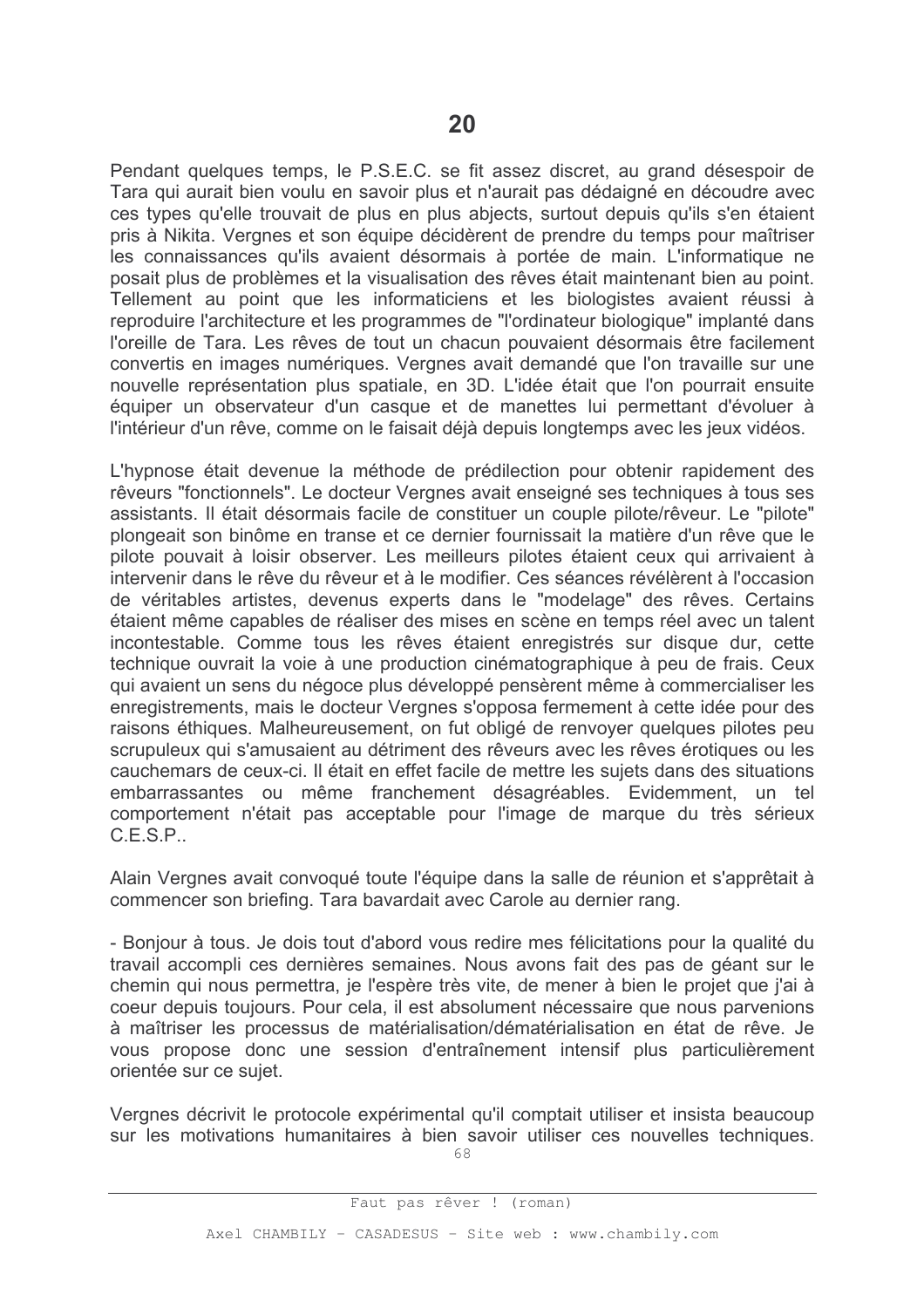Soigner par le rêve était, disait-il, la mission dont il se sentait investi, et il demandait à tous de se consacrer sans compter à cette recherche passionnante. Comme le P.S.E.C. n'avait plus fait parler de lui depuis quelques temps, le moment semblait particulièrement bien choisi pour développer de nouvelles techniques. Plusieurs couples pilote/rêveur furent constitués par tirage au sort et répartis dans des salles différentes. Pour une fois, Tara se retrouva pilote et Carole fut désignée comme sa "rêveuse". La plupart des pilotes n'eurent aucun mal à mettre leurs suiets respectifs en état de transe hypnotique. Tara eut quelques difficultés avec Carole, un peu réticente et sans doute beaucoup moins décontractée qu'elle. L'exercice confié à la moitié des couples consistait à obtenir du rêveur la matérialisation d'un objet apparu dans son rêve. L'apparition de l'obiet dans le rêve pouvait être naturelle ou bien provoquée par le pilote à travers des suggestions hypnotiques. Pour l'autre moitié, constituée de couples plus expérimentés, il fallait que le rêveur parvienne à rêver d'un petit objet, présent dans la pièce et convenu à l'avance, et à le délocaliser. Les résultats furent assez décevants au début. Un des couples obtint cependant un résultat appréciable. Les deux partenaires s'étaient mis d'accord avant la séance sur un petit crayon à papier avec une gomme au bout. Après une transe hypnotique obtenue facilement, le pilote avait suggéré à son sujet de rêver de la pièce où il se trouvait puis l'avait rapidement orienté vers le crayon. Le rêveur visualisait alors le crayon à une place légèrement différente. Et de fait, on avait retrouvé le crayon à un autre endroit à la fin de l'expérience. Le problème, c'était qu'il avait perdu sa gomme. Pour les couples qui avaient seulement à produire des matérialisations, les résultats étaient encore plus instables. Un des rêveurs fit apparaître une magnifique rose rouge que l'on retrouva par terre dans une autre pièce mais qui se désintégra dès que l'on essaya de s'en saisir.

Le couple Tara/Carole appartenait au premier groupe. Carole était donc sensée matérialiser quelque chose. En dépit de tous ses efforts, Tara n'arrivait à rien. Décidément, Carole n'était pas un très bon sujet. Au bout du compte, ce fut Tara qui s'endormit d'un sommeil naturel. Et ce fut du rêve de Tara que surgit un superbe oiseau exotique qui s'envola par la fenêtre.

Au bout de quelques jours, les résultats s'améliorèrent. Vergnes avait compris que c'était sa présence qui permettait d'obtenir des matérialisations et des téléportations stables. Et c'était toujours avec Tara que cela fonctionnait le mieux.

Le P.S.E.C. semblait presque oublié.

Faut pas rêver ! (roman)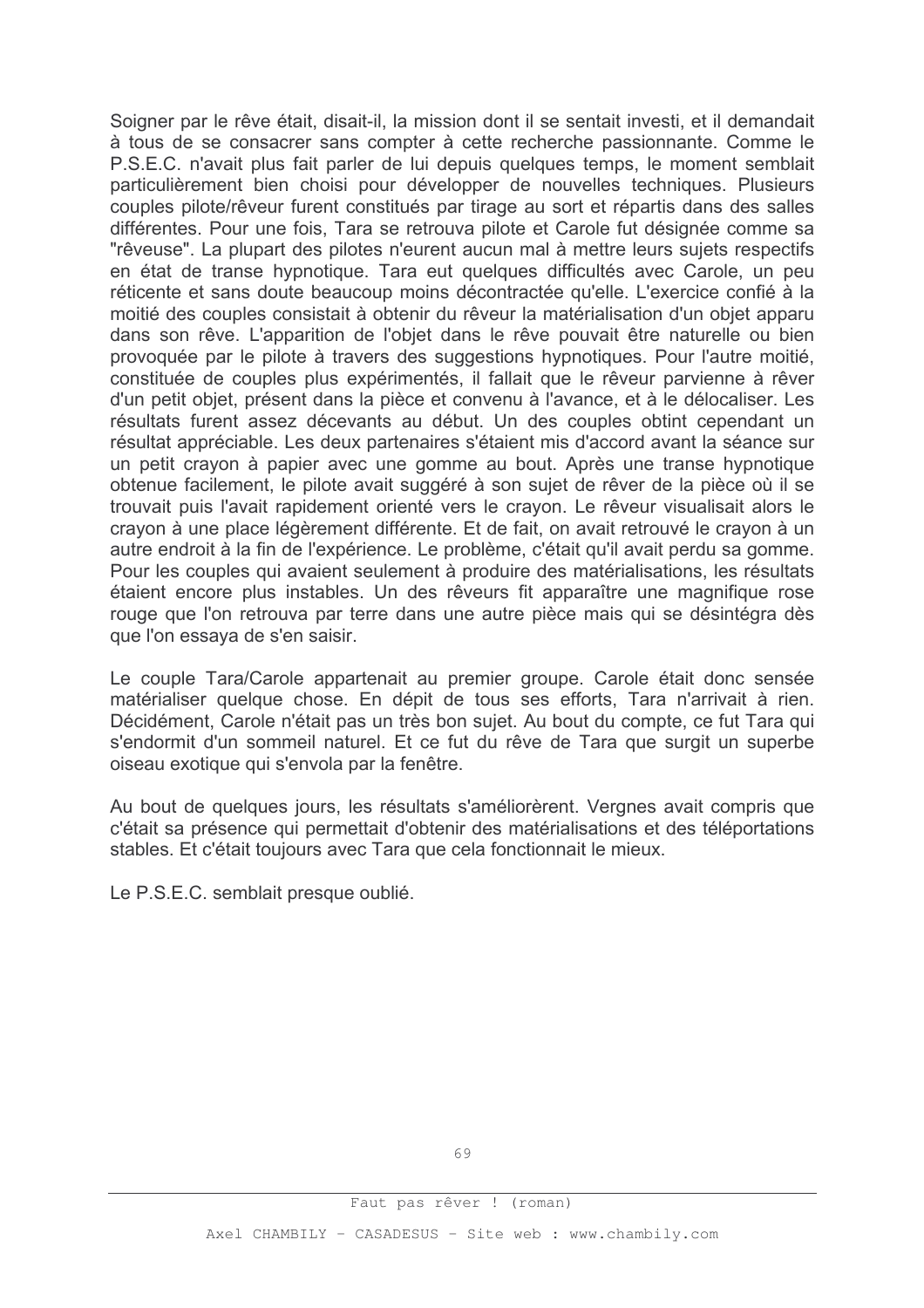Les expériences étaient devenues plus interactives que jamais depuis que les techniciens du centre avaient fait une nouvelle découverte. Jusqu'alors, on pouvait uniquement visualiser les images des rêves sur un écran. Le pilote entrait en communication avec son rêveur grâce à la suggestion hypnotique. Désormais, on n'avait plus seulement l'image, mais aussi le son ! En étudiant de plus près l'implant de Tara. les chercheurs avaient en effet réussi à capter le son en provenance du monde des rêves ! Après cette découverte, tout le monde s'était demandé pourquoi on n'avait pas réussi au début à capter les sons avant les images. Certains avançaient que la captation du son était a priori beaucoup plus simple que celle de l'image. Si cette théorie pouvait se défendre dans le monde physique "habituel", il en allait tout autrement dans celui du rêve... Les images que l'on pouvait observer pendant les expériences étaient toujours des vues subjectives du rêveur. On voyait ce que voyait celui-ci, comme si on était à sa place. Et on ne voyait donc jamais le rêveur lui même. Pour le son, les choses étaient beaucoup plus compliquées car il y avait en sorte deux niveaux de subjectivité. D'une part le son "ambiant" du rêve percu par le rêveur, et, d'autre part, la "voix intérieure" de celui-ci, lui permettant de commenter son propre rêve. Autrement dit, les rêveurs avaient deux façons de s'exprimer verbalement dans leurs rêves. D'abord, lorsqu'ils s'adressaient à un personnage de leur rêve. Ensuite, lorsque, par exemple, ils décrivaient mentalement le paysage. Ce deuxième mode d'expression leur donnait une latitude plus grande lorsqu'il s'agissait de "répondre" aux suggestions de leur pilote. Et ça, c'était très difficile à reproduire car il y avait deux signaux, en provenance de la même source, qu'il ne fallait surtout pas mélanger. C'est pour cela que les chercheurs avaient abandonné au début leurs tentatives de captation du son car ils ne parvenaient qu'à produire des borborygmes inaudibles. La technique pour séparer les deux signaux venait juste d'être découverte en analysant les composants biologiques de l'implant de Tara. Il s'agissait d'un filtre très sophistiqué qui émettait sur des fréquences modulées. Alain Vergnes avait hâte d'utiliser le matériel modifié avec Tara. Jusque là, on avait juste vérifié son bon fonctionnement avec des rêveurs occasionnels, comme il en passait beaucoup au centre. Le problème avec ces sujets, c'est qu'il s'agissait souvent d'étudiants en mal d'argent de poche. Un véritable suivi était très difficile avec eux car ils participaient rarement à plus de quatre ou cinq séances.

Vergnes s'impatientait car Tara était en retard, ce qui n'était pas dans ses habitudes.

- Désolée, Alain, un problème de métro !

Tara venait d'entrer en coup de vent, la mèche en bataille, un peu essoufflée après avoir monté quatre à quatre les marches de l'escalier. Vergnes jeta un coup d'oeil par la fenêtre. Il faisait un temps magnifique, mais assez lourd et un peu trop chaud pour la saison. Tara avait mis un nouvel imperméable, très léger, en prévision d'un orage plus que probable.

- Vous avez vu, Carole ? Je me suis acheté un "impermouillable" marrant !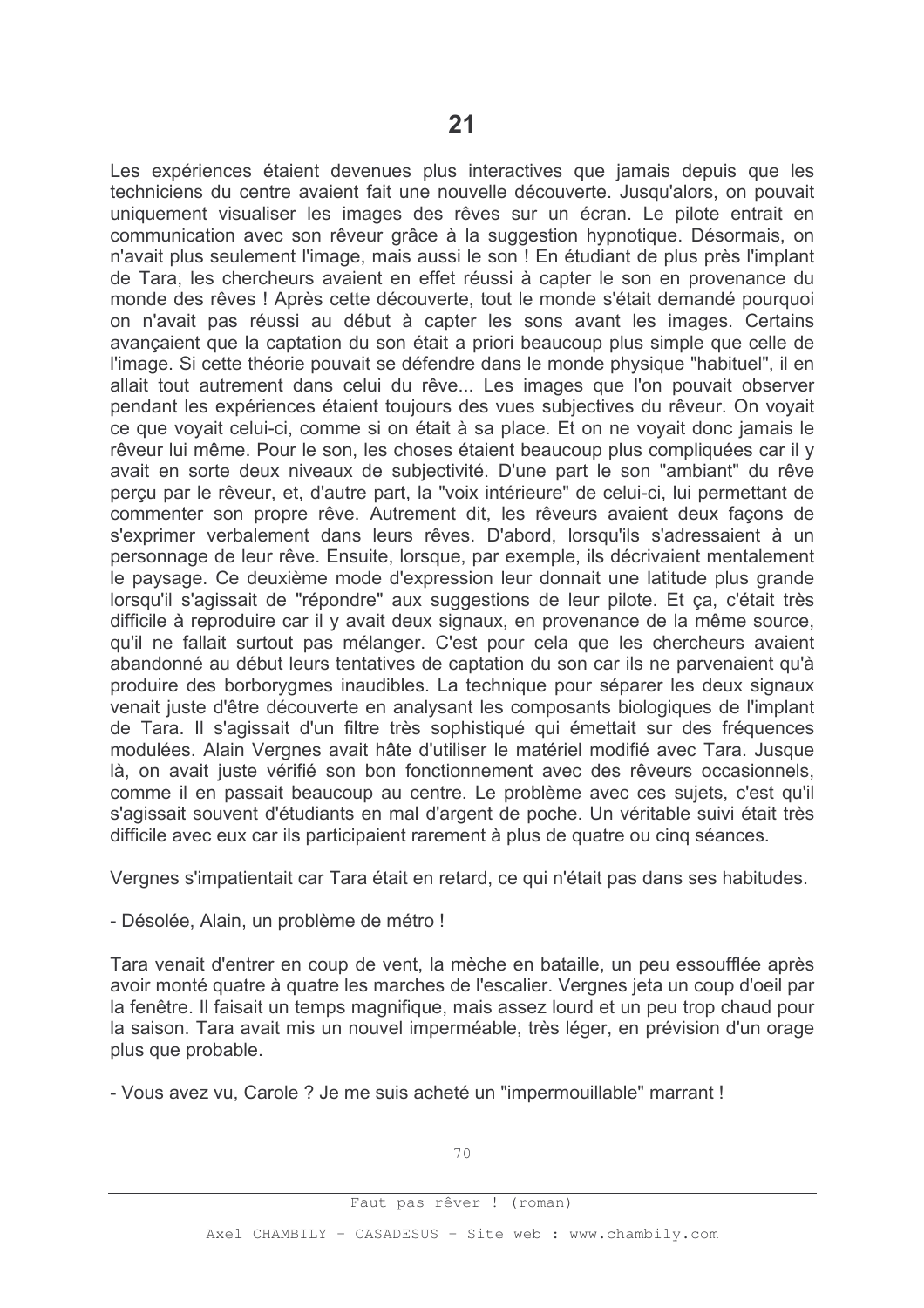Carole taquina Tara sur son originalité vestimentaire en même temps que sur sa propension à produire des néologismes parfois à la limite du ridicule.

- Oui, super sympa, Mademoiselle Lutsang ! Je m'en ferais bien un rideau de douche

La remarque était un peu caustique, mais la couleur violet pâle et la matière (un genre de plastique translucide et vaguement fluo) n'étaient certes pas sans évoquer quelque accessoire de salle de bain...

Quand Tara eût ôté son rideau de douche. le reste de sa tenue suscita moins d'ironie. Tous apprécièrent silencieusement le petit haut qu'elle avait choisi : un chemisier en satin, sans bouton, légèrement ouvert sur le devant jusqu'à la taille, qui laissait deviner les rondeurs de ses seins sur les deux côtés de l'ouverture. Des manchettes en dentelle et un jean serré achevaient de lui donner un petit air de mousquetaire mutin. Vergnes s'empourpra quelque peu et toussota pour se donner une contenance.

- Tara, nous allons reprendre les investigations pour essayer d'en savoir plus sur nos "concurrents". Comme nous pouvons maintenant vous entendre, les choses devraient être facilitées. Cette fois, j'ai l'intention de vous isoler physiquement pour vous protéger de toute agression. Avez-vous déjà fait de la plongée sous-marine ?

- Euh, oui... répondit Tara l'air un peu surpris. J'ai fait un baptême en Méditerranée. C'était génial. Après, j'ai passé mon niveau un en piscine.

- Ca vous dirait, une petite plongée aux Maldives ?

Tara ouvrit de grands yeux d'enfant envieuse, comme si elle venait de voir une énorme tarte aux fraises dans la vitrine d'une pâtisserie.

- Où sont les billets ?

Vergnes fit une moue désolée.

- Ne vous emballez pas trop vite Tara ! Le centre n'a pas encore les movens d'envoyer tout le personnel à l'autre bout du monde ! Je vous propose seulement de vous emmener plonger... en rêve !

- Ca m'aurait étonné, bouda Tara. Faut pas rêver !

- Je pense que le milieu aquatique vous mettra à l'abri des manipulations de courants psychiques. Vous n'aurez rien à craindre, je suis moi-même moniteur fédéral.

Vergnes rappela à Tara quelques gestes de base. Le pouce et l'index formant un cercle pour dire "OK". La main à plat faisant un mouvement oscillant de gauche à droite pour signifier que quelque chose ne va pas. Puis il l'hypnotisa rapidement et commença les suggestions.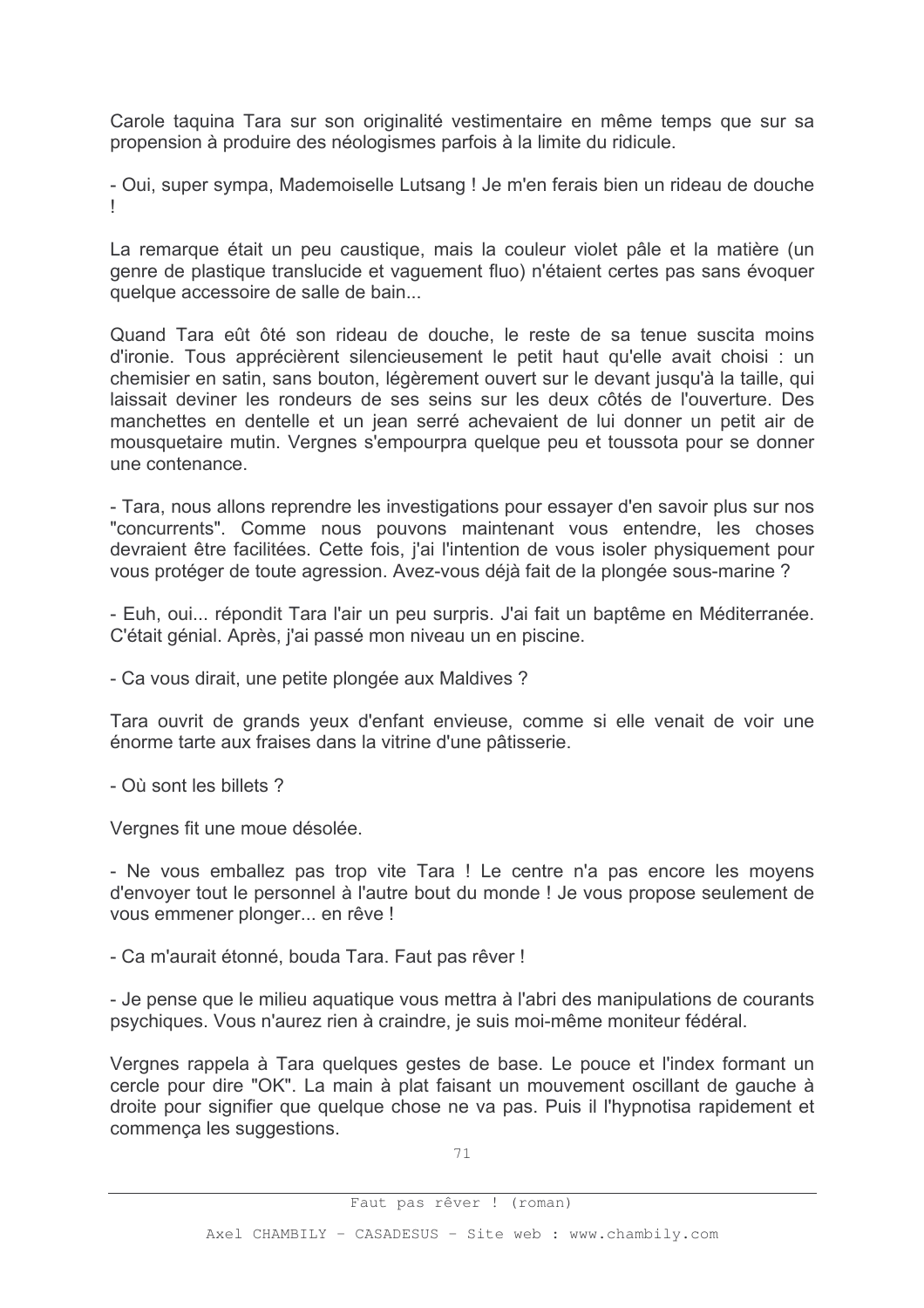- Tara, vous vous trouvez aux Maldives sur un petit bateau de plongée en bois.

Très vite des images se formèrent sur l'écran. Le ciel d'un bleu immaculé se confondait pratiquement avec la mer. On apercevait au loin une des îles de l'atoll. Une toute petite île, qui mesurait dans les cent mètres de long sur cinquante de large, comme il y en a des centaines aux Maldives. Une vraie petite île de carte postale, avec cocotiers et huttes de pêcheurs. L'île était entourée d'un anneau de sable blanc d'environ vingt mètres de large. L'eau était très peu profonde au niveau de l'anneau, d'un bleu turquoise intense qui tranchait vivement avec le bleu profond que l'on trouvait au-delà de la barrière de corail. On entendait un doux clapotis qui berçait la petite embarcation sur laquelle se trouvait Tara. Le mât allait et venait tranguillement au rythme des petites vagues qui allaient se briser avec mollesse sur la barrière de corail. A l'évidence, le bateau était ancré tout près d'un tombant, tant le bleu de la mer était intensément profond à cet endroit.

- Tara, vous m'entendez ?

- Oui, Alain, je vous entends parfaitement.

Que Tara entende le docteur Vergnes n'étonnait à vrai dire personne puisqu'elle était confortablement installée dans un fauteuil à deux mètres de lui ! En revanche, en dépit des nombreux essais qui avaient déjà été faits, tout le monde continuait à trouver génial de pouvoir entendre Tara alors qu'elle ne parlait pas physiquement... C'était tout bonnement extraordinaire de penser qu'on entendait une voix intérieure qui venait des profondeurs d'un rêve, avec l'illusion presque parfaite d'un duplex télévisé avec les Maldives ! Il n'était pas facile de s'habituer à ce genre de choses...

- Tara, pouvez-vous nous faire un petit panoramique pour qu'on voit ce qu'il y a sur le hateau ?

Tara s'exécuta. Son regard se posa d'abord sur un beau garçon d'une vingtaine d'années, très athlétique. Torse nu, il avait enfilé le bas de sa combinaison de plongée et s'affairait auprès du compresseur. Les manches de sa combinaison étaient négligemment nouées autour de sa taille. Un couteau était attaché le long d'un de ses mollets. D'après la couleur de sa peau, mate et cuivrée, il devait venir du Sri Lanka. Selon toute évidence, il s'apprêtait à plonger avec Tara. Vergnes ne put retenir une remarque.

- Et bien Tara, vous ne vous refusez rien dans vos rêves ! On dirait que vous vous êtes trouvé un "buddy" très sympathique pour plonger avec vous...

Tara répliqua instantanément sur un ton très ironique par l'intermédiaire du hautparleur.

- Mon cher Alain, ce sont MES rêves ! Et vous avez déjà bien de la chance d'y être invité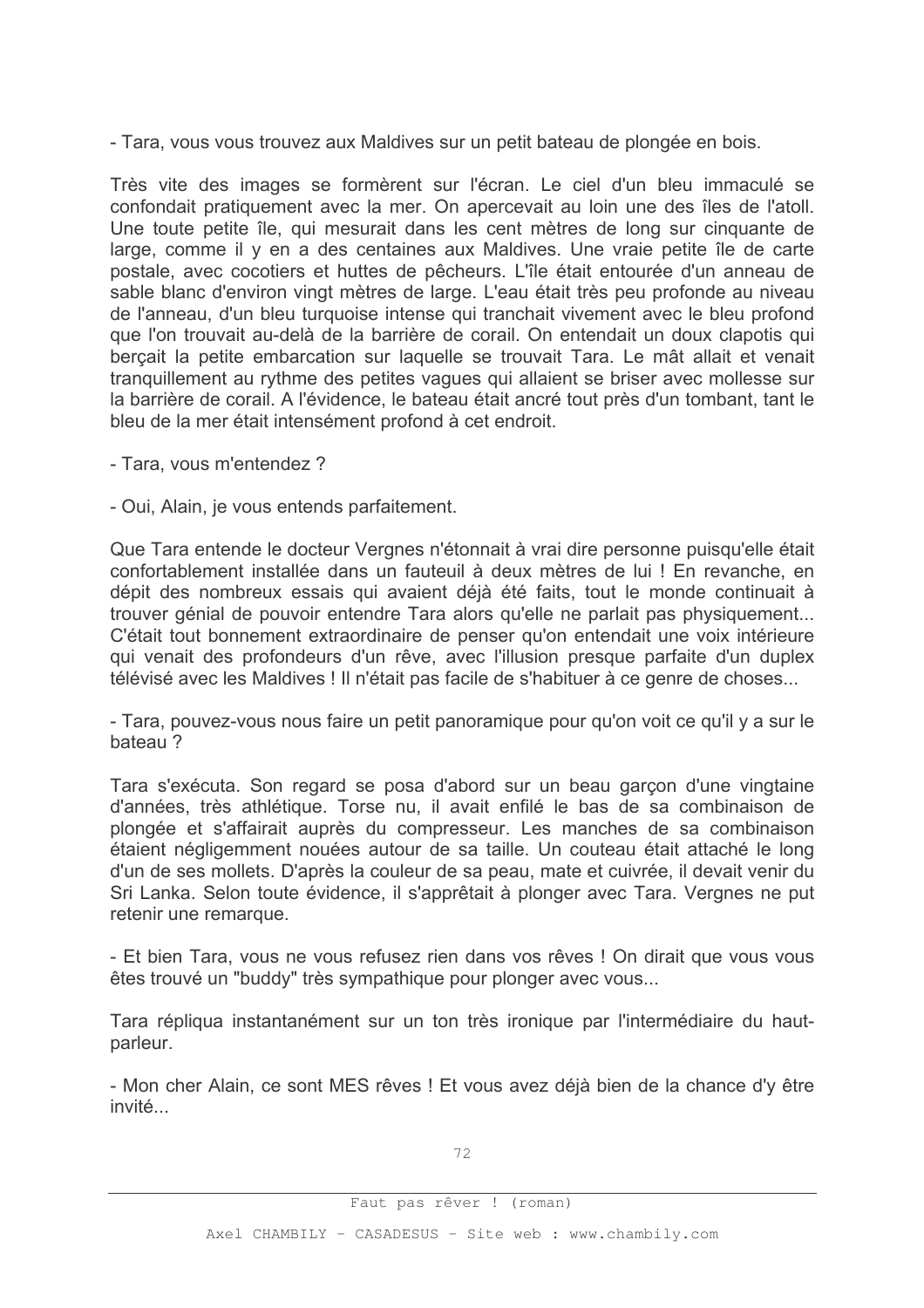Il y avait aussi deux hommes d'équipage. Près du compresseur, on pouvait compter six blocs alu qui semblaient en parfait état. Deux d'entre eux venaient de finir d'être gonflés. Tara le remarqua tout de suite en posant la main dessus : ils étaient encore chauds. Vergnes demanda à Tara de jeter un coup d'oeil au filtre à air afin de s'assurer que l'air comprimé dans les bouteilles ne contenait pas d'impuretés. Tout était très propre, le matériel ayant l'air quasiment neuf.

- Tara, prenez le manomètre et donnez-moi la pression dans le bloc.

 $-200$  bars

- Parfait.

Tara attacha son stabilisateur à la bouteille. Elle eut un peu de mal à ajuster la sangle car c'était un douze litres et un autre plongeur avait du utiliser un quinze litres lors d'une plongée précédente. Comme elle n'était pas frileuse, elle allait plonger avec juste un T-shirt et son bas de maillot. Au moment de fixer son détendeur à la robinetterie de la bouteille. Tara parut perplexe car les pas de vis semblaient incompatibles. Vergnes comprit tout de suite le problème.

- Tara, ces bouteilles ont une robinetterie DIN. Il faut que vous preniez une clé à six pans et que vous dévissiez l'adaptateur qui se trouve à l'intérieur.

Tara n'avait pas l'air de comprendre. Elle appela au secours son binôme sri-lankais qui fit la manipulation à sa place. Puis elle humecta son doigt et lubrifia le joint torique avec un peu de salive. Au moment où elle allait libérer l'air comprimé dans le premier étage du détendeur. Vergnes dut encore intervenir.

- Vous oubliez de brancher votre direct system.

- C'est quoi, ce machin ? demanda ingénument Tara.
- C'est le tuyau qui se branche sur votre stab et qui permet de le gonfler.

- Ah oui, OK, fit Tara, l'air très pro, comme si elle avait branché des direct system toute sa vie.

Tara procéda aux dernières vérifications. Les palmes étaient enfilées. Le tuba à poste dans la sangle du couteau. Elle cracha dans son masque binoculaire et étala consciencieusement la salive sur les verres. Puis elle le rinça dans un seau d'eau douce posé sur le pont. Son compagnon de plongée l'aida à capeler d'une main tout en maintenant fermement la robinetterie de la bouteille de l'autre. Tara s'assit prudemment sur le bastingage, mit son détendeur en bouche, plaça une main sur son visage de façon à maintenir en place le masque et le détendeur, fit un signe "OK" à son buddy, puis bascula en arrière. Ses palmes décrivirent un arc de cercle presque parfait. Son dos pénétra dans l'eau en premier, protégé du choc du contact par le bloc. Le poids de son équipement l'emmena tout de suite à trois mètres. Elle se pinça le nez et souffla doucement pour équilibrer ses tympans, puis remonta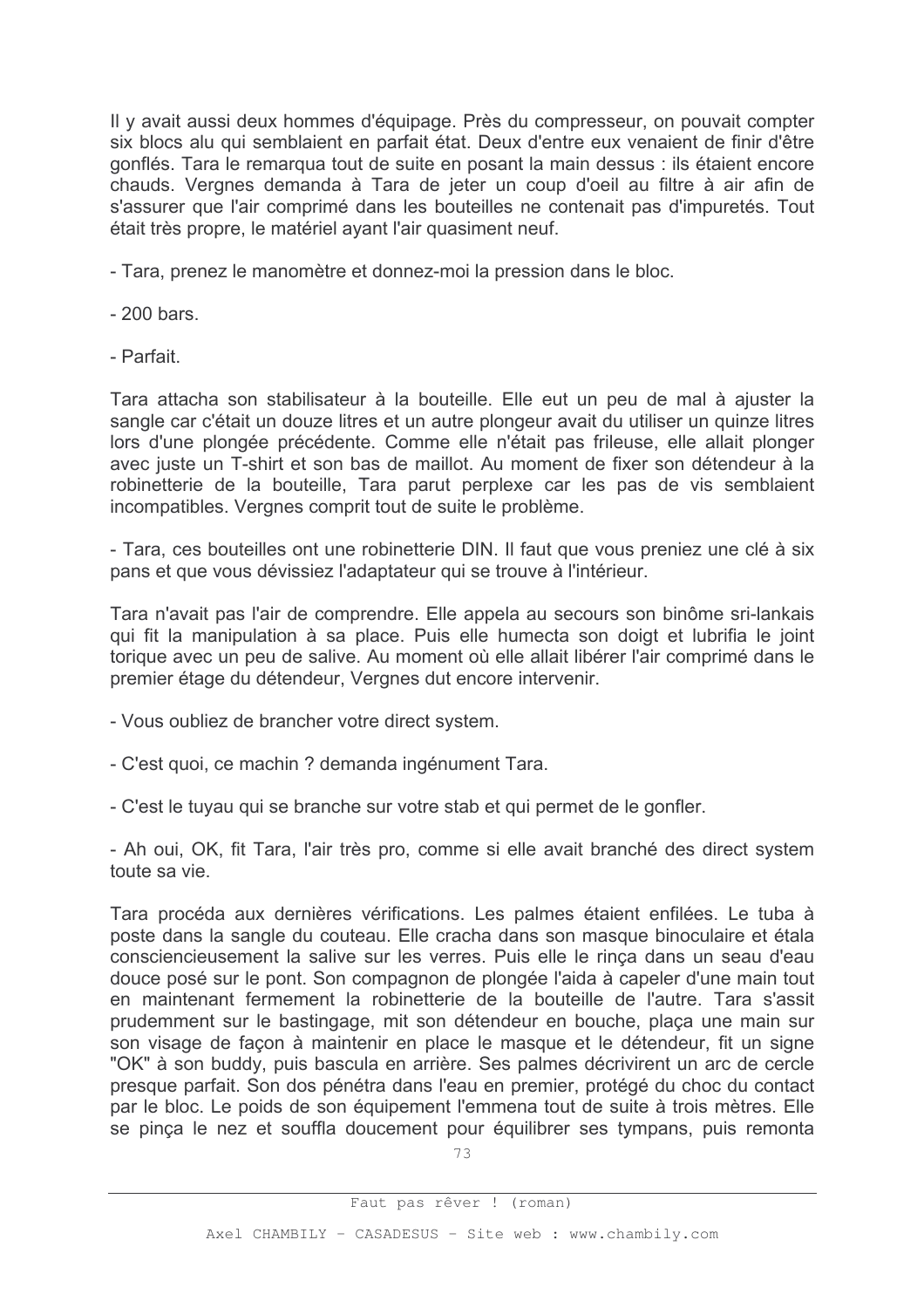calmement en surface pour faire un signe "OK". Le binôme se mit à l'eau à son tour. Après avoir échangé quelques signes, ils exécutèrent tous deux leur "canard" avec souplesse et commencèrent à palmer vers le fond. La température de l'eau, proche des trente degrés était un véritable délice. Comme ce n'était pas la saison des pluies, il y avait une visibilité exceptionnelle de plusieurs dizaines de mètres.

- Alain, c'est fantastique ! J'ai l'impression d'être dans un aquarium géant. Il y a des milliers de petits poissons multicolores qui virevoltent autour de patates de corail. Par instants, on se demande s'il y a de l'eau entre les poissons !

Le soleil parut se voiler. Ils n'avaient pourtant remarqué aucun nuage en partant. Le paysage s'assombrit au fur et à mesure qu'une ombre gigantesque avançait sur le fond sablonneux. Tara, très à l'aise dans ses déplacements en quasi apesanteur, se retourna pour regarder en direction de la surface. Un spectacle merveilleux s'offrait à eux : une raie manta d'une envergure d'environ six mètres les survolait à quelques brasses. Le majestueux animal avançait lentement, presque sous la surface. Autour du docteur Vergnes, on ne perdait rien de cette vision impressionnante et chacun y alla de son petit commentaire sur le "vol" presque irréel de ce géant des mers. Tara était fascinée. Elle restait assise comme dans un fauteuil invisible, suspendue entre deux eaux grâce à son gilet stabilisateur, se laissant dériver dans le courant. Son compagnon lui fit signe de le suivre et ils reprirent ensemble leur descente, côte à côte, jambe contre jambe, palmant avec une exquise lenteur. Tara adorait la sensation apaisante qu'elle éprouvait à se trouver dans cet immense réservoir de liquide amniotique. Plus que tout, elle appréciait la liberté de se mouvoir dans trois directions presque sans aucune contrainte. Ici, on pouvait non seulement aller à droite et à gauche, avancer ou reculer, mais on pouvait aussi monter ou descendre ! Tous les mouvements étaient d'une infinie lenteur mais aussi d'une délicieuse sérénité

- Vous savez, Alain, on a l'impression que tout est ralenti ici. Comme lorsque l'on essaye de courir dans un rêve et que vos jambes semblent emprisonnées dans des balles de coton

- Oui, Tara, vous avez raison. J'ai moi aussi souvent fait cette analogie. Elle prend d'autant plus de sens aujourd'hui que vous êtes réellement en train de rêver !!

A une vingtaine de mètres de profondeur, les derniers orangés s'éteignirent. Il n'y avait plus trace des rouges flambovants que l'on pouvait observer à quelques mètres sous la surface. Plus ils descendraient et plus les couleurs chaudes, de faible longueur d'onde, seraient absorbées par la masse liquide au dessus d'eux. A quarante mètres, il ne resterait plus que quelques nuances de gris et de vert sombre. Le quide qui accompagnait Tara rendait aux merveilles sous-marines leurs couleurs d'origine en les éclairant à l'aide d'une puissante torche halogène. Les poissons clown dans leurs anémones retrouvaient alors instantanément leur bigarrures orange vif. De petites éponges roses faisaient penser à des fraises. Tara saliva en pensée...

- Tara, c'est bizarre, on entend un drôle de bruit de fond ici, s'inquiéta Vergnes. Comme des tout petits craquements.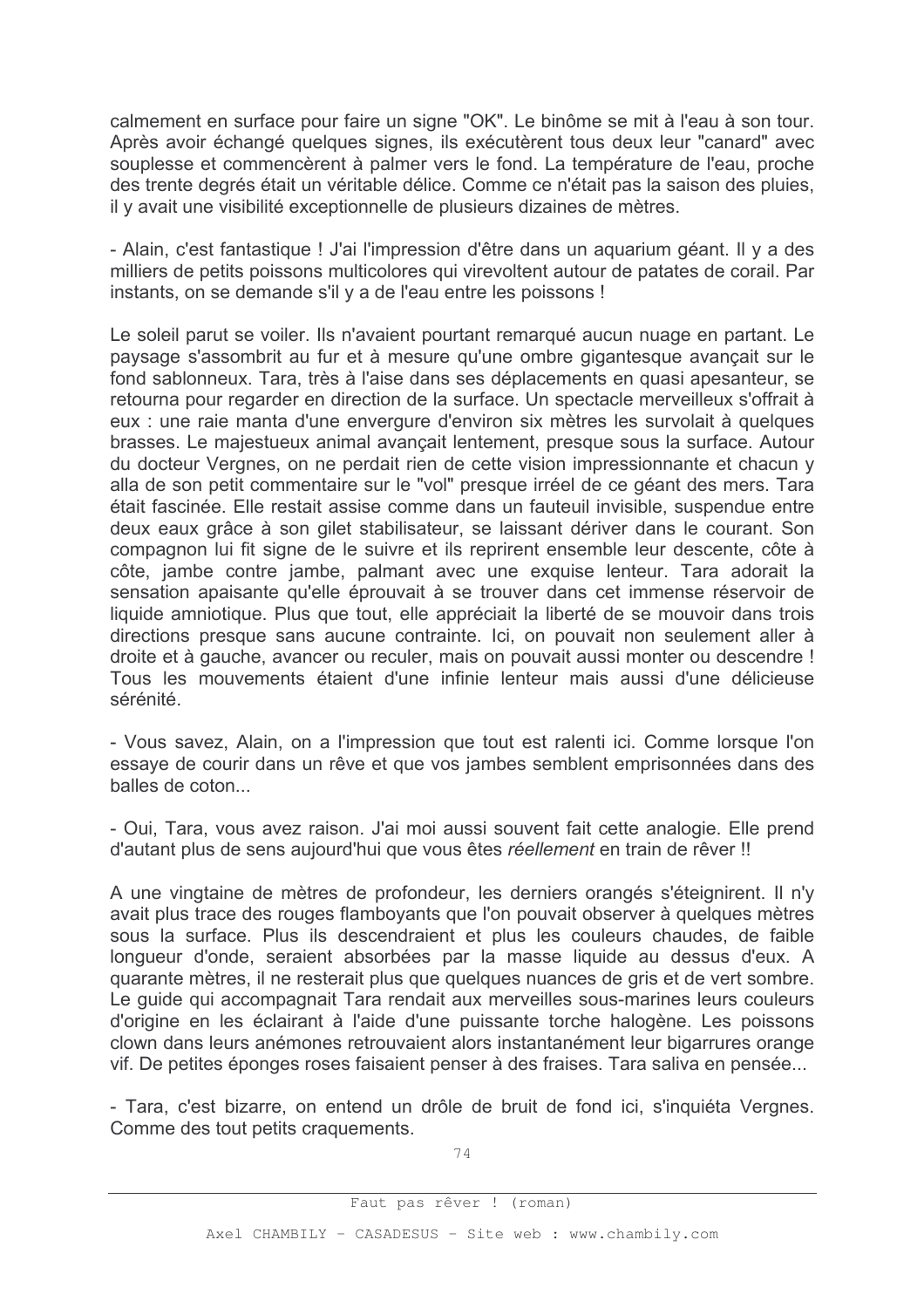Tara fit un tour d'horizon et identifia très vite les coupables. Un banc de gros poissons perroquet bleu et jaune était en train de déjeuner. Et le bruit de fond que l'on entendait était produit par leurs énormes becs raclant le corail.

- Le monde du silence n'est plus ce qu'il était !...

Un peu plus loin, une grosse murène ouvrait et fermait paresseusement la gueule à intervalles réguliers, montrant une belle collection de petites dents acérées et sales. En pro de la plongée, le docteur Vergnes faisait ses commentaires.

- Vous savez pourquoi elle ouvre et ferme la mâchoire comme ça ? Les murènes n'ont pas de branchies. C'est leur façon de respirer.

Accrochée à une gorgone, une crinoïde s'étalait dans le courant comme une fougère. On remarquait à peine ses petits pieds griffus en forme de pince qui lui permettaient de se fixer à son hôte.

- La nuit, c'est très impressionnant. On les voit se déplacer en colonies entière. Ca fait penser à la forêt en marche de Macbeth. C'est très spécial, la plongée de nuit. Ce qui bouge le jour s'endort la nuit et inversement. Les poissons perroquets dorment, immobiles au creux de grandes éponges encroûtantes. Ils sécrètent un cocon de bave qui les entoure et les protège. En revanche, on voit les oursins courir sur le sable ! Quand on remonte d'une plongée de nuit, il y a toujours un moment magique : peu avant de percer la surface, on voit la lune et les étoiles. En remuant vivement la main, on fait jaillir des nuées d'étincelles qui semblent se fondre dans le ciel étoilé. C'est du à la luminescence du plancton.

Tara trouvait décidément que ce rêve de plongée était une plongée de rêve. Ils croisèrent un immense banc de barracudas en forme d'anneau. Des caranques étaient mélangées aux barracudas et parfaitement intégrées à l'énorme masse qui se déplacait comme un individu unique parfaitement autonome. Même la présence des plongeurs ne perturbait pas cette harmonie. On pouvait pénétrer à l'intérieur de l'anneau qui se déformait juste le temps de laisser passer les intrus. Tara approcha un barracuda de très près. L'animal, placide, se laissa observer. Il n'était manifestement pas en chasse et sans doute repu. Un petit oeil rond et argenté semblait piqué comme un bouton de bottine au milieu d'un long nez fuselé. Des dents pointues de deux ou trois centimètres rappelaient qu'il s'agissait tout de même d'un féroce prédateur capable de changer de direction en un éclair et de fondre sur sa proie à une vitesse incroyable. Des centaines d'espèces de coraux tapissaient le fond. Certains, mous, ondulaient comme des danseuses orientales. D'autres, durs comme de la pierre ressemblaient tantôt à des cerveaux géants, tantôt à des tuyaux d'orgue. Ce qui parfois rappelait une jungle végétale inextricable n'était en réalité gu'un monde animal d'une complexité extrême et d'une richesse infinie. Ici points de fleurs, de tiges et de feuilles, mais des milliards de polypes comme autant de minuscules bouches affamées tournées vers le ciel, chaque unité ne prenant un sens que par rapport au tout. Survolant ce sol animal, une escadrille d'une dizaine de pterois volitans s'approchait de Tara en formation serrée. Ces rascasses volantes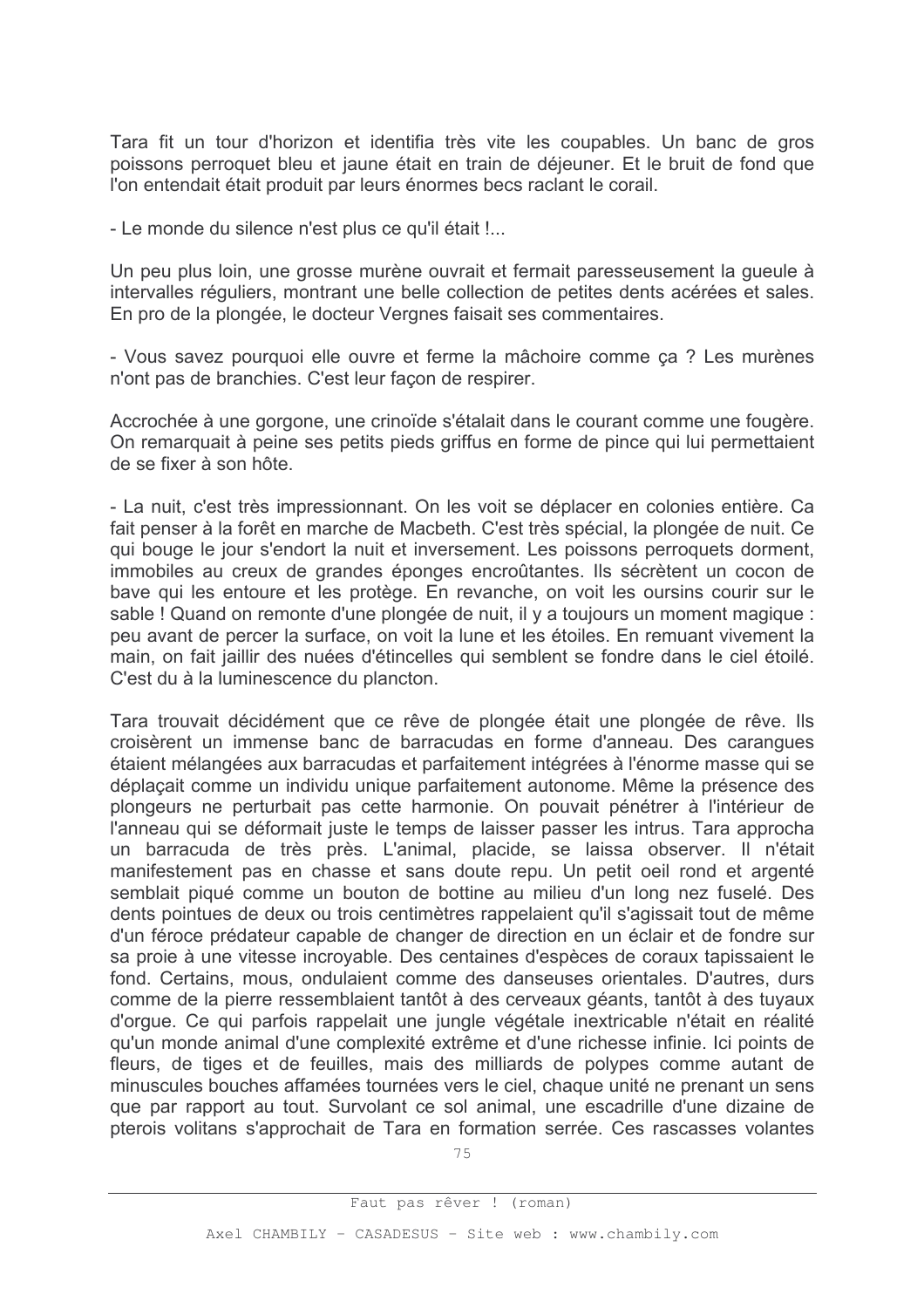pouvaient être dangereuses à cause de leurs dards dorsaux dissimulés au milieu d'élégantes plumes. Le quide fit signe à Tara de s'écarter et de passer au large. Cet animal, à la fois laid et tout en finesse, faisait penser à un hélicoptère en vol stationnaire. La présence de plusieurs individus en formation bien rangée évoqua un instant à Tara le film "Apocalypse now". Elle en fit d'ailleurs la remarque à Vergnes qui apprécia le clin d'oeil cinéphile.

- Il ne manque que la musique de Wagner!

Ils devaient maintenant avoir atteint une profondeur de trente mètres et subissaient donc une pression hydrostatique de quatre bars. Vergnes commenta.

- A ces profondeurs, les rondeurs et les capitons commencent à s'estomper ! La ceinture de plomb se relâche et on ressent une étrange sensation de minceur...

L'air comprimé que respirait Tara devenait aussi plus dense et froid. Tara commença à se sentir mal à l'aise. Elle ressentait un peu d'oppression. Son intuition lui faisait pressentir une menace. Soudain, elle s'immobilisa.

- Alain, un requin !

Le quide fit signe à Tara de ne pas s'agiter.

- Restez calme, Tara, chuchota Vergnes à son oreille, c'est un requin de récif. Ils n'attaquent jamais.

- Vous êtes sûr ? Celui la a l'air très agressif... Et... il mesure bien trois mètres !

De fait, le requin se comportait de manière inhabituelle. Il avait l'air très excité et changeait sans cesse de direction sans raison apparente. Vergnes, qui avait plongé de nombreuses fois avec des squales de toutes espèces, fit part de son étonnement à ceux qui l'entourait. L'animal décrivait des cercles concentriques de plus en plus serrés autour de Tara. En un éclair, le requin chargea. Il percuta violemment Tara au niveau du plexus solaire. Celle-ci eut le souffle coupé et laissa échapper son détendeur. Le requin s'éloigna.

- Ca. ce n'est pas normal du tout. Tara. Approchez-vous de votre binôme, mettezvous face à face et tenez-vous mutuellement par les sangles de votre gilet. Vos dos tournés vers l'extérieur, protégés par vos bouteilles, vont vous servir d'armure. Donnez-moi une minute.

Vergnes se tourna vers un physicien du laboratoire spécialisé dans l'analyse des signaux. Celui-ci lui confirma immédiatement que les fréquences étaient différentes. Pendant ce temps, Tara - qui avait récupéré son détendeur avec difficulté - et son compagnon de plongée s'étaient mis à l'abri derrière un petit rocher.

- Tara, les signaux sont différents. Le requin ne fait pas partie de votre rêve ! C'est une attaque de nos ennemis. Je ne pense pas qu'ils puissent se glisser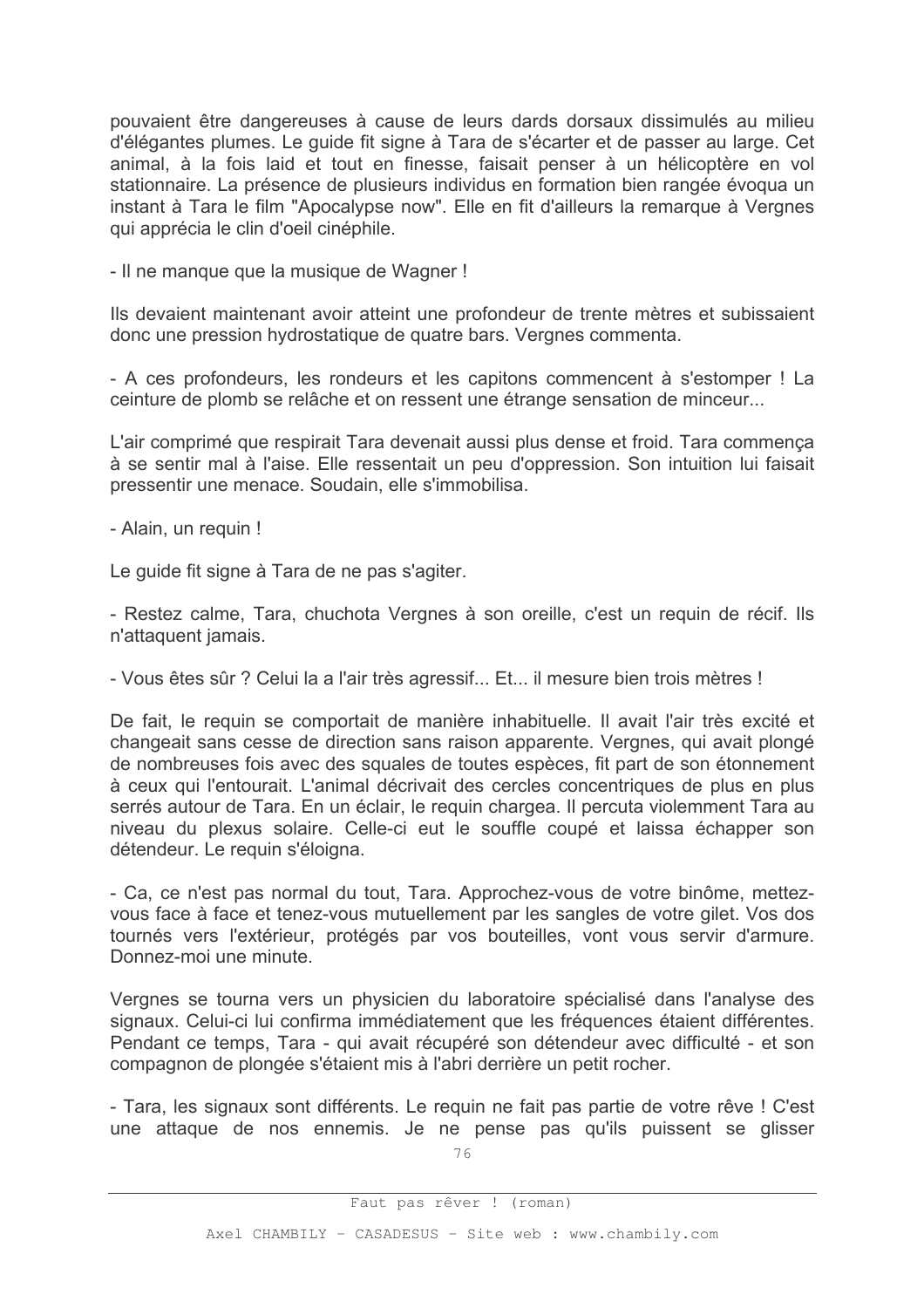physiquement dans un couloir entre deux rêves. Mais, en tous cas, ils ont réussi à matérialiser un élément agressif. Je pensais que le milieu aquatique serait une bonne protection et permettrait de les observer sans être vu, mais j'ai l'impression que je me suis trompé. En ce moment, il y a un rêveur de chez eux qui s'est connecté à votre rêve en utilisant un courant psychique et qui réussit à y introduire des éléments. Tara, concentrez-vous, j'aimerais que vous vous connectiez à votre tour à ce rêveur.

Tara ferma les yeux quelques instants et fit tout ce qui était en son pouvoir pour chasser ce terrible requin de son rêve. Quand elle rouvrit les yeux, le requin fonçait à nouveau sur elle, la queule béante. Vergnes était consterné.

- J'ai peur que nous n'y arrivions pas comme ça, Tara. Bon. Concentrez-vous et pensez à un dauphin. Les dauphins sont des ennemis terribles pour les requins qui attaquent les humains.

A nouveau, Tara ferma les yeux et visualisa un superbe dauphin. Cette fois, au moment où le requin allait entrer en collision avec elle, le dauphin qu'elle venait de visualiser surgit du plus profond de son rêve et, nageant avec une souplesse et une vitesse incrovables, percuta violemment le requin qui changea de direction, visiblement commotionné par le choc. Le dauphin fit quelques bonds joyeux autour de Tara puis disparut dans les profondeurs de l'océan. Le requin, sonné, était toujours là. Soudain, il se produisit un phénomène très étrange. Si Tara avait pu se frotter les yeux, elle n'aurait pas manqué de le faire ! L'image du requin parut se décomposer, puis fondre dans l'eau. Sa forme changeait à vue d'oeil. Tout le monde retenait son souffle devant les écrans du centre. Ce n'était pas Tara qui contrôlait cette transformation. D'une tâche noire et blanche aux contours mal définis était en train de naître une nouvelle forme, humaine cette fois. Le requin se transformait en plongeur. Un plongeur revêtu d'une combinaison de caoutchouc noir comme on en faisait plus depuis des dizaines d'années. Vergnes se leva d'un bond de sa chaise.

- Bon sang ! C'est le rêveur ennemi lui-même ! Tara, il faut que vous vous en approchiez suffisamment pour que nous puissions voir ses traits.

En fait Tara, qui n'était pas si éloignée du plongeur noir, avait eu le temps d'apercevoir ses traits. Et elle s'était bien gardée de verbaliser ses pensées. Car, l'espace d'un instant, elle avait cru reconnaître... Alain Vergnes ! Evidemment, avec ce qui était déjà arrivé avec Carole, il devait encore s'agir d'un leurre...

Tara n'eut guère le temps d'approfondir sa réflexion. Le plongeur noir s'était jeté sur elle et commencait à sortir son couteau de l'étui dans lequel il se trouvait. le long de son mollet. La lame mesurait environ vingt cing centimètres. Un des bords semblait très tranchant et l'autre portait des crans destinés à arracher la chair quand on retirait le couteau de la plaie. Tara n'avait pas du tout envie de faire connaissance avec cette arme épouvantable. Juste au moment où l'homme allait frapper, elle s'esquiva souplement. Ce fut malheureusement son quide de plongée qui reçut le coup en plein ventre. Un nuage de sang envahit l'océan. Curieusement, le liquide qui s'écoulait à flots n'avait pas sa couleur rubis habituelle, mais paraissait plutôt vert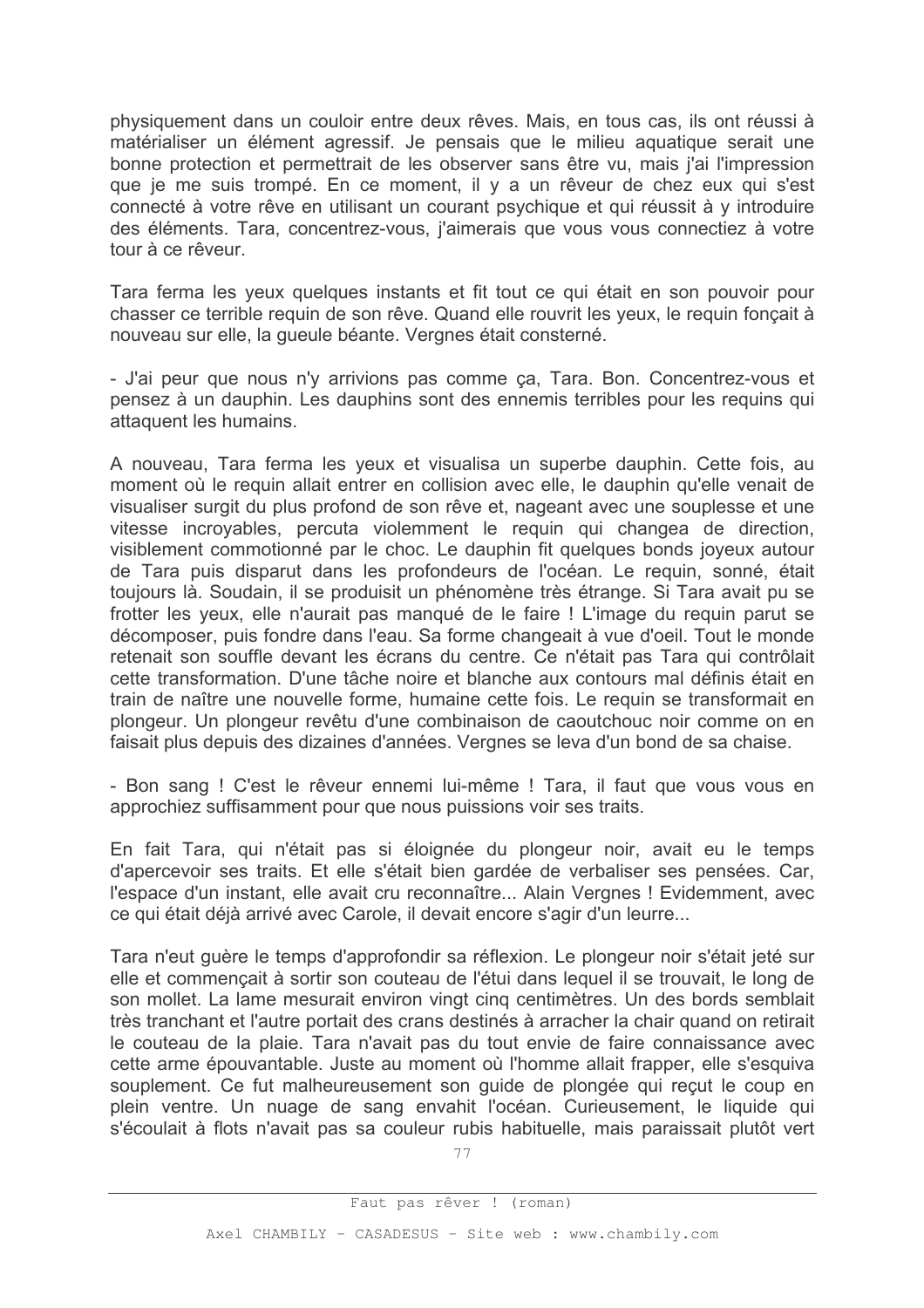sale, à cause de la profondeur. Tara se mit à palmer comme une folle. Son agresseur continuait à la poursuivre, mais la visibilité était devenue quasiment nulle, avec tout ce sang épais. Vergnes décida de prendre sérieusement les choses en main.

- Tara, c'est clair que c'est vous qu'il veut. J'ai une idée pour vous sortir de là. Utilisons les mêmes méthodes au'eux. Les leurres. Tara, matérialisez immédiatement un double de vous derrière le rideau de sang tout en commençant à remonter doucement vers la surface.

Tara n'avait pas le choix. Elle commencait à se sentir essoufflée. Elle fit des efforts de concentration démesurés et réussit à matérialiser un clone d'elle-même. Pendant qu'elle abandonnait son double, elle commenca à palmer vers la surface. A une vingtaine de mètres sous ses palmes, elle assista avec horreur à l'assassinat de son autre elle-même, massacré au couteau par le plongeur noir, puis à sa rapide agonie.

Vergnes ne lui laissa même pas le temps de faire son palier de sécurité et son tour d'horizon. Quand elle parvint dans la zone des trois mètres, il mit immédiatement fin à son sommeil hypnotique en la réveillant un peu plus brutalement que d'habitude.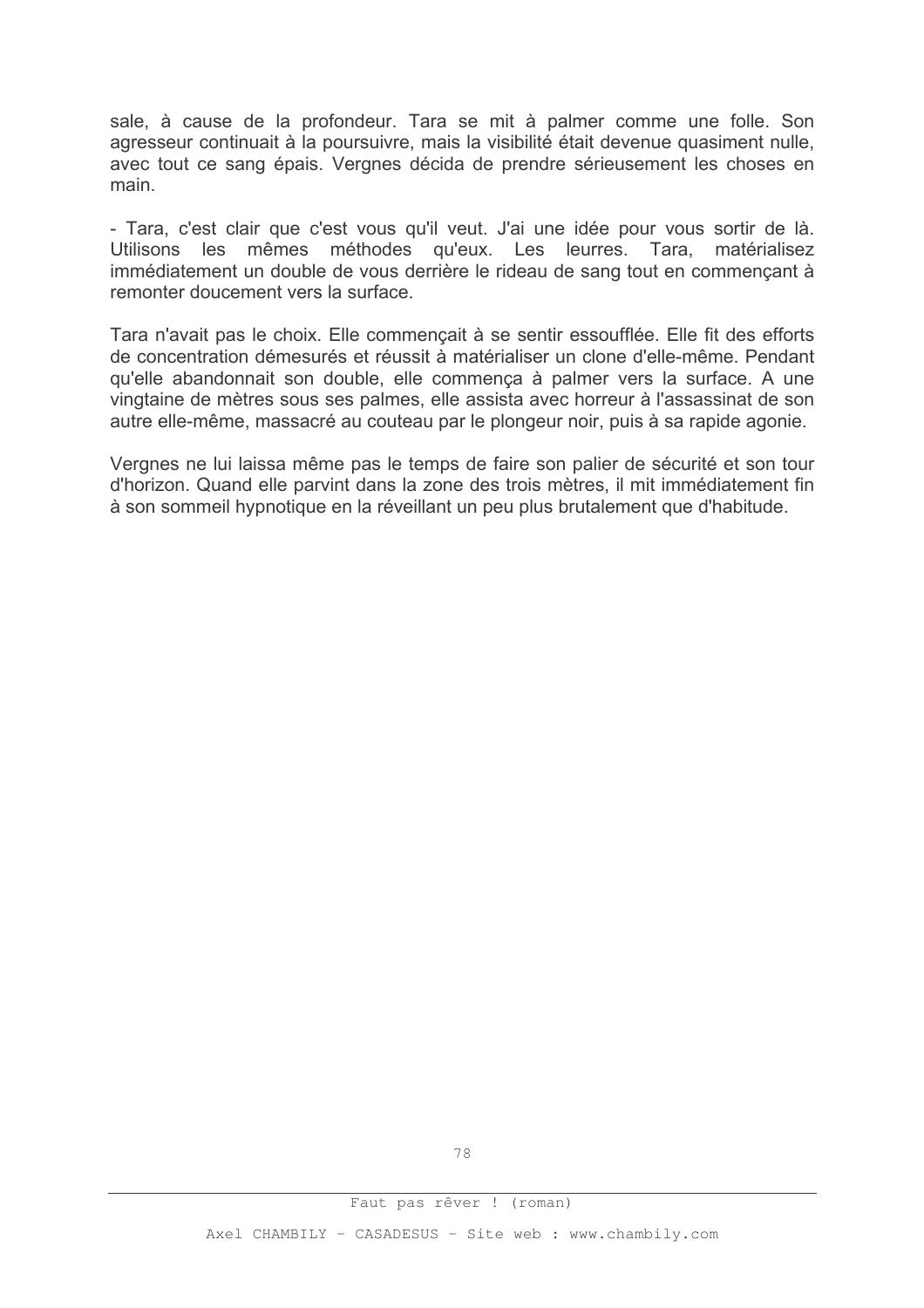Tara avait mis plusieurs jours à se remettre de son rêve en plongée dont la fin avait été pour le moins stressante. Mais cela ne l'avait pas empêchée de se mitonner quelques petites soirées sympas pour garder la forme... Bien que la préoccupation numéro un du centre fut maintenant devenue la localisation du camp ennemi. Les expériences se poursuivaient néanmoins dans le but d'affiner encore les techniques proprement dites. La difficulté la plus grande à surmonter était l'utilisation très délicate des couloirs entre les rêves. Ces couloirs s'étaient en fait avérés très instables et fuyants. Tantôt il était facile d'introduire un élément étranger dans un rêve et tantôt cela paraissait impossible, comme si on se heurtait à une porte solidement fermée. Et on ne savait pas exactement ce qui permettait d'ouvrir les portes. Malgré tout, les expériences de téléportation avaient bien avancé et on avait dépassé le simple stade du déplacement d'objets. On était maintenant capables de déplacer des personnes. Le problème était la réversibilité du processus. Car, si on arrivait assez bien à expédier quelqu'un à un endroit donné, il n'était pas toujours évident de le ramener à sa position initiale. Carole en avait une fois fait les frais, alors qu'on l'avait envovée en tenue assez légère à l'autre bout de Paris et qu'elle avait du revenir en taxi.

Les attaques du P.S.E.C. avaient recommencé à s'intensifier, même en l'absence de Tara. De simples étudiants de passage devaient subir leurs assauts et quittaient rapidement le centre sans demander leur reste. Toutefois, le docteur Alain Vergnes avait mis au point une technique redoutable pour mettre l'ennemi en déroute. Il avait baptisé ca le "mixed dream". Cela consistait tout bonnement à mélanger les rêves de deux ennemis. On prenait des éléments de l'un que l'on introduisait dans l'autre et réciproquement. Les rêveurs adverses ne savaient plus alors si ces éléments appartenaient à leur rêve ou pas. A des matérialisations on répondait par des leurres. On les confrontait sans leur consentement à des doubles d'eux-mêmes. Au bout d'un moment, la confusion devenait telle que les rêveurs se réveillaient en hurlant et on était débarrassé de l'agression. Cette technique était devenue une arme très efficace. Le problème, c'est qu'il commencaient eux aussi à s'en servir et qu'il fallait sans cesse développer de nouveaux logiciels capables de détecter dans les rêves ce qui appartenait à qui.

Vergnes avait une fois lui même participé à une expérience où il avait carrément provoqué l'échange de son propre rêve avec celui de son adversaire. Comme il avait complètement miné le terrain en préparant un rêve où il se jetait à la fin du haut d'une falaise, il n'avait eu aucun mal à se débarrasser de son adversaire au moment fatidique en déclenchant la fatale inversion. C'était une méthode en apparence géniale pour pénétrer dans l'autre camp. L'ennui, c'est que le rêve disparaissait avec le rêveur et qu'au bout du compte, on se retrouvait toujours face à soi-même...

Il subsistait cependant toujours le même éternel problème : la localisation du camp ennemi. Vergnes était convaincu que seule Tara pourrait trouver la clé de l'énigme. Ce jour là, Vergnes plongea Tara dans une transe hypnotique plus profonde que d'habitude. Alors qu'il ne l'avait encore jamais fait, il lui suggéra de rêver, sans attendre de phase onirique naturelle. Il lui dicta également sa mission du jour par

79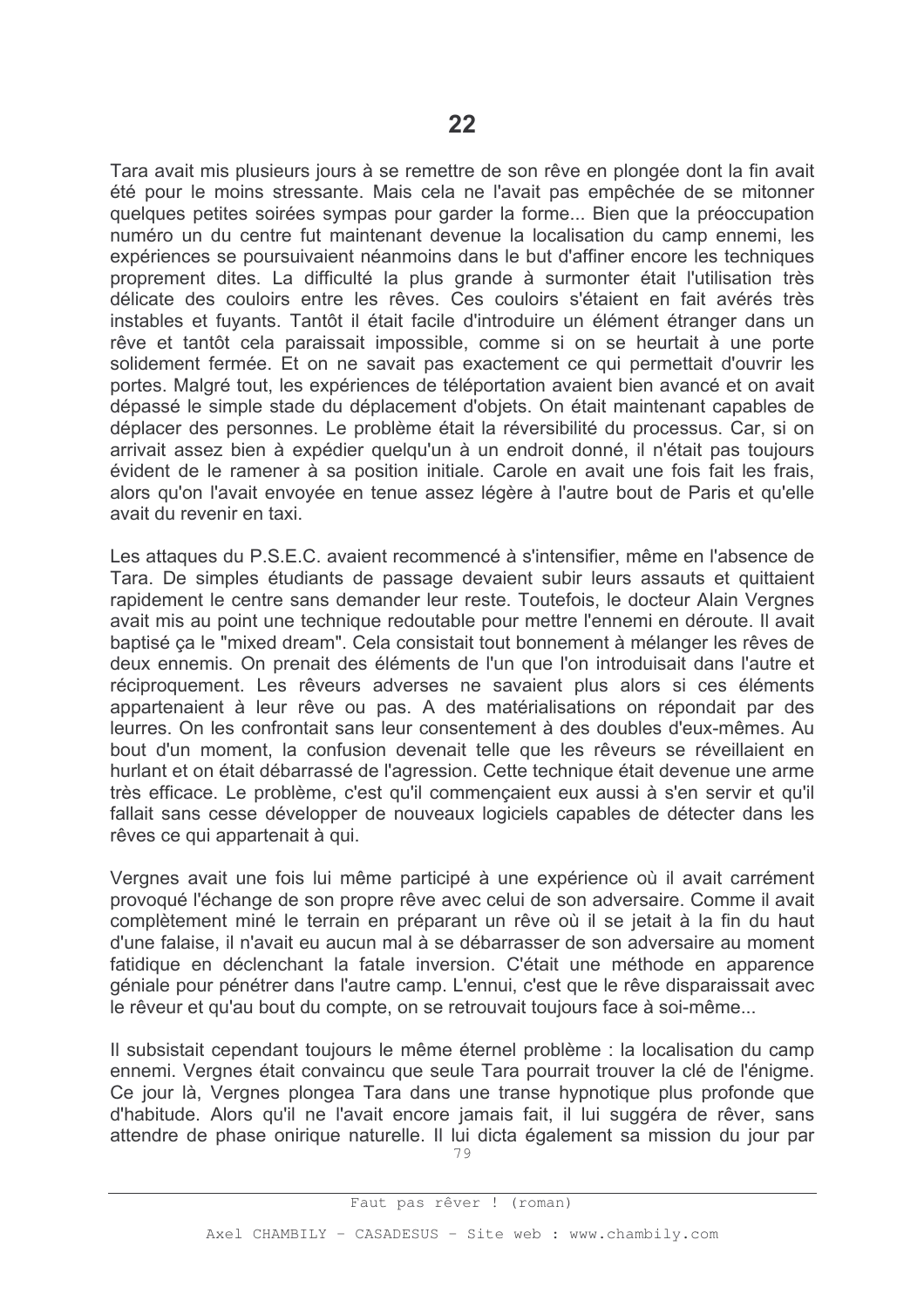voie de suggestion hypnotique : cette fois, elle devait parvenir dans les locaux du P.S.E.C. quoiqu'il arrive. Vergnes n'avait pris aucune précaution particulière et semblait faire prendre des risques un peu inconsidérés à Tara. Carole avait bien évoqué l'idée d'utiliser à nouveau un rêve en milieu aquatique ou dans un quelconque milieu "isolant" mais Vergnes n'avait rien voulu entendre, manifestement très déterminé à en finir, personne ne savait pourquoi. Tara, avec un petit frisson non dénué de plaisir -, avait bien compris qu'elle allait jouer le rôle de la chèvre. Evidemment, les attaques ne se firent pas attendre. Son rêve la ramena instantanément au Père Lachaise, sous la tombe de Chopin, là où elle avait retrouvée Nikita ligotée la dernière fois. Cette fois, il n'y avait plus de Nikita, mais une espèce de tribunal constitué de personnages encagoulés qui faisaient cercle autour d'elle.

- Mademoiselle Lutsang, c'est vous que nous voulons.

- OK, répliqua Tara sans se démonter. Alors il va falloir m'attraper.

Tara fonca littéralement dans le tas. Elle n'avait pas vraiment le gabarit d'un pilier de rugby mais ceux qui essayaient de la retenir durent bien reconnaître qu'elle en avait les manières. Il dut y avoir quelques dents cassées car Tara n'avait pas lésiné sur les coups de pieds dans les mâchoires. Celui qui semblait être le chef quitta précipitamment la salle en direction des égouts. Laissant deux ou trois agresseurs au sol. Tara se lança à toutes jambes à sa poursuite.

La plus grande confusion régnait au C.E.S.P. car on avait complètement perdu le contact avec Tara. Plus de son ni d'image. Tara flottait à un mètre au dessus du fauteuil où elle aurait du se trouver, dans un état cataleptique. Son corps semblait immatériel, presque translucide. Certains émirent l'idée qu'elle commençait à "ne plus être vraiment là". Carole penchait pour une explication complètement incroyable : Tara était en train de se téléporter elle-même à l'intérieur de son propre rêve !

Tara vit distinctement celui qu'elle poursuivait dépasser la plaque d'égout qu'elle avait empruntée la première fois avec Vergnes et ses assistants. Dans le boyau qui serpentait sous la rue Ligner, les bruits de pas précipités des autres résonnaient, de plus en plus proches. Il fallait absolument qu'elle les sème avant qu'ils ne la rattrapent. Le "chef" se tenait devant une porte métallique au niveau du numéro 28 de la rue et avait sorti un gros trousseau de clés. Pendant qu'il cherchait fébrilement celle qui devait ouvrir la porte. Tara, haletante, gagna quelques mètres. Au moment où l'individu masqué franchit le seuil, elle se jeta sur lui de tout son poids et commença à le griffer comme un chatte en colère. La porte se referma lourdement, provoquant une série d'échos qui se répercutèrent dans les égouts du quartier. Au moins, ses poursuivants la laisseraient tranguille un bon moment. Le type était sacrément costaud et échappa à Tara, qui roula comme un petit paquet et se cogna violemment la tête contre un mur épais.

Il y avait deux murs, lisses, blancs, faisant chacun face à deux murs de verre. Une immense paroi métallique s'approchait et avançait avec lenteur. On eût dit la coque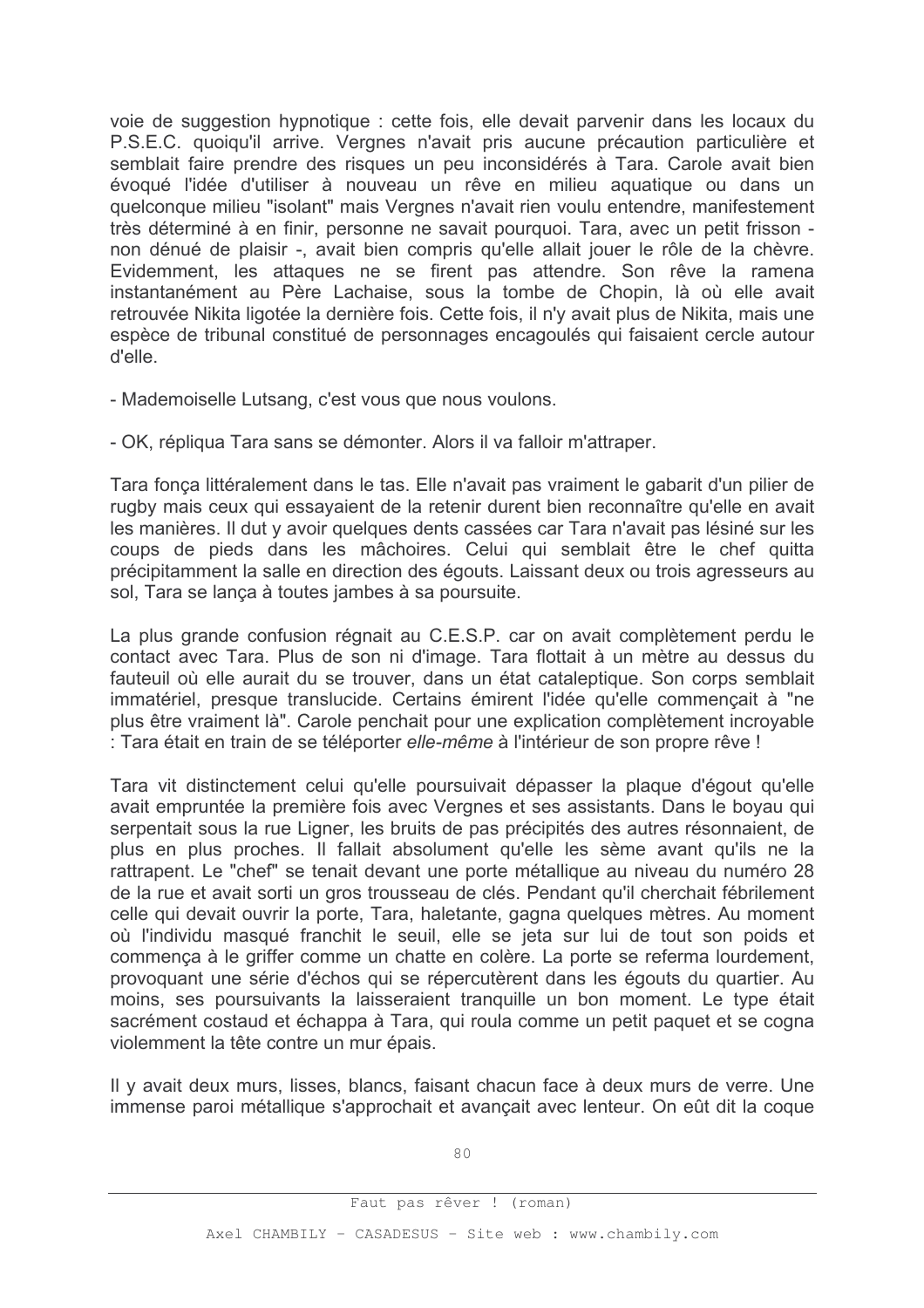d'un sous-marin géant dont on n'apercevait ni le début ni la fin. Tara se frotta la nuque et écarquilla les yeux. Elle n'arrivait pas à croire ce qu'elle voyait.

- Incroyable, se dit-elle, les labos du P.S.E.C. existeraient vraiment sous cette forme ? Ce n'était pas qu'un leurre ?

Tara avait surtout du mal à réaliser que ce lieu sinistre se trouvait tout simplement dans les sous-sols du C.E.S.P. ! Le type s'était un peu pris les pieds dans sa robe noire mais venait d'atteindre un ascenseur. Tara se glissa de côté, attendit quelques secondes en retenant sa respiration, puis se précipita dans la cabine au moment de l'ouverture des portes. Le type essava d'arrêter l'ascenseur mais Tara avait recommencé à le marteler de coups avec ses petits poings musclés. L'ascenseur, qui semblait parvenu à destination, ralentit. Tara parvint à saisir l'extrémité de la cagoule et l'arracha brusquement. Le souffle coupé, une main sur la bouche pour ne pas hurler, elle se dirigea, à reculons, vers les portes qui commençaient à s'ouvrir. Celui qu'elle venait de reconnaître avec stupéfaction se tenait immobile, adossé au miroir qui recouvrait la paroi du fond.

- Alain I

Vergnes, défiguré par une expression de haine et de douleur qu'elle ne lui avait jamais vue, avait les veux hors de tête. Tara sortit en courant de l'ascenseur. Elle crut qu'elle devenait folle. Cet ascenseur débouchait à l'extrémité d'un des couloirs du C.E.S.P. ! Tara entendait au loin des éclats de voix provenant de la salle de contrôle où manifestement tout le monde paniquait en essayant de rétablir le contact avec elle. Vergnes, sonné, était encore dans l'ascenseur. Elle se précipita vers le seul endroit où elle était sûre qu'il ne penserait pas à la chercher tout de suite : son propre bureau.

Tara se dirigea vers le meuble qui contenait les dossiers suspendus. Il fallait qu'elle en ait le coeur net. R, S, T, U, ... V ! Oui, il y avait bien un dossier au nom de Vergnes. Celui-ci contenait un autre dossier, plus petit, au nom de Niala Sengrev. La photo d'un petit russe d'une dizaine d'années au regard sombre et triste était agrafée sur le dossier. Elle entendait Vergnes approcher. Elle glissa rapidement le dossier sous son T-shirt puis s'assit en position de méditation. Au moment où Vergnes, fulminant, entra dans le bureau, Tara disparut dans un éclair bleuté.

Au même instant, dans la salle de contrôle, un autre éclair déchira l'atmosphère en dégageant une forte odeur d'ozone. Plusieurs récipients en verre volèrent en éclats. Carole laissa échapper un cri lorsque Tara reprit une opacité plus naturelle et chuta lourdement sur le fauteuil au dessus duquel elle lévitait depuis plusieurs minutes. Elle se réveilla immédiatement et fit face à Alain Vergnes qu'elle retrouvait maintenant sans cagoule ni robe noire, mais avec un regard de glace.

- Alain, c'était donc vous ? Le plongeur noir ?

Vergnes, cherchant manifestement à se donner une contenance, prit un air interloqué.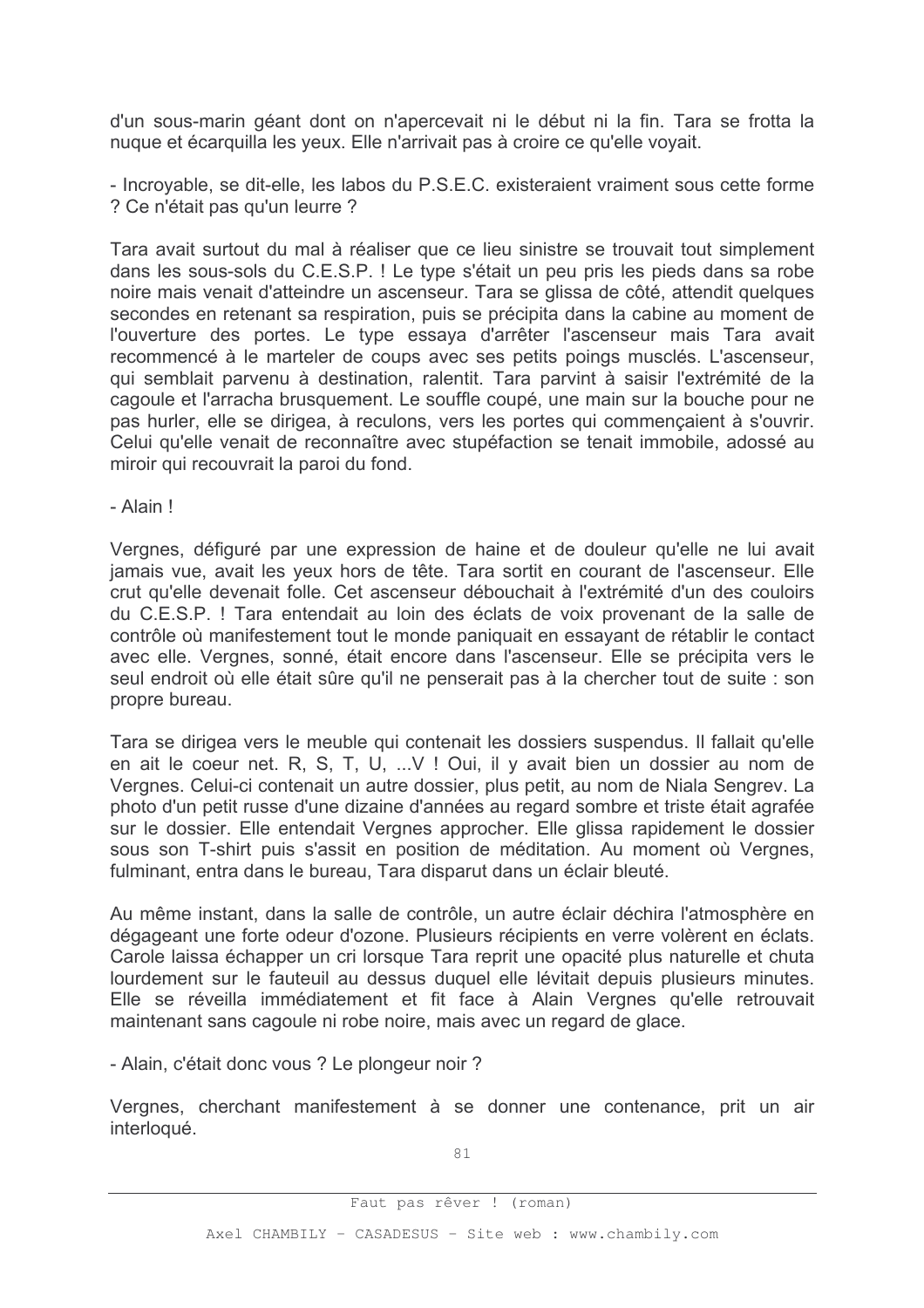- Mais qu'est-ce que vous racontez, Tara ? Ca ne va pas bien ?

Vergnes saisit le bras de Tara et le serra avec force. Celle-ci recula et se dégagea nerveusement de cette étreinte indésirable

- Alain, je suis la seule à savoir. Vous devez m'expliquer. Je comprends que vous ne souhaitiez pas le faire en public. Demandez à tout le monde de quitter la salle.

Tous échangeaient des regards incrédules. Vergnes, avec un sourire mielleux, tentait de donner le change.

- Je crois que Tara n'a pas bien supporté cette expérience. Excusez-la, je crois qu'elle raconte n'importe quoi. Vous avez bien vu qu'elle n'était plus elle-même à la fin. Il faut qu'elle se repose. La perte de contact a du être un choc terrible pour elle aussi. Je crains qu'elle soit victime d'hallucinations.

Elle savait très bien que ce qu'elle tenait caché contre son ventre n'était pas une hallucination.

Carole essaya en vain de retenir Tara. Elle venait de comprendre que celle-ci ne reviendrait jamais. Deux épaisses larmes coulèrent sur ses joues pendant que Tara s'éloignait en courant.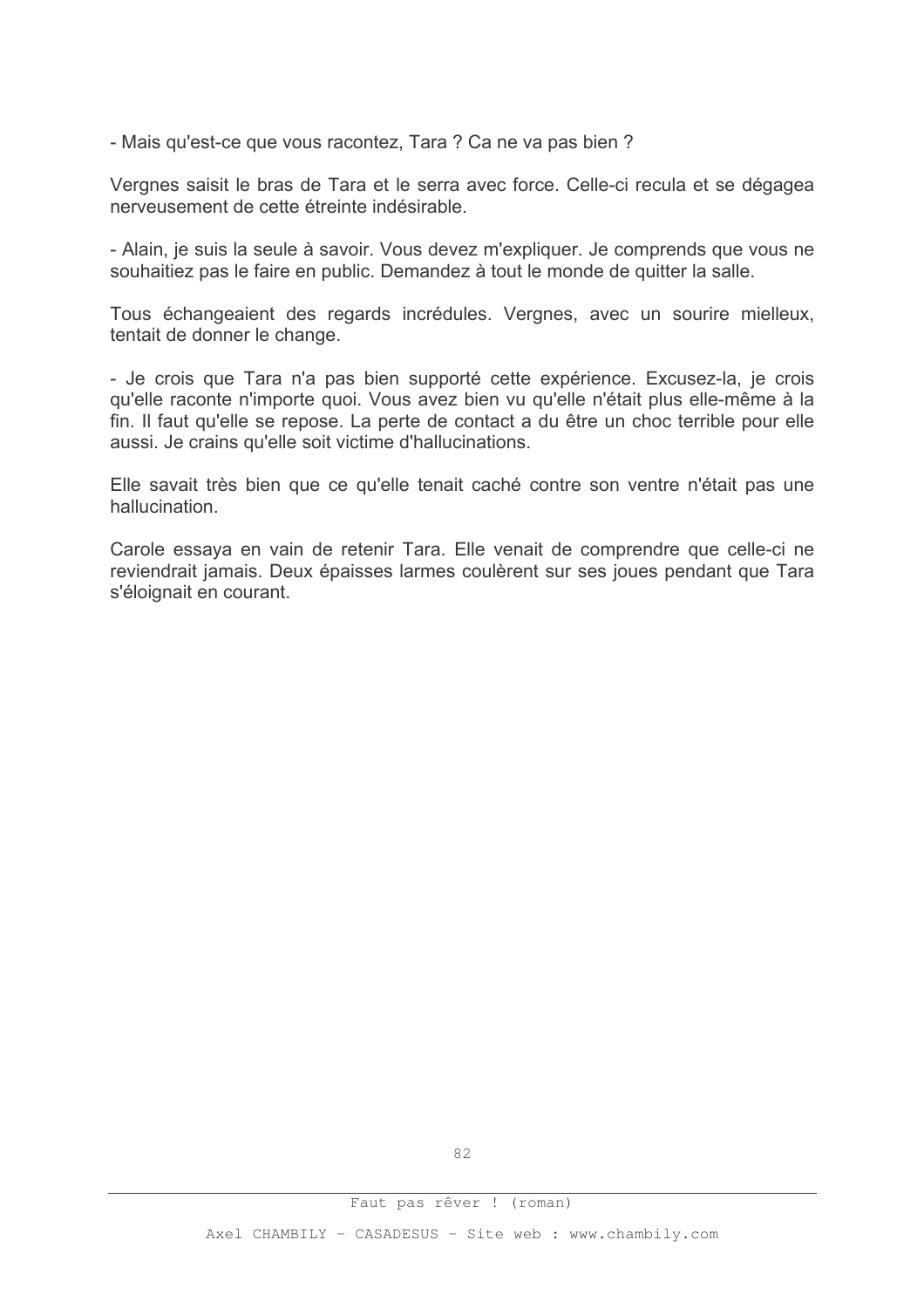A peine rentrée dans sa tanière de la rue du Ruisseau. Tara se jeta sur le lit et ouvrit fébrilement le dossier.

"Niala Sengrey, né le 5 décembre 1960 à Tamboy, au sud de Moscou.

Père russe. Le prénom a été choisi par la mère, d'origine hawaïenne. Enfant unique.

J'ai recu de nombreuses fois l'enfant en consultation à la demande de la mère. C'est un garçon d'intelligence rapide, très éveillé, volubile et brillant, intellectuellement très en avance sur son âge. Il présente un quotient intellectuel égal à 152.

L'enfant semble présenter des troubles de la personnalité dont un des symptômes est l'émergence récurrente de "colères" (c'est le terme employé par la mère) plus ou moins violentes. Il avoue volontiers "casser ses jouets préférés" pour mettre fin à ces crises, souvent "pour ne pas faire de mal à maman". Les accès de violence dont il souffre trouveraient leur origine, d'après ses dires, dans des "voix" conversant entre elles. Ces "voix" seraient celles de personnages qu'il s'est inventé et qu'il fait discuter entre eux à loisir. Les discussions entre les différents acteurs de son théâtre intérieur finissent toujours par s'envenimer. Lorsque le ton monte trop entre les protagonistes. Niala est pris de douloureuses migraines ophtalmiques et la bouffée violente commence en général quelques minutes plus tard. Le père interprète ces signes comme de simples traits de mauvais caractère et dit qu'il ne faut pas leur accorder trop d'importance. La mère est beaucoup plus inquiète sur la santé mentale de son fils. Bien que d'une intelligence très supérieure à la moyenne, ses résultats scolaires sont décevants. Il dit s'ennuyer à l'école et n'avoir que peu d'intérêt pour ce qu'on y fait. Il reconnaît lui-même avoir de plus en plus de difficulté à se concentrer, à maintenir son attention. Ses camarades le disent songeur, renfermé, sujet à des impulsions irraisonnées. Il fuit la compagnie des enfants de son âge et se montre irascible, hostile, souvent lorsqu'il participe à des fêtes de famille (Noël, anniversaires, etc.). Sa mère le dit volontiers morose, froid, indifférent, sans élans affectifs (alors qu'il en manifestait presque exagérément avant l'âge de trois ans), il s'isole de plus en plus et abandonne ses investissements extérieurs. Il reconnaît à la fois vouloir aider les autres et vouloir les faire souffrir. Plus tard, il veut être médecin. Sa sexualité, qui s'éveille avec un peu d'avance, se développe de façon anarchique sur le mode de la frustration et de la culpabilité. On peut dire qu'il s'agit d'une sexualité perturbée, mal intégrée, souvent agressive vis à vis de ses camarades du même sexe. L'enfant est souvent la proie de terreurs nocturnes et de cauchemars récurrents. Il y a en particulier un rêve assez curieux où une jeune fille est séquestrée par des médecins militaires dans un sous-marin et subit des sévices chirurgicaux. Dans la plupart de ses rêves - auxquels il semble beaucoup s'intéresser pour un enfant aussi jeune – il est souvent confronté à un double de luimême qui le poursuit en le menacant. Le sujet est doué d'une imagination très fertile. Il se plaît à mettre au point toutes sortes d'inventions, certaines farfelues, d'autres vraiment ingénieuses. Au grand désespoir de ses parents, il finit malheureusement toujours par détruire ses productions à l'occasion d'une crise. Le mois dernier, il a fait une tentative de suicide en ingérant des médicaments trouvés dans l'armoire à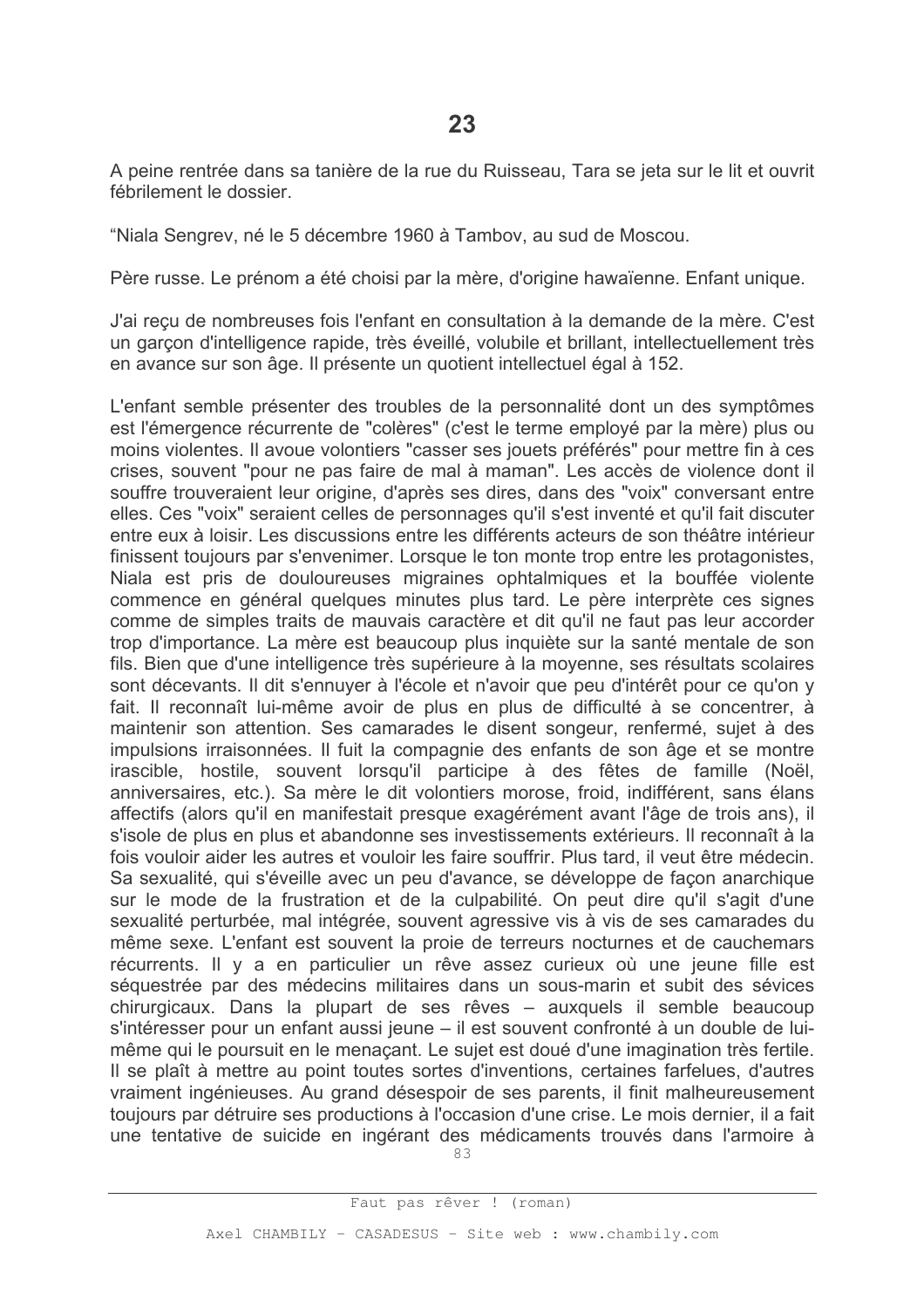pharmacie familiale. Ses pulsions destructrices pourraient donc aller jusqu'à l'autodestruction.

Nous recommandons que cet enfant soit accueilli dans notre établissement pour y être mis en observation et soigné. Il est possible que le traitement soit assez long étant donné l'étrangeté et la gravité apparente de son cas.

Rapport du docteur Glassounov, fait à l'hôpital psychiatrique de Pokrovski le 4 avril 1970."

Tara n'avait pas eu besoin de remarquer que "Alain Vergnes" était une anagramme de "Niala Sengrev" pour comprendre qu'il s'agissait de la même personne... Ni de se souvenir du très léger accent russe du beau docteur... Que "PSEC" fut aussi une anagramme de "CESP" (alors qu'elle n'y avait jamais prêté attention) lui apparaissait presque maintenant comme une évidence. Tout était double chez Alain Vergnes. Il y avait le Vergnes qui rougissait comme un môme et le Vergnes voyeur et pervers. Le "Pacte secret sur les états catatoniques" n'était rien d'autre que le versant obscur du "Centre d'études sophrologiques de Paris"... Et il n'y avait vraiment rien d'étonnant à ce qu'ils se fussent trouvés au même endroit et dirigés par la même personne... En fin de compte, ce que Vergnes n'avait jamais cessé de poursuivre, avec l'aide de Tara, c'était le mal qui le rongeait de l'intérieur, le plongeur noir qu'il était aussi sans toujours l'avoir vraiment su.

Tara s'endormit très vite, sans même avoir eu le temps de refermer le dossier. Nul n'aurait pu dire si les sanglots qui agitèrent les premières minutes de son sommeil étaient causés par son état nerveux ou par ses sentiments. Très vite aussi, les premiers rêves se bousculèrent, anarchiques et désordonnés. Le mélange était très curieux car il y avait à la fois des images rassérénantes de lagons bleutés et de sable blanc et de terribles éclairs noirs éclatant sur des scènes d'angoisse et de poursuite. Au beau milieu de ce capharnaüm onirique, une silhouette familière apparut soudain. A la fois rassurante et menaçante. Tara cherchait à chasser l'apparition, mais rien ne pouvait l'altérer, tant elle paraissait solide et réelle. Tous ses efforts étant vains, Tara finit par lâcher prise et accepta, telle l'agneau qui pressent l'imminence du sacrifice, la confrontation avec celui qui s'était invité dans ses songes sans sa permission.

- Le petit Niala est mort, Tara.

- Oh non, Alain, je ne crois pas. Il est encore bien vivant, mais vous n'en aviez peutêtre plus conscience.

- C'est vous Tara, qui avez fait revivre cet enfant de cauchemar. C'est toi qui as tout déclenché

- Non, Alain, il n'a jamais cessé d'être en vous. Désormais je suis la seule à savoir. Et peut-être aussi la seule à pouvoir vous aider.

Alain Vergnes tomba en sanglotant dans les bras de Tara.

84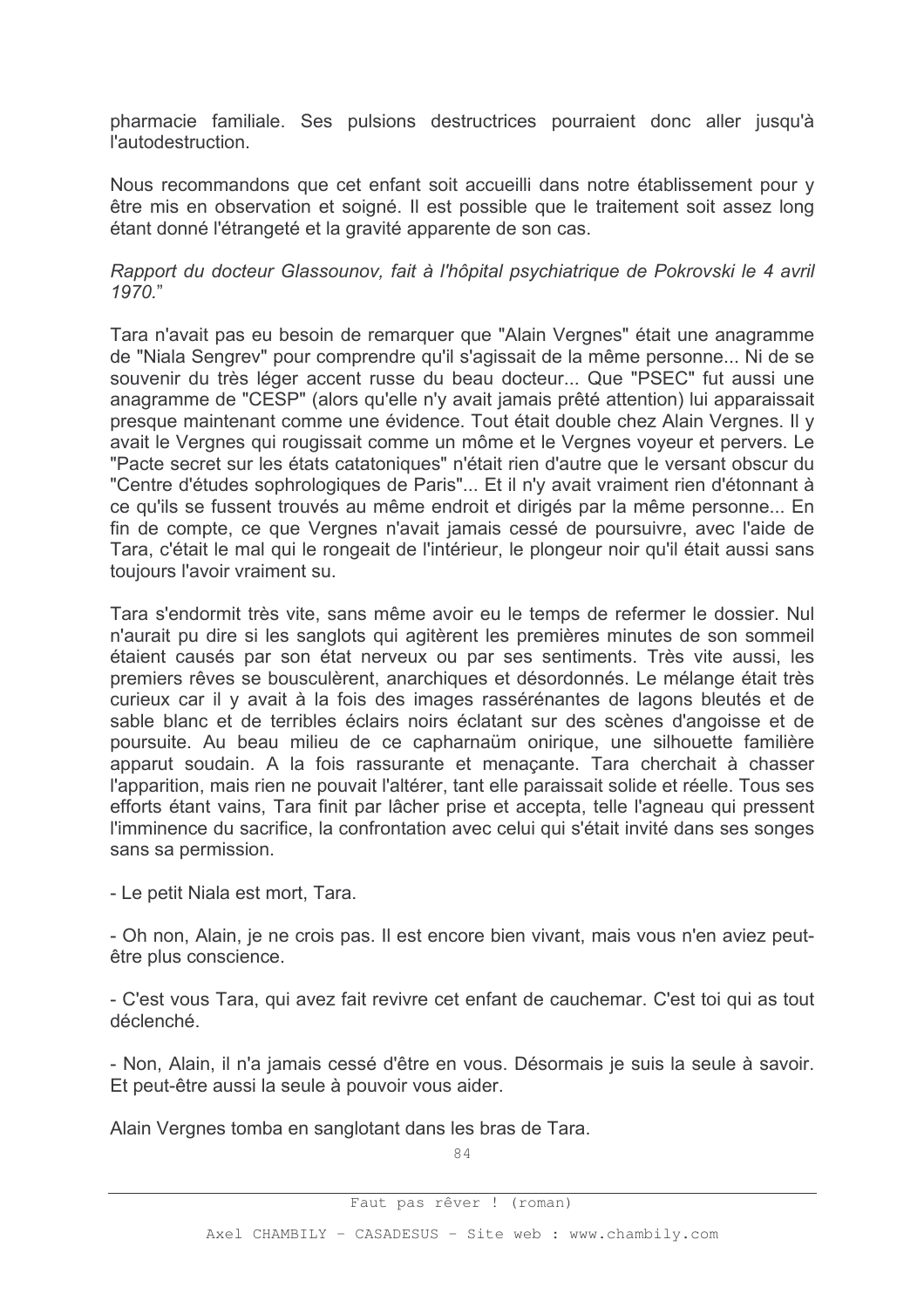- En fait, je voulais depuis longtemps que tu trouves. Je voulais que tu me trouves. Tu n'as pas compris ? Cela fait si longtemps que je t'aime...

- J'ai compris depuis le début Alain. Mais c'est toujours vous qui avez fui. Je ne sais pas si j'aurais pu vous aimer. D'accord, je vous ai toujours trouvé craquant physiquement et j'aurais bien passé quelques moments sympas avec vous. Mais, ca, vous n'en vouliez pas. Vous voulez toujours plus. Vous voulez toujours tout.

Tara repoussa fermement l'étreinte du docteur Vergnes. Ses yeux restaient humides mais, en même temps, son regard était très dur. A nouveau, toute l'ambiguïté de son personnage sautait aux yeux de Tara. Elle continuait à percevoir en lui l'homme généreux prêt à venir en aide à l'humanité entière en mettant au point de merveilleuses inventions permettant de soigner les gens par le rêve, de dématérialiser des tumeurs et de développer l'auto quérison. Et malgré tout, le petit garçon qui ne voulait pas "faire souffrir maman" était toujours là, vomissant toute sa souffrance sur les autres et sur lui-même. C'est parce qu'il aimait tant Tara qu'il fallait gu'il lui fasse du mal. Ou gu'il fasse du mal à Nikita puisgu'il savait que Tara l'aimait tant. Sa souffrance, c'était le plus beau cadeau qu'il puisse lui faire.

- Vous savez, Tara, cela fait longtemps que je viens dans vos rêves. Je venais y puiser comme dans une source. Je vous observais en cachette tel un adolescent honteux qui découvre le plaisir. C'est vrai que j'en ai vu, des choses... Mais c'est votre fraîcheur qui m'attirait. Votre candeur. Votre pureté. Bercé au creux de vos songes, j'ai cru que j'étais quéri. Aujourd'hui, nous découvrons ensemble la vérité. Vous ne pouvez rien pour moi. Et je ne peux rien pour vous.

- Mais. Alain, ce serait tellement facile ! Un mot suffirait...

Tara essavait de lui faire dire le mal qui le rongeait. Elle lui posa de nombreuses questions. Mais toutes restèrent sans réponse.

- C'est impossible, Tara. Je suis désolé. Il faut que j'aille jusqu'au bout. J'aurais tant voulu que nous poursuivions ensemble...

- Vous comprenez bien, Alain, qu'il n'en est plus question...
- Tara, je veux que personne ne sache jamais.
- D'accord, Alain, mais à une seule condition.
- Laquelle ?
- Ne revenez jamais dans mes rêves.

Vergnes disparut instantanément. Et tout autour s'évanouit avec lui. Tara dormit profondément, profitant d'une longue nuit sans rêve, comme elle n'en avait pas connu depuis longtemps.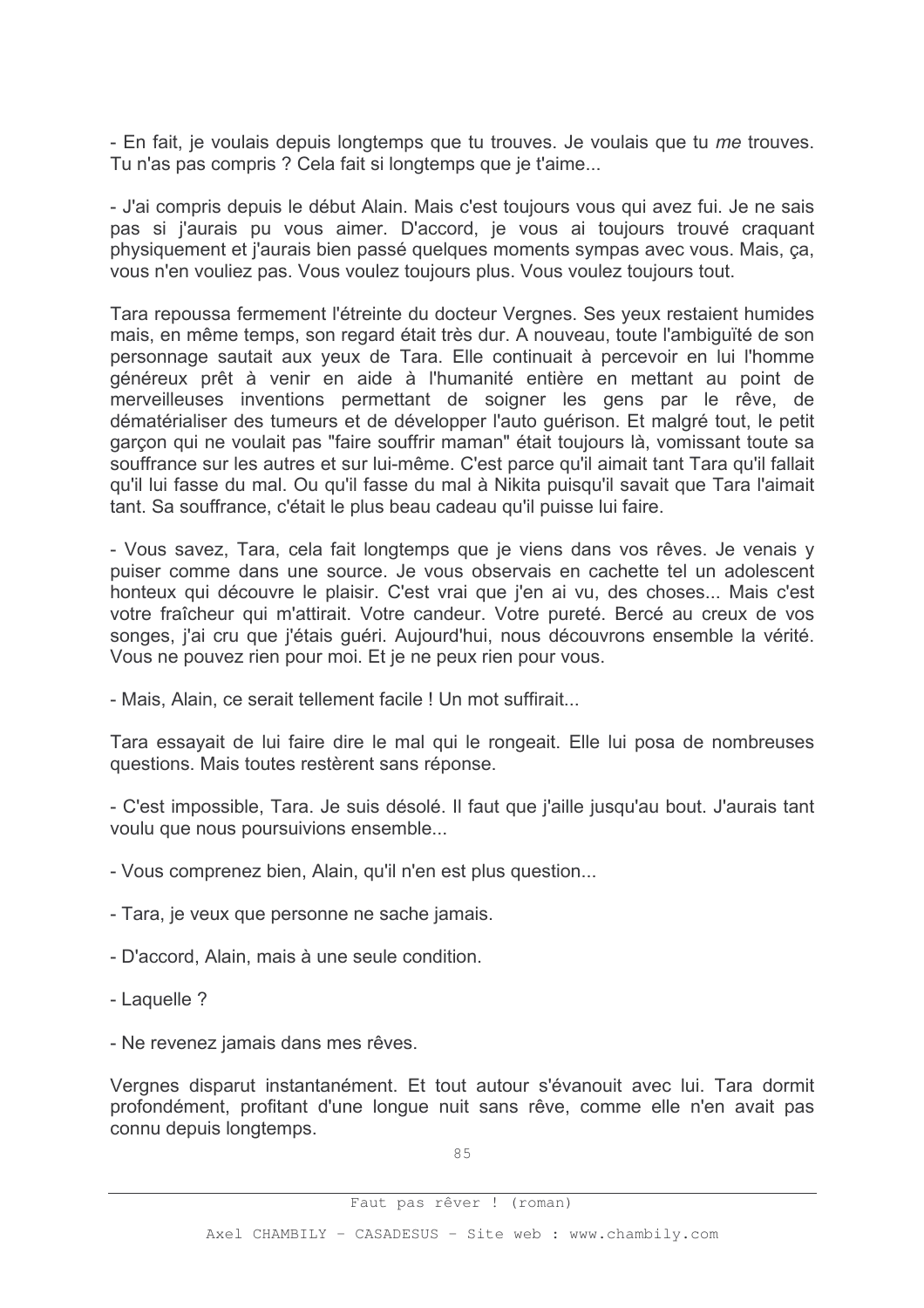Au cours des semaines qui suivirent, Tara reprit ses cours de psycho d'une façon beaucoup plus assidue. Vergnes avait su se faire oublier et Tara ne pensait plus trop à ses expériences. De toutes facons, elle n'avait jamais vraiment eu l'intention de raconter ce qu'elle était la seule à savoir. Bien sûr, elle avait tout de suite mis Nikita au courant, le lendemain même de la dernière visite, en rêve, du docteur Vergnes. Nikita l'avait beaucoup aidée car ça avait quand même été un sacré choc. Elle avait eu un peu de mal à comprendre que tout ce qui était arrivé venait de Vergnes, qu'il s'agisse des choses positives, comme ses motivations humanitaires, ou des choses négatives, comme le sinistre P.S.E.C. De fait, il n'était pas vraiment évident de se figurer que c'était lui qui provoguait tous les résultats de ses expériences. Tara avait insisté sur le fait que Vergnes n'était pas vraiment conscient de son côté obscur, qu'il croyait extérieur à lui, et qui se matérialisait sous la forme du camp ennemi, le P.S.E.C. Mais, ni Tara, ni Nikita, ne comprenaient vraiment ce qui poussait Vergnes à détruire tout ce qu'il produisait presque immédiatement après qu'il l'eut produit. Qu'il veuille détruire sa propre oeuvre au fur et à mesure de sa création ou faire souffrir ceux qu'il aimait n'avait pour elles qu'une explication plausible : Vergnes voulait s'autodétruire.

Nikita avait eu avec Tara une grande discussion téléphonique sur ce qui risquait d'arriver si personne ne mettait fin aux recherches de Vergnes. Elle lui avait fait remarquer que ses découvertes représentaient en fait plus de risques et de menaces pour l'humanité que de véritables progrès médicaux.

- Tu te rends compte ? Avec les techniques qu'il maîtrise, il peut faire des trucs horribles!

- Qui, répliqua Tara, matérialiser ou dématérialiser des choses pendant des rêves, ca peut servir à bien autre chose qu'à soigner des gens...

- Ca me donne le frisson... Il serait capable d'envover les gens où bon lui semble ! De s'introduire dans les rêves de n'importe qui et d'y participer !

- Et surtout d'espionner qui il voudrait en toute impunité...

- Tu sais ce qui me fait le plus peur, Tara?
- Non, Nikit, répondit Tara en plissant le front.

- L'inconscient collectif, on peut considérer qu'il est le produit des rêves d'une multitude de gens, non ?

- Oui, et alors ? s'enguit Tara qui froncait de plus en plus les sourcils comme si elle se concentrait pour essayer de mieux comprendre.